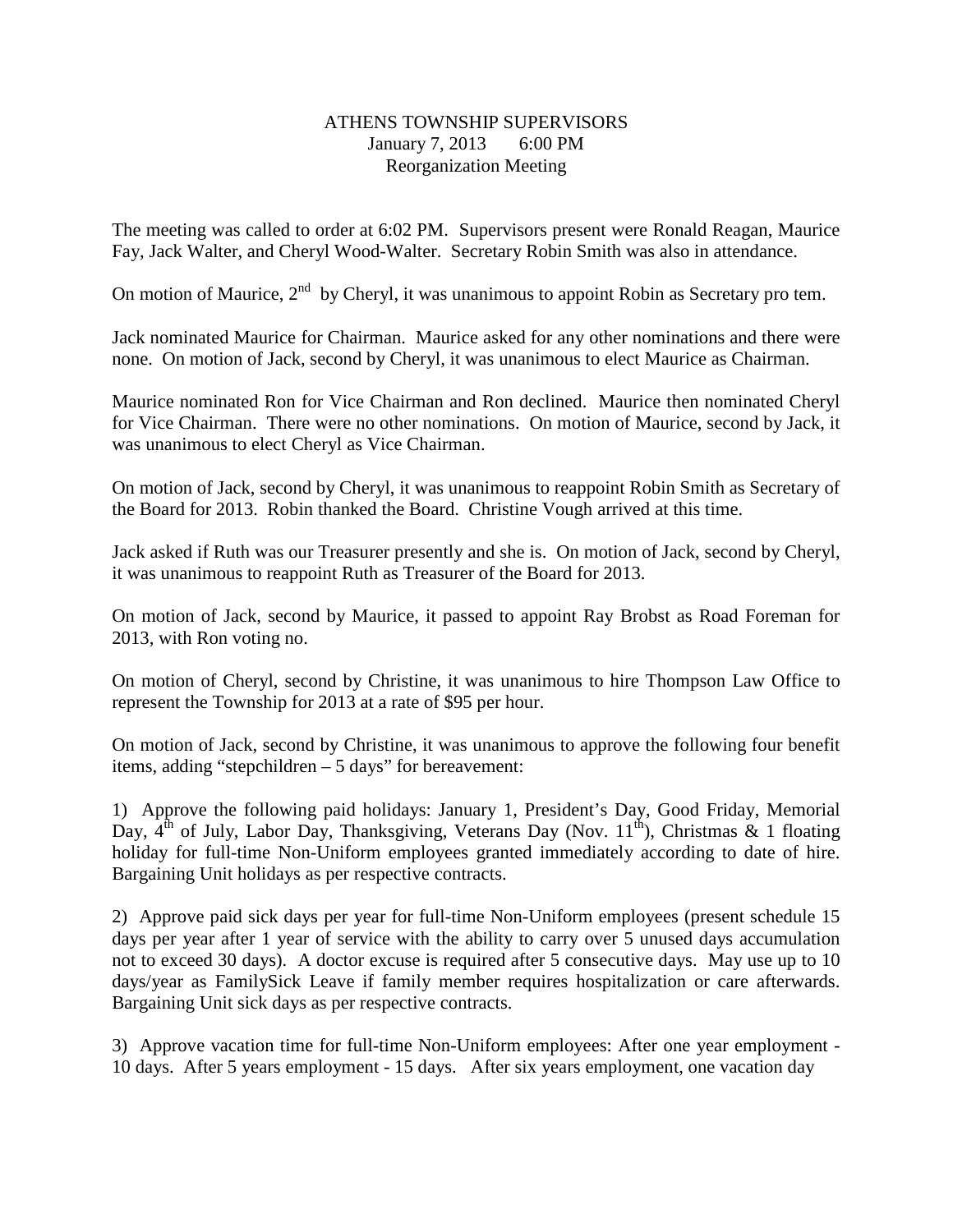Page Two Athens Township Supervisors January 7, 2013

per year of service shall be received up to a maximum of 25 days. No more than 4 weeks can be carried over. Bargaining Unit vacation as per respective contracts.

4) Approve time off with pay for bereavement leave for Non-Uniform employees: for the death of husband, wife, children or stepchildren - 5 working days; mother, father, sister or brother - 5 working days; mother-in-law or father-in-law - 5 working days; aunt, uncle, grandparents, grandchild, niece, nephew, brother-in-law, sister-in-law - 3 working days. This leave time is for employee or spouse family member. Granted immediately after employment. Bargaining Unit bereavement leave as per respective contracts.

Discussion was held on the short term, long term and Accidental Death and Dismemberment (AD&D) insurances. On motion of Jack, second by Cheryl, it was unanimous to approve to continue to provide dental and vision coverage for each full-time Non-Uniform employee including the family plan, if applicable, as well as individual and family hospitalization benefits under NYS Teamsters Health and Hospital Fund; to provide short term disability and AD&D to Robin, Ray, Eddie and Cindy; to provide short term disability, long term disability and Accidental Death and Dismemberment insurance to Elaine, Ruth and Larry; and to provide life insurance of \$30,000.00 for full-time Non-Uniform employees Bargaining Unit employee insurance as per respective contracts.

On motion of Jack, second by Cheryl, it was unanimous to approve 4 personal days for full-time Non-Uniform employees. Granted immediately and prorated according to date of hire. Bargaining Unit employee personal days as per respective contracts.

On motion of Jack, second by Christine, it was unanimous to approve and provide the Township Non-Uniform Pension Plan and contribute \$89,645 to it and provide a Police Pension Plan and contribute \$137,391 to it for 2013. The employee will be enrolled immediately upon hiring.

On motion of Christine, second by Cheryl, it was unanimous to approve that any supervisor in office during 2013 shall be authorized to perform any duties pertaining to Township affairs, whether administrative, road work, etc.

On motion of Jack, second by Christine, it was unanimous to give authority to Chairman of the Board to purchase supplies and small items of equipment without formal approval of the Board; and to approve the other four supervisors to act in the same capacity in the event of emergency when the Chairman is not available.

On motion of Jack, second by Christine, it was unanimous to appoint Richard Bean as a member of the Vacancy Board for 2013.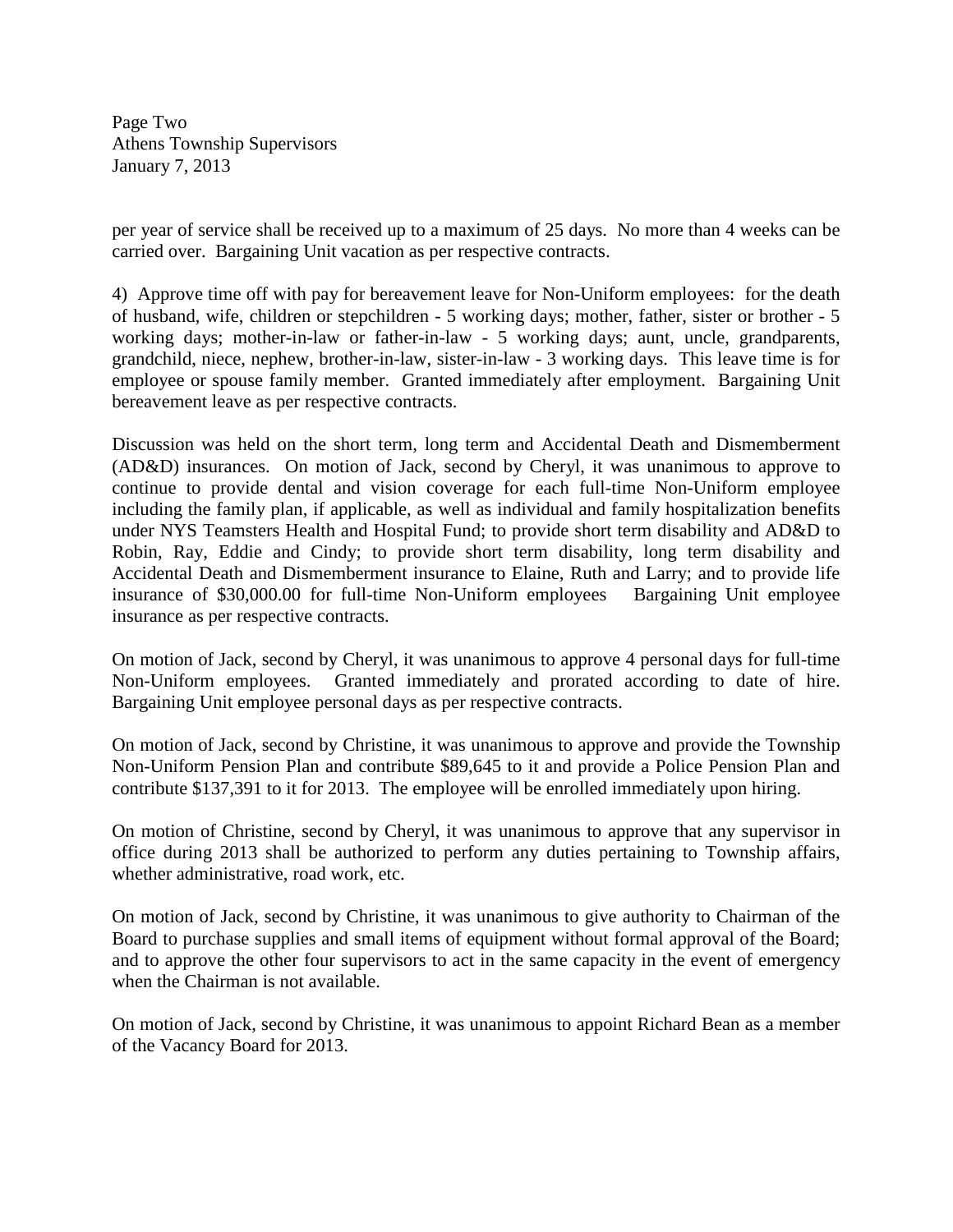Page Three Athens Township Supervisors January 7, 2013

On motion of Maurice, second by Cheryl, it was unanimous to adopt RESOLUTION 2013-01 designating C & N Bank and M & T Bank as our depositories for 2013.

On motion of Maurice, second by Cheryl, it was unanimous to adopt RESOLUTION 2013-02 appointing Cheryl Wood-Walter and Ron Reagan as Athens Township's two representatives to the Bradford County Sanitation Committee Appeals Board for 2013.

On motion of Maurice, second by Cheryl, it was unanimous to adopt RESOLUTION 2013-03, reappointing Ruth Casterline as primary voting delegate, Robin Smith as first alternate voting delegate, and Jack Walter as second alternate voting delegate to the Bradford County Tax Collection Committee for 2013.

On motion of Jack, second by Cheryl, it was unanimous to allow the Treasurer to pay bills during the month that become due or will be discounted before our meeting at the end of the month.

Voice of the Residents – none

On motion of Jack, second by Cheryl, it was unanimous to give a raise of 3.5% to all full-time and part-time employees not covered by a Collective Bargaining Unit agreement for 2013. This includes Ray & Larry but not Cindy and begins with the first pay period of 2013. The Treasurer's bond was presented for 2013.

Robin advised the Board that an application for a Conditional Use hearing had been received from Lockhart Street Land Company for a senior housing development off Cole Street and Sandra Avenue adjacent to Williams Toyota and the VFW. A representative of Miller Valentine Group, who will be the developer, was present and requested the hearing be held prior to February 15, 2013. Robin said because of advertising and review requirements, the earliest we can hold the hearing would be February  $28<sup>th</sup>$  and the latest would be March  $8<sup>th</sup>$ . It was decided to hold the hearing on Wednesday, March 6, 2013 at 6:30 PM. Robin will draft the legal notice and John Thompson will secure a stenographer.

There being no further business, on motion of Jack, second by Ron, it was unanimous to adjourn the meeting at 6:26 PM.

Respectfully submitted,

 Robin L. Smith **Secretary**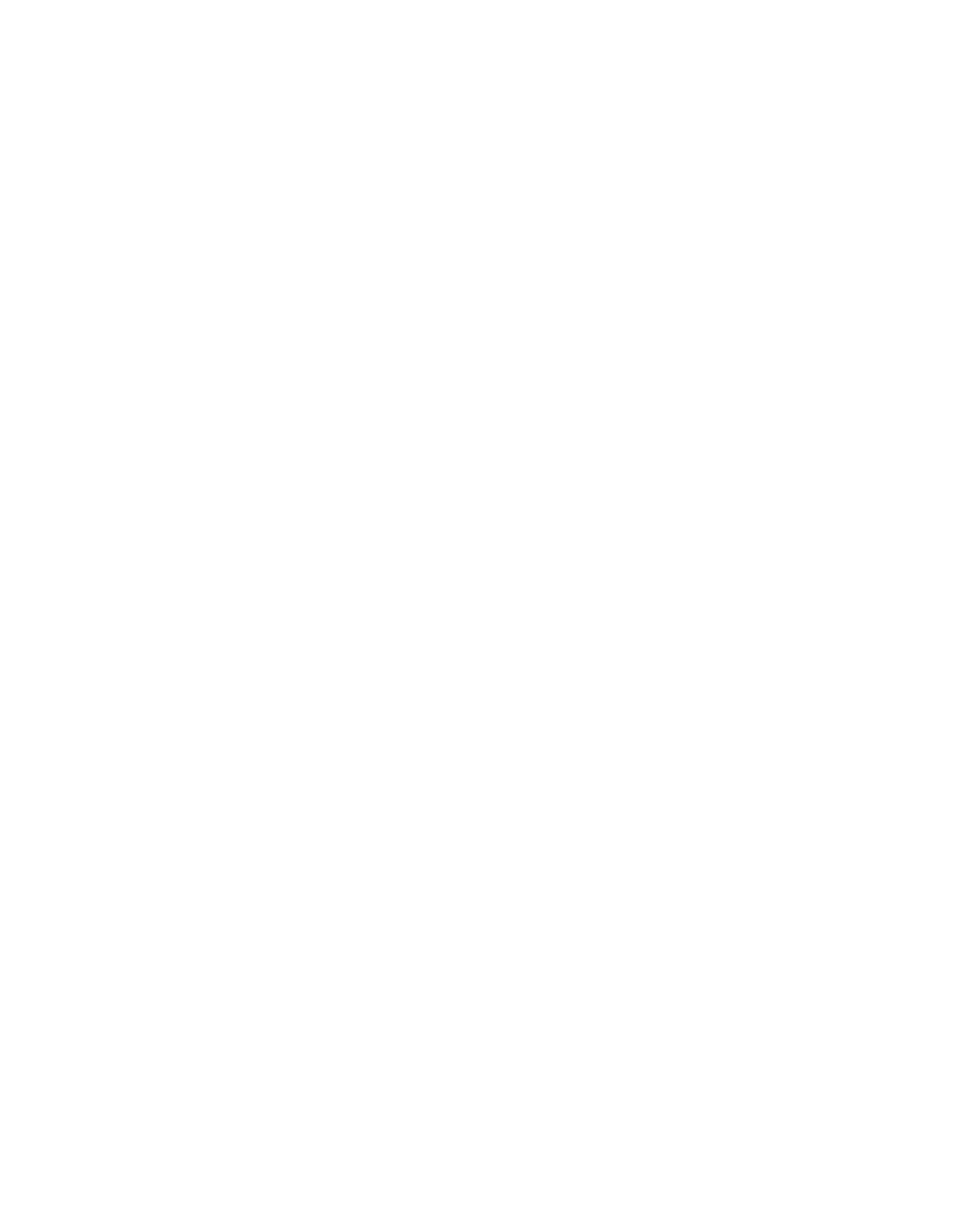## ATHENS TOWNSHIP SUPERVISORS January 30, 2013 7:00 PM

Chairman Maurice Fay called the meeting to order at 7 PM. Supervisors also present were Jack Walter, Christine Vough and Ronald Reagan. Cheryl Wood-Walter was not in attendance. Solicitor John Thompson and Secretary Robin Smith were also in attendance.

Voice of the Residents: None

Richard Bean reported for the Parks Commission. The Jim King Memorial Park Eagle Scout project is almost complete. They did not get the Green School grant, and are looking to move forward with the projects when they save up enough money. Phase I of the pond project is estimated at \$144,000 and Phase II is estimated at \$35,000. The old parks truck and old mower have been sold and have been replaced. Round Top Park will open Saturday, May 4, 2013, and Barry will start on April 8, 2013. They will be updating the Parks brochure to include all 4 parks.

Ray Brobst reported for Public Works. He is looking at replacements for the low boy and one of the dump trucks. He would like another Volvo truck as they're a good traction truck. Ron asked if he'd looked at both diesel and CNG and he has just looked at diesel. Ron asked if we are part of the grant for a CNG truck and Robin told him he was the only response she had on that so we are not a part of it. Ron asked Ray to get prices for both options anyway. Ray said he was supposed to get the same benefits as the union public works members and they got \$1.50/hour while he only got 3-1/2 %. Ray feels he should have the \$1.50/hour. The minutes say Ray gets 3-1/2% for wages. No one commented, so Robin asked the Board if they would like to discuss that in executive session, and they will. Ray said the frost came out of a couple roads and they turned to mud. Ron said Reagan Road is falling apart. Ray said he'll have to contact Vestal Asphalt since they did that road. Ron said Vestal did it for the gas company so he doesn't think we (as the township) have any recourse. Ray said he will also get a price on the trailer.

On motion of Ron, second by Maurice, it was unanimous to approve the minutes of December 26, 2012 and January 7, 2013 with the following corrections to the Janaury  $7<sup>th</sup>$ minutes: Page Two,  $3^{rd}$  paragraph, add "and AD&D" to "provide short term disability to Robin, Ray, Eddie and Cindy"; and Page Three,  $6<sup>th</sup>$  paragraph, change  $2<sup>nd</sup>$  sentence to read "This includes Ray, Larry, but not Cindy…..".

On motion of Jack, second by Ron, it was unanimous to have John Thompson draft the 4 lease renewals for the leases that are expiring in 2013 at the same rate.

On motion of Ron, second by Jack, it was unanimous to set the date of March 13, 2013 at 6:30 PM for the Zoning Ordinance and the Subdivision and Land Development Ordinance amendments public hearing.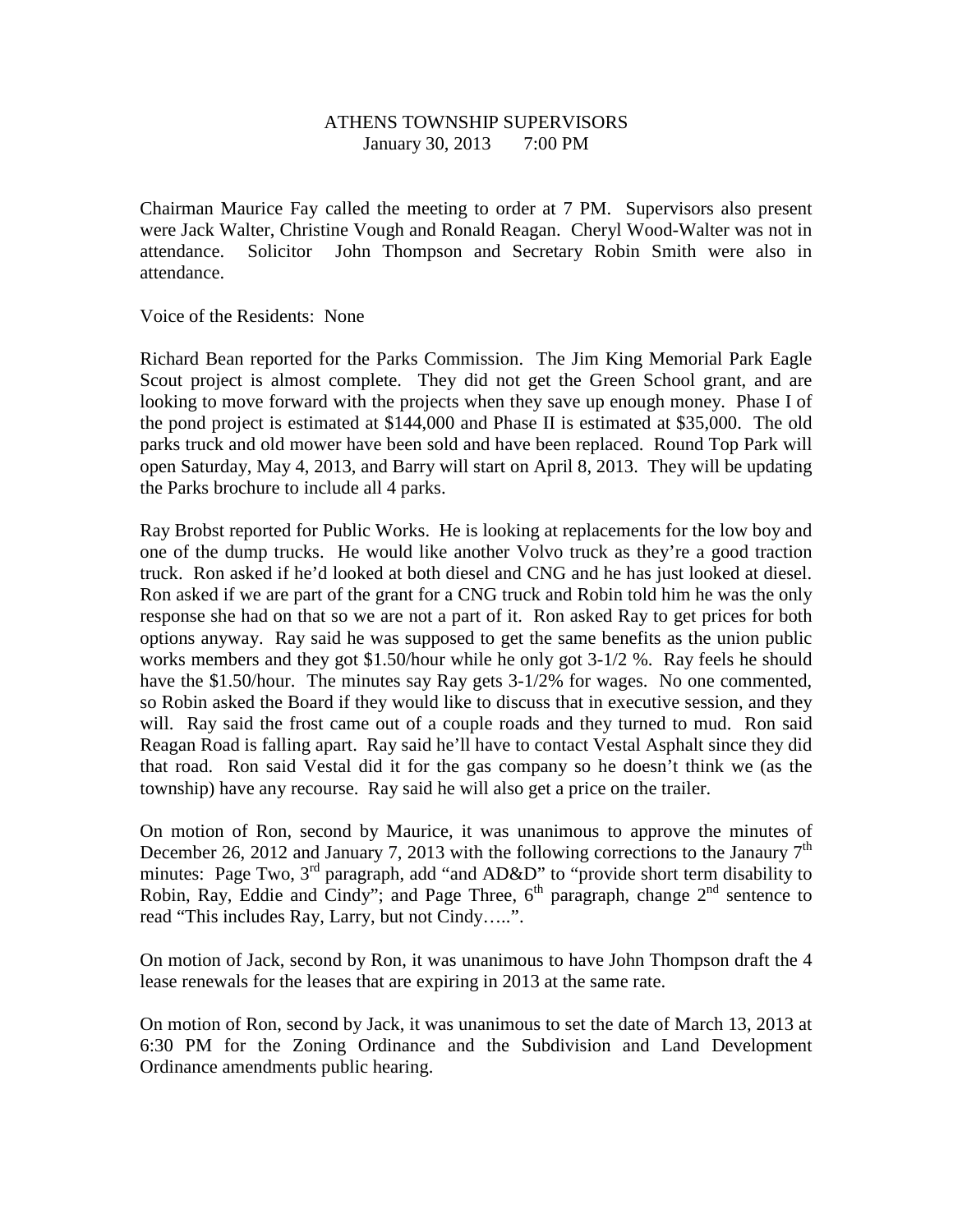Page Two Athens Township Supervisors January 31, 2013

On motion of Ron, second by Jack, it was unanimous to ratify the paying of up to 3% of the match for the buyouts, if necessary.

On motion of Jack, second by Christine, it was unanimous to adopt ORDINANCE 2013- 01 naming Keefer, Old Merrick and Chesapeake Lanes.

Robin received a call from Matt Gorman who had been contacted by PEMA about an extension of the Certificate of Occupancy for the FEMA trailer park through September  $12<sup>th</sup>$ . Matt said they (Code Inspections, Inc.) do not want to do anything unless the township is in agreement. Our minutes of the Conditional Use Hearing that was held on October 17, 2011 state "the park will have a 24-month maximum limit". John Thompson said FEMA is actually the applicant, and they will have to give permission as well as the landowner. On motion of Jack, second by Ron, it was unanimous to allow the extension through September  $12<sup>th</sup>$  at the latest. Robin will advise Matt.

On motion of Ron, second by Christine, it was unanimous to approve the payment of the Bradford County Dispatching contract for 2013.

On motion of Ron, second by Jack, it was unanimous to send a letter to DCED requesting an extension on the IDP grant for Road C in the amount of \$1,250,000 through June of 2014.

On motion of Ron, second by Jack, it was unanimous to accept the monthly reports (no fire report) and the year end Building Permit and Planning Commission reports as presented.

On motion of Ron, second by Christine, it was unanimous to approve the payment of the monthly bills as presented. A complete listing of revenues and expenditures is on file in the office of the Treasurer.

Correspondence/Information was as presented in the meeting agenda.

Jack Walter had looked at the information Ray brought in about the truck. The cost of the truck was \$70,985 without the box. He didn't see a price for a regular steel box, but the price for the stainless steel box was \$80,050, which is more than the actual truck – so we probably won't be looking at stainless steel. Ron asked what type of box we put on the old Mack and they thought it was aluminum. We need to get information on another box. Jack also said the trailer (low boy) Ray's looking at is just like the one we have. The one we have has been in service about 40 years and the tongue has been welded  $-$  it needs to be replaced.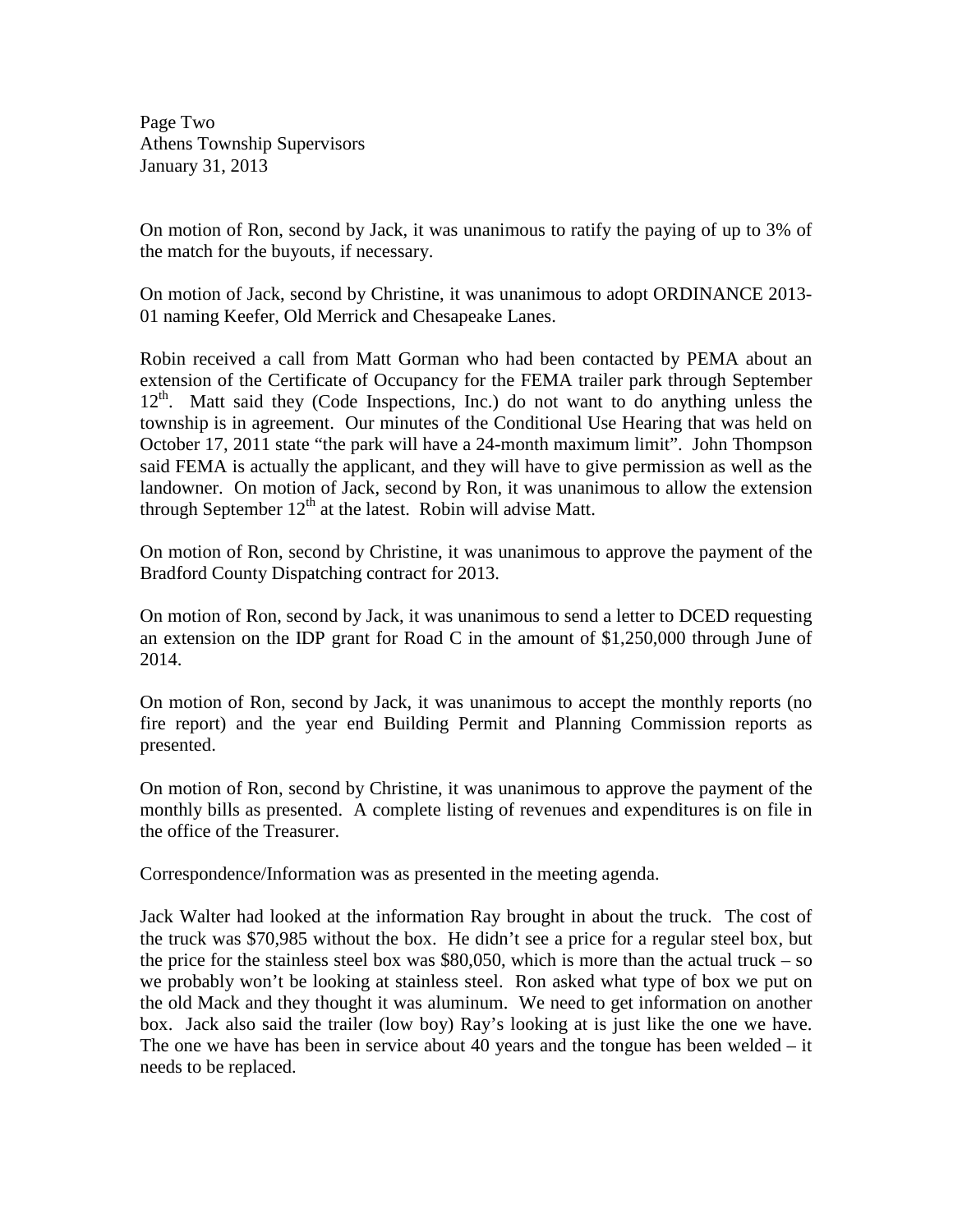Page Three Athens Township Supervisors January 30, 2013

Ron said he will have Eddie start looking for a new zoning car, for which we set aside \$15,000 of the Act 13 money.

Maurice said he will keep the committee assignments the same as last year.

Chairman Fay took the Board into executive session at 7:50 PM. The Secretary was excused at this time and the remaining minutes were recorded by Ronald Reagan. The regular meeting reconvened at 9:29 PM.

On motion of Jack, second by Maurice, it was unanimous to give Ray \$1.50/hour raise instead of the 3.5% raise previously approved, with the back pay adjustment to the beginning of the first pay period of 2013.

On motion of Jack, second by Maurice, it was unanimous to pay the Verizon invoice for damages we did to their lines on Gateway Industrial Park Road.and Hanlon Lane.

On motion of Ron, second by Jack, it was unanimous to pay the Myra J. Ludden invoice for the Simonds Conditional Use transcript in the amount of \$325.80.

On motion of Jack, second by Ron, it was unanimous to waive the 1-year waiting period and give Cindy vacation and sick days for 2013.

On motion of Ron, second by Jack, it was unanimous to sign the Memorandum of Understanding with Larry Hurley for 2013 with the correction in the clothing allowance to be \$1000 instead of \$700.

There being no further business, on motion of Maurice, second by Christine, it was unanimous to adjourn the meeting at 9:45 PM.

Respectfully submitted,

 Robin L. Smith Secretary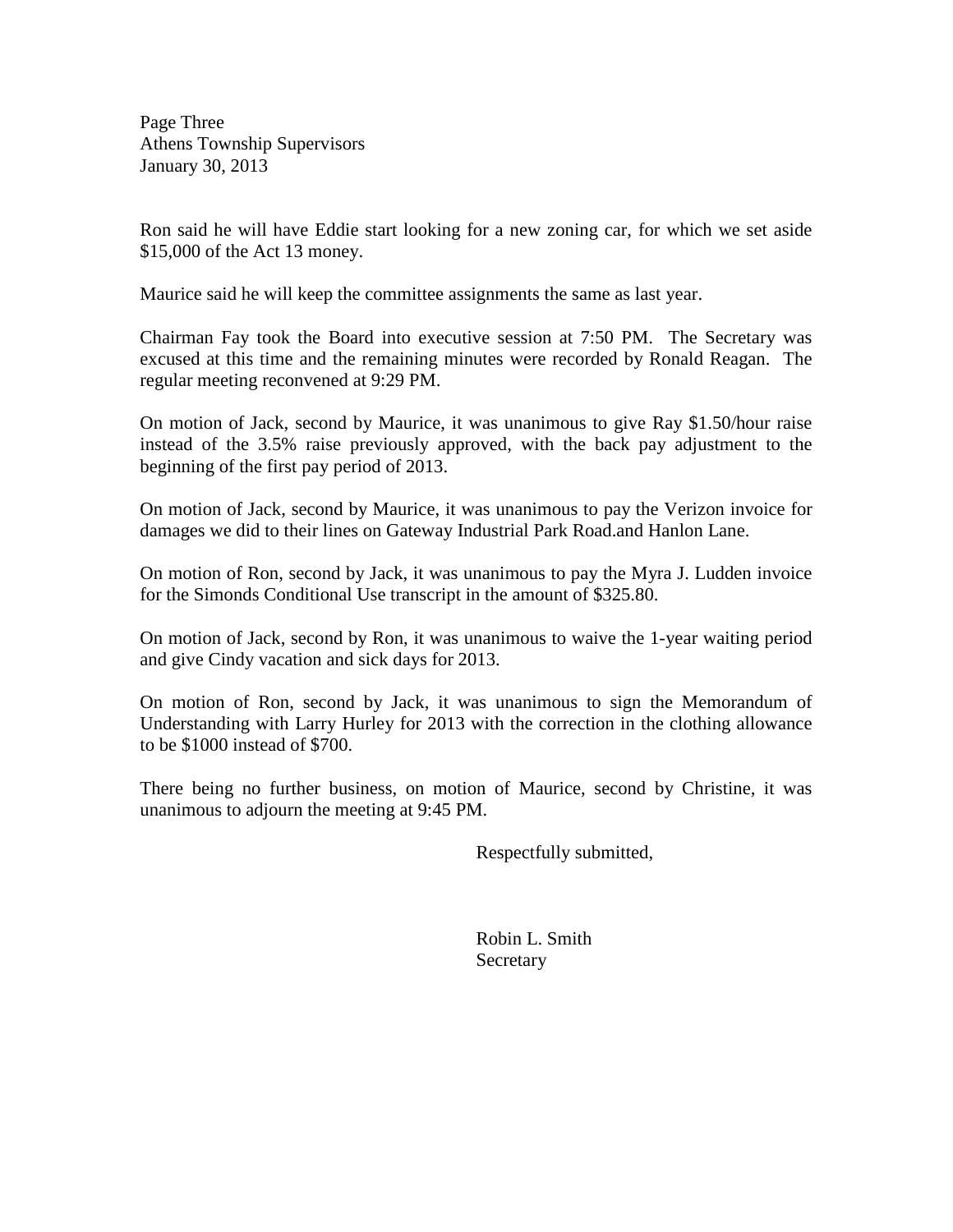# ATHENS TOWNSHIP SUPERVISORS February 27, 2013 7 PM

Chairman Maurice Fay called the meeting to order at 7 PM. Supervisors also present were Jack Walter, Cheryl Wood-Walter, Christine Vough and Ronald Reagan. Solicitor John Thompson and Secretary Robin Smith were also in attendance.

Chairman Fay called for the opening of the bids for the Wildwood Acquisition Demolitions, which were as follows:

| <b>BC</b> Transportation         | \$190,400 |
|----------------------------------|-----------|
| S. Andrulonis Enterprises        | \$174,082 |
| <b>Calvin Bristol Excavating</b> | \$140,133 |
| <b>Environmental Restoration</b> | \$126,514 |
| Shea Industries                  | \$114,200 |
| <b>Steinbacher Enterprises</b>   | \$100,880 |
| <b>Strong Excavating</b>         | \$78,610  |
| <b>Austin Excavating</b>         | \$74,400  |
| <b>Lycoming Supply</b>           | \$59,819  |
| <b>Upstate Machinery</b>         | \$48,400  |

On motion of Ron, second by Cheryl, it was unanimous to table the bids until our March 13, 2013 meeting to allow Attorney Thompson to review them for accuracy and completeness. That meeting will be held at 6:30 PM at the Athens Township Municipal Building.

Chairman Fay will sign the deeds for the 4 FEMA acquisition properties at the end of the meeting in the interest of time.

Voice of the Residents: None

Ray Brobst was present for the Public Works Department. He has been pricing low-boy trailers and said we will have to bid that as it's around \$70,000. He also asked again if he could purchase the Volvo truck for \$240,000. We have budgeted \$140,000 for the truck. Ron asked if Ray has checked State Contract and he said no. Ron had Cindy look into the cost of CNG dump trucks. She has a contact in Lancaster, PA. On motion of Jack, second by Cheryl, it was unanimous to table this until our regular March meeting to get more prices for consideration.

Ray asked if he can get 3 part-time employees this year from April through August. We did not budget for this. On motion of Ron, second by Cheryl, it was unanimous to table this discussion until our regular March meeting.

Richard Bean was present for the Parks and Recreation Commission. He has met with Mike Haas of Haas Landscape Architects and he will give them a proposal for the pond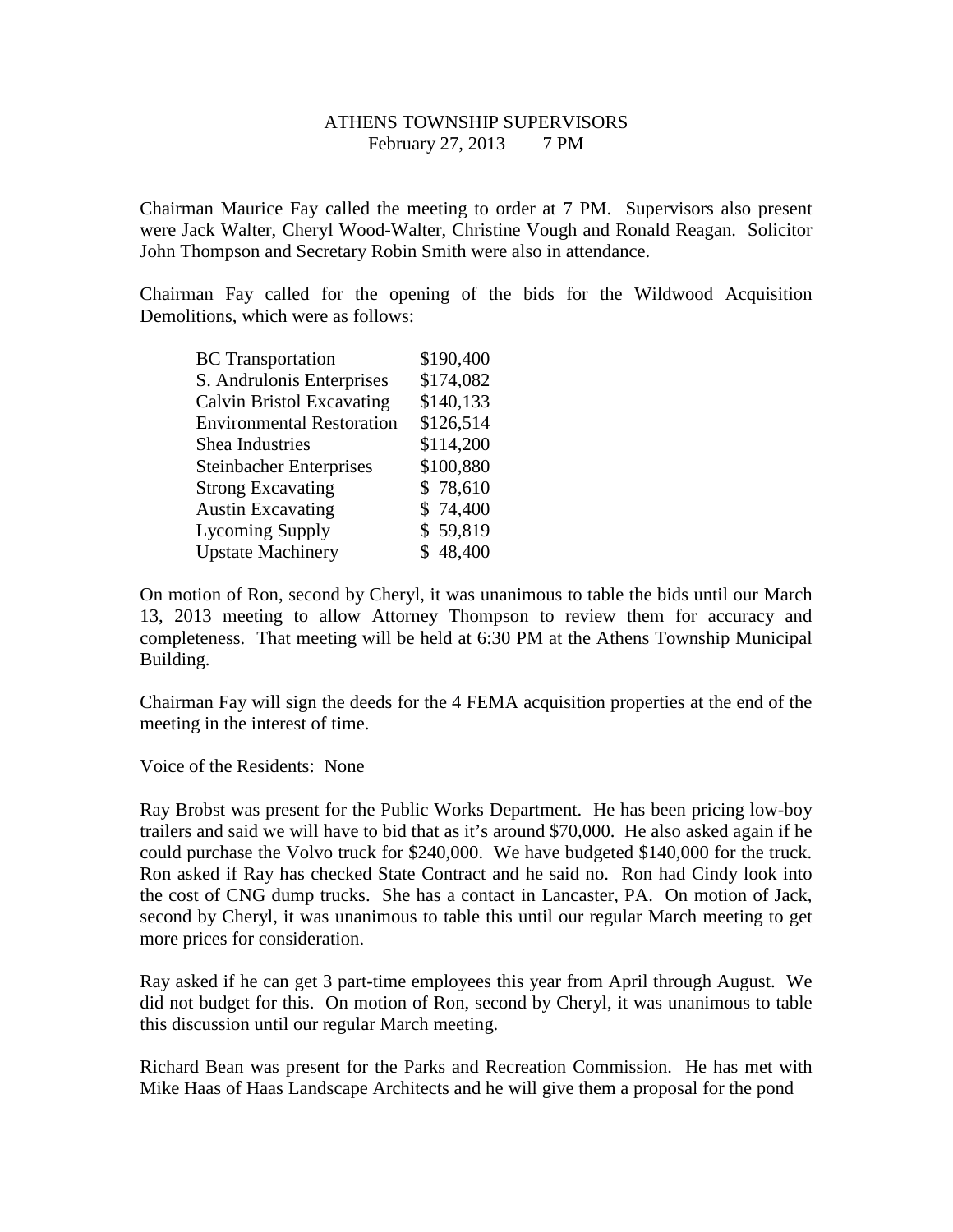Page Two Athens Township Supervisors February 27, 2013

project in Round Top. Round Top will open on Saturday, May 4<sup>th</sup>. Barry will start work April  $8<sup>th</sup>$ . The Parks Commission has hired Cindy to do a new brochure for them (off hours). She will be incorporating all 4 parks into the brochure instead of just Round Top. They have about \$3,000 left in donations for the Jim King Memorial Park. They may do some more trees or other landscaping. Park inspection will be April  $13<sup>th</sup>$  at 9 AM – meeting at Tozer's Landing.

Dr. Musto was present for the Athens Township Authority. He discussed our current issue with the sewer line capacity. We have experienced an extreme amount of growth in the last couple years and we are now at near or slightly over capacity. There is not capacity in the Elmira Street lines and they have planned major upgrades. He said with the approval of the Trehab development in Greens Landing, we are down to FOUR available EDUs in that area. Pump Station (PS) #1, by the school, carries almost everything to the sewer plant. That may also have to be upgraded in the near future. Dr. Musto said they are looking at doing these upgrades in three phases: Phase 1 would hopefully be done this year and would be taking a new force main to Pennsylvania Avenue from PS #6, which would take all the flow west of the river off Elmira Street. This would give us an additional 500 EDUs. Phase II would be the Greens Landing portion of the lines, which would be 6-months to a year. When completed, we would have an additional 600 EDUs for that area. Phase III would be upgrading PS #1. He submitted a letter and has two requests for the Supervisors' consideration. The first is that we agree to guarantee their loans so they can get better rates. The second is to consider using some of the impact fee money for sewer. Christine asked how much they want. He thinks \$195,000/year would cover it. Jack Walter said we are fortunate to have Dr. Musto as our chairman.

Ron Reagan presented the Arthur/Marolyn Cole 2-lot subdivision on Murphy Road for review and approval. There are no deficiencies. D. Musto reminded the Board that they agreed to have anyone proposing a new home on sewer to see Athens Township Authority before the Zoning Office issues any permits. On motion of Ron, second by Jack, it was unanimous to grant preliminary and final plan approval to this subdivision.

Robin reported that the Lockhart Street Land Company has withdrawn their application for a Conditional Use for a proposed 42-unit senior apartment complex and 3 duplexes because of the lack of sewer capacity.

On motion of Jack, second by Ron, it was unanimous to approve the minutes of January 30, 2013 as written.

Robin received a request from ATVFC Chief Bob Birks to include additional items in the billing ordinance we did for them in 2009. Discussion was held. On motion of Ron,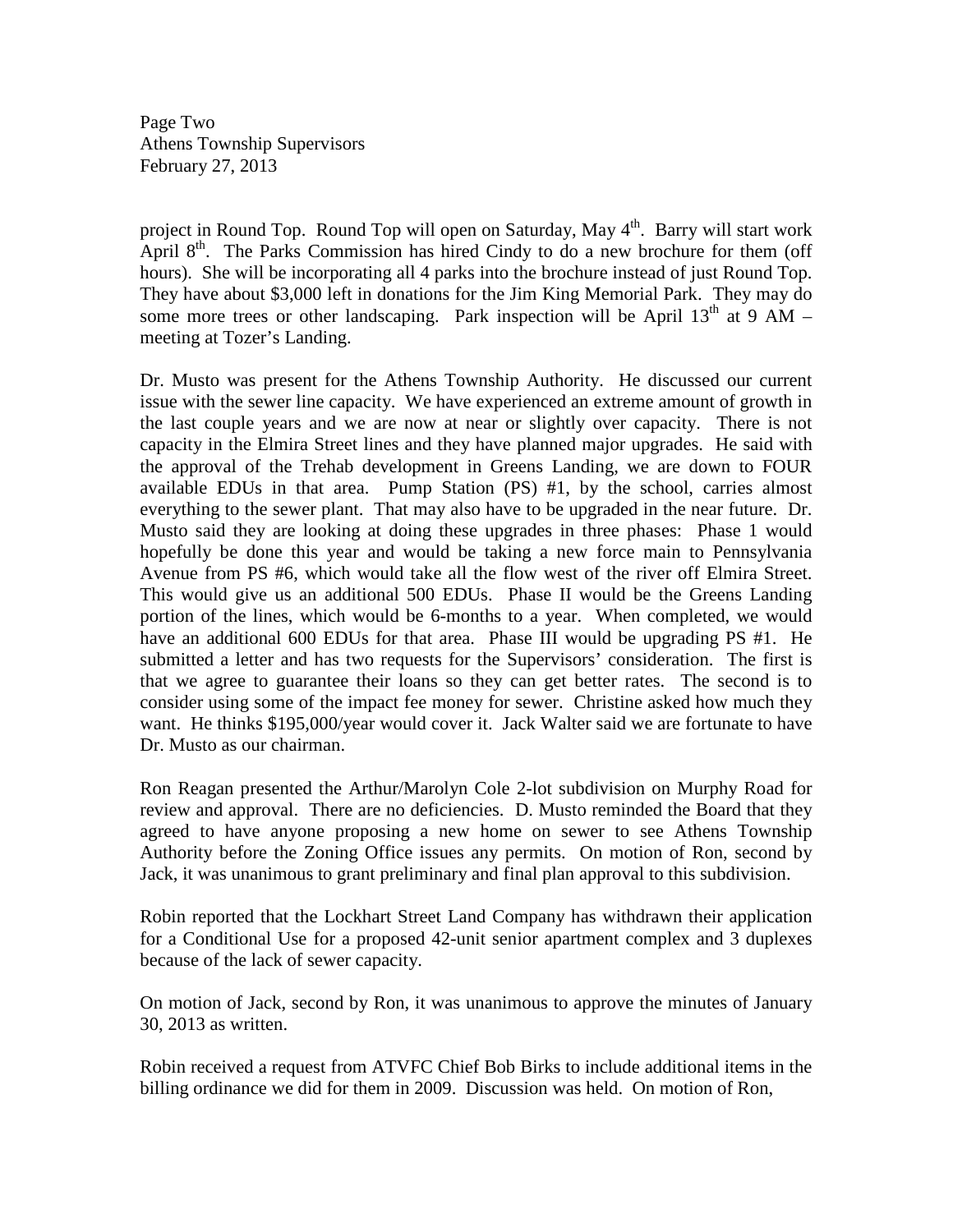Page Three Athens Township Supervisors February 27, 2013

second by Jack, it was unanimous to have Attorney Thompson re-do the ordinance for the fire company billing, and to have the fee schedule approved by resolution.

John Thompson said we have an old ordinance on the books that requires all 'garbage' collected in the township to be taken to Northern Tier Solid Waste Authority in Burlington. This ordinance was challenged by Casella and was found to be unenforceable, but was never taken off the books. John added that this ordinance is against public policy and we would be well advised to repeal this section (§ 133-13) of the Code of Athens Township. On motion of Cheryl, second by Christine, it was unanimous to have Attorney Thompson draft an ordinance to repeal this section.

Robin had received an invoice from Aqua PA for the relocation of a hydrant for the Road C project. On motion of Maurice, second by Cheryl, it was unanimous to pay this bill.

Robin presented information on a new copier (\$4995) and asked the Board if they want to renew the maintenance agreement on the old one or purchase the new one. Robin also had a quote from Kai Pan Consulting for the replacement of her computer and Elaine's computer (\$1625). These were all budgeted for 2013. Discussion was held. On motion of Ron, second by Maurice, it was unanimous to purchase these items.

On motion of Ron, second by Cheryl, it was unanimous to accept the monthly reports as presented. The 2012 Zoning Hearing Board report was also included this month.

On motion of Ron, second by Cheryl, it was unanimous to pay the monthly bills as presented. A complete listing of revenues and expenditures is on file in the office of the Treasurer.

Christine thanked the Board for allowing her to be the substitute cleaning person in the absence of our regular cleaning person.

Chairman Fay took the Board into executive session at 8:12 PM. The regular meeting reconvened at 9:20 PM.

On motion of Christine, second by Maurice, it was unanimous to adjourn the meeting at 9:21 PM.

Respectfully submitted,

 Robin L. Smith Secretary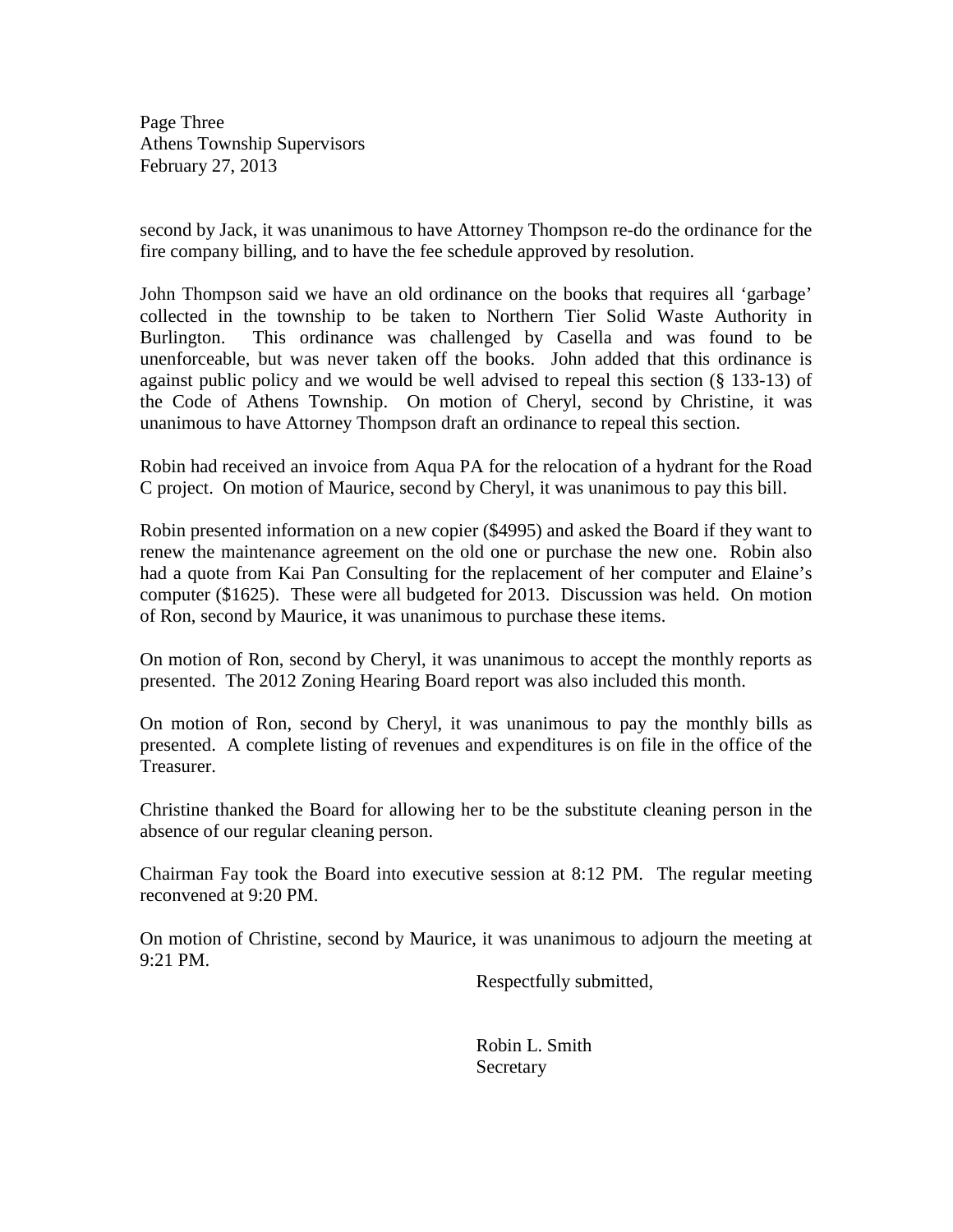# ATHENS TOWNSHIP SUPERVISORS March 13, 2013 6:30 PM

Chairman Maurice Fay called the meeting to order at 6:36 PM. Supervisors also present were Ronald Reagan and Christine Vough. Solicitor John Thompson and Secretary Robin Smith were also present. Jack Walter and Cheryl Wood-Walter were not in attendance.

John Thompson said he had reviewed the bids and had grave concerns about the low bid of \$48,400 which was submitted by Upstate Machinery, LLC. Their paperwork was not filled out correctly and was not appropriately completed. They did not submit a cost breakdown as required. John stated the next lowest bidder was Lycoming Supply with a bid of \$59,819. John stated their bid appeared to be in order, but because the range of bid prices we received were so widely varied, he suggested we accept the bid contingent upon their confirmation that they have included provisions to pay PA prevailing wage. The next two lowest bids were Austin's Excavating at \$74,400 and Strong Excavating at \$78,610. Ron said he had just heard that Lycoming Supply does a nice job. Ron made the motion to award the bid to Lycoming Supply contingent upon their confirmation of PA prevailing wage, and if they have not bid with PA prevailing wage, move on to Austin with confirmation and up the list until prevailing wage is confirmed. Maurice seconded the motion. Maurice called for a vote on the motion and it was as follows: Ron – yes, Maurice – yes, Christine – no. Christine voted 'no' because she wasn't told about the 3%. The motion fails as there is not a majority of the entire Board in favor of the motion. Robin will re-advertise the bid award for our regular meeting of March  $27<sup>th</sup>$  at 7 PM.

### Voice of the Residents: None

Richard Bean was present for the Parks and Recreation Commission. He presented a proposal for the engineering study for the Round Top Park pond project from Haas Landscape Architects in the amount of \$18,719.27. He said the scope of work is what they want. He is asking for direction as to whether the Parks Commission can execute contracts like this or whether the Board of Supervisors should execute the contracts. Discussion was held. The Board will discuss and have an answer for Richard at our regular meeting of March 27, 2013. Richard asked John Thompson if he had seen the contract yet and he said he had not. Robin said she had emailed it to him at Richard's request for his review and approval. John will pull it off his email and review it. On motion of Ron, second by Christine, it was unanimous to have Maurice execute this contract. Robin will print it off for Maurice to sign.

On motion of Maurice, second by Ron it was unanimous to have Ed attend the Natural Hazards Legal Workshop for Mitigators in Harrisburg on April  $1<sup>st</sup>$  and  $2<sup>nd</sup>$ ; to pay his expenses and his salary for the time he would have worked. PEMA will pay for the hotel room. He will receive CFM credits for this class.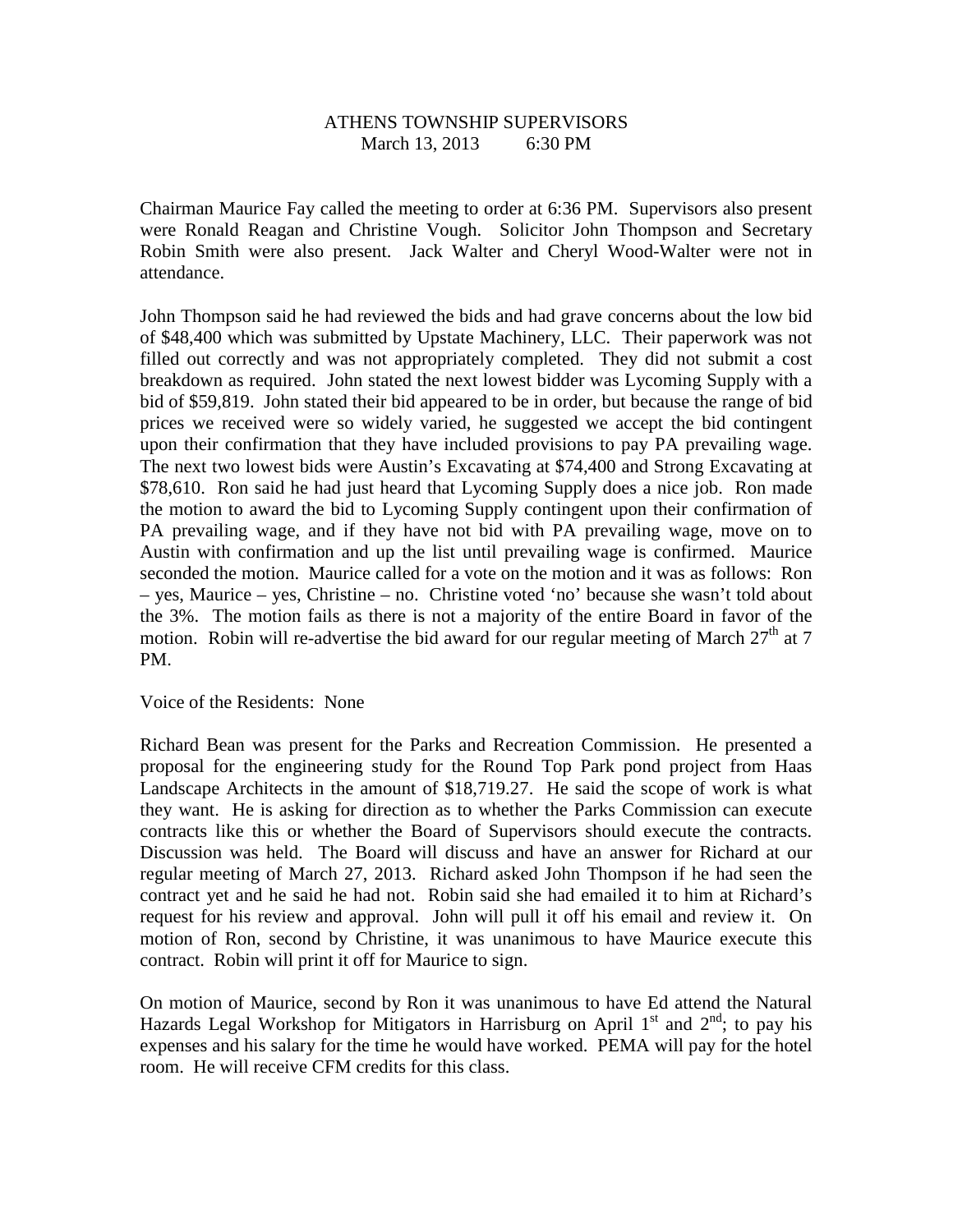Page Two Athens Township Supervisors March 13, 2013

Robin reported that Ray Brobst and Randy Harford are due for recertification for the Dirt and Gravel Road Program this year, and the class is being held in Wellsboro on April  $16<sup>th</sup>$ and  $17<sup>th</sup>$ . On motion of Maurice, second by Christine, it was unanimous to send Ray and Randy to this class, and Jack Walter if he chooses to go.

Robin presented a letter addressed to the Chairman from PHFA requesting comment on the Trehab development proposed for Greens Landing. When she and Maurice had discussed this in her office, Robin advised him that Ed had sent a letter on January 30, 2013 to Dennis Phelps, at Mr. Phelps' request, about this issue. Robin presented Ed's letter as well, and advised the Board their deadline to comment was March  $26<sup>th</sup>$ . Discussion was held. On motion of Ron, second by Maurice, it was unanimous to respond to this letter with a copy of Ed's letter dated January 30, 2013.

On motion of Ron, second by Maurice, it was unanimous to set the date for the Zoning Ordinance and the Subdivision and Land Use Ordinance Amendments Public Hearing as May 7, 2013 at 6:30 PM.

John Thompson distributed 2 ordinances and a resolution that he had been directed to prepare at our last meeting to the board members present. He will not be at our meeting of the  $27<sup>th</sup>$  and asked the Board to review these by Friday of this week and let him know if they want him to advertise these for adoption on the  $27<sup>th</sup>$ . The Board agreed to review and get back to John by Friday. Robin will get a copy to Jack Walter and Cheryl Wood-Walter and advise them they need to respond to John by Friday.

John also requested permission of the Board to draft a standardized storm water maintenance agreement for the township to use with their land developments. Discussion was held. On motion of Ron, second by Christine, it was unanimous to have John compile a draft for the Board's review, and to also send a copy to Kathie Hunter to review as well. John also advised the Board that we have closed on all the FEMA buyout properties and all but 1 has been recorded.

Chairman Fay took the Board into executive session at 7:14 PM for personnel. The secretary was excused at this time. The regular meeting reconvened at 8 PM.

Andy Harding was present to review the conceptual plans he prepared for the expansion of the municipal building. Jack Walter arrived at 9:30 PM. No action was taken.

On motion of Maurice, second by Jack, it was unanimous to adjourn the meeting at 10:05 PM.

Respectfully submitted,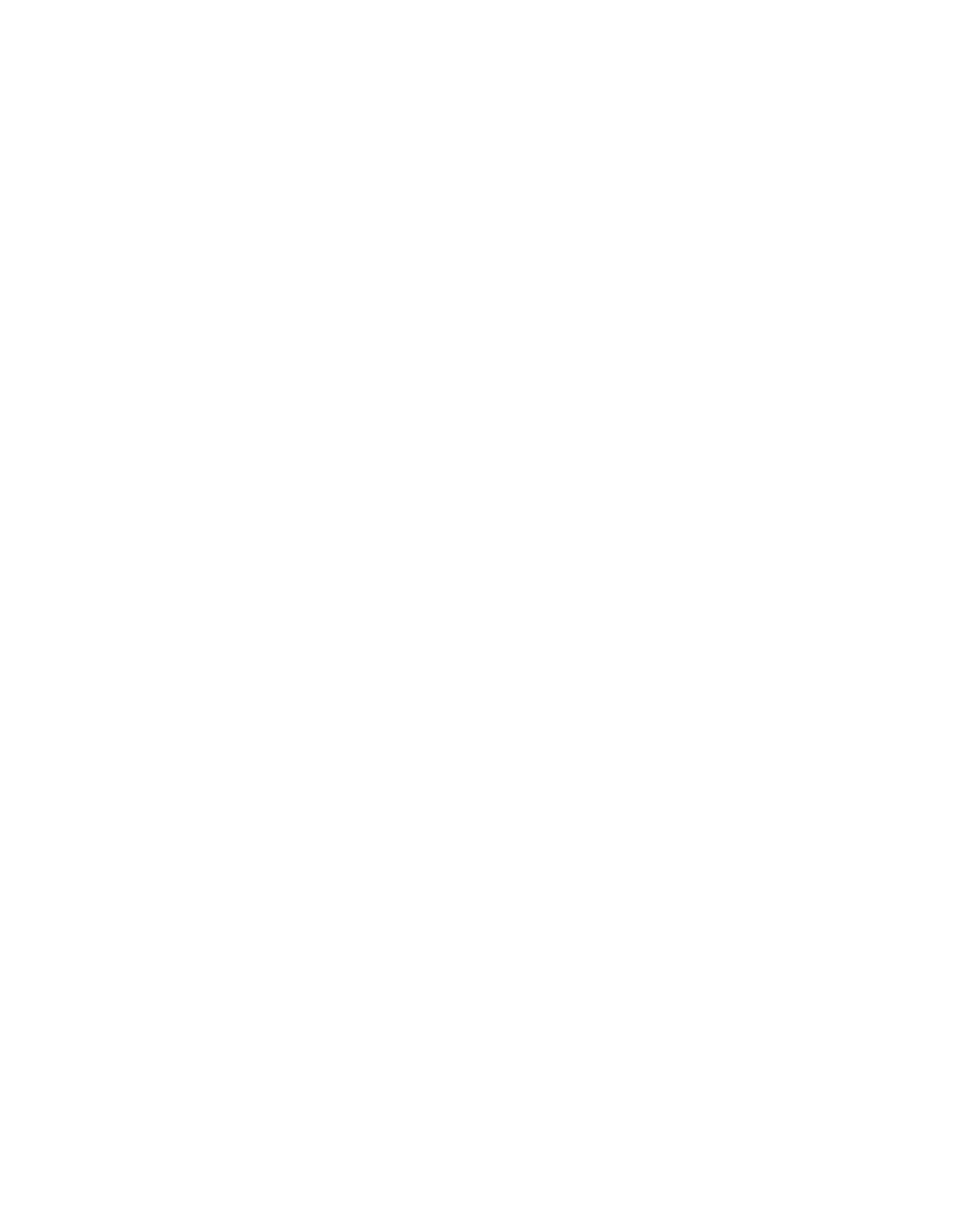## ATHENS TOWNSHIP SUPERVISORS March 27, 2013 7:00 PM

Chairman Maurice Fay called the meeting to order at 7:05 PM. Supervisors also present were Jack Walter, Christine Vough, Cheryl Wood-Walter and Ronald Reagan. Secretary Robin Smith was also in attendance.

Chairman Fay read a letter from our Solicitor, who was vacation, recommending that the Board accept the bid of Lycoming Supply for the Wildwood Acquisition Demolition Project. He stated in the letter that Upstate Machinery was the low bidder, but their bid was not compliant with the bidding requirements and therefore, in his opinion, must be rejected. Lycoming Supply was the second lowest bid and the lowest of the acceptable bids. Ron made the motion again to award the bid to Lycoming Supply. A gentleman in the back of the room asked why Upstate Machinery's bid was "illegal". Ron read Attorney Thompson's comments from the minutes of March 13, 2013, that the paperwork was not filled out correctly and was not appropriately completed. Christine requested a change to the minutes of March 13, 2013, stating she did not want to go with another company, she voted no because the 3% was not in the budget. She feels she did not have accurate information. Ron Reagan stated that the Board voted unanimously on January  $30<sup>th</sup>$  to pay up to 3% if necessary. We are pursuing a grant and ICC insurance to offset the 3%. If the 7 homes were left, the township could be paying much more to go through the condemnation process and take the houses down at their own cost. Christine said the secretary knew this way back in 2011 and should have shared this with the Board prior to budget instead of bringing it after the budget was approved. Robin said she was there, too, and Christine said not in 2011. Robin asked her if she was accusing her of something. Christine said it could have been put in the budget. On motion of Ron, second by Cheryl, it passed to award the bid to Lycoming Supply. Christine voted no.

Bill Morris, Chairman of the Athens Township Auditors was present to give the auditor's report for 2012. He said the books balanced. Our Treasurer, Ruth, did an outstanding job. The auditors submitted 5 recommendations to the Board for consideration, along with the audit report. They do recommend that the Supervisors raise the amount of Robin and Ruth's bonds to better reflect the amount of money that they have access to at one time.

#### Voice of the Residents:

 Joe Suleski of Round Top Road said the 35 mph sign on Round Top Road near Wolcott Hollow Road is missing and he would like to see it replaced. Ray will take care of it.

 Scott Sample of Northern Tier Solid Waste Authority (NTSWA) was present to ask the Board to reconsider the repeal of the section of our township code that says all waste must go to NTSWA. He asked if the township was happy with the service. Maurice said they do a wonderful job, and said he doesn't think this will make much of a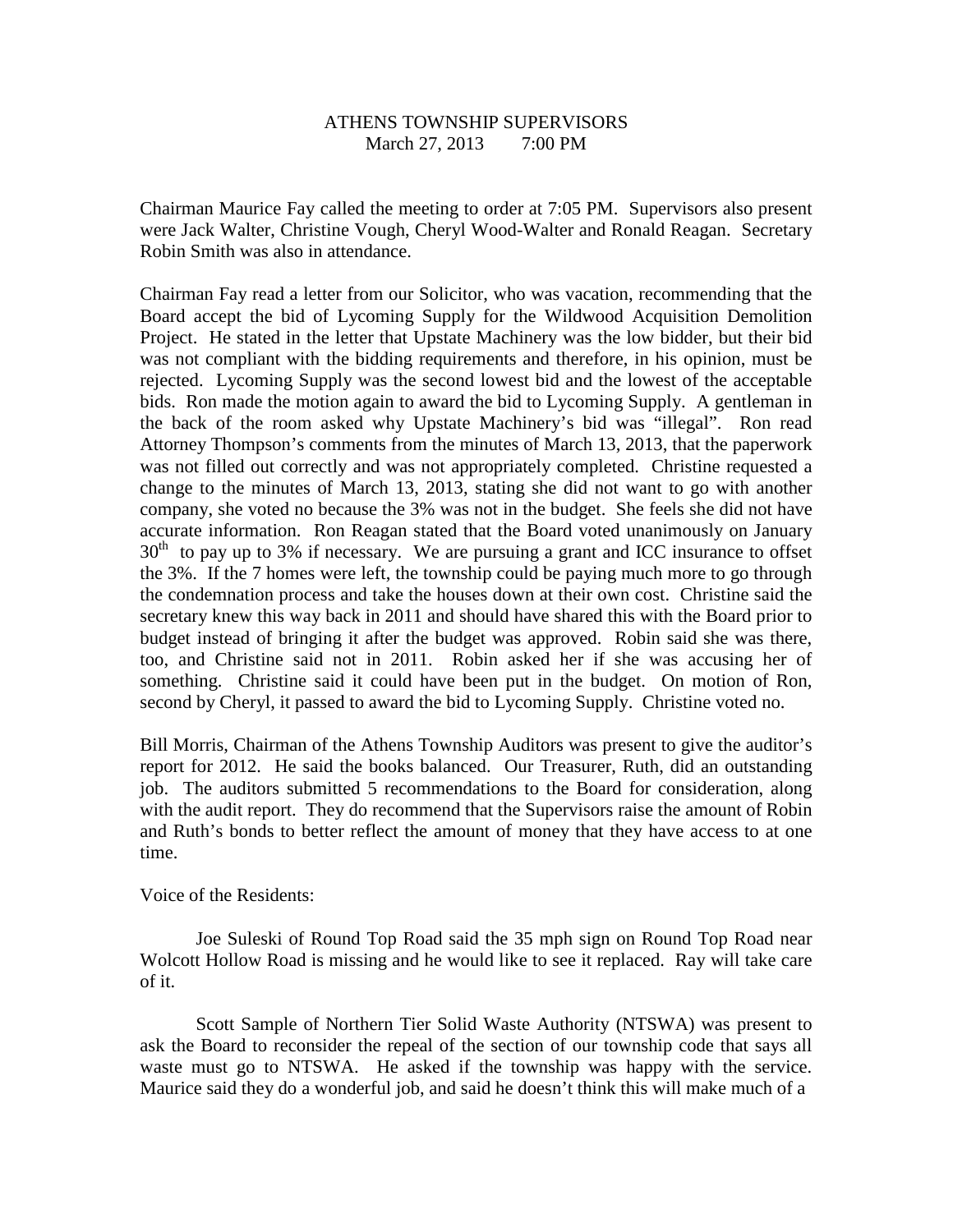Page Two Athens Township Supervisors March 27, 2013

change. Scott said Taylor and B  $&$  E take a lot of waste out of the area. Their tonnages went down this year. Recycling is funded through the tipping fees. Ron asked how do we know who actually goes to Burlington without following them, and Scott said that is a problem. Cheryl said our solicitor says there is no way of enforcing this – until you have a solution, we can't do it. Jack said NTSWA tries to keep the tip fees as reasonable as possible. Cheryl asked if they advertise. She said she knows they're a lot cheaper than one of their competitors and you should advertise that. You need to draw in business. Scott said they do give a discount to the haulers to bring trash to their site. He's glad to hear that Lycoming Supply got the demolition job because they'll probably bring the debris to them. He advised the Board that in the future, if we have to deal with a lot of flood debris, we should call them and they may be able to waive the State fee to make disposal less expensive. Jack said one of our big haulers is Casella, and they have their own landfill. He thinks they're based out of Boston and there's a lot that goes on behind the scenes that you don't know about. Scott said they can really undercut them. Athens Township is one of the largest municipalities in the County. He's concerned others may follow suit if we do this. Ron asked if they will still be accepting electronic stuff and they will at Burlington. He said they may be able to bring a covered roll-off to our recycling center a couple times a year. They accept anything electronic with a cord. Jack said we need to get our two attorneys together to see what the law is. Ed Campbell of Wildwood Road asked if they can have a place for paint cans and hazardous chemicals. Scott said they have to hire a special contractor when they collect hazardous waste, and it costs about \$12,000/day. They try to do it once a year, and reach out to businesses for donations toward the cost. Christine asked Robin when John will be bringing this to us for review and approval. Robin said he distributed it on the  $13<sup>th</sup>$  and asked the Board to get back to him by Friday the  $15<sup>th</sup>$  after they reviewed it, so it was advertised by John for adoption tonight. Robin said the Board could table it until the attorneys had a chance to get together.

Ray Brobst was present for Public Works and asked how his truck and trailer bids were coming along. Ray had gotten a spec for a Volvo but had no pricing. Cindy had contacted some vendors but they hadn't gotten anything back to her as of yet – maybe next week. Robin had gotten bids for a Freightliner CNG tandem axle and 2 diesels and a Volvo diesel, as well as 2 trailers. Ray said you can't beat a Volvo for traction – they have one of the best rear suspensions. Scott of NTSWA said they use Freightliners and they get around just fine. Christine asked Ray if he had seen the information Robin had compiled and he said yes, some of it, but said 'it's all Greek to me'. Christine would like to review the information. Ray will look at it and make a recommendation.

Ray asked when he can get part-timers. He has one guy going in for surgery and needs 2 part timers for April. Jack made the motion to hire 2 part timers. Christine asked that the motion also direct the secretary to put the ad in the paper. Robin said that's the way we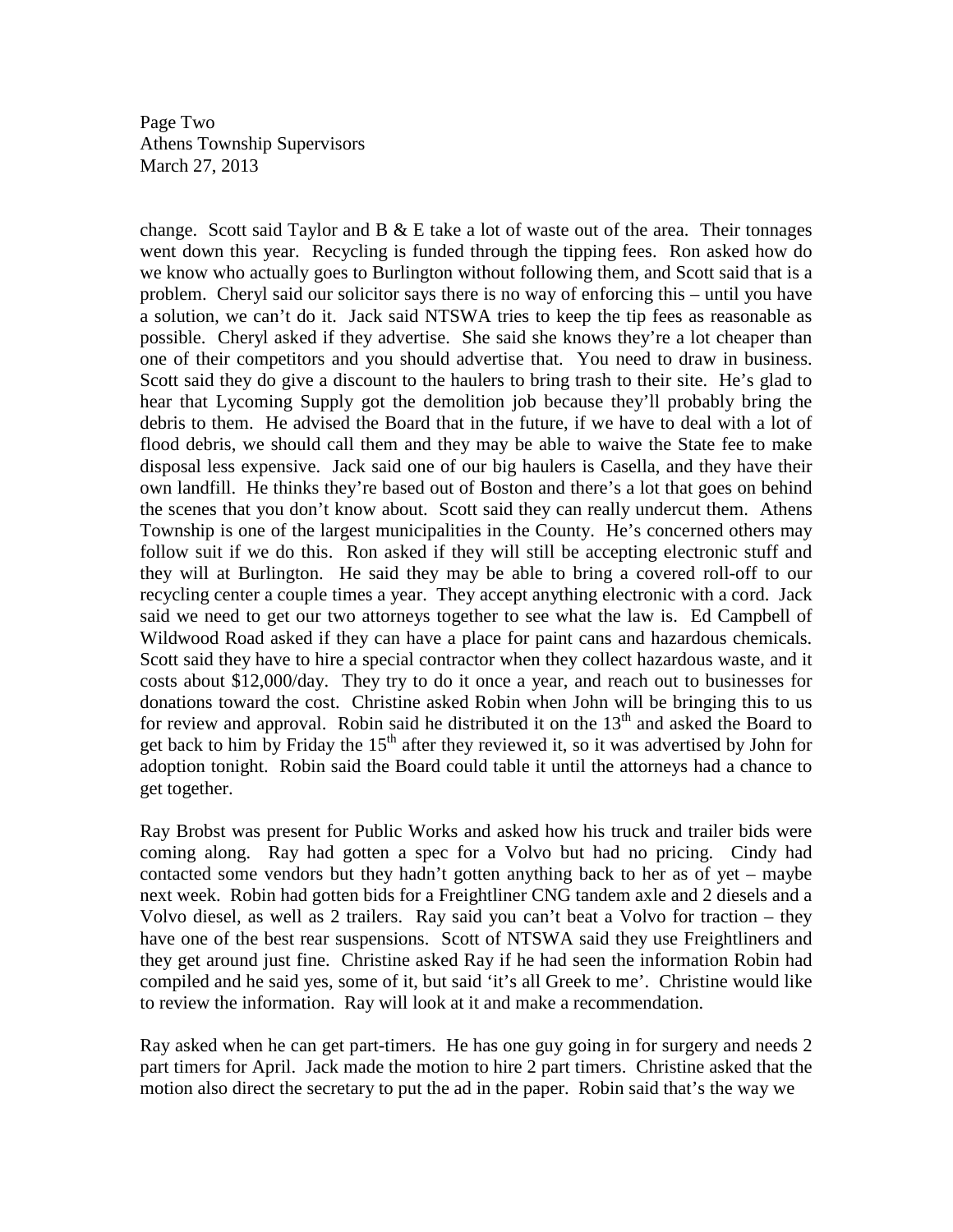Page Three Athens Township Supervisors March 27, 2013

do it, and we also list with Career Link. Christine said we didn't do that last year and Robin said that's because we didn't have part timers last year. Cheryl asked how much we have paid the part timers in the past. Robin wasn't sure, but the Board thought it was \$10/hour. Christine seconded the motion. Cheryl said Ray never asked for part timers in his budget. Ray said he's always been brought into a budget meeting but wasn't this year. Cheryl said you submitted your requests in writing, but didn't ask for part timers. Ray said he forgot to put them on there, and then left the meeting. Dan Stark of Clinton Street asked if we could use prisoners. Richard Bean said they used them in the park one year and had a problem with not getting the same ones so you had to retrain them all the time and it was counter-productive. Robin said when she called last time we were looking to use prisoners, they said they would only let you have them in 2-week increments. Christine said she would be willing to make phone calls to the jail to see if the process has changed. Jack said if we don't get part-timers, he doesn't want any complaints for the rest of the year about road work not getting done. Maurice called for a vote. Jack and Christine voted in favor of part-timers and Maurice, Cheryl and Ron voted no. The motion failed.

Richard Bean reported for the Parks and Recreation Commission. He presented a plaque that the Valley RC Club received from the Academy of Model Aeronautics in appreciation and recognition of 40 years of sanctioned AMA Fun-Fly competitions. He said Adam Myers has installed all the benches and barbecue grills at the Jim King Memorial Park for his Eagle Scout project and has done landscaping around the sign. Haas Landscaping Architects is working on the construction plans and cost estimates for the pond project. Richard also received a \$1000 donation toward the Round Top Pond project from First Community Foundation Partnership of PA / Murtland Family Fund. Cheryl asked Robin to send a thank-you letter to them from the Parks Commission and the Board of Supervisors. Round Top Park will open May  $4<sup>th</sup>$  this year. Barry will start working on April 8<sup>th</sup>. Cindy is working on the new parks brochure on her own time and is being paid by the Parks Commission. Meade Murtland has supplied pictures. Ron said he thinks Cindy should be doing this on township time, since it is for our township parks. There is still about \$3,000 left in donations for the Jim King Memorial Park. Richard asked if there was anything the Board would suggest for there – maybe more trees or landscaping. Parks inspection will be on April  $13^{th}$  at 9 AM. They will meet at Tozer's Landing. The Commission has increased the pavilion rental fees beginning in 2014, but will get the rates to the office so they will be able to use the new rates when people begin to reserve for 2014. Richard also reported there had been vandalism at Tozer's Landing Park and also to the new benches at the Jim King Memorial Park. The police department was notified.

Dr. Musto was not available for the meeting tonight.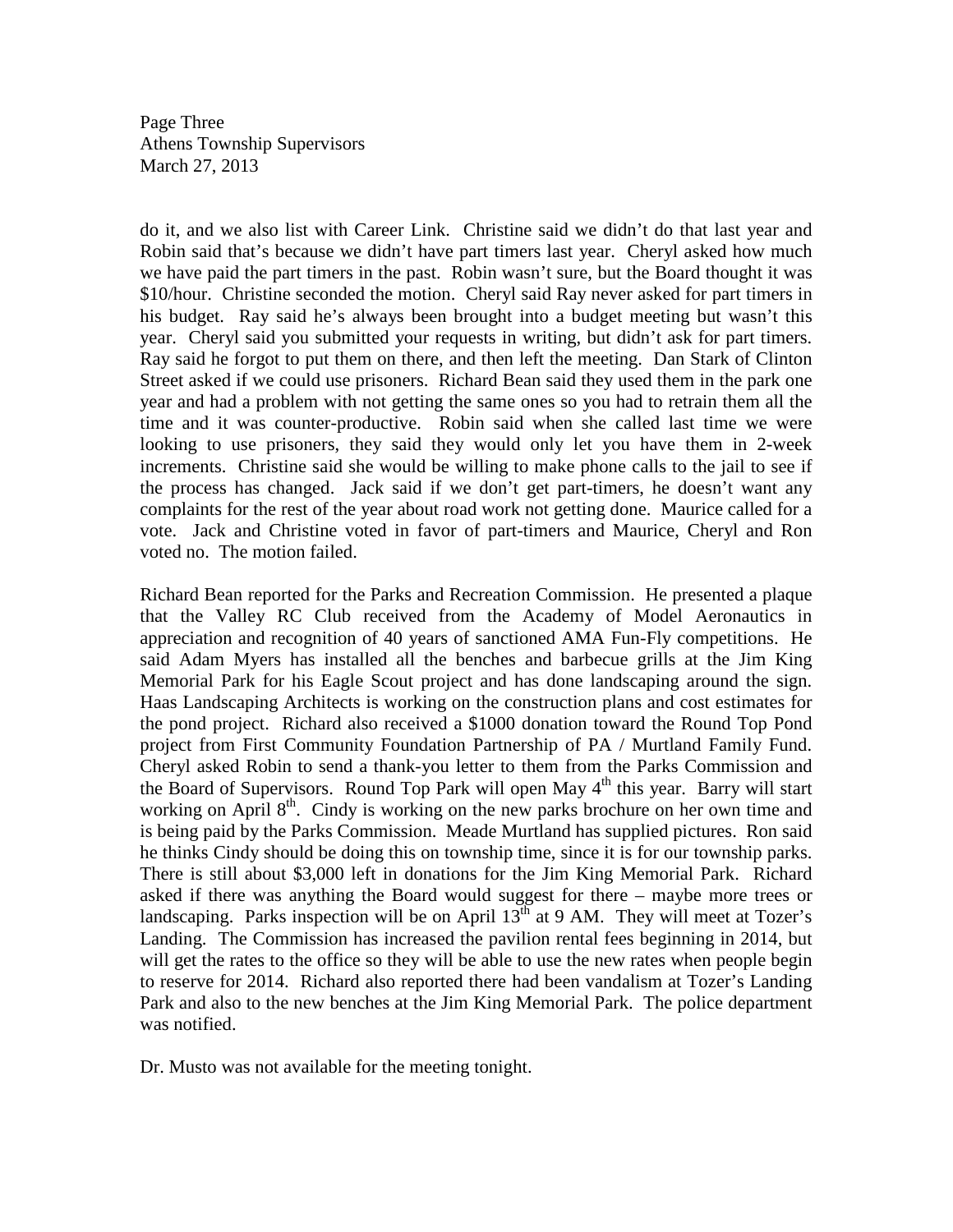Page Four Athens Township Supervisors March 27, 2013

Robin reported that Lauren Hotaling of Central Bradford Progress Authority had set up a meeting with her last week to try and get a better estimate of where we are for our Road C funding. Robin distributed a spreadsheet to the Board and advised them that at this point, it looks like we have enough funding for the project.

Ron presented the Wayne/Betty Bump 2-lot subdivision, Lot A to become part and parcel to the lands of Kevin/Alycia Wheeler on Washington Street. There are no deficiencies. On motion of Ron, second by Jack, it was unanimous to grant preliminary and final plan approval to this subdivision.

Jack made the motion to approve the minutes of February  $27<sup>th</sup>$  and March  $13<sup>th</sup>$ . Christine said she would like him to add her correction that she discussed earlier to the March  $13<sup>th</sup>$ minutes. She said all she had was the draft copy of the minutes and was not supplied with an official copy yet. Cheryl explained that the minutes are not official until the Board votes to accept them. Robin asked Christine to restate the correction she requested. The sentence "Christine wants to go with Strong Excavating" will be removed and replaced with "Christine voted no because she wasn't told about the 3%". Christine seconded the motion and it was unanimous.

Discussion was held about the earthen berm that was placed on Sayre Borough property west of Lamoka Road between the road and the Bobb residence. Ed has been trying to locate an agreement between Sayre Borough and the developer approving the placement of the berm on this spot. Christine asked why we are looking into this. Robin said Ed and Cindy had received an inquiry about it and its possible removal by Senior Healthcare Solutions, the new property owner. Christine said she was here at the office on the day that Ed, Cindy and Robin were looking into this and she said we've spent a lot of manhours on this. She asked again why we are doing this and Robin said Christine would have to ask Ed and Cindy. She asked how they were contacted – by phone? By letter? Robin said she would have to ask them. Ron said Mr. Bobb is concerned about the possibility of this being removed and has also inquired. On motion of Ron, second by Cheryl, it was unanimous to submit a Right-To-Know request to Sayre Borough for an agreement in place for the berm.

John Fives said the recycling crew would like to request the recycling center be closed on Easter Sunday. Jack made the motion to close for the three hours on Easter and it was seconded by Cheryl. Christine said she will be voting "no" because it is not a township holiday. She also feels we should accommodate our non-Christian constituents who would like to be able to bring their recycling on Easter Sunday. Cheryl asked if Christine would want the center to be open on Christmas, to which Christine replied that is a township holiday. Cheryl said she disagrees with Christine's rationale, and said it is past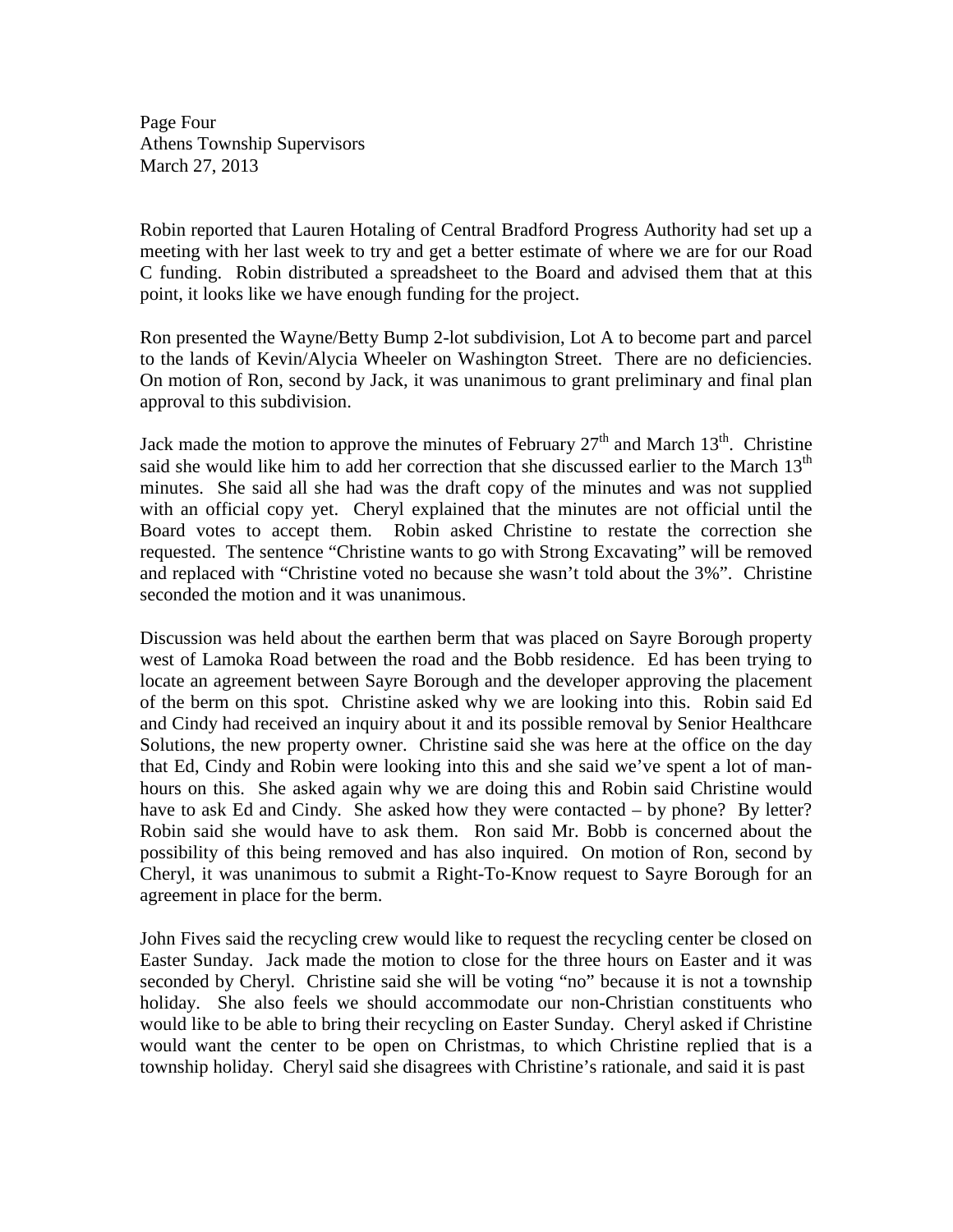Page Five Athens Township Supervisors March 27, 2013

practice that we are closed for Easter. Chairman Fay called for a vote. All were in favor with the exception of Christine, who voted no.

Robin presented ORDINANCE 2013-02 to amend the fire company billing ordinance that we have on the books. Christine asked Robin if she will have a chance to review the ordinance. Robin said Attorney Thompson had given it to the Board at the March 13<sup>th</sup> meeting, asking everyone to review it and get back to him on it by Friday, March  $15<sup>th</sup>$  so he can get it advertised. On motion of Jack, second by Ron, it was unanimous to adopt this ordinance.

On motion of Ron, second by Jack, it was unanimous to adopt RESOLUTION 2013-04, setting the fees for the fire company billing.

On motion of Ron, second by Jack, it was unanimous to table ORDINANCE 2013-03 until the attorneys can get together on this.

On motion of Jack, second by Ron, it was unanimous to pay the invoice for Robin's bond immediately, and to get information to raise both Robin and Ruth's bonds to an amount reflective of the amount of money they have access to at any one time for the next meeting.

On motion of Ron, second by Cheryl, it was unanimous to send Ruth to the "Payroll Law" class in Elmira on June  $4<sup>th</sup>$ , and to send her to the "Assessing Your Financial Condition" (June  $12<sup>th</sup>$  in Wilkes-Barre) and "Intermediate Accounting" (May  $22<sup>nd</sup>$  in State College) classes, paying her fees, expenses and salary for the time she would have worked, and for a hotel room on May  $21<sup>st</sup>$  and June  $11<sup>th</sup>$ . Robin will have Ruth make her own arrangements.

We received a letter from the Assessment office advising us that Walmart's assessment appeal has been settled and the difference in assessment is \$508,000. The letter said "If taxes were paid, please consider refunding your taxing authority's monies to the above listed taxpayer". Christine asked if she could see the letter. Robin asked the Board if they would like her to have Ginger calculate a refund amount for our next meeting and they would. Christine asked if I would put a copy of this letter in her box, and I will.

On motion of Cheryl, second by Ron, it was unanimous to approve the closure of Pennsylvania Avenue on June 6, 2013 between 5 and 9 PM for graduation at the request of the school district.

Robin received an email from Northern Tier Regional Planning and Development asking for a list of potential community development projects for 2013 in the township. So far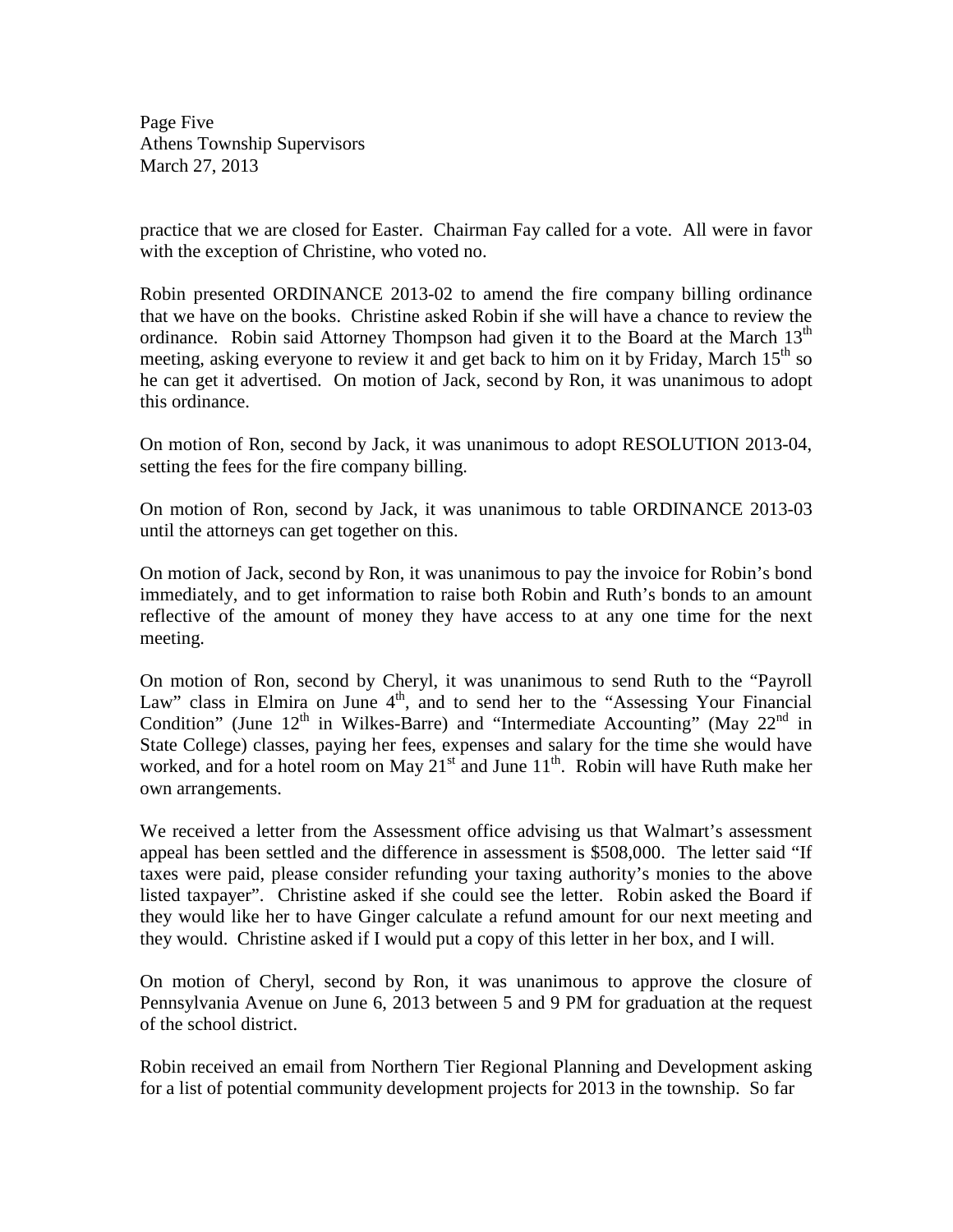Page Six Athens Township Supervisors March 27, 2013

she has the following projects on the list: Route 220/199/Wolcott Hollow Road signalization; Greens Landing Sewer upgrade; Lockhart Street sewer upgrade; Pump Station 1 & 6 upgrade; Trehab housing development; and Prezelski housing development. Robin told the Board the deadline for submission is April  $15<sup>th</sup>$ , and if they think of any additional projects, let her know. Ron reminded her of the Thomas Avenue bridge replacement project, which she added to the list. Christine asked Robin to put a copy of the email in her box, and she will.

Ron advised the Board that he, Dr. Musto and Robin will be meeting with Arnie Kriner on April  $2<sup>nd</sup>$  to discuss our sewer issues in the township.

Maurice read the monthly report totals. On motion of Christine, second by Jack, it was unanimous to accept the monthly reports as presented.

On motion of Ron, second by Jack, it was unanimous to approve payment the monthly bills as presented. A complete listing of revenues and expenditures is on file in the office of the Treasurer.

Ron read a report from Ed Reid on his search for a replacement for the zoning car. It was decided to take this under consideration at next month's meeting.

Correspondence/Information was as listed in the meeting agenda. Christine asked to see the BSST Area on Aging letter requesting a donation.

Christine presented a letter from Larson Design group stating they will come free of charge to talk to us about doing our bridge inspection and the TIP program, sit down with us and review the information on our bridges to see what needs to be done.

Ron said there will be an open house and tour of a CNG pavilion and CNG vehicles in Lackawanna, NY on April  $25<sup>th</sup>$ . Ed and Clif Cheeks will be attending.

Christine asked the Board to let her know what to do about Larson and the bridges.

Chairman Fay took the Board into executive session for personnel at 9 PM. The secretary was excused at this time and the remaining minutes were recorded by Cheryl Wood-Walter. The regular meeting reconvened at 9:21 PM.

On motion of Jack, second by Ron, it passed to make Cindy's health insurance retroactive to her date of full-time hire so the insurance will start April 1, 2013. All were in favor except Christine, who voted no.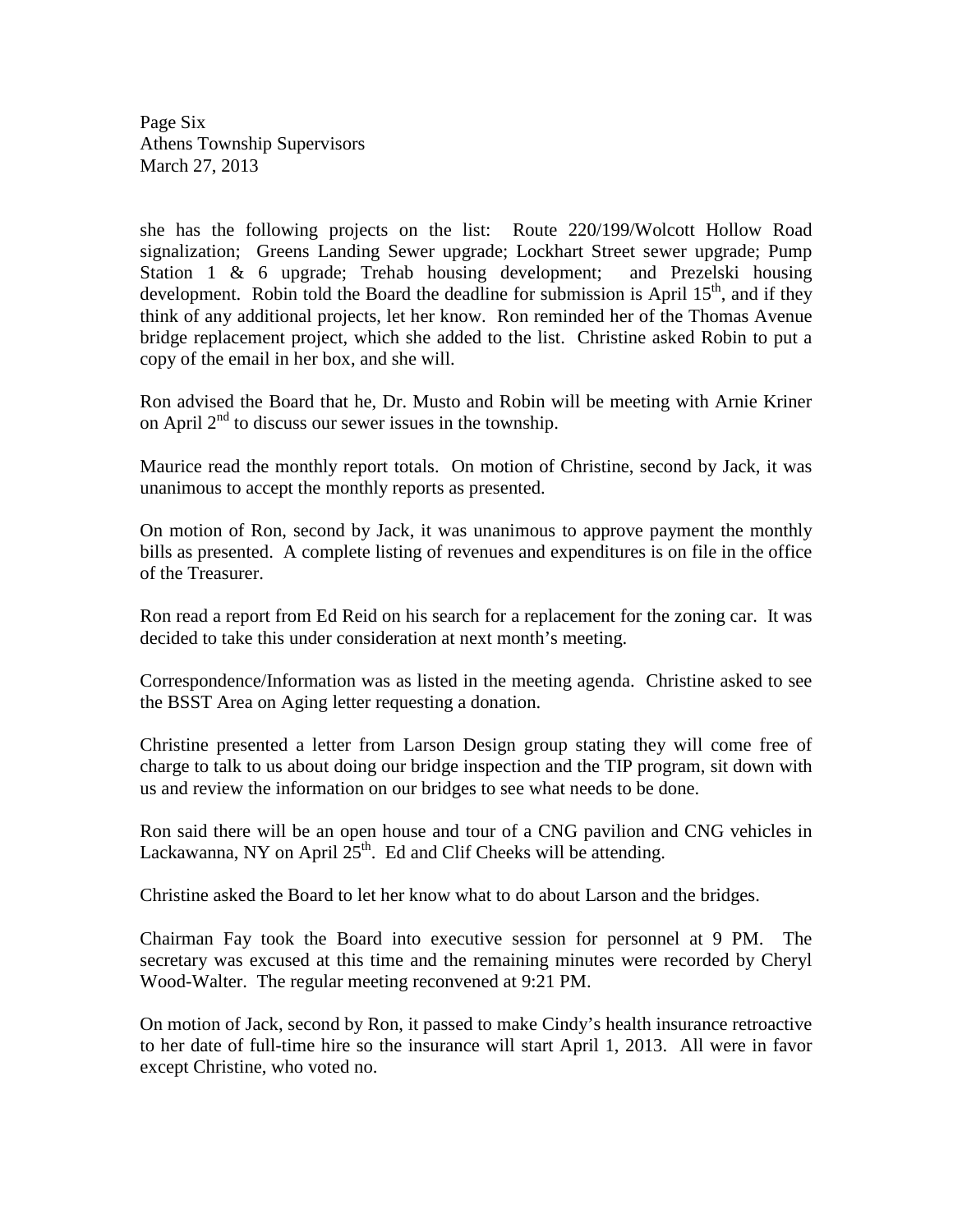Page Seven Athens Township Supervisors March 27, 2013

On motion of Jack, second by Ron, it was unanimous to speak with Arnie Kriner from Senator Yaw's office next week at our meeting to help put pressure on PennDOT to freeup the Road C Construction Contractor's payments, and to direct Robin to write a letter to Rep. Pickett for the same.

On motion of Ron, second by Jack, it was unanimous to remove Robert Blauvelt from both the Athens Township Sewer Authority Board and the Valley Joint Sewer Authority Board, and to appoint Terry DePew to the Valley Joint Sewer Authority Board to fill out the remainder of the term.

Maurice made the motion to hire Jason Serfass full-time as a patrolman, with the second by Christine, effective the beginning of the next pay period; directing the Treasurer to prepare the necessary paperwork for union dues, insurance, uniform allowance, etc., per the police union contract, with salary as per the police union contract. Chairman Fay called for a vote, which was as follows: Jack – yes; Maurice – yes; Christine – yes; Ron – no; Cheryl – no. The motion passes.

There being no further business, on motion of Ron, second by Maurice, it was unanimous to adjourn the meeting at 9:37 PM.

Respectfully submitted,

 Robin L. Smith Secretary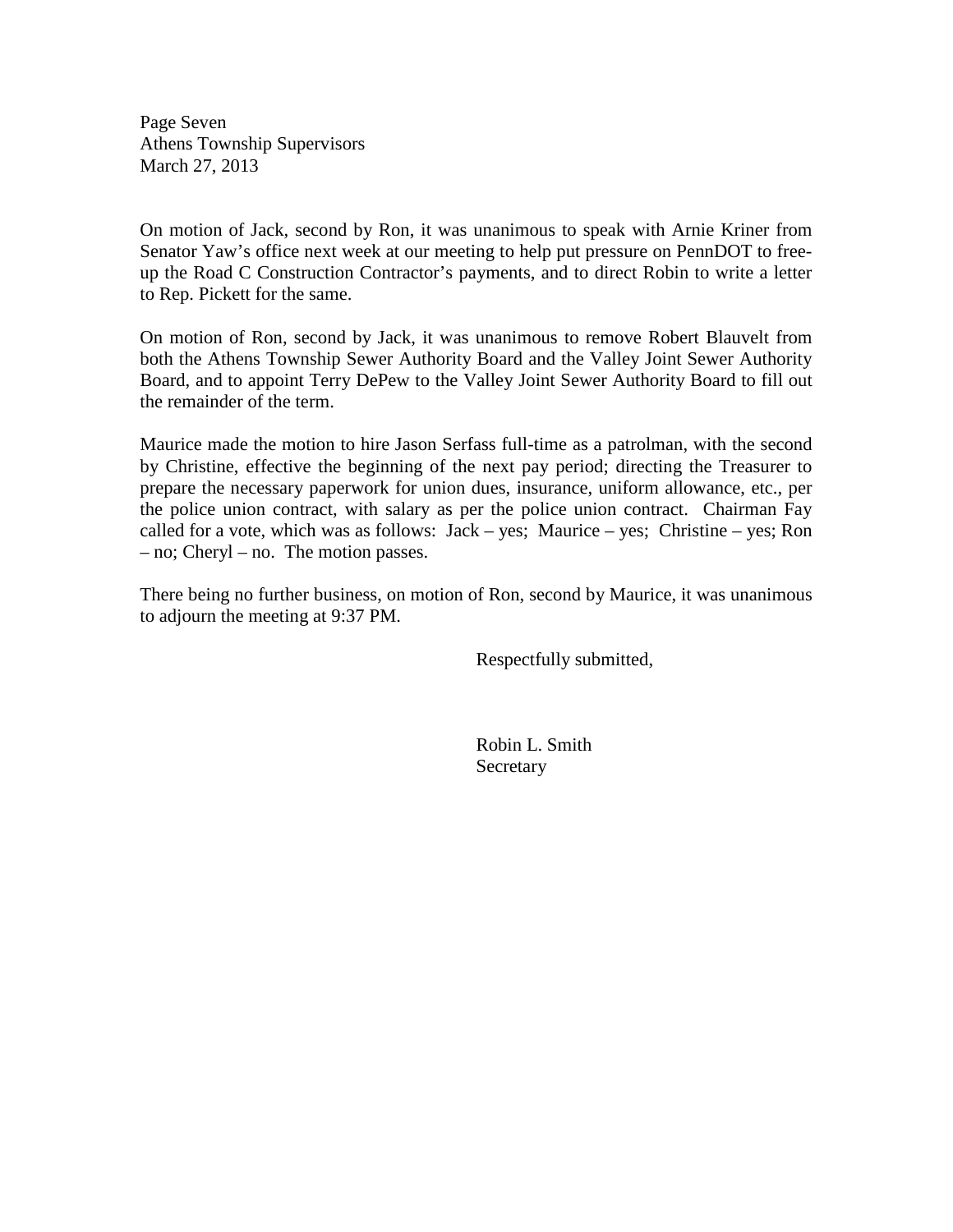# ATHENS TOWNSHIP SUPERVISORS April 24, 2013 7:00 PM

Chairman Maurice Fay called the meeting to order at 7:02 PM. Supervisors also present were Jack Walter, Christine Vough, Cheryl Wood-Walter and Ronald Reagan. Secretary Robin Smith and Solicitor John Thompson were also in attendance.

Voice of the Residents:

 Allan Ervin of Macafee Road was present to ask about Consolidated Resources who have located on the Cole property. He brought pictures of the operation and said the noise is atrocious. He said sometimes it's so loud his walls vibrate. They also work until 1:30 AM sometimes. He knows Ed and Cindy have been working on it, but he asked what the status was. John Thompson said they have to do a land development, and understood Ed Reid has advised them of this. Allan said he's lived there 23 years and Cole's has always had a business there. Hodges went in there without approval and now this place is there.

 Dean Schiller was here representing the Queen Esther Estates Lot Owners Association. He said in their planned community they require underground utilities. The new utilities that are being relocated because of the Road C project have gone above ground. John Thompson said the township cannot enforce the covenants – the lot owners need to do that themselves. By the time we found out, the poles were already up. Dean said he talked with Penelec and they will follow whatever the Project Manager says. Ron asked if they 'relocated' the poles, and Dean said yes. Dean said 2 poles are their biggest concern. It would be better to move them now than later. John Thompson asked who would be paying for this – Penelec? Dean said he didn't know. John doesn't think they'll relocate the service without a substantial fee. On motion of Cheryl, second by Ron, it was unanimous to have John Thompson contact Penelec to discuss this.

 Dean then expressed concern about the "green area" on the Road C aerial map by the old entrance to Queen Esther. He asked if that would be removed. He said some of it has, and the residents are getting significantly more noise and light. He thinks the old entryway should be replanted. We will ask the engineer if that is in the plans.

 Dean also spoke to the significant deterioration of Queen Esther Drive after this past winter. He said he knows it is scheduled this next week for repair, weather permitting. He said with the new road and the township resurfacing the old road this summer, would it be something other than tar and chip? Jack said it will be tar and chip, but as we build up the top it will help with the freeze/thaw cycle. Dean said a lot of the residents are looking forward to the improved slope of the entrance. He also said the township people and the contractors have been very cordial.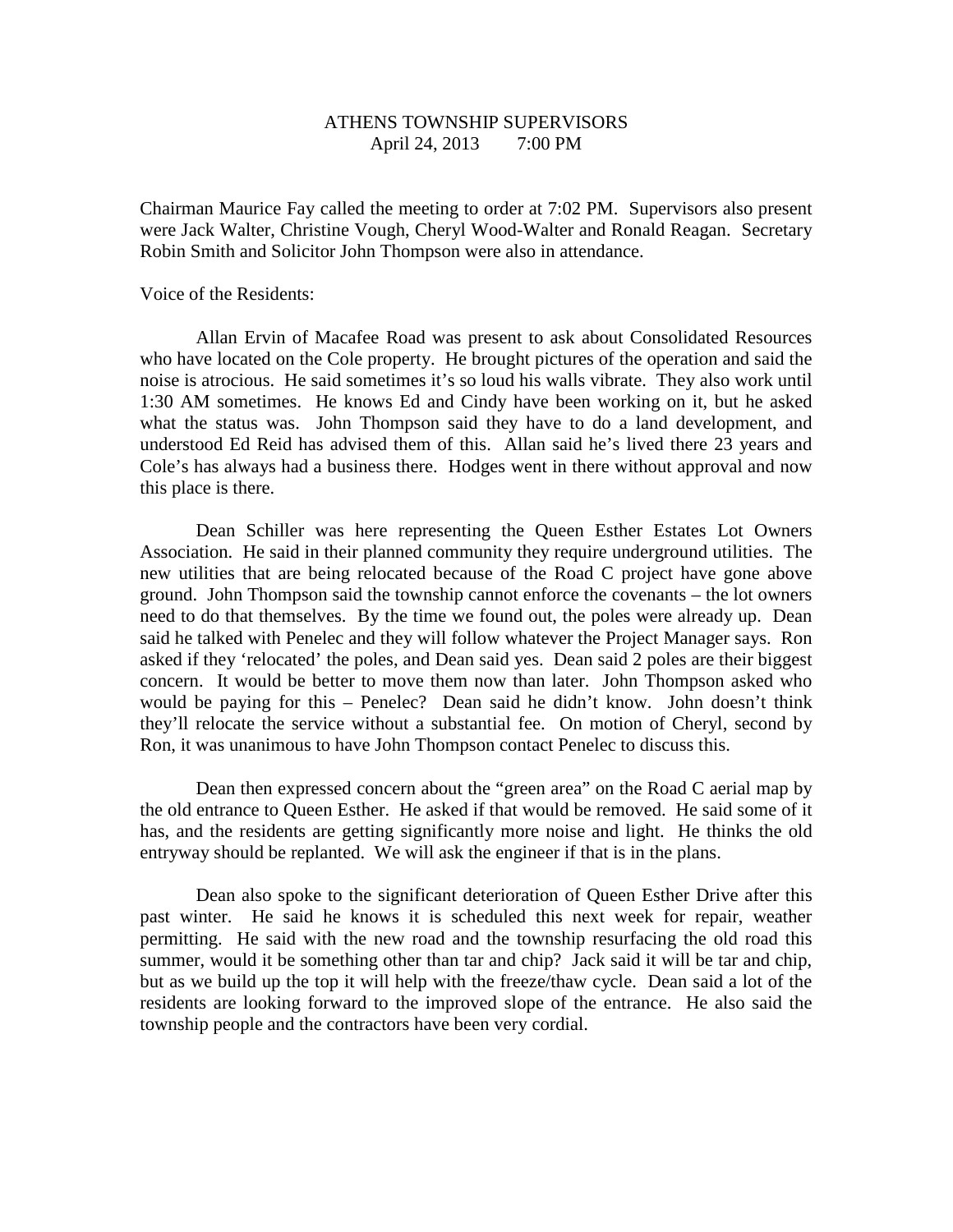Page Two Athens Township Supervisors April 24, 2013

Katie Replogue of McCardle Road said she lives next to the Gastl property, and a year ago the property was posted as a public nuisance. She asked if that was "real", and it is. She added that it's been about a year, and nothing has been done there yet. She asked what our plans are. John Thompson said they will be talking about this in executive session tonight, and there should be a change soon. Katie said she's noticed there is more garbage there now, and has found jugs of what she believes to be motor oil on the property. She asked if there was anything she could do to help. John said not at this time.

Ray Brobst was not in attendance for the Public Works Department.

Richard Bean was present for the Parks and Recreation Commission. He said he has one Eagle Scout project in the works. He also presented preliminary sketch plans for the Round Top Park project. The Commission will be meeting with Haas again on the  $20<sup>th</sup>$  to look at the final plan. The off-road bikers attended their meeting to give their annual report to the Commission. The Commission feels they are doing a great job up there. The group is going to try to recruit some of those who use the trails to help with maintenance. The East Athens residents would like to do more landscaping at the Jim King Memorial Park. They will get a list of trees to Barry to buy with the donations. Richard said "Smokey the Bear" was stolen from the sign at Round Top Park. Maurice said he has an extra one that Jim King gave him, and he will give it to Richard. Meade and Cindy are working on the new parks brochure. The Commission conducted their annual inspection of the parks and there were very few problems – just normal maintenance. They need to have 2 trees taken down at the Jim King Memorial Park – Barry will arrange for Mattison's to take care of that. They are also purchasing a bicycle rack for the park.

Richard said a new club, the Free Spirit Flyers, who are hang-gliders, have asked permission of the Parks Commission to use the overlook near Pavilion #9 for their club to take off from. They will maintain the overlook, and they also have permission from the landowners below the site. They will supply the township with their certificate of insurance. They have 4 other sites and have never had an accident. Richard asked them to report to their monthly park meetings once they start using our site to see if we've received any complaints. Richard also said our new Grasshopper mower is here.

Dr. Musto was not present for the Authority.

Scot Saggiomo presented the Whitetail Hollows, LLC 2-lot subdivision for review and approval. There were 6 deficiencies originally, but all have been met. Planning Commission recommends preliminary and final plan approval. Maurice asked if there was any public comment at this time. Harmon Kelley of 2590 Murray Creek Road was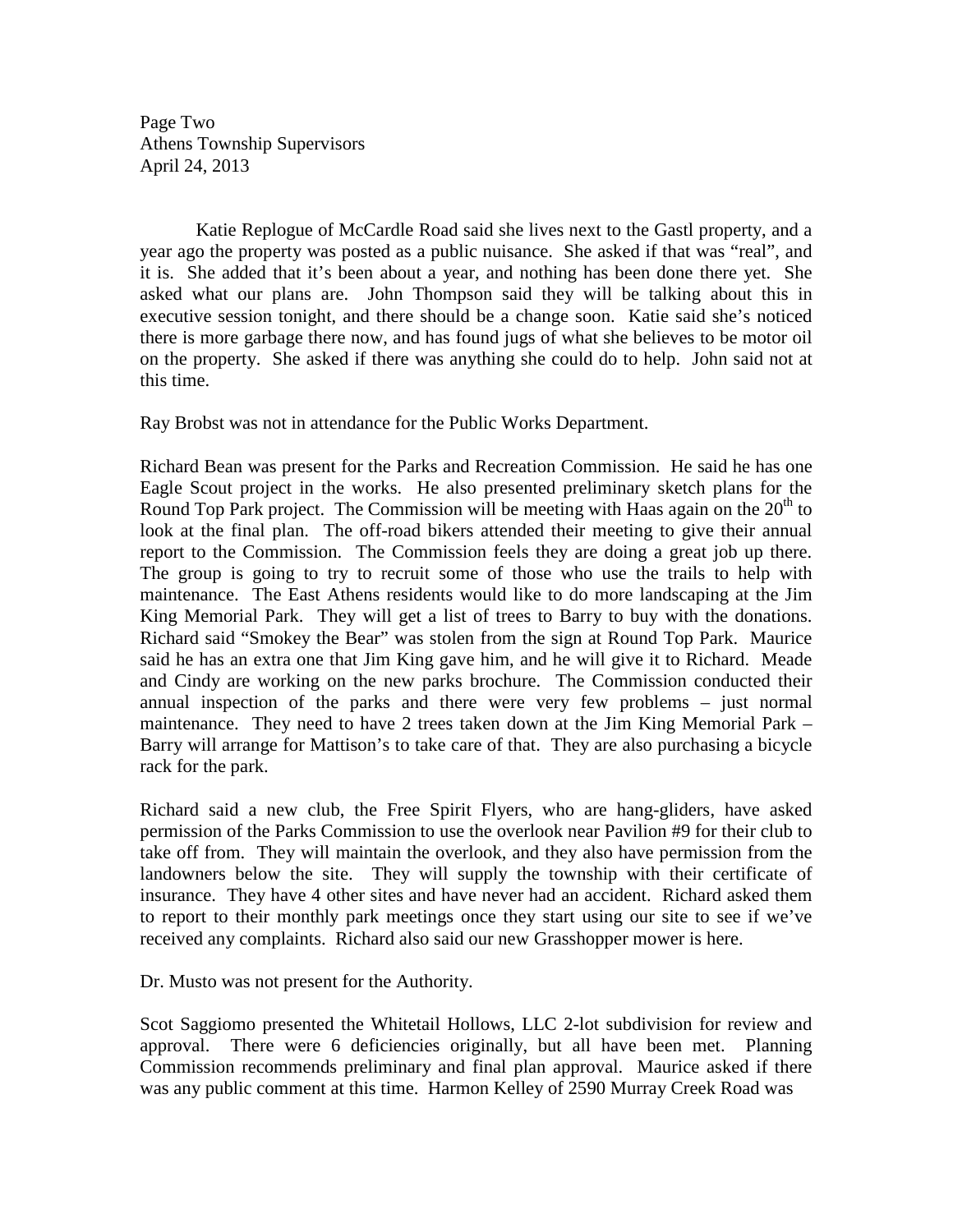Page Three Athens Township Supervisors April 24, 2013

present with concerns about his parcel at 520 Pump Station Hill Road, which is adjacent to the Whitetail Hollows parcel. He said there is a property line dispute with his property and this shouldn't be subdivided until the dispute is resolved. He said the survey map paid for by Mrs. Vanness is the proper survey and is accompanied by a court order. Harmon said that Attorney Jones says this "has no concern to them", and that they own 4 feet of Harmon's driveway. Christine said that at the Planning Commission meeting, Attorney Jones said he had sent the paperwork to Mr. Kelley's attorney, Gerard Zeller, and had heard nothing back. Harmon said his attorney would be calling Attorney Jones again. Christine asked if Attorney Zeller knew this was coming to the Board tonight and Harmon said his Attorney was going to try to get here, but he is not in attendance. Attorney Jones said they are looking to subdivide in the middle, so this shouldn't be an issue. Ron said if the surveyor put his stamp and signature on the map, he's on the hook for what's contained in it. Harmon said their survey is wrong – there are 2 conflicting surveys. Ron asked John Thompson if we approve this and it's recorded, does this screw up the property line? John said if the line is off one way or the other, it is between the landowners. Attorney Jones said this won't affect the subdivision and Harmon said it does. Ron said we're going by a map stamped by a surveyor. Harmon asked John if he'd seen the information he'd brought in to Cindy and John said he saw the court action but not the survey. Harmon said you're working on false information. On motion of Jack, second by Ron, it passed to grant preliminary and final plan approval to this subdivision, and to execute the non-building waiver. Cheryl voted no, explaining that in 20 years this could come back to bite us.

On motion of Ron, second by Jack, it was unanimous to approve the minutes of March 27, 2013 as written.

Discussion was held on proposed Ordinance 2013-03, which would repeal the section of the township code that requires all 'garbage' be taken to Northern Tier Solid Waste Authority (NTSWA). Jack would like to keep it the way it is. Ron asked how are we going to enforce this – send an officer to Burlington? Ron said NTSWA lost the Microtel business to Casella. Jack said Casella can underbid and not make a profit. John Thompson said Casella would have a very strong case if they filed a claim against us. Jack said there was a legal case that was made and won. Cheryl said we try not to make ordinances we can't enforce. Robin asked John what he recommends. John said this ordinance is contrary to public policy. Even if we could legally keep it, he doesn't think we should. Ron looks at it at a business standpoint – we don't force everyone to go to the Dandy for their gas. Jack said he sits on the NTSWA board and they try to keep costs down. Christine asked where our dumpster goes to and was told it was NTSWA. Jack said NTSWA does a lot of services that need to be paid for. Maurice would like to see all the garbage taken there, but how are we going to enforce it? Cheryl asked if we have a permit process for haulers and Robin said we used to, but several years ago we were told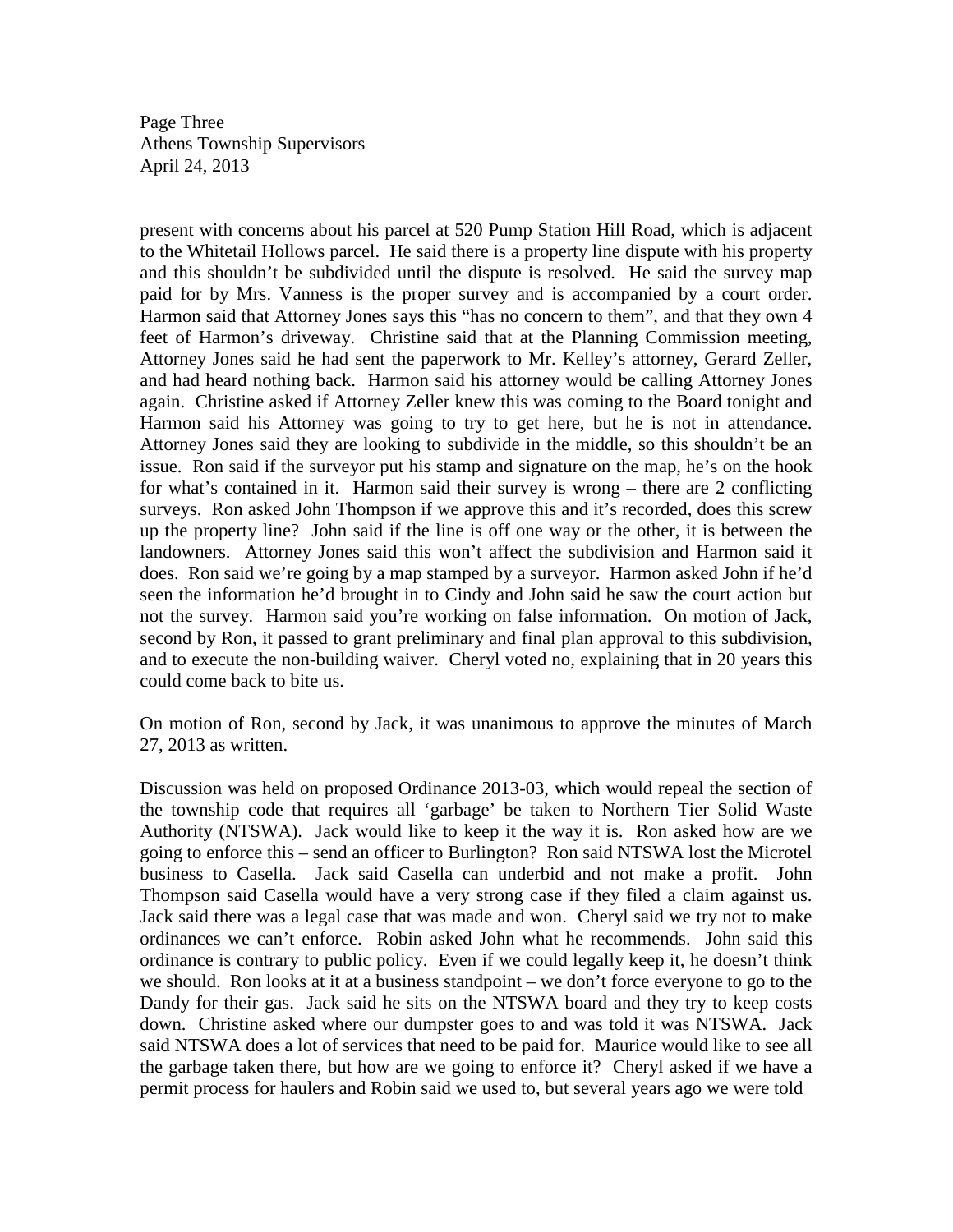Page Four Athens Township Supervisors April 24, 2013

by the state that we cannot license haulers any more. John will contact NTSWA's attorney, Chris Lantz, and discuss this with him. On motion of Maurice, second by Cheryl, it was unanimous to table this ordinance until our next meeting.

On motion of Maurice, second by Ron, it was unanimous to have Robin attend the "Assessing Your Financial Condition" class in Wilkes-Barre on June  $12<sup>th</sup>$  in place of Ruth, who was originally approved to go.

On motion of Maurice, second by Cheryl, it was unanimous to approve Robin's attendance at the Excel I class on May 21 $^{\rm st}$  and Excel II class on May 29 $^{\rm th}$  at Northern Tier Regional Planning in Towanda. Both classes are free.

On motion of Cheryl, second by Ron, it was unanimous to ratify the AASD request for the closure of Pennsylvania Avenue on May 11, 2013 from 8 AM to 5 PM for the NTL Track & Field Meet.

On motion of Cheryl, second by Christine, it was unanimous to ratify the removal of the burning ban at noon on April 12, 2013. Ron would like to see us put the ban on for the whole summer.

On motion of Ron, second by Cheryl, it was unanimous to ratify the waiving of the zoning permit fee for the Venture Crew Rummage Sale.

 On motion of Maurice, second by Jack, it was unanimous to approve Robin to speak at the NYPENN Leadership Class on May  $8^{th}$  from 7:30 to 10 AM; to use our meeting room; and to provide refreshments for the class.

On motion of Jack, second by Ron, it was unanimous to send anyone interested to the NYPENN Leadership Course beginning in September. The discounted fee of \$450 is good through July  $15<sup>th</sup>$ , after which it goes to \$500.

Robin advised the Board that during her 3-year pension audit this month, the auditor said we need to adopt an ordinance and resolution for a procedure to advertise for any professional service that changes relative to the pension plans, such as a change in solicitors or a change in banks, etc. He supplied a sample ordinance and resolution which John has reviewed and approved. On motion of Cheryl, second by Jack, it was unanimous to have Robin advertise the ordinance for adoption at our next meeting.

Robin advised the Board that she sent a letter to Ginger requesting the amount of the tax refund which will be due to the Trichells for a correction to their assessment. She should have the amount by the next meeting.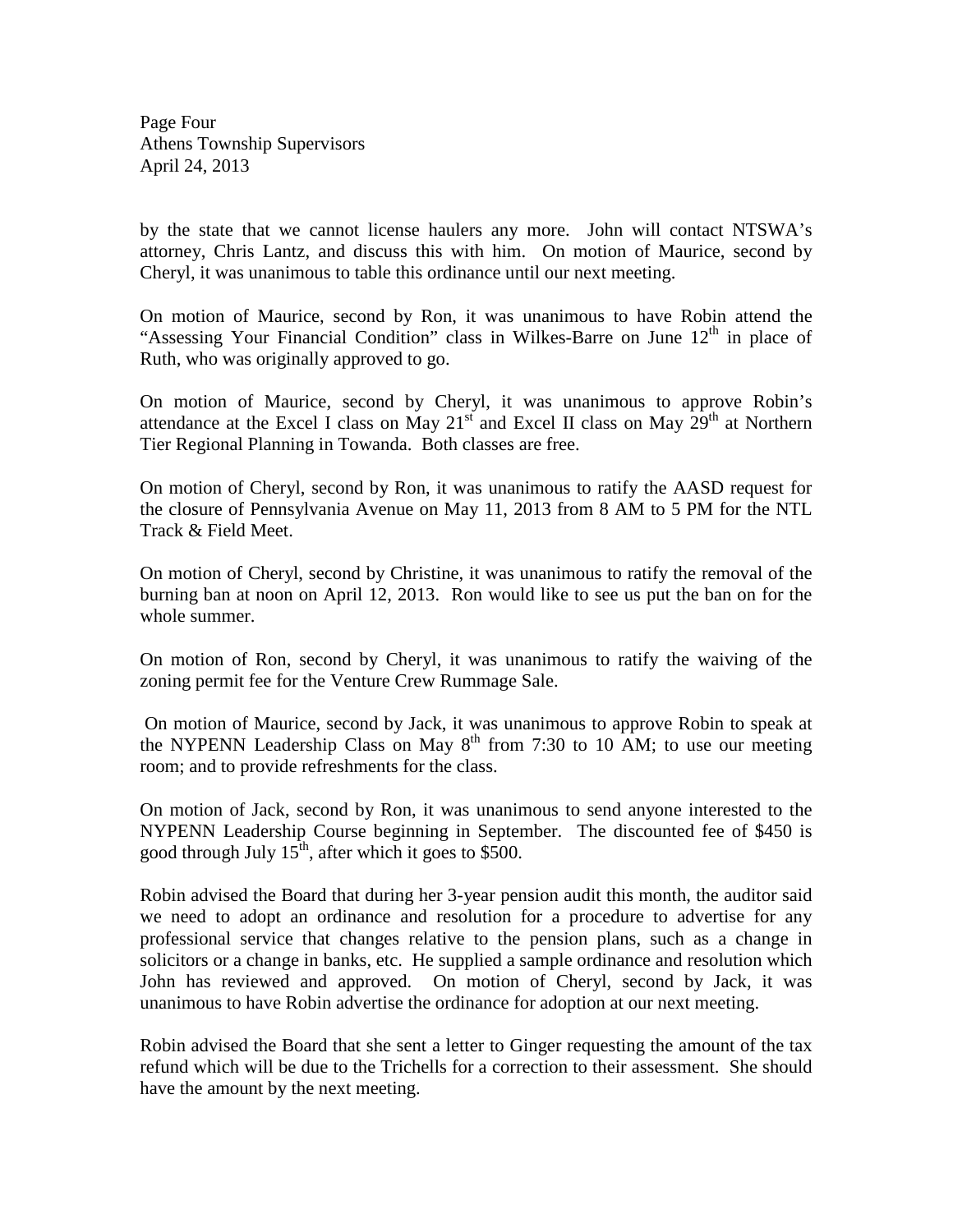Page Five Athens Township Supervisors April 24, 2013

On motion of Ron, second by Jack, it was unanimous to approve the tax refund for Walmart in the amount of \$5,476.24, from the outcome of their tax appeal settlement. John Thompson advised the Board that he had filed a Notice of Intervention on this appeal. He went to the hearing, and found there was no proceeding because the matter had been settled. He had not received any notification on any of this. Cheryl said it is not right for us not to be heard. Discussion was held. On motion of Cheryl, second by Ron, it was unanimous to have Attorney Thompson send a letter to the Court stating our dissatisfaction on the Walmart case and denying us our due process in these proceedings.

Ron Reagan will speak at the Dandy CNG ribbon cutting on May  $2^{nd}$  at 11 AM.

Ron said Renee Smithkors called him from Elections and said she is desperate to find a place for District 1 to vote as the Mennonite Church and the fire hall are not options in East Athens. Ron asked her if District 1 could vote here with District 2 and Renee said they could if she gets an emergency court order. Cheryl suggested the  $P \& C$  building. Ron will call Renee back tomorrow and have her check into the  $P \& C$  building. Robin suggested we have a "Plan B" in case the P  $&$  C building is not available. We should give it some thought and could take action at our meeting of May  $7<sup>th</sup>$  if necessary.

Ron wanted to discuss our process of replacing driveway sluice pipes. We are still installing these pipes and the fee we are charging is still only \$25. Ron asked why WE are installing these pipes to begin with – just the cost of taking the equipment out there is over \$25, not to mention the labor and doing the actual work. We shouldn't be doing this, unless it is a change that we are making. The residents should have their contractor installing the pipe that they purchase and we should just be doing inspections. Ron said Code Inspections isn't building the houses they permit, they just inspect the work. Jack said if we have a piece of useable pipe, we'll give them the pipe. Both Ron and Cheryl said we shouldn't be doing that. Maurice said we do it because we don't want the water to run in our road. Ron said Ray can inspect that. Our guys have enough to do without having to take the time to install these pipes. Robin said the current \$25 fee might just cover the cost of Ed's permit, much less any of the work. Ron will come in with prices next month on just issuing the permit and/or we install the pipes.

Ron had repair estimates for the Zoning Explorer in order for it to pass inspection. One is \$700 and one is \$300. He said Ed can't find a decent vehicle for the \$15,000 we've allocated. Ron would like to do the repairs to keep the Explorer on the road until the next impact fee money comes in and add \$15,000 more toward this vehicle replacement. On motion of Ron, second by Cheryl, it was unanimous to have the Explorer repaired.

Christine presented a letter from Larson Design Group stating they would be willing to come at no cost to talk with us about inspecting our bridges in the township. Discussion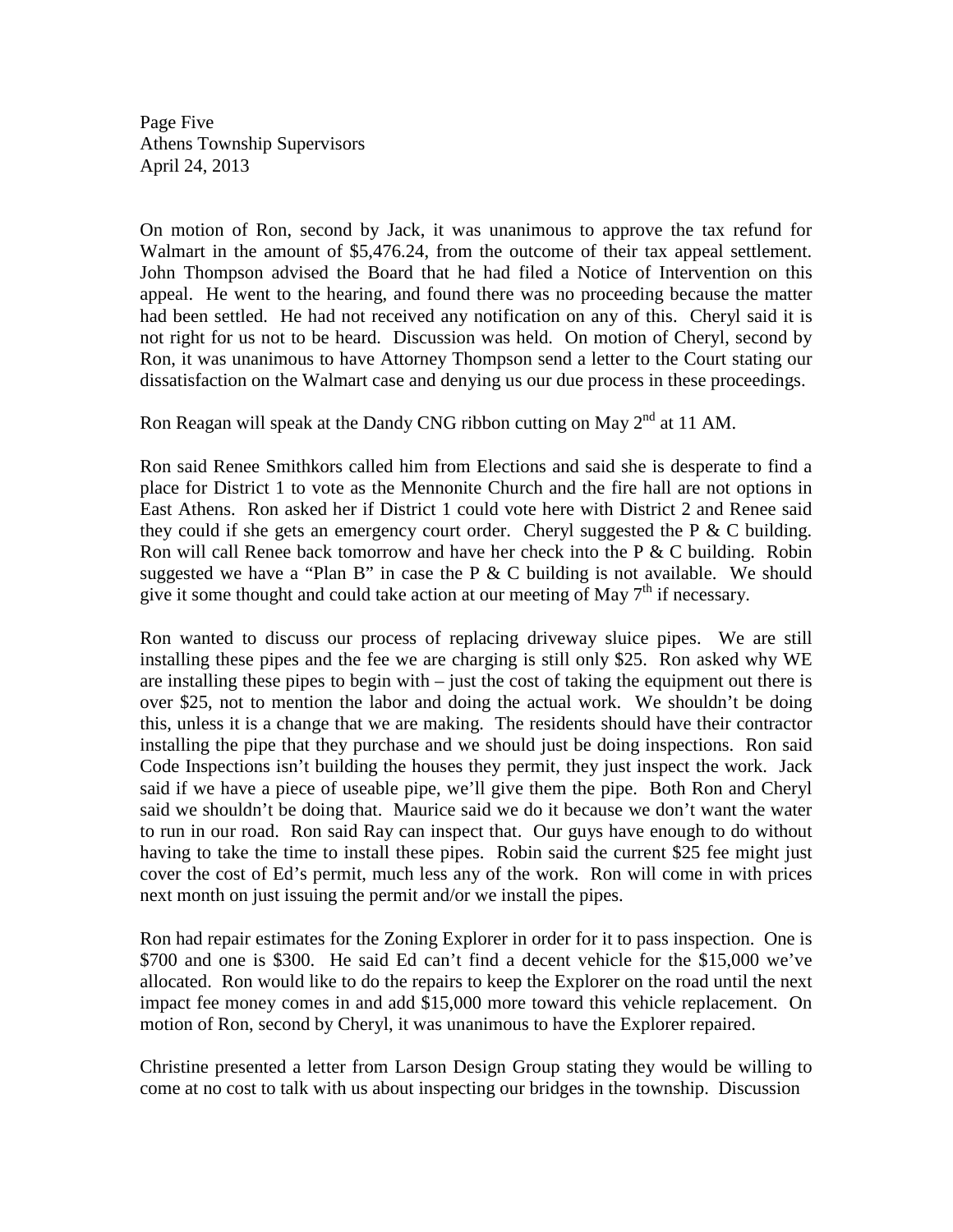Page Six Athens Township Supervisors April 24, 2013

was held. She asked the Board if they would be interested in listening to what Larson has to say. On motion of Jack, second by Christine, it was unanimous to have Christine follow up on this.

Maurice read the monthly reports. On motion of Christine, second by Ron, it was unanimous to accept the monthly reports as presented.

Ruth had placed a letter in the Supervisor's boxes with some issues that need to be addressed. She had requested information on raising our bond limit to 3.1-million. If the bond is over 3 million it is non-cumulative (limit for life). A 3-million dollar bond would be \$2290 each. If the bond were 3.1-million, it would probably be \$2437.00. Discussion was held. On motion of Christine, second by Cheryl, it was unanimous to have both Ruth and Robin's bonds raised to 3.1-million dollars for this year.

Robin advised the Board that she is starting to look for a CPA to take over our auditing duties, and also for someone to do the Single Audit duties. She said according to the Second Class Township Code, this needs to be in place several months prior to when we will need them to audit. John Thompson recommends we get this done by July.

Discussion was held as to how new employees are 'signed up' for their benefits. Now that they are union, their paperwork is handled by the union steward, with the exception of the insurances provided through Harleysville and the pension. Robin will get Jason signed up with Harleysville and will add him to the pension when he is eligible.

Robin presented the invoice for our bridge inspection contract with the County. Our bridge inspections are handled through Larson Design Group, and this year we have one bridge due for inspection – the Thomas Avenue bridge. We are responsible for 20% of the inspection cost through the contract, and our share will be \$182.00. On motion of Ron, second by Cheryl, it was unanimous to pay this invoice, and the other monthly bills as presented. A complete listing of revenues and expenditures is on file in the office of the Treasurer.

Robin got a notice that LTAP is offering a class on Unpaved and Gravel Roads in Montrose on May  $17<sup>th</sup>$  and asked the Board if they would like to send the guys. On motion of Jack, second by Christine, it was unanimous to send Ralph Blowers and Mike Chilson to this class. Robin will register them with Brian Baker.

Maurice said he was on Round Top Road and he noticed a hole in the road by Wolcott Hollow Road. Jack will have the guys look at it. He also said he told Larry to get prices on a new back door for the police department with just a peep hole in it. He thinks we need to get our building painted, too.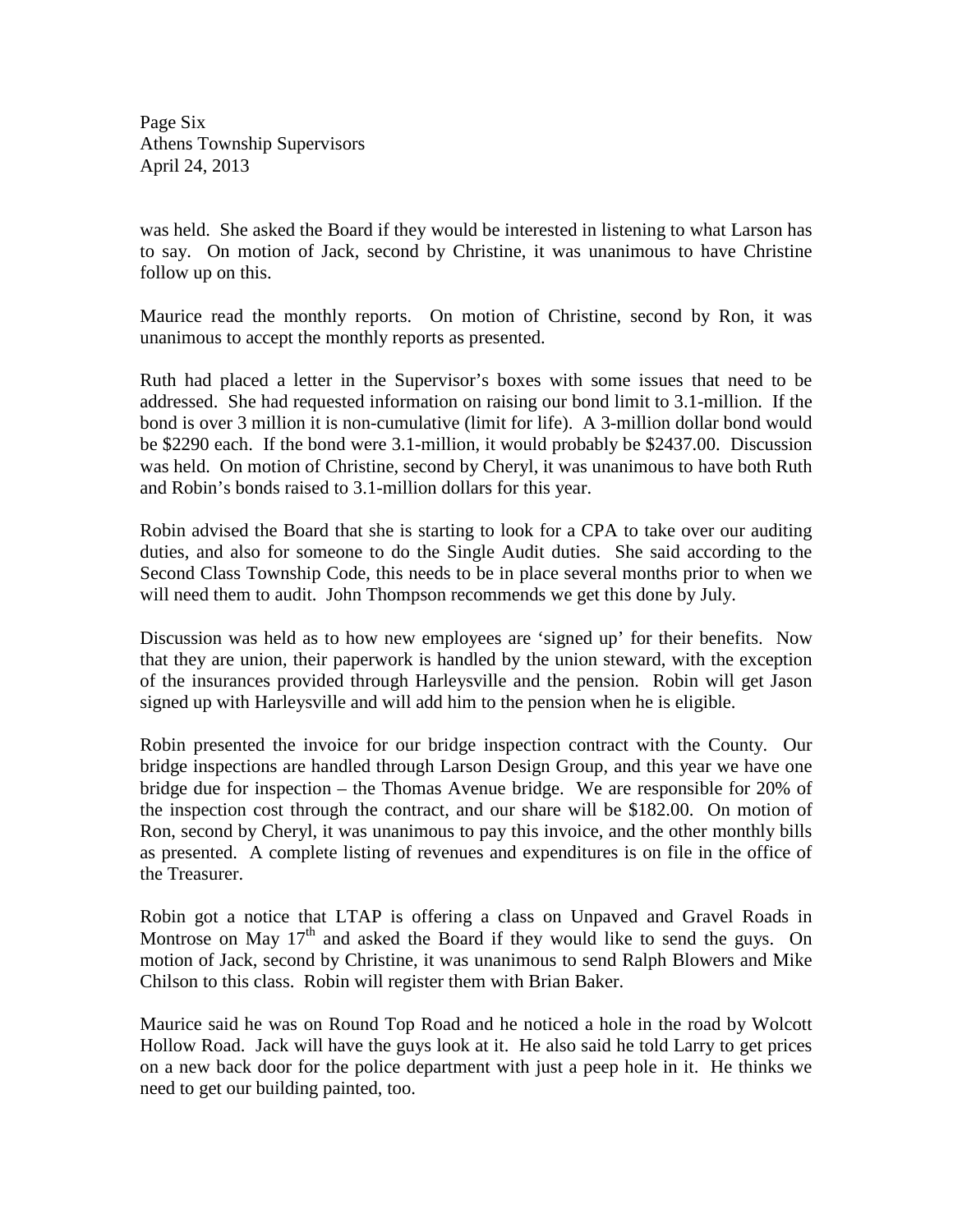Page Seven Athens Township Supervisors April 24, 2013

Ron said after his meeting with Andy Harding he thinks we should look at the building expansion project in phases. He suggests a new building for public works, first, to get them moved out of this building to eliminate the fumes from the garage. Once we do that, we can see where we go from there. Ron would like to get back to Andy. Maurice said he thinks this is the best idea yet. On motion of Cheryl, second by Maurice, it passed to have Ron get back with Andy on this. Jack abstained because he wants to see what the cost is.

Chairman Fay took the Board into executive session at 9:24 PM for pending litigation. The regular meeting reconvened at 10:30 PM. On motion of Ron, second by Cheryl, it was unanimous to adjourn the meeting at 10:32 PM.

Respectfully submitted,

 Robin L. Smith Secretary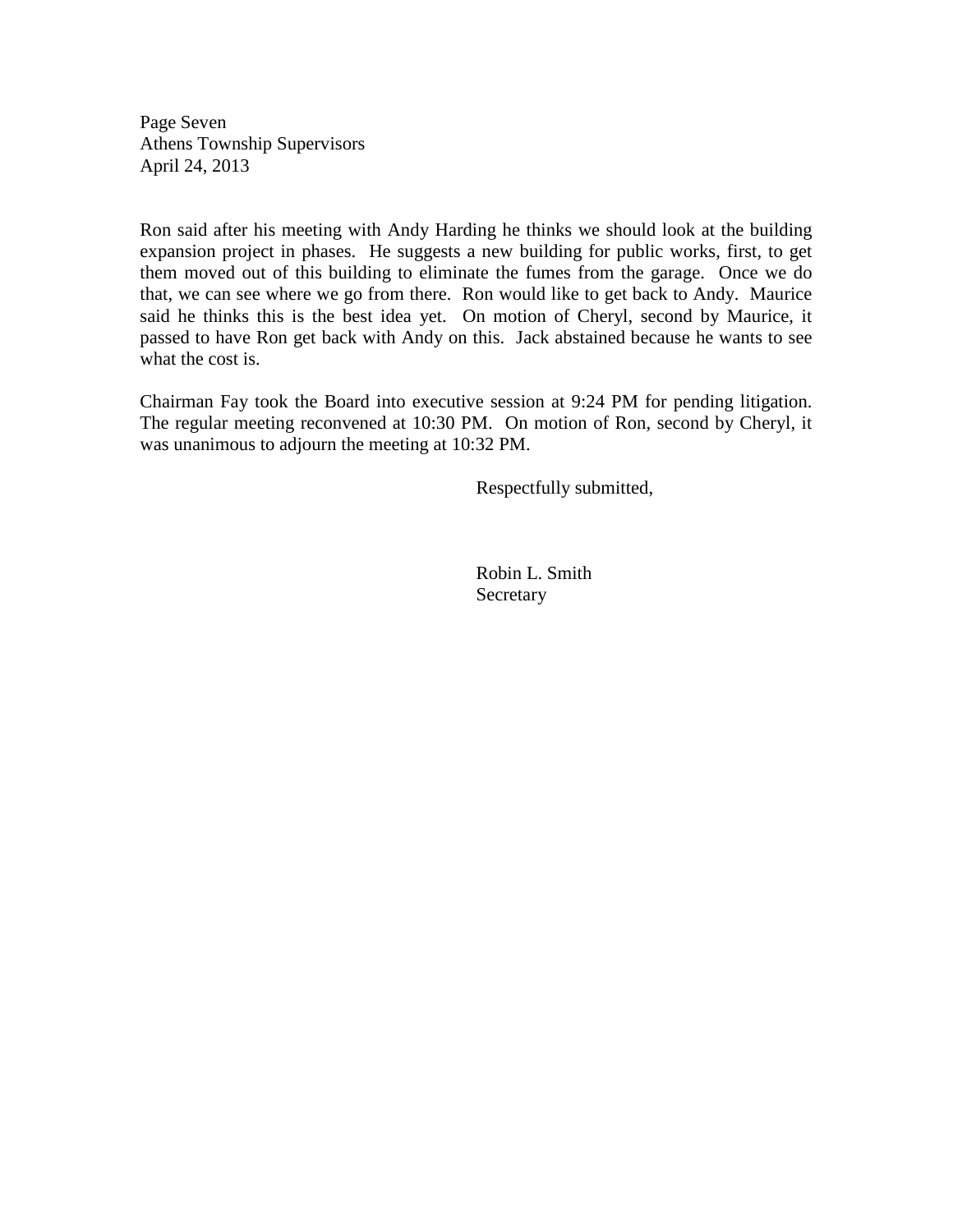# ATHENS TOWNSHIP SUPERVISORS SALDO and Zoning Ordinance Amendments Public Hearing Special Meeting 6:30 PM May 7, 2013

Vice Chairman Cheryl Wood-Walter called the meeting to order at 6:53 PM. Supervisors also present were Jack Walter and Ronald Reagan. Maurice Fay was ill and Christine Vough was not in attendance. Also in attendance were Solicitor John Thompson, Secretary Robin Smith, Zoning Officers Ed Reid and Cindy Parrish, Planning Commission Vice Chairman Clif Cheeks, and Consultant Kathie Hunter of Landplan.

Cheryl welcomed Zachary Smith and Zachary Anderson from Boy Scout Troop 4018 who were attending for their Citizenship in the Community badge.

Voice of the Residents: None

Cheryl recessed the meeting at 6:55 PM to hold the Public Hearing for the Subdivision and Land Development Ordinance (SALDO) and Zoning Ordinance Amendments, and turned the meeting over to Kathie Hunter.

Kathie explained the amendments and the process that has gotten us to this point. The floor was opened for comments.

Roxann Callear of Callear's Barbecue Restaurant on Elmira Street expressed concern about her new sign – a digital sign board. She said she was told she can only change the sign every 12 hours. She stated this will directly affect their revenues because the sign displays their specials. The proposed change doesn't work. Ed Reid said originally the ordinance stated it can't scroll, flash or change. Roxann said one day's newspaper notice isn't enough time to prepare for this hearing. Kathie advised her that the notice was in the paper two other times – on April  $15<sup>th</sup>$  and April  $29<sup>th</sup>$ . Ron said the whole discussion was that we didn't want signs that keep changing. Roxie said there has to be a better way to define it than this way. Ron said this was done for safety on Elmira Street, and that we don't want Elmira Street to become a "Las Vegas strip".

Ed said that the Dandy on White Wagon Road had food specials on their sign and he had to stop that because changing the time and fuel price were all that was allowed. Roxie said the way it's proposed right now will affect their business. Ed said originally when their sign was permitted, they were told 1 message per day. Roxann said she doesn't recall that. Discussion continued. Roxie feels they are being singled out. Cindy said Sturzen's Furniture just came in for a sign permit and had to follow the same criteria as Callear's. Ed said Radio Shack has been after him for years to have a digital sign. Roxie said their sign is on from 11 AM to 8 PM and changes every 5 minutes. Jack Walter said when he comes down Elmira Street, he feels good that there are not all these glaring signs. Ron asked what size their sign is, and Roxie believes it is 2 ft. by 8 ft. Cindy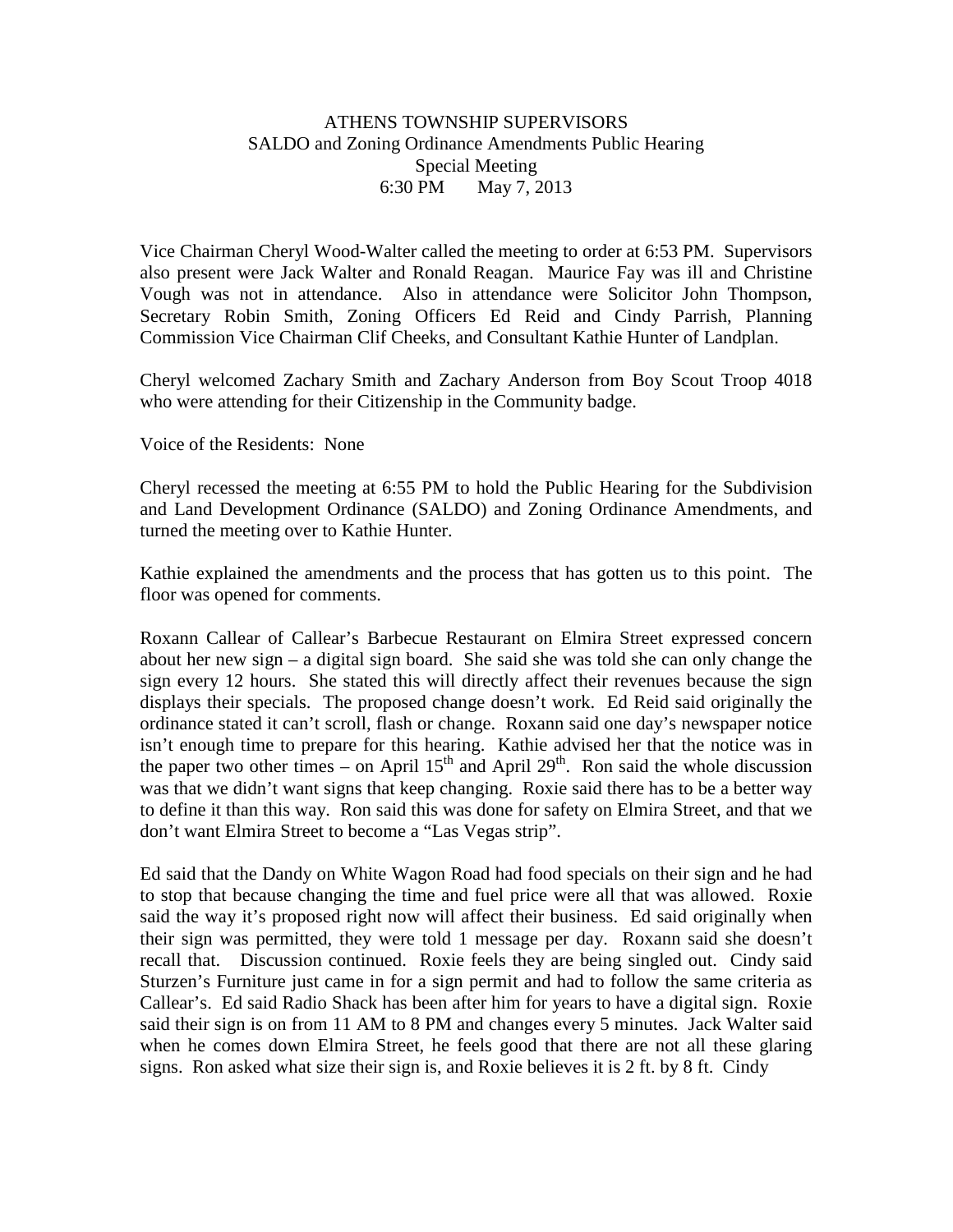Page Two Athens Township Supervisors May 7, 2013

asked if we could possibly regulate digital message boards as part of the total allowed product identification signs. Clif Cheeks said they are already restricted in the total amount allowed, we could just regulate how much of that can be 'digital sign board' advertising. Several ideas were discussed. Kathie will get something together for the committee to review. On motion of Jack, second by Cheryl, it was unanimous to continue the public hearing for the Zoning Ordinance Amendments until June 26, 2013 at 6:30 PM.

There were no comments on the SALDO changes.

Cheryl closed the public hearing at 8:02 PM and reconvened the regular meeting. On motion of Ron, second by Jack, it was unanimous to adopt and enact the Subdivision and Land Development Ordinance Amendments (ORDINANCE 2013-03) – the fourth draft dated 3-27-2013. These Amendments will be effective on May 13, 2013. Kathie will meld the amendments into the book so we can have a new, complete book printed. The Board thanked Kathie for all she does for us.

On motion of Ron, second by Jack, it was unanimous to adopt RESOLUTION 2013-05 to have Cheryl sign the Supplemental Reimbursement Agreement for the ARC \$300,000 grant for Road C.

On motion of Jack, second by Ron, it was unanimous to adopt RESOLUTION 2013-06 adopting the Act 44 Pension Policy and Procedures as required by the Auditor General's Office.

On motion of Jack, second by Cheryl, it was unanimous to write a letter of support for Sayre Borough's new multi-municipal composting facility.

On motion of Jack, second by Cheryl, it was unanimous to approve Robin's attendance at the Administrative Assistants Conference on July 15, 2013 in Buffalo, NY and pay her reasonable expenses and her salary for the time she would have worked.

Robin advised the Board that Larry Hurley had taken her on a 'tour' to show her how the seals are broken on most of the windows in the police building, causing the windows to leak and be permanently 'fogged'. He also said the building needs painting. Robin would like permission to ask Gary Webster what it would cost to have the windows replaced and have the building painted – just to get a feel for how much of a cost we're looking at. On motion of Cheryl, second by Jack, it was unanimous to have Robin ask Gary Webster about these issues.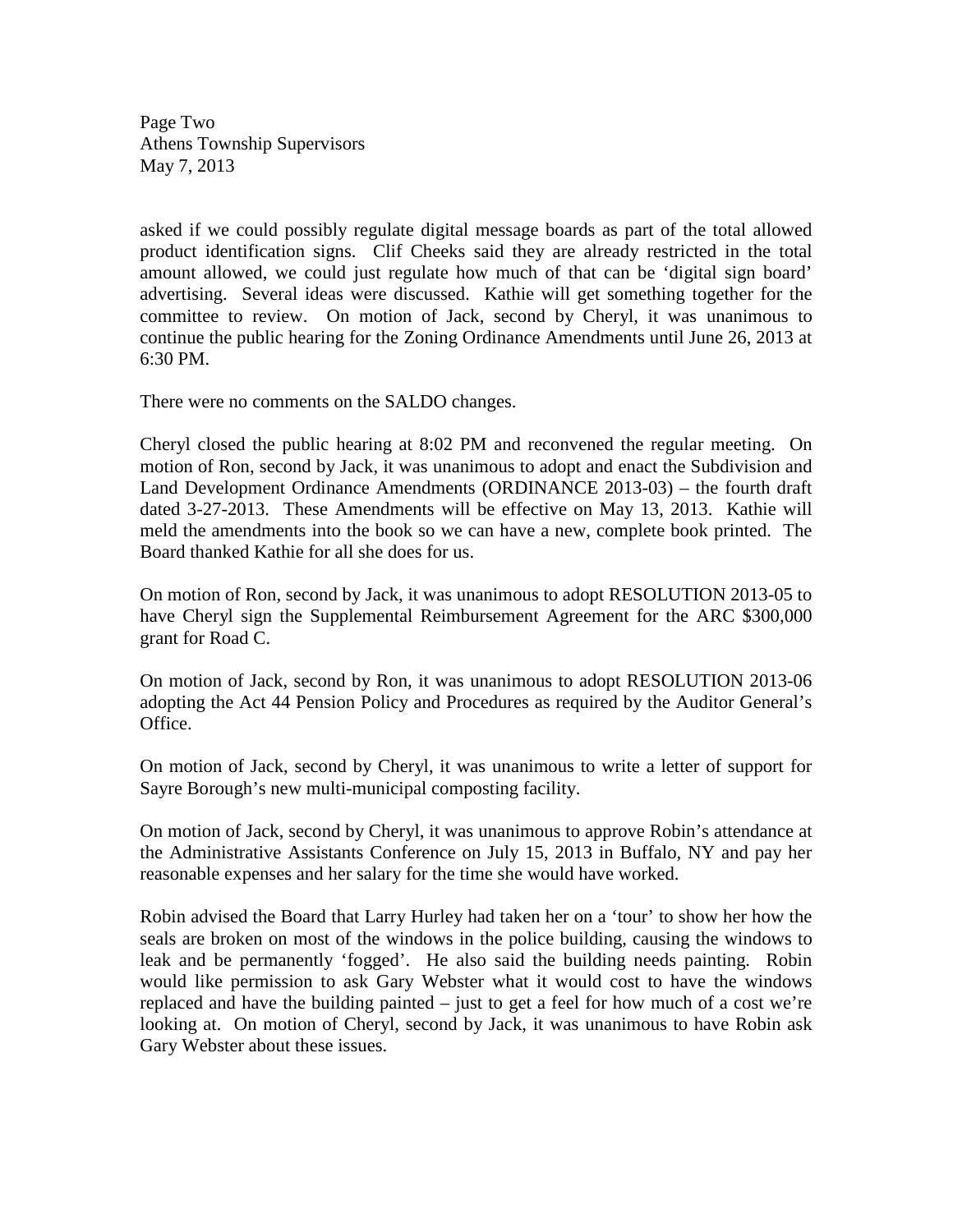Page Three Athens Township Supervisors May 7, 2013

Robin said she had her exit conference today with the Pension Auditor, Albert Mackarey, and there were no findings or observations for both the Non-Uniform Employee Pension Plan and the Police Pension Plan for the years 2010, 2011 and 2012.

Jack said he received a call from Dr. Pacanowski about the creek again and he really chewed on him. Jack took Mike Lovegreen to show him the creek. Mike said he has 2 interns starting soon and if he gets a letter from us requesting them to review the creek to see if there is something that can be done to stabilize it. Jack said Mrs. Smith above Dr. Pack wants something done, too. Discussion was held. On motion of Jack, second by Cheryl, it was unanimous to have Robin send a letter to Mike requesting this.

Jack said he would like to get the bidding started for the truck and the trailer. Robin said we don't have to bid the truck because it is on State contract. Jack said Ray wants the Volvo. Jack made a motion to order the Volvo but there was no second to the motion. Robin asked John Thompson if we are required to take the lowest 'bid' if we order off State contract and John said we can pick which one we want. Jack and Ray will get things in order so we can take action at our meeting of the  $29<sup>th</sup>$ . Robin will leave the folder in front of the mailboxes in her office in case anyone would like to review the specs we have.

Vice Chairman Cheryl Wood-Walter took the Board into executive session at 8:27 PM for pending litigation. The regular meeting reconvened at 9 PM.

On motion of Ron, second by Cheryl, it was unanimous to adjourn the meeting at 9:00 PM.

Respectfully submitted,

 Robin L. Smith Secretary

5-13-2013 (pg. 3)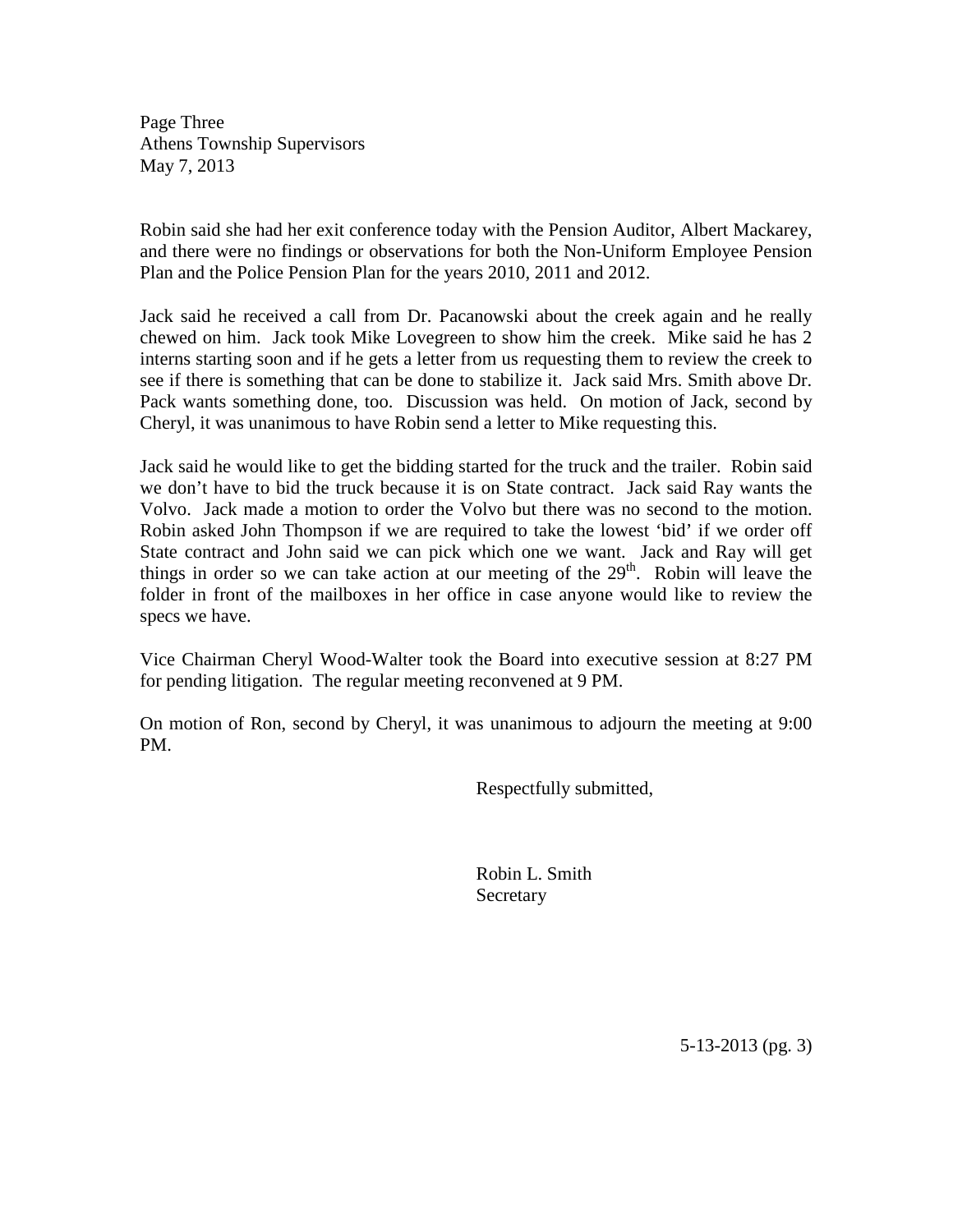### ATHENS TOWNSHIP SUPERVISORS May 29, 2013 7:00 PM

Chairman Maurice Fay called the meeting to order at 7 PM. Supervisors also present were Jack Walter and Ronald Reagan. Cheryl Wood-Walter had a prior commitment and Christine Vough was at work. Solicitor John Thompson and Secretary Robin Smith were also in attendance.

Voice of the Residents:

 Joe Suleski of Round Top Road asked if the township was still planning on widening Round Top Road? He also asked about the status of the 35 mph sign that he had reported as missing at our March  $27<sup>th</sup>$  meeting and we said we would replace. Jack said he will have Ray look at it.

 Don Johnson of Macafee Road said there is a gravel pile in front of his house that we have left there for over a year. He wants to know when we are going to get rid of it. Jack said we will do it when we get time. Don said "Is that an answer?". Jack said we are working roads now. Don said the water just lays there in front of his house and he has a big pond in his yard now. He said the foreman was there the week before Thanksgiving and said he'd fix it. Nothing has been done. Discussion continued. Don said he has a note from the Milan postmaster about Mrs. Parsons' mailbox – Mrs. Parsons can't reach the top of the mailbox. Jack said it is not our job to fix it. Ron said it is our job to fix it if we took it out.

 Janet Hoagland of Macafee Road said the Country Acres Mobile Home Park expansion 5 years ago required them to put trees in. To date, there are no trees. She said Mr. Chadwick said he'd put them in when he was good and ready.

 Don Johnson of Macafee Road asked if Macafee Road was bonded. The board was not sure, but they will check with Ed Reid. Don said Chesapeake should have fixed that road. Now there is another outfit in there. Janet Hoagland said when Hodges was in there, they used to take a huge crane over the road to Smithfield.

 Bob Smith of 80 Nicholas Lane advised the Board that when they put the dust control on Pump Station Hill Road, they hardly put any down in front of his house. He said when Pete Webster gave the township the land to widen Pump Station Hill Road, the agreement was that he would give the land if the township would pave the road. Pete Webster was in attendance and confirmed that the township had agreed to that. Discussion continued. Bob Smith said he wants a timeline on the paving of the road or he is going to dump oil on it. Jack said OK.

 Jerry Cain of Washington Street asked what will happen on Washington Street after the water line replacement is complete. Jack said they haven't decided on that yet. Jerry asked if they will take the washboard out or just tar and chip over it as it is.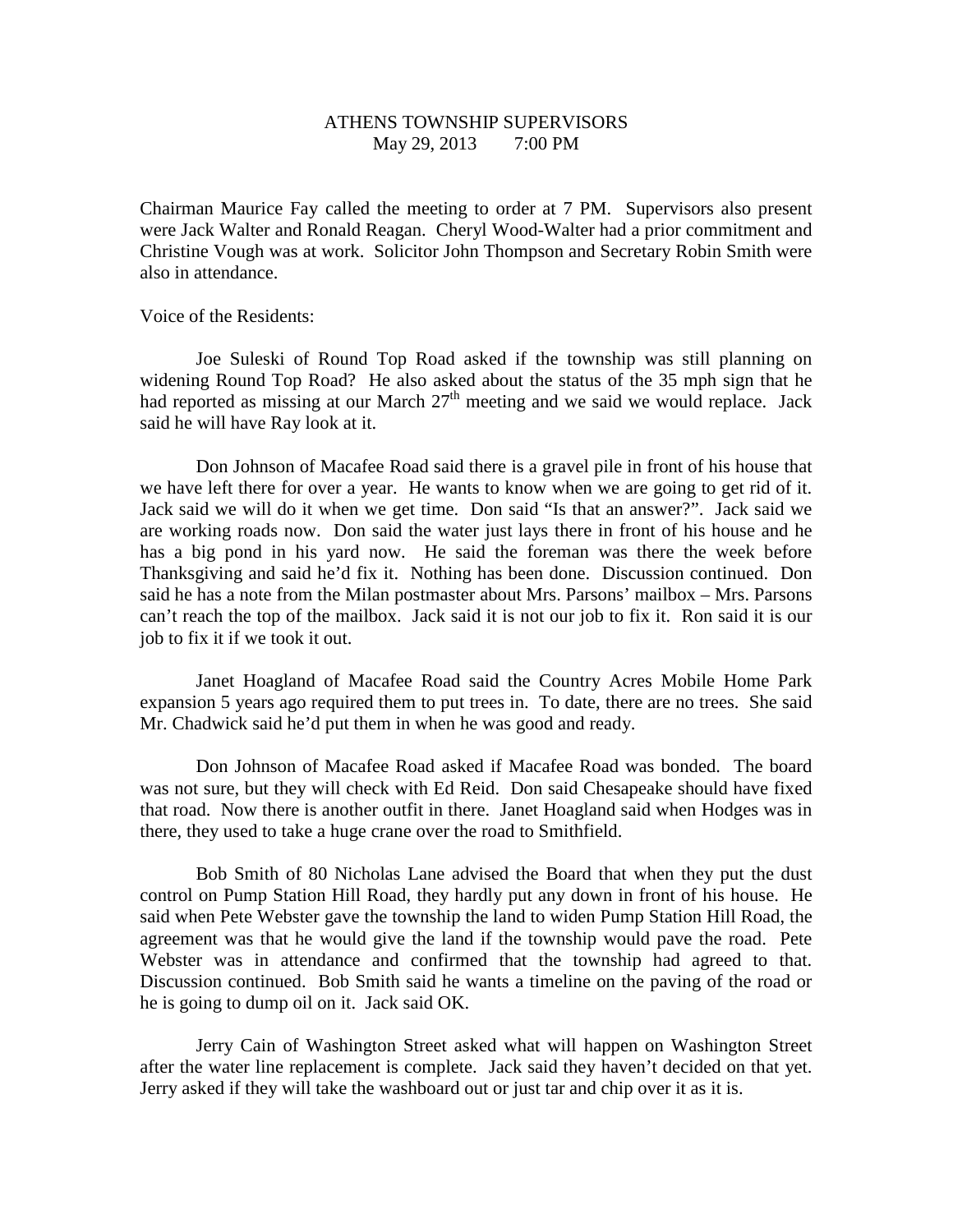Page Two Athens Township Supervisors May 29, 2013

 Don Johnson said there is a pipe sticking up near Mrs. Parsons' mailbox – it will pop a tire if it's not taken care of. Maurice will look at it.

 Deana Trischell of 165 Queen Esther Drive (the former Ahmed property) said they have had the most impact from the Road C construction project. She is asking the township to install a fence along their yard to Queen Esther Drive. They don't feel they should have to bear the burden of a fence. Jack said he doesn't know how that will end up when it's done. Deana said she wants a fence between them and the Queen Esther entrance. She wants to know what they can expect. Maurice said the board will look at it and talk to the construction people to see what we can do.

Ray Brobst was not in attendance as he was on vacation.

Richard Bean was present for the Parks and Recreation Commission. He has one Eagle Scout project in the works. The East Athens residents said they will do more landscaping at the Jim King Memorial Park. Round Top opened on schedule. Cindy is working on the park brochure update. Richard asked if the trees were taken down in the East Athens Park yet and Maurice said they had not been taken down. Barry will arrange this. A bike rack has been purchased for the park. The Walk for Obesity will be held in Round Top Park on September 28<sup>th</sup>. The Bradford County Regional Arts Council will have someone conducting art classes in Round Top Park all summer. The classes are open to anyone. Richard asked if the boat ramp had been cleaned by the highway department yet and if not, can they do it? Jack said they will try – "you can hear what's going on around here". Richard presented the new plan for the pond project. Ron advised them they will need to come to Planning Commission with their project. Richard said he understands that, but he wants to get all 4 of his permits in place before coming to Planning.

Richard Bean requested an executive session for personnel at 7:23 PM. The regular meeting reconvened at 7:27 PM.

Dr. Musto was not present for Athens Township Authority. Robin read RESOLUTION 2013-08 which was requested by the Athens Township Authority for their emergency sewer project. On motion of Ron, second by Jack, it was unanimous to approve this resolution.

Robin received an email from Valorie concerning a manhole in front of Ram Tire. We had paved over it and it needs to be raised. She asked if we are going to do that or if we want them to do it and give us the bill. Jack thinks Athens Township Authority (ATA) should pay for these, but this one he'll go along with. Ron asked why our guys would pave over a manhole. Terry Cockcroft was present and is a member of ATA. He said ATA has asked Ray repeatedly to let them know when he is going to pave so they can be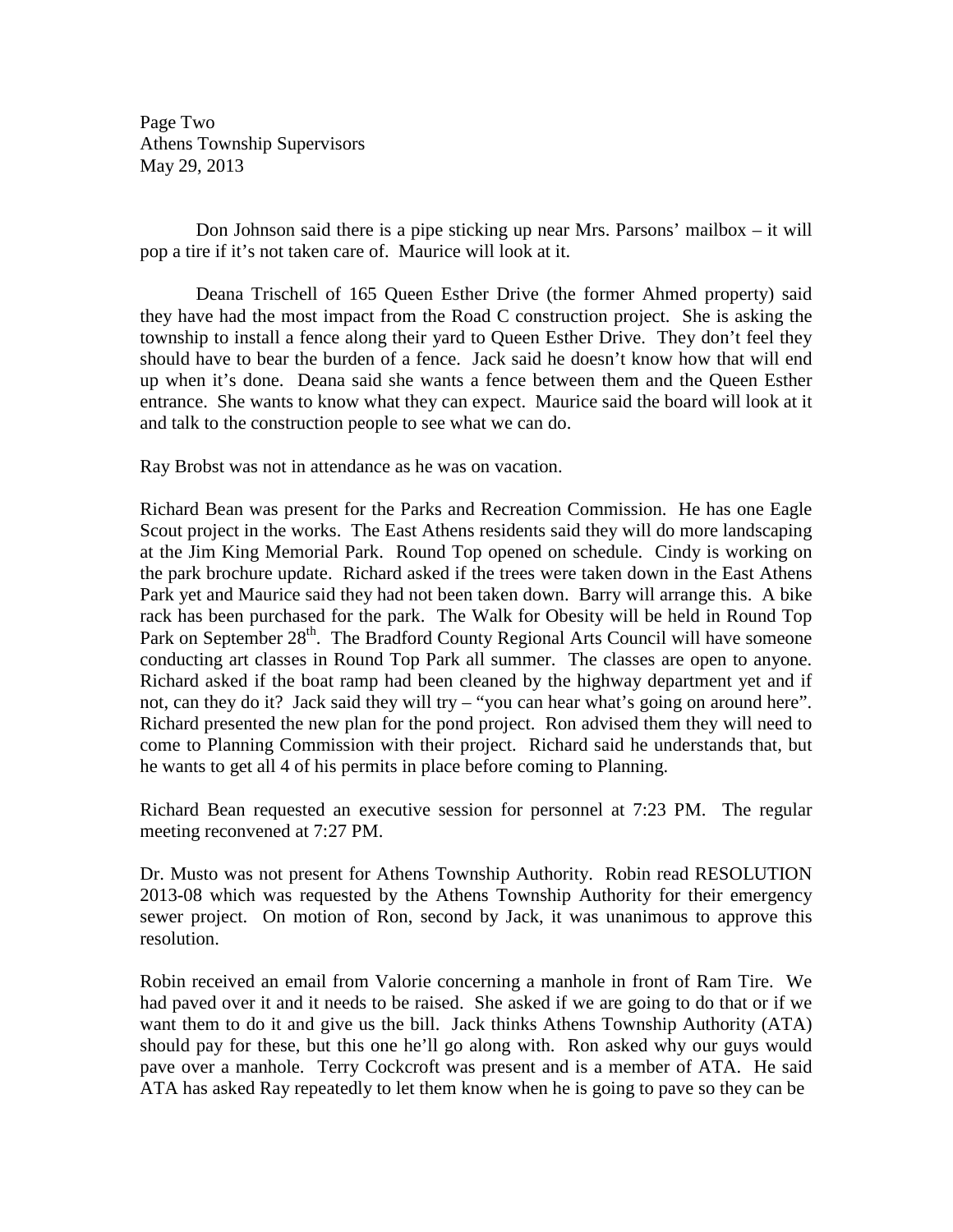Page Three Athens Township Supervisors May 29, 2013

involved, but they only find things out after-the-fact. Maurice said we can address that. On motion of Jack, second by Maurice, it was unanimous to have ATA fix this manhole and send us the bill.

Clif Cheeks presented the Comfort Inn and Suites Final Plan land development located on Elmira Street for review and approval. Casey Cawley of Reilly Associates was present for the developer. Clif said they had about 10 deficiencies and they are down to about 6. Cindy had reviewed the corrected submission and listed the following deficiencies:

- 1) Need owner's signature
- 2) Need engineer's seal and signature
- 3) LD100: Showing an asterisk instead of measurement for two drive aisles. The asterisk is not labeled or noted in the legend.
- 4) LD100: The two asterisked aisles are still depicted as 24' in width rather than actual widths as built.
- 5) Manhole on SW stormwater system is not shown
- 6) At this time, no application for a variance has been submitted.

In addition, the following also need to be addressed from the Review Engineer's letter:

- 9) Section 203.A.7 Show all utility easements
- 10) Section 203.A.8 Provide updated location for new gas line. Add location of manhole located in middle of northern underground detention facility
- 11) Section 203.B.5 Provide executed Stormwater Maintenance Agreement
- 12) Section 203.B.10 Provide NOT from Conservation District
- 13) Section 203.B.14 Provide final sign-off on HOP/Signal plan from PennDOT
- 14) Section 203.B.16 Overall site was found to be within general conformance with the approved Preliminary drawings; with the following exceptions:
	- a) Drive aisle in front of flag pole is approximately 22'-10" (24 ft. required)
	- b) Drive aisle at southeast corner of site is approximately 23'-7"
	- c) Gas entry is from Westbrook Street, not from Elmira Street
	- d) Existing stormwater inlet protection device (northwest corner of site) is in place and will need to be removed once NOT is approved through Conservation District
	- e) Exposed cables on utility pole (NE corner). This appears to be a missing sweep and caps for conduit. Potential loss of service with lawn maintenance equipment.
	- f) Landscaping numbers and types of plantings appear to be in general conformance with the following exceptions: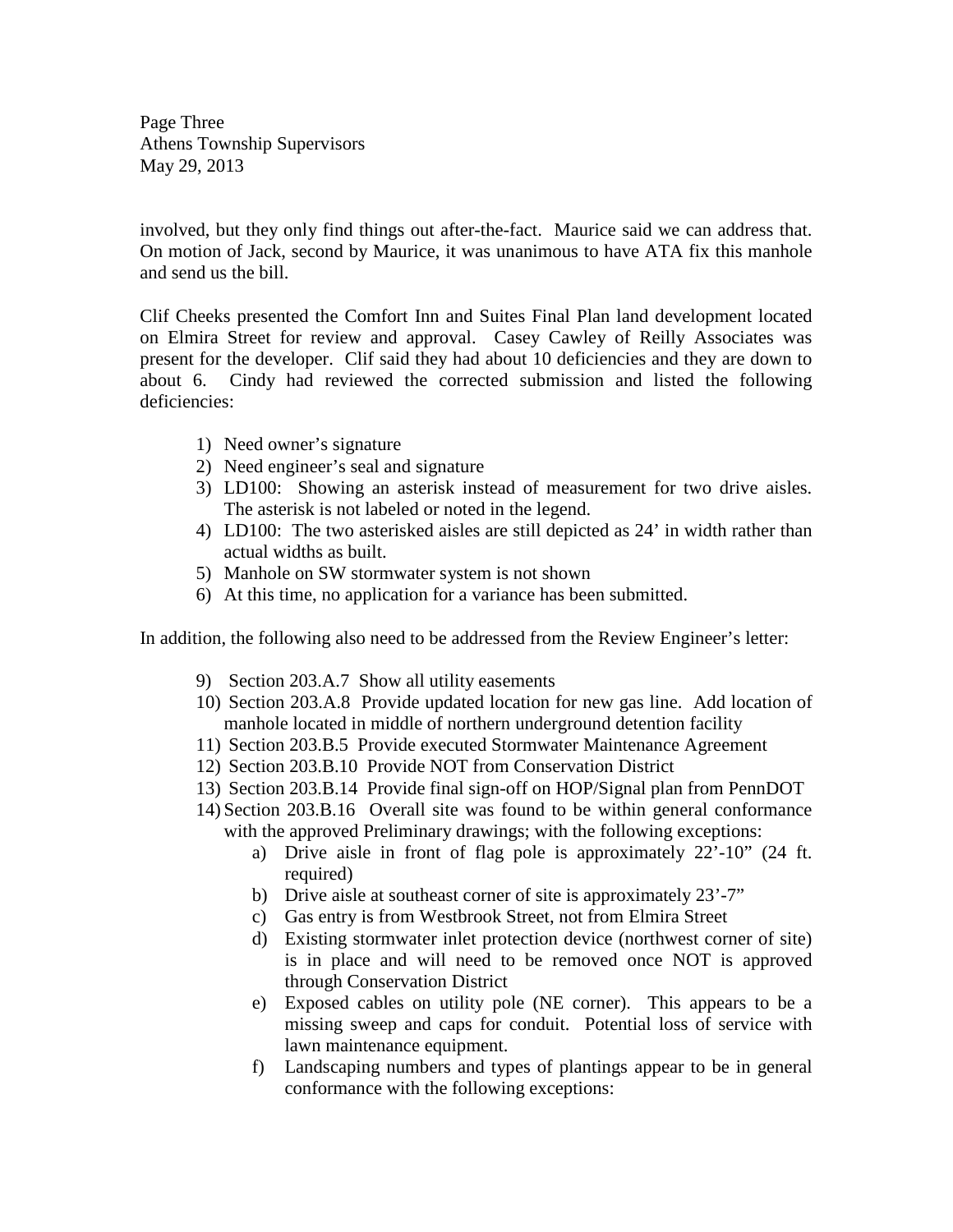Page Four Athens Township Supervisors May 29, 2013

- i) Not all plantings appear to be planted in the bed along the northern side of the entrance drive. Please verify that all plantings are incorporated.
- ii) There appears to be an area of the perimeter screening that may have been overlooked in the approval process. The NE (behind the electric transformer) corner of the site appears less screened than the rest of the residential properties.
- 15) Final plans have building labeled as "proposed"
- 16) Was an actual field survey done to verify inverts, flow lines and on-site grading?
- 17) Light spillage needs to be corrected on the building.

Maurice asked about the lights on the back of the building and Casey said they need shields installed on them. Casey also said he will provide their application for the variance for the June Zoning Hearing Board meeting.

Chairman Fay recessed the regular meeting at 7:45 PM to hold a public hearing on this land development. There being no adverse comment, the regular meeting reconvened at 7:46 PM. On motion of Ron, second by Maurice, it was unanimous to grant final plan approval to this land development contingent upon the resolution of all 17 deficiencies.

Next was the W. Christopher/Lori Sutton two-lot subdivision located on Braddock and Beaver Pond Roads. A right-of-way agreement will be needed for lot 4 so it will not be landlocked. Robin added that when a structure is placed on lot 4, the driveway/right-ofway will need to be named as a private road for 911 purposes. On motion of Jack, second by Ron, it was unanimous to grant preliminary and final plan approval to this subdivision contingent upon the receipt of the right-of-way agreement and the issuance of the township driveway permit.

Mike McDonnell was present for the Seaboard International Athens land development located at 1007 Pump Station Hill Road (PSHR). Mike explained the project for those in attendance. The existing road, PSHR, is 14 ft. wide. They will improve the road to 20 ft. wide with 18" gravel shoulders on either side, and 7 ft. drainage channels up to where it intersects with Gateway Industrial Park Road (GIPR). Ron read letters from our Zoning Officer, Ed Reid; our Assistant Zoning Officer, Cindy Parrish; and our Review Engineer, Skip Schneider. Ron would like to see the Board table this land development because of the deficiencies listed in the 3 letters. Ron also asked if they will need permits from PennDOT to put their stormwater into the pipe under 220 and Mike said the water they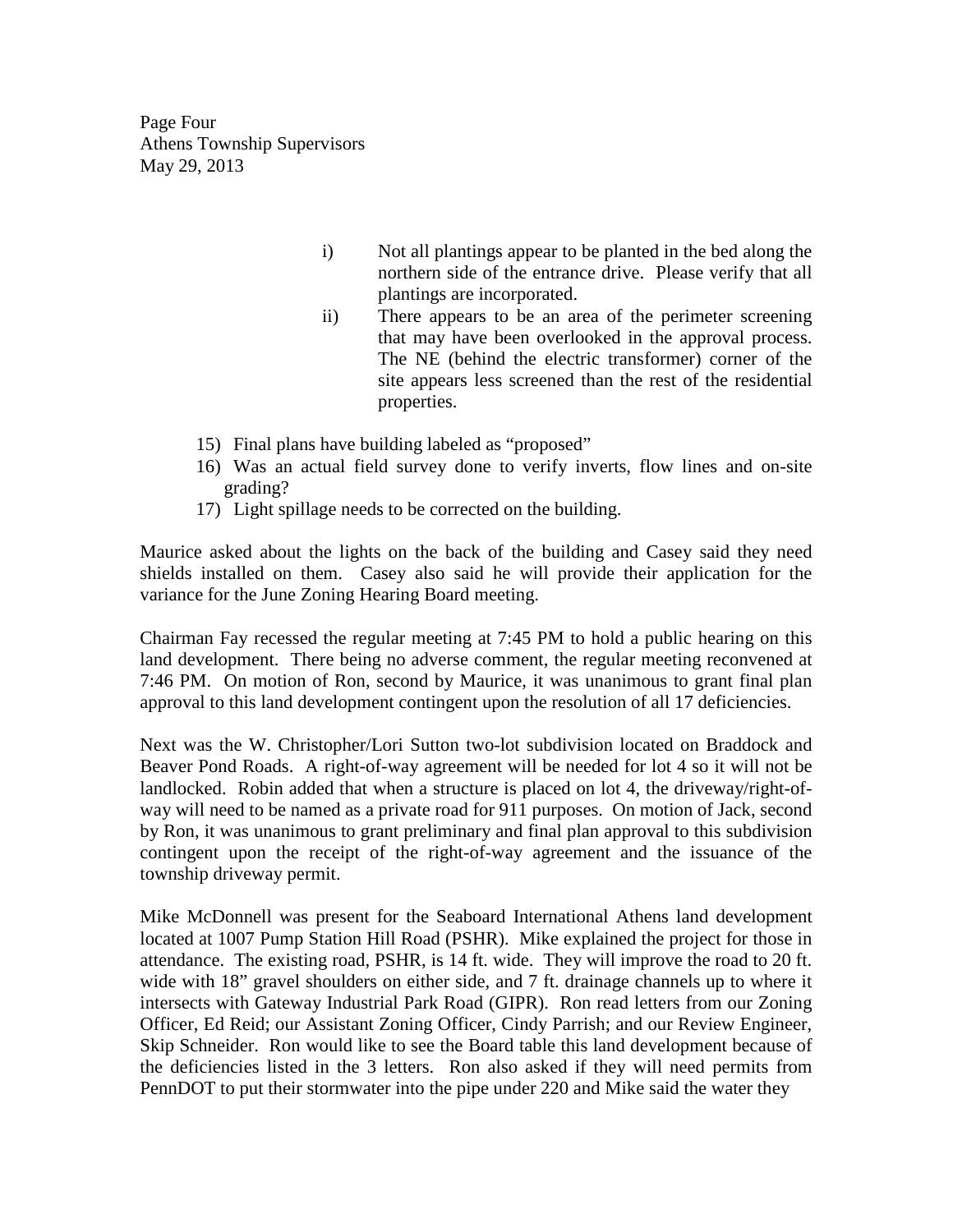Page Five Athens Township Supervisors May 29, 2013

will add will be equal to or less than what goes through there now. The township will need to adopt an ordinance for a stop sign heading west on PSHR at the intersection of GIPR. Jack asked how big of a workforce will they have and they said about 20 full-time in the office and 31 transient staff. Ron said they are requesting waivers for 3 things, but need to request it in writing. The Larson Design Group letter of April 15, 2013 requests the following waivers: 1) ROW waiver from required 50 ft. to 30 ft; 2) cartway width from required 24 ft. to 16 ft.; 3) Shoulder width from required 4 ft. to 2 ft.; and 4) centerline radii from required 300 ft. to 55 ft. No action was taken on the waivers. Ron said he wants the Board to table this land development until everything is resolved with Skip, Ed and Cindy. He would like the Board to hold a special meeting to move this along if things are resolved before our June meeting. Ron asked about the wetlands and Clif said at the Planning meeting they said the wetlands are not really there and the County map says they're not there, but the Component 2 says they're there. Ron asked if they would hook to public sewer when it becomes available and Mike said they definitely will do that. Ron would also recommend we have an engineer make sure the road is installed properly.

Chairman Fay recessed the regular meeting at 8:38 PM to hold a public hearing on this land development.

 Eric Knolles of Gateway Industrial Park Road said he didn't find out about this until after-the-fact and didn't feel as though he had notification. He said his Dad is Clyde Knolles who used to work for PennDOT and he said the intersection of GIPR and PSHR needs to be addressed. Eric said his daughter plays in their front yard – she is our future. Pollution, noise – there is no info on this. He looked on our website but said the minutes are not updated. This is going real fast. There are expensive houses up there. He asked about the zoning information and was told this parcel was changed to Industrial at the August 22, 2012 Zoning Map Amendment Hearing. Ron read the project narrative to address some of Mr. Knolles' issues. He told Eric he was welcome to come in and look at the plans. Ron also said there is nothing in the law that says we have to notify anyone. Eric brought up the traffic on Wolcott Hollow Road trying to get out onto Route 220. Ron said PennDOT is doing pre-engineering on the 220/199 traffic issues. He said we had a video done of the traffic in that area and Robin took that when she went and spoke at the Senate Transportation Hearing for funding.

 Laura Pruyne of Susquehannock Trail said GIPR is not suitable for truck traffic. There will be 31 workers now – what happens if they grow more? It is a very dangerous road and is not suited for truck traffic.

 Ron Wiles of Gateway Industrial Park Road asked what the township is going to do to GIPR? He said this was snuck in there. Bill Cotton picked up the land from a lady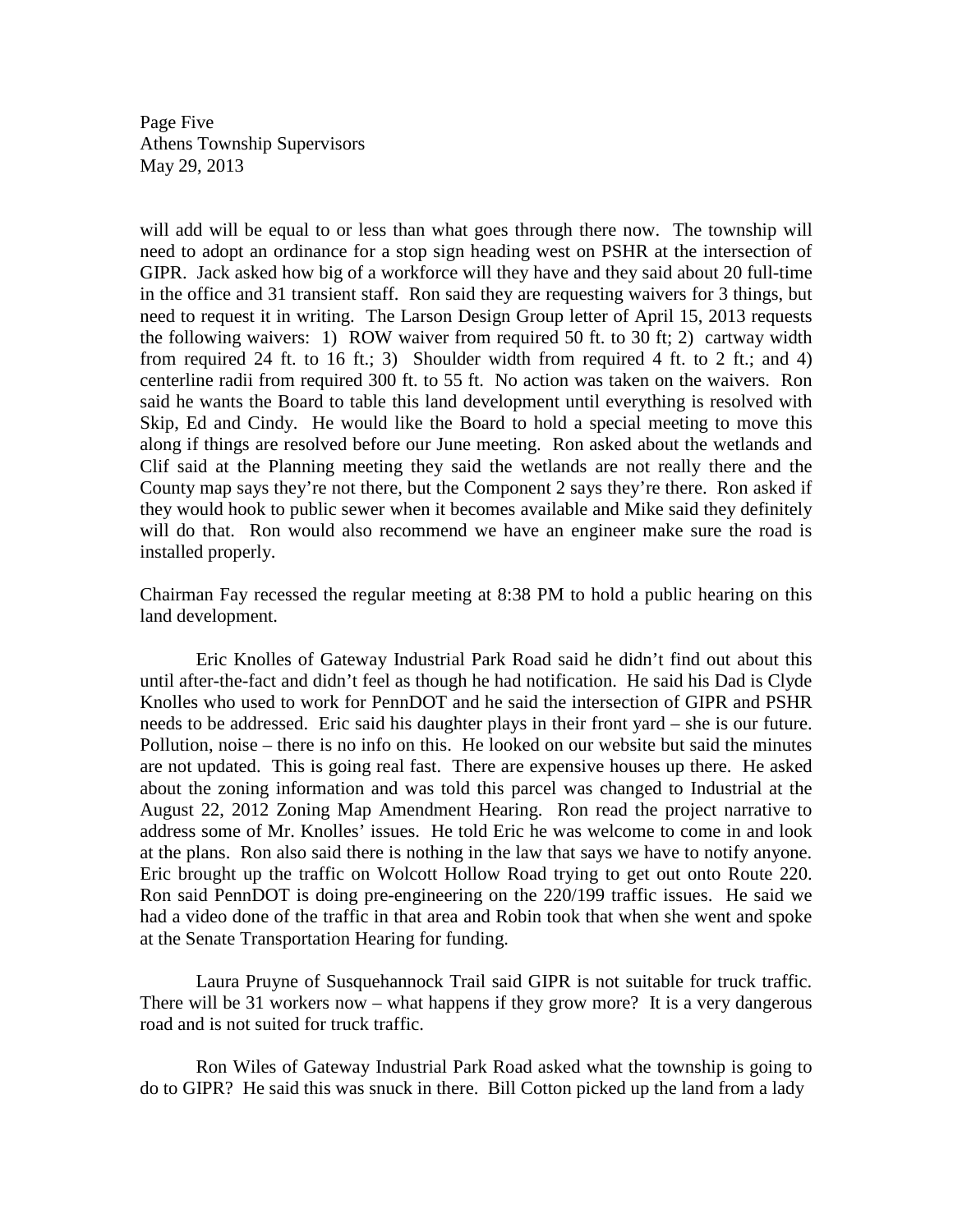Page Six Athens Township Supervisors May 29, 2013

who needed the money and then sold it for half-a-million dollars.

 Bob Smith of 80 Nicholas Lane said they said they'll have 20 full-time and 31 transient employees. How many times will they be going in and out? Brandon Dodge and David Ferguson of Seaboard said it depends on the job. The 8 – 5 employees will probably carpool. The transient workers – maybe 8 may come, maybe 20 may come. They drive 3/4-ton pickup trucks, both diesel and gas fueled, but they're not loud. Bob said the road is so deplorable people are driving on the wrong side of the road. He asked if a traffic study was done and Mike McDonnell said no. Bob said some sections of GIPR are only 17 ft. wide. How will the trucks pass each other – or pass a school bus? Bob asked the weight of the trucks because Wolcott Hollow Road is posted with a 10-ton weight limit. Who will be responsible for the damages? Jack said it's a township road. Maurice said we can require it to be bonded.

Jack Walter said 20 years ago Mill's Pride was coming in. We had a group of people just raising hell with us. There were going to be paint fumes and they were going to be covered in sawdust. At the building dedication, they burned the tent. That's how Mill's Pride was welcomed. But Mill's Pride came in and there's no dust, no paint fumes….at shift changes you may have to wait a bit with the traffic, but they've been there for 20 years. At the time we were the biggest bastards in the world.

 Bob Smith said we don't mind them (Seaboard) down there, it's how they get there. Jack said if we had to put 2-3 feet on each side, he would do it if the Board told him to do it.

Ron Wiles said we'll never put a light in at Wolcott Hollow Road.

 Bob Smith asked if anyone had looked at the turning radii at the intersection of GIPR and PSHR and Mike McDonnell said no. Bob said you will be in the other lane. Bob asked what the new road width would be and Mike said it would be a 20-ft. paved cartway with 18" shoulders. Bob asked if the stop sign would be coming up out or coming down PSHR to GIPR, because coming down the road in the winter it's hard to stop. The stop sign would be coming up out (heading west). Bob said he can't believe the township would give waivers from the ordinance for this road when they are sending Comfort Inn to the Zoning Hearing Board for a few inches. Ron said PSHR is an existing road. Bob said why not give them a 20 ft. ROW and get some from Cotton. If waivers are granted, who will be liable? Mike McDonnell said the township came to the developer and asked for the improvements. Maurice said the road probably has a 33 ft. ROW. Bob said he's talking about GIPR, not PSHR. Bob asked if lower PSHR is considered a cul-de-sac. Mike said they talked about putting a hammerhead at the end of the road. Bob started to give the definition of a cul-de-sac when Ron stated this is NOT a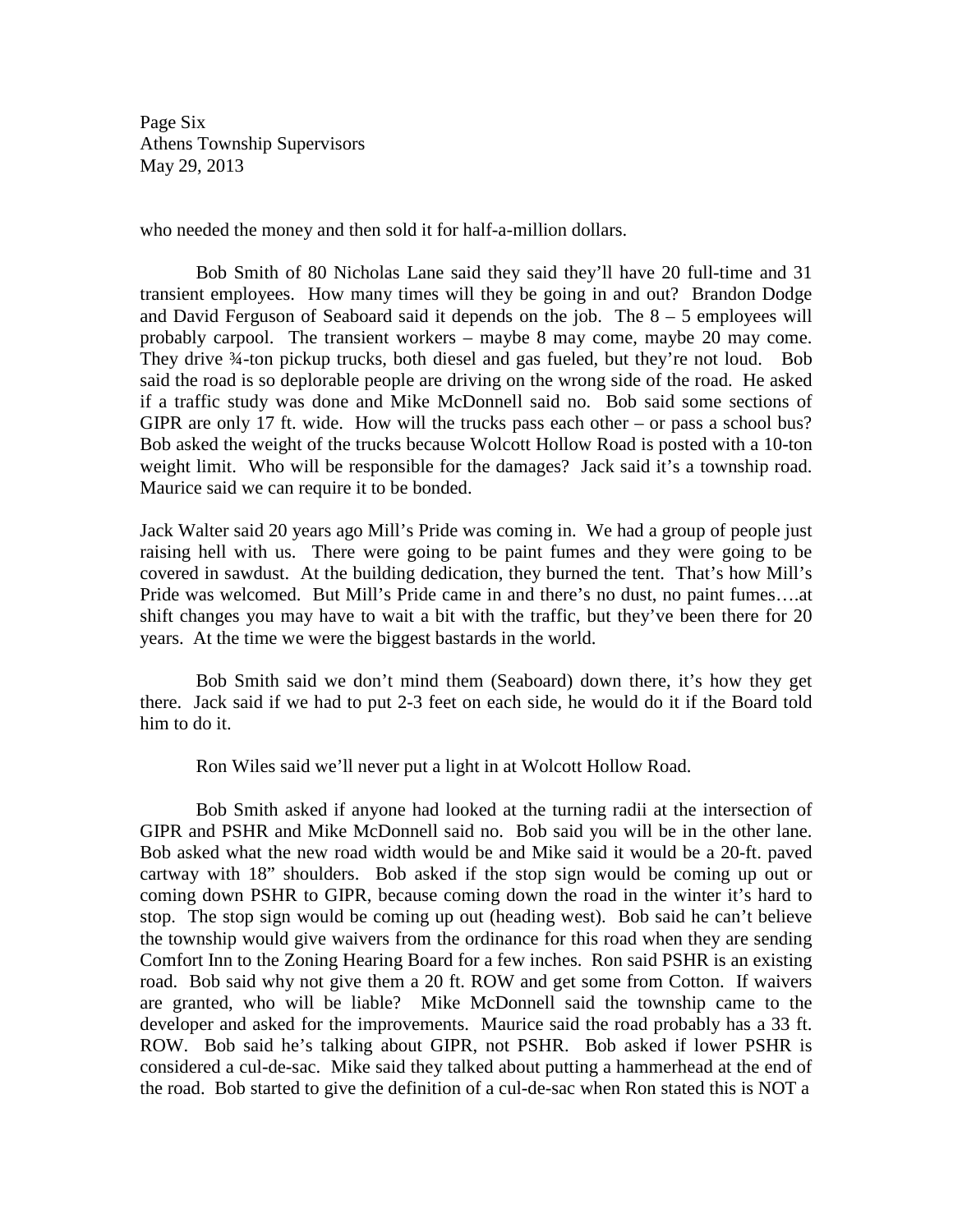Page Seven Athens Township Supervisors May 29, 2013

new road. Bob asked if they would consider banning Jake brakes. He said Lopke is taking gravel up PSHR at 7, 8, 9 in the morning. Maurice asked where they were going. Bob asked if the Trehab 42-unit development was approved for the old Brougham property. The Board told him it was not approved, but Robin reminded them that this development was approved by Athens Township Authority for sewer, leaving only 4 EDUs in the Greens Landing area, but it can move forward. They still need to go through the land development process with the township.

 Bob asked if there would be an ad for the special meeting in the paper and there will be if one is held. He asked if it would be a day meeting or a night meeting and it will be a night meeting.

 Terry Cockcroft of Gateway Industrial Park Road said he would encourage the Board of Supervisors to do a traffic study for both roads to learn the safety issues. He thinks the township should consider bonding the roads. People walk on the road. There is no centerline. No shoulders. On PSHR, it would be foolish not to investigate doing the road to spec. It would be worth it to do it right. There are 3 other tenants on that road – Athens Township Authority, Aqua PA, and Webster's. The township should have an engineer oversee the road installation to make sure it's right.

 Theresa Wiles of Gateway Industrial Park Road said she is concerned about safety. She has a daughter who waits for the bus at the end of the driveway. There is a blind curve there. The township supervisors are charged with keeping the residents safe. At the intersection of GIPR and PSHR there is a bus turn-around. We need to think safety.

 Terry Cockcroft of GIPR said there a tremendous amount of traffic from Round Top Park. There are a lot of people who are not familiar with the road.

 Laurie (did not state last name) would like to have Seaboard and the engineer come up to actually see the road. They both stated they have seen the road. Mike McDonnell said the road is posted at 35 mph and he can't believe people can drive that fast on that road. There are tractor trailers using the road NOW, so it must be able to handle them now. David Ferguson of Seaboard said they will only get 2 tractor trailers a week and the occasional FedEx or UPS truck. The traffic they'll bring is less that what's there now. They'll be going from a 7500 sq. ft. facility to a 19,800 sq. ft. facility.

Jack Walter said he doesn't want to see a dangerous situation for any residents. They have to make allowances. If Jack can get the land and can get the money from the board to do it, he will do it. Eric Knolles said there is a beautiful industrial park on Mile Lane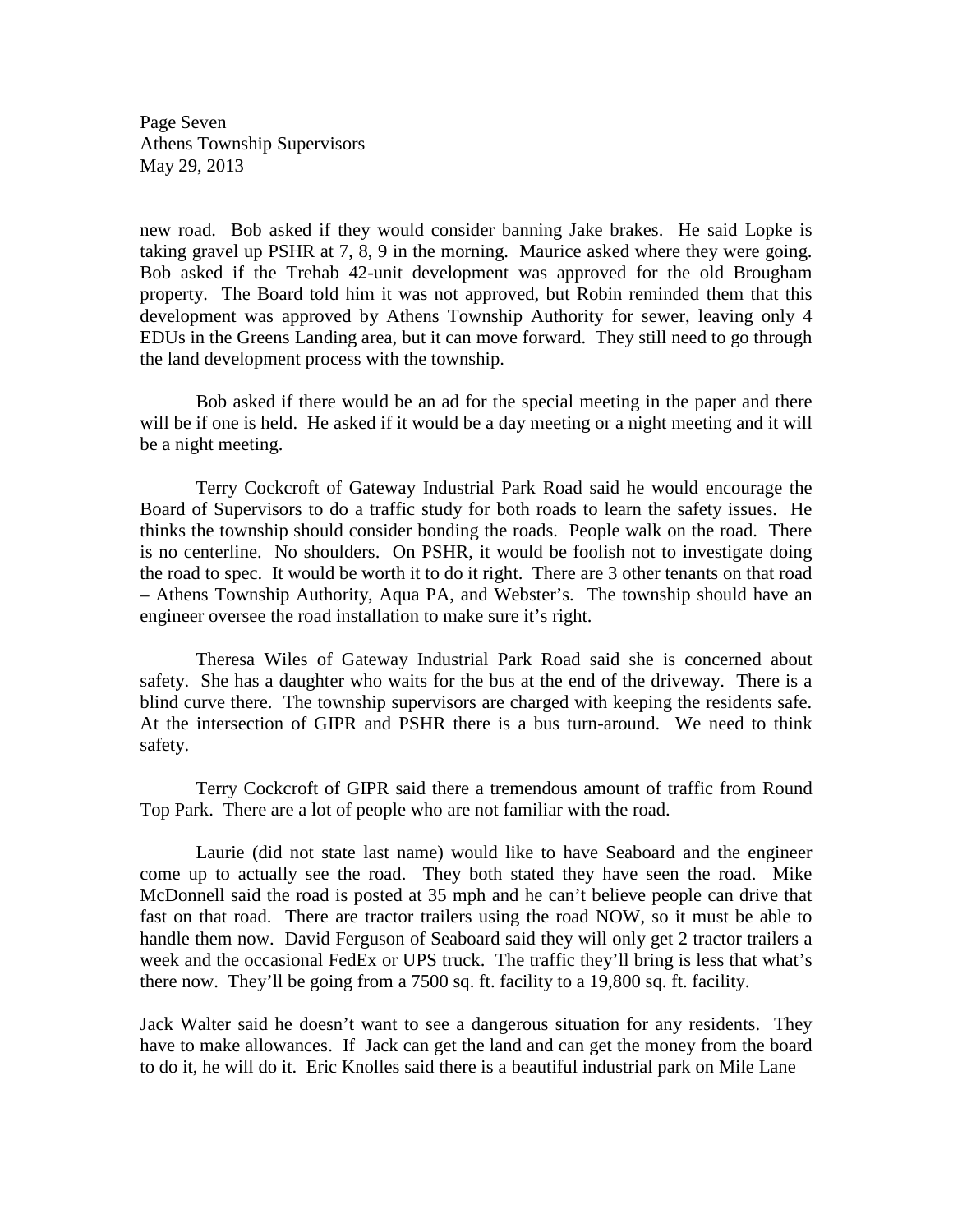Page Eight Athens Township Supervisors May 29, 2013

and Wilawana Roads – go there. Jack said Mill's Pride bought across the road. We are the area where things are being built up. Some people will be upset.

Theresa Wiles said Gateway Industrial Park Road isn't safe.

 Mr. Singhel of 359 Gateway Industrial Park Road said the road is unsafe now. Two cars can't pass on the corner. There are children on that road. The township isn't doing anything on that road NOW. You're just thinking of the property as a site – not how they'll get there. They need sewer permits. Save some sewer permits for the residents.

 Pat Webster of 517 Gateway Industrial Park Road questioned the red light at 220. They wouldn't do a study. Ron said they did a study. Robin said she testified at the Senate Transportation Hearing and this is on the TIP plan to be completed in 2016. Jack said the bridge in Wildwood was way down on the list. Because of need and Chesapeake using the pipe yard there, it was moved up on the list. Sometimes you have to go to the politicians. Tina is good for us. Someone stated they are here tonight coming to their politicians. Jack said he's got 90 miles of road. If the Board of Supervisors wants him to do this, he will.

 Pat Webster said the Dandy traffic is horrible and compounds the problem. Ron said we discussed this with PennDOT and they just told us they were sorry – nothing they can do.

 Bob Smith thinks this should be slowed down. The board is ramming this through with deficiencies.

Chairman Fay closed the public hearing at 9:40 PM and reconvened the regular meeting. On motion of Ron, second by Maurice, it was unanimous to table this land development until the deficiencies are met.

On motion of Ron, second by Jack, it was unanimous to approve the minutes of April  $24<sup>th</sup>$ and May 7, 2013 as written. Maurice abstained from April  $24<sup>th</sup>$  as he was not at that meeting due to illness.

On motion of Jack, second by Maurice, it was unanimous to pay both actuarial invoices for both pension plans from the respective pension funds.

On motion of Ron, second by Maurice, it was unanimous to send Ruth to the free Quickbooks training in Towanda on June  $11<sup>th</sup>$  and June  $18<sup>th</sup>$ .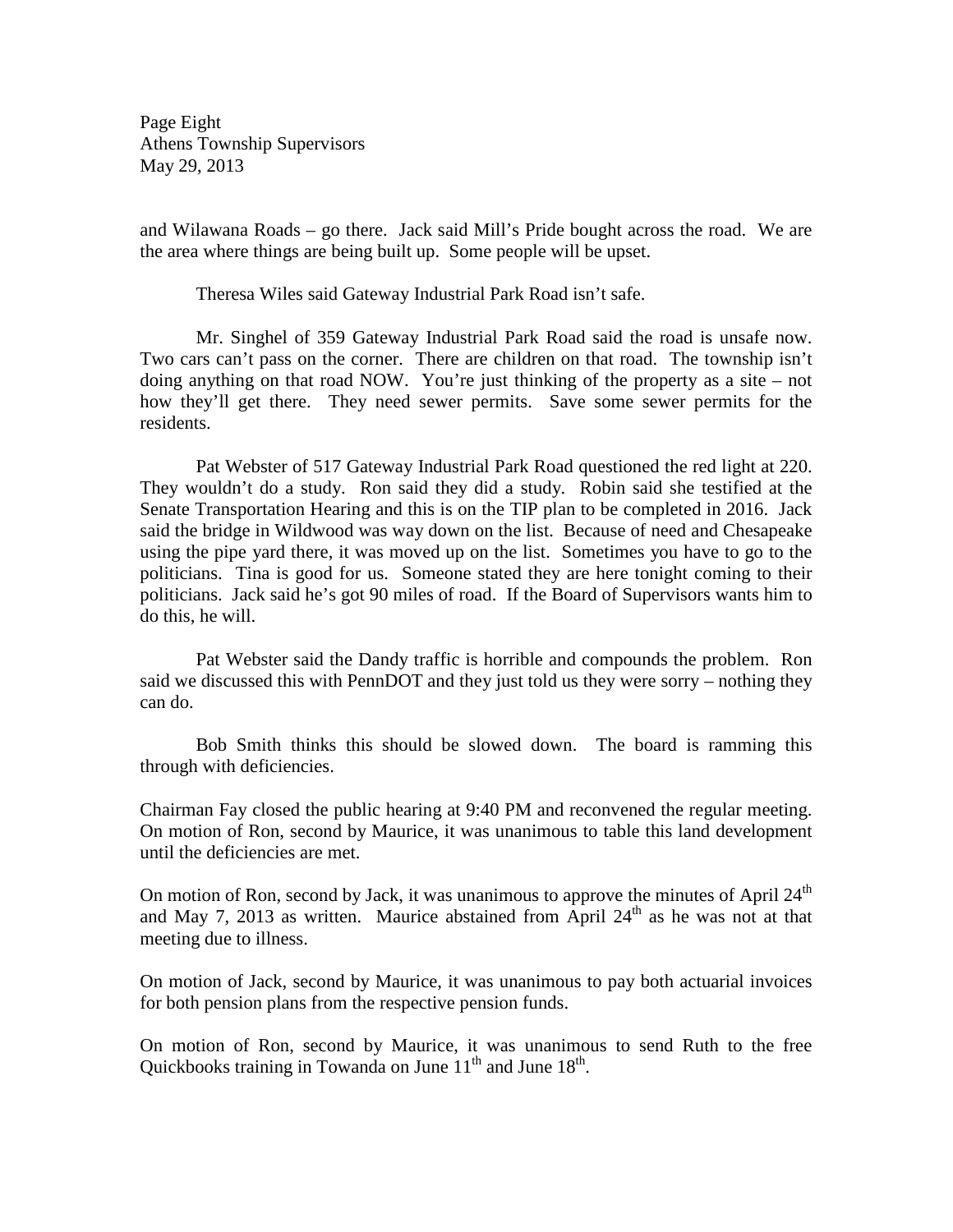Page Nine Athens Township Supervisors May 29, 2013

John Thompson presented the Stormwater Management Agreement he had drafted for the Board. He had Ed Reid and Skip Schneider review it and incorporated their changes into the agreement. Ron asked if we need a notary to attest the agreement or just have Robin do it like she does with our resolutions and ordinances. John prefers a notary. He said we don't need a motion to use this agreement – we can just give the agreement to the prospective developers to use as our form if they don't have an agreement of their own that we are OK with. The Board was in agreement.

On motion of Jack, second by Maurice, it was unanimous to adopt RESOLUTION 2013- 07 for prevailing wage reform. Robin will send a copy to PSATS.

On motion of Maurice, second by Ron, it was unanimous to ratify the additional \$100 fee for the STAR12 webinar/seminar package through National Seminars Training.

Jack made the motion to ratify the lifting of the burning ban on May 9, 2013. Maurice seconded the motion. The vote was taken with Ron voting no, as he did back on May  $9<sup>th</sup>$ . Since there was not a quorum of the Board present in favor, the motion failed. On motion of Ron, second by Maurice, it was unanimous to table the ratification of the lifting of the burning ban until the affirmative quorum is available.

On motion of Ron, second by Maurice, it was unanimous to accept the monthly reports as presented. There was no fire report.

On motion of Ron, second by Maurice, it was unanimous to approve the payment of the monthly bills as presented. A complete listing of revenues and expenditures is on file in the office of the Treasurer.

On motion of Ron, second by Jack, it was unanimous to ratify the supplemental nuclear testing agreement for Road C.

Correspondence/Information was as listed in the meeting agenda.

On motion of Ron, second by Maurice, it was unanimous to send a contribution of \$50 in memory of Terry Cockcroft's father-in-law, Merle McIntire, to "Jodi's Journey". Terry is a member of our Athens Township Authority. The Board sends their condolences to Terry and his family.

Ron asked if we were going to do anything with Gateway Industrial Park Road. Jack suggested having an engineer look at it. Maurice said he travels it every day and it does need widening in spots. No action was taken.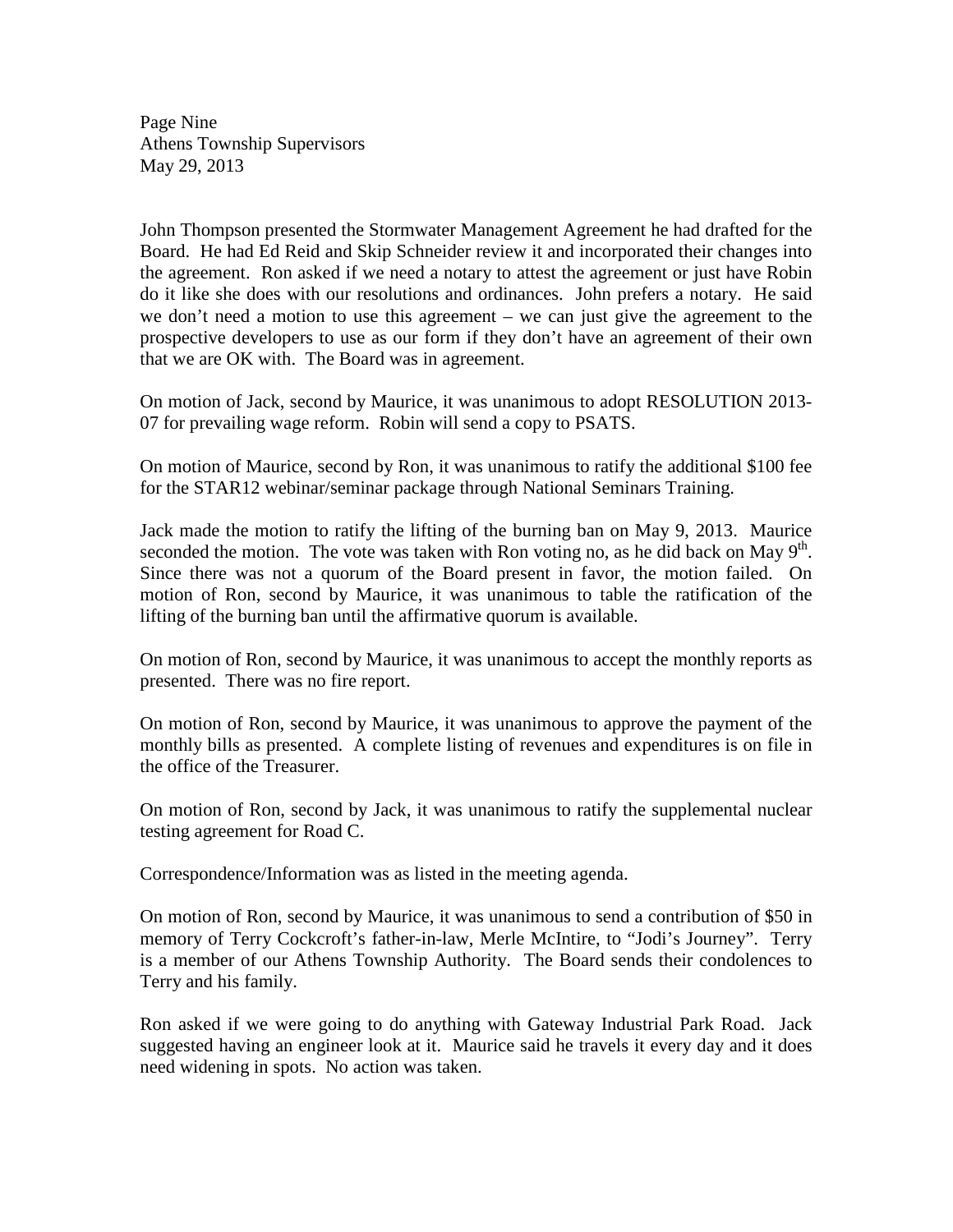Page Ten Athens Township Supervisors May 29, 2013

We received our first invoice in the amount of \$54,148.22 for the roof project. The bid award was for \$136,000. We have \$39,000 budgeted in the Act 13 account and \$37,000 budgeted in Capital Reserve for the roof. Ruth asked where she should take the money from for this invoice. On motion of Ron, second by Maurice, it was unanimous to have Ruth take the money from both accounts to pay this invoice.

John Thompson presented the new lease for Robert Packer Hospital for review by the Board. The Board will look at it and advise John if it is OK.

Chairman Fay took the Board into executive session at 10:16 PM for pending litigation. The secretary was excused at this time and the remaining minutes were taken by Ron Reagan. The regular meeting reconvened at 11:15 PM.

On motion of Maurice, second by Jack, it was unanimous to approve Option 2 from Teledair in the amount of \$1095, and have the security system removed from Robin's office and moved to the police department at their expense.

On motion of Ron, second by Maurice, it was unanimous to have John Thompson draft a letter for all the supervisors to sign requesting a joint meeting with Chesapeake and PennDOT to resolve the traffic issues.

On motion of Ron, second by Jack, it was unanimous to have John Thompson send a letter to the Trichells stating the township will not install a fence, however, they can install the fence themselves. They should contact the zoning officer on how to obtain the permits.

On motion of Jack, second by Maurice, it was unanimous to purchase the Volvo Tandem Axle Diesel for  $$166,099$  – the chassis from W W Engine & Supply in the amount of \$109,885 as per their COSTARS contract 25-148730; and the box and 11-ft. plow from Bradco Supply in the amount of \$56,214.17 as per their COSTARS contract 25-074, vendor #130588.

On motion of Jack, second by Maurice, it was unanimous to advertise for the Felling FT-50 trailer, with the bid opening at our June 26, 2013 meeting.

There being no further business, on motion of Ron, second by Maurice, it was unanimous to adjourn the meeting at 11:52 PM.

Respectfully submitted,

Robin L. Smith, Secretary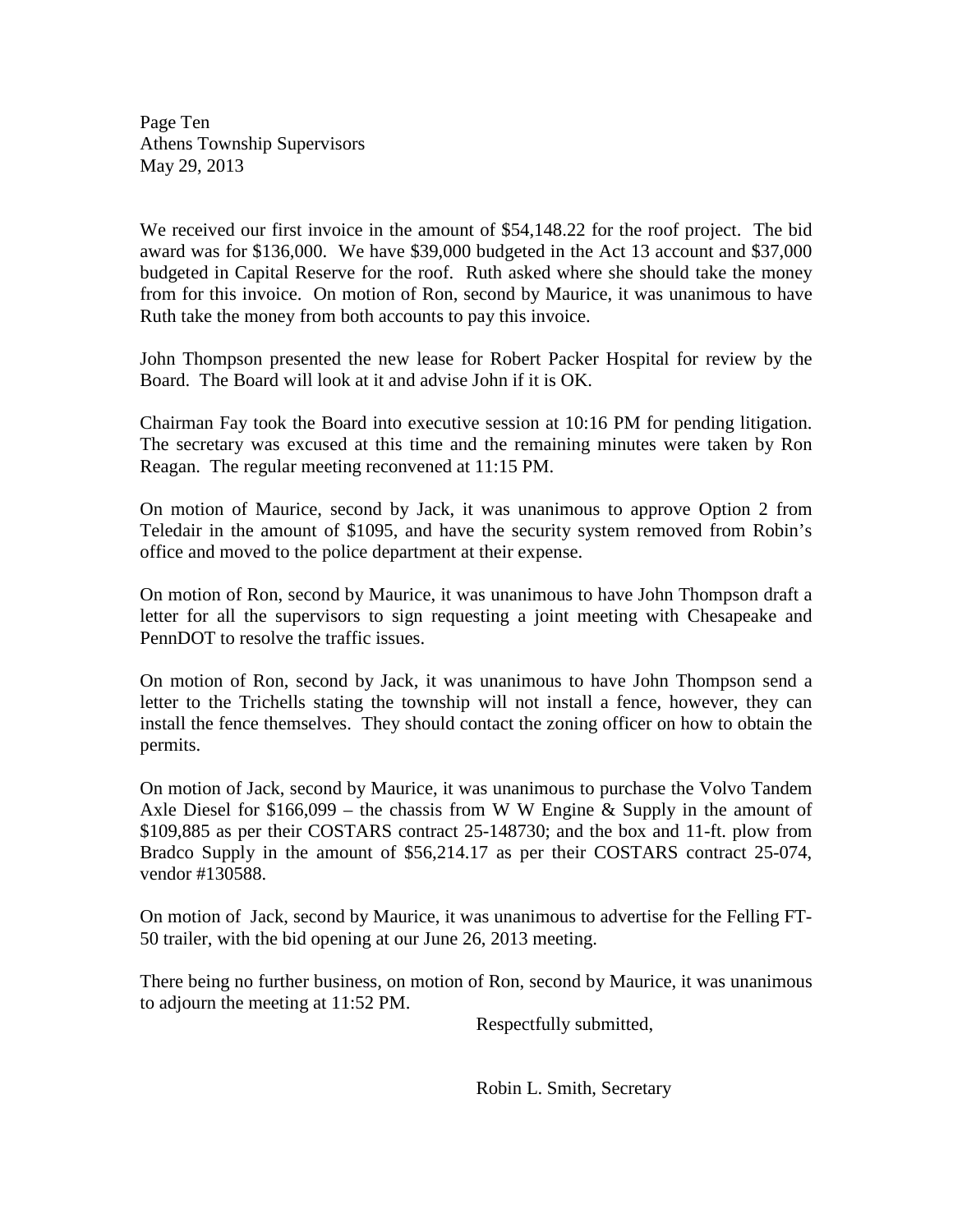# ATHENS TOWNSHIP SUPERVISORS Zoning Ordinance Amendment Hearing June 26, 2013 6:30 PM

Chairman Maurice Fay called the hearing to order at 6:33 PM. Supervisors also present were Jack Walter, Christine Vough, Cheryl Wood-Walter and Ronald Reagan. Secretary Robin Smith and Solicitor John Thompson were also in attendance.

Ron Reagan explained the Zoning Ordinance amendments to the Board. There were no residents in attendance. The committee had revised the sign requirements and the fee schedule for tonight. John Thompson had received a letter from Attorney Knolles regarding the sign amendments and it was given to the Board. Ron said originally the committee had decided that the electronic signs could change their message no more than twice per day. Roxann Callear was at the last hearing and requested to be able to change her sign every 5 minutes. Discussion was held. The committee decided that the signs could be changed every 15 minutes but no less than that. Maurice asked what the reasoning was for that and Ron and Cheryl both said safety. The signs that constantly change are distracting and draw the driver's eyes away from the road. As more businesses install these types of signs, it will become a safety issue. Ron said we're trying not to get that "Vegas strip look". On motion of Ron, second by Christine, it was unanimous to adopt all the zoning ordinance amendments as presented. The fees will be adopted by resolution at our July meeting.

Chairman Fay concluded the hearing at 6:49 PM.

#### ATHENS TOWNSHIP SUPERVISORS June 26, 2013 7:00 PM

Chairman Fay called the meeting to order at 7 PM. Supervisors also present were Jack Walter, Cheryl Wood-Walter, Christine Vough and Ronald Reagan. Secretary Robin Smith and Solicitor John Thompson were also in attendance.

Chairman Fay called for the opening of the bids for the Felling FT-50-3 deck-over trailer or equivalent, which were as follows:

| Bradco Supply Co. | \$30,415                                                                          |
|-------------------|-----------------------------------------------------------------------------------|
| CHER Rental, Inc. | \$27,350                                                                          |
| Kraftsman Trailer | \$19,995                                                                          |
|                   | (Highway Equip. & Supply's bid of \$20,775 had no bid bond, so it was thrown out) |

On motion of Jack, second by Cheryl, it was unanimous to table the bids until Jack can evaluate them to make sure they all meet the criteria.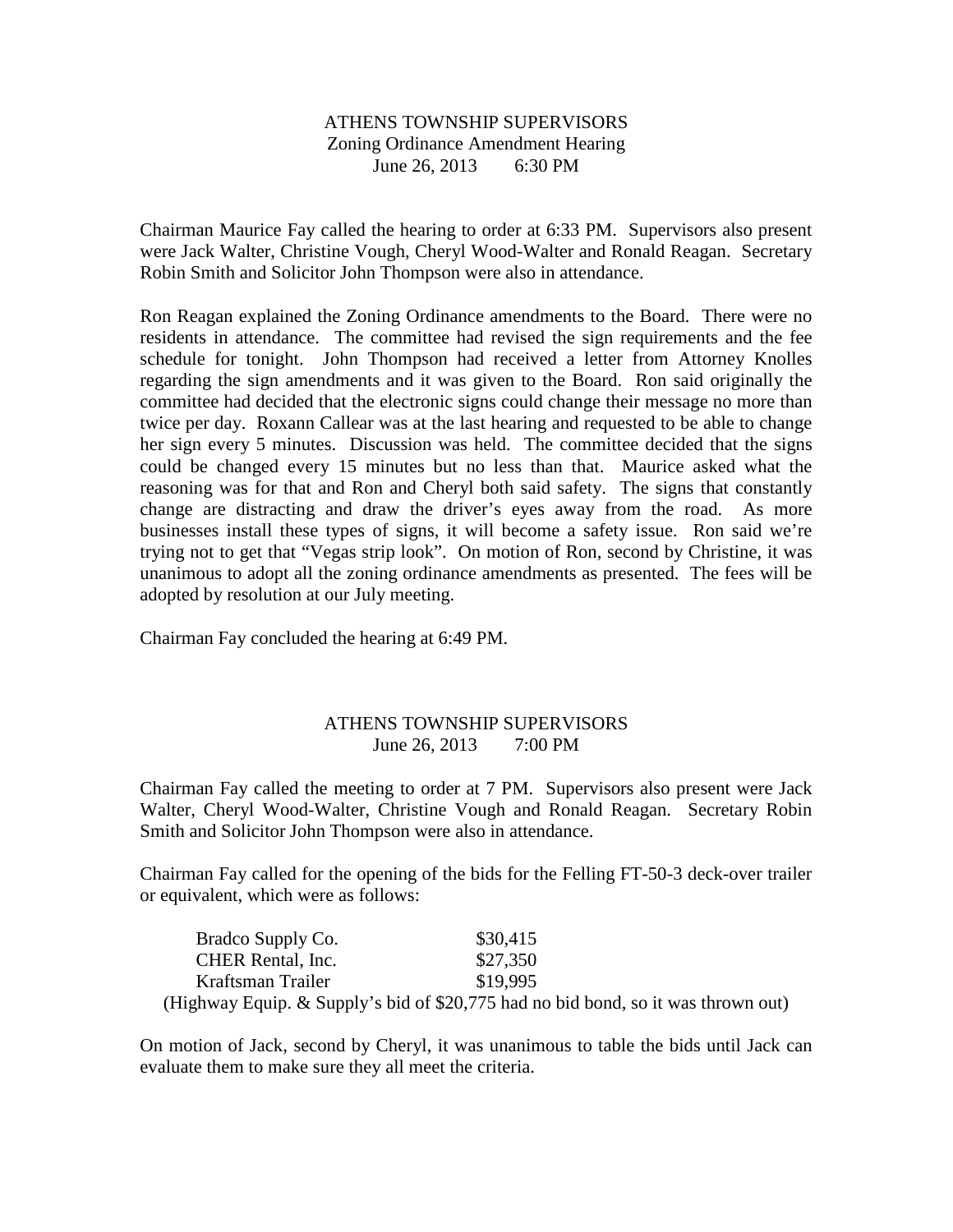Page Two Athens Township Supervisors June 26, 2013

Voice of the Residents:

 Joe Joyce of 78 Hickory Drive expressed concern about the length of time it is taking to get improvements at the Wolcott Hollow/220 and the 220/199 intersections. He said some of the residents are reaching out to PennDOT to keep this moving forward. He also asked the township to set aside a portion of the Act 13 funds for the township match on this project as it is a safety issue, and therefore eligible. He also requested the township put a moratorium on development until the light is installed and the sewer and water capacity is available again.

Vance Cohick of PennDOT was present to give an overview of their project to widen "The Narrows" on Sheshequin Road. He said there was a rock slide that made the road impassable, which in turn moved the project up on their priority list. They intend to let the project in early November for a start in January of 2014 and completion in the Fall of 2015. They intend to move the road east into the mountainside and stabilize it. When the project is complete, there will be two 11 ft. lanes with 3 ft. shoulders. He presented the preliminary plans and showed the present detour. They will be blasting into the mountain. Jack asked what they're doing with the material and Vance said that is up to the contractor. The project covers a 1-mile section right at 'the narrows'. Christine asked what the width was presently and he said a total of 15 feet. Jack asked if the river side was stable enough to do this project and Vance said it will be – they will be lowering the present road to put it onto solid rock. John Thompson asked if the pull-off will be retained and Vance said that is under evaluation.

Ralph Blowers said this was supposed to be widened before the Athens Bridge was built. He also said there is a problem with their truck detour signs. The signs take them to Robinson's Corners and the detour says "turn around". The trucks then search for a place to turn around and there are problems. Ralph told Vance that PennDOT needs to look at that. Vance said he will have the traffic unit take a look at it.

Ron asked how we get PennDOT to move along on the Route 220/199/Wolcott Hollow issue. Mike Bender said they are doing the preliminary engineering now. They are still on schedule. They're looking at right-of-way acquisition in 2014 with the project completed in 2016. They also need to look at the parking at the Dandy Mini Mart. There is a serious sight-distance problem going south. Christine said they're looking at bidding for 2016 – are there things PennDOT can recommend to help make the intersection safer until it's done? Mike said there is no template fix  $-$  it's on a case-by-case basis. Larson needs to do their study and the engineering and they need to get their input. Christine asked when Larson will be done enough to make a recommendation. Mike said he can't pin down an exact date. Cheryl asked if they could put a changeable message board down there advising of a dangerous intersection. Mike said they may consider it if it's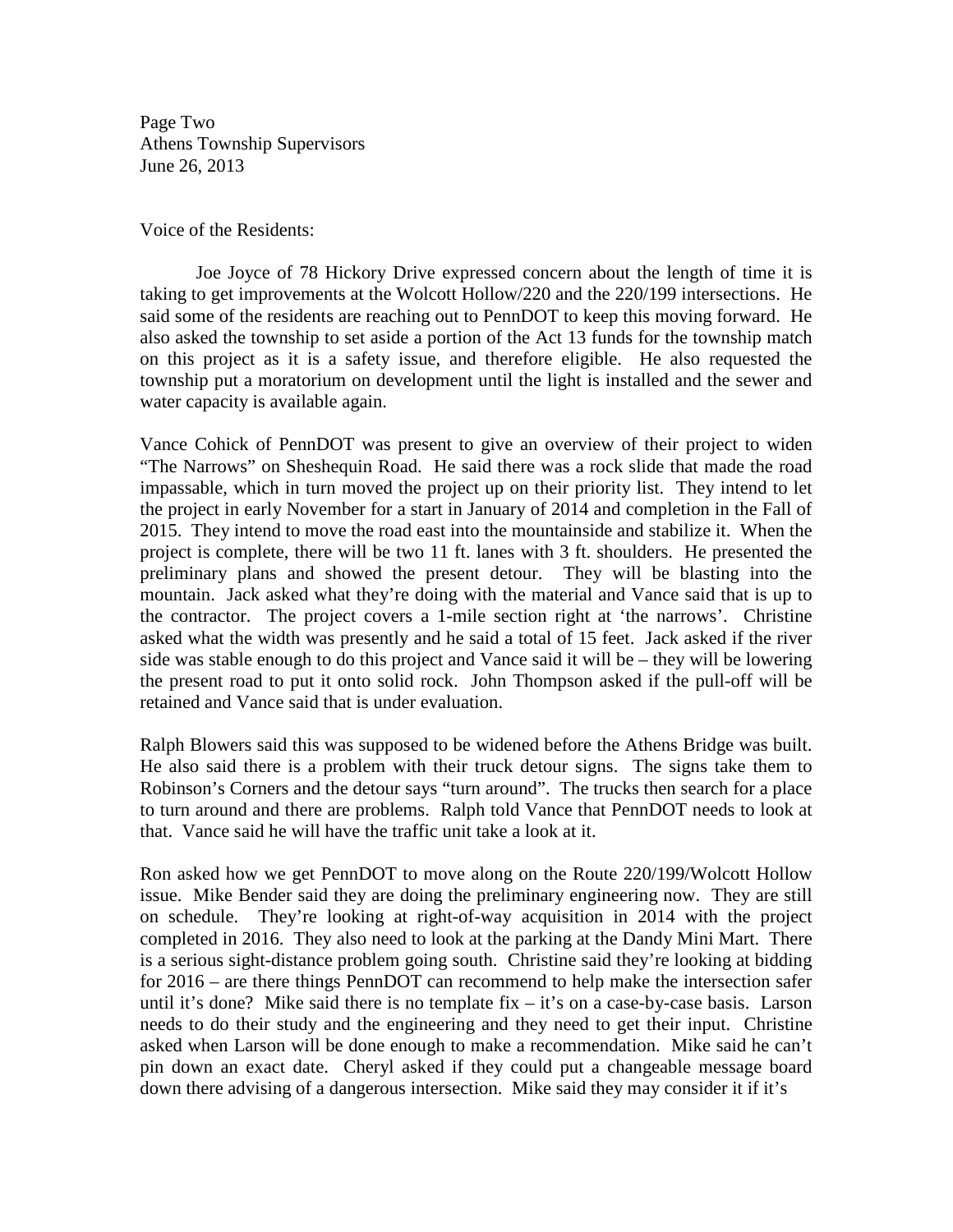Page Three Athens Township Supervisors June 26, 2013

warranted. Mr. Joyce asked if resident pressure would help. Mike said he was here when they replaced the 199 bridge and it was talked about way back then. Terry Cockcroft asked who has control of the signage on these roads. The township does, but Robin said PennDOT needs to approve any signage since it is their road. Terry asked if more enforcement would help.

Christine asked what if the township put the lights in themselves? Mike said it would still have to go through the process. There would be no benefit. He said they need to acquire right-of-way and that takes time. Christine asked if it was a lot of work to lower the speed limit. Ron said it's already down to 40 when you get to Wolcott Hollow, but it's still 55 going south past Route 199. Cheryl said we've had this discussion before with Mr. Bender. People travel a 'set speed' that they're comfortable with – the  $85<sup>th</sup>$ percentile. The State Police can run radar – the township police can't. Cheryl added that if people see a cop sitting there, they slow down.

Ray Brobst did not attend the meeting tonight. Robin advised the Board that Larson Design Group had completed our bridge inspection for Miller Road and we received notification that the bridge needs to be posted "Bridge Weight Limit 31 Tons, Except Combinations 40 Tons". Larson says this requires "prompt action". Robin gave copies to Ray to get this completed. Ron asked if we need to add this to our traffic ordinance and Robin said we do. On motion of Ron, second by Jack, it was unanimous to have Attorney Thompson draft the ordinance for our next meeting. Christine asked what the deadline is for prompt action.

Richard Bean reported for the Parks and Recreation Commission. He has two Eagle Scout projects in the works. The drawings and permits will be done by the first week in July for the pond project and will then head to Planning Commission. Cindy is working on the park brochure. They will remove the trees from the Jim King Park when the ground gets firmed up. Richard asked if the highway department has cleaned off the boat ramp yet and they have not. He has made an arrangement with the ASA and Athens Little League to share the ball field at the Jim King Park for practices only (no games). If the parking is a problem or they hold games there, they will not be allowed to use it any more. Christine asked why they can't play their games there and Richard said there is not enough parking and they had complaints from the residents when they did have games there. Christine asked how many people the pavilion held. Richard said 36 people. She asked if there was enough parking for that and Richard said not always. On motion of Ron, second by Cheryl, it was unanimous to reappoint Meade Murtland to the Parks and Recreation Commission for a term to expire July, 2018.

Ron presented the Chang Ho Park 2-lot subdivision, Lot A to become part and parcel to the adjacent lot of Norman/Marcella Brown located on Highland Drive, for review. All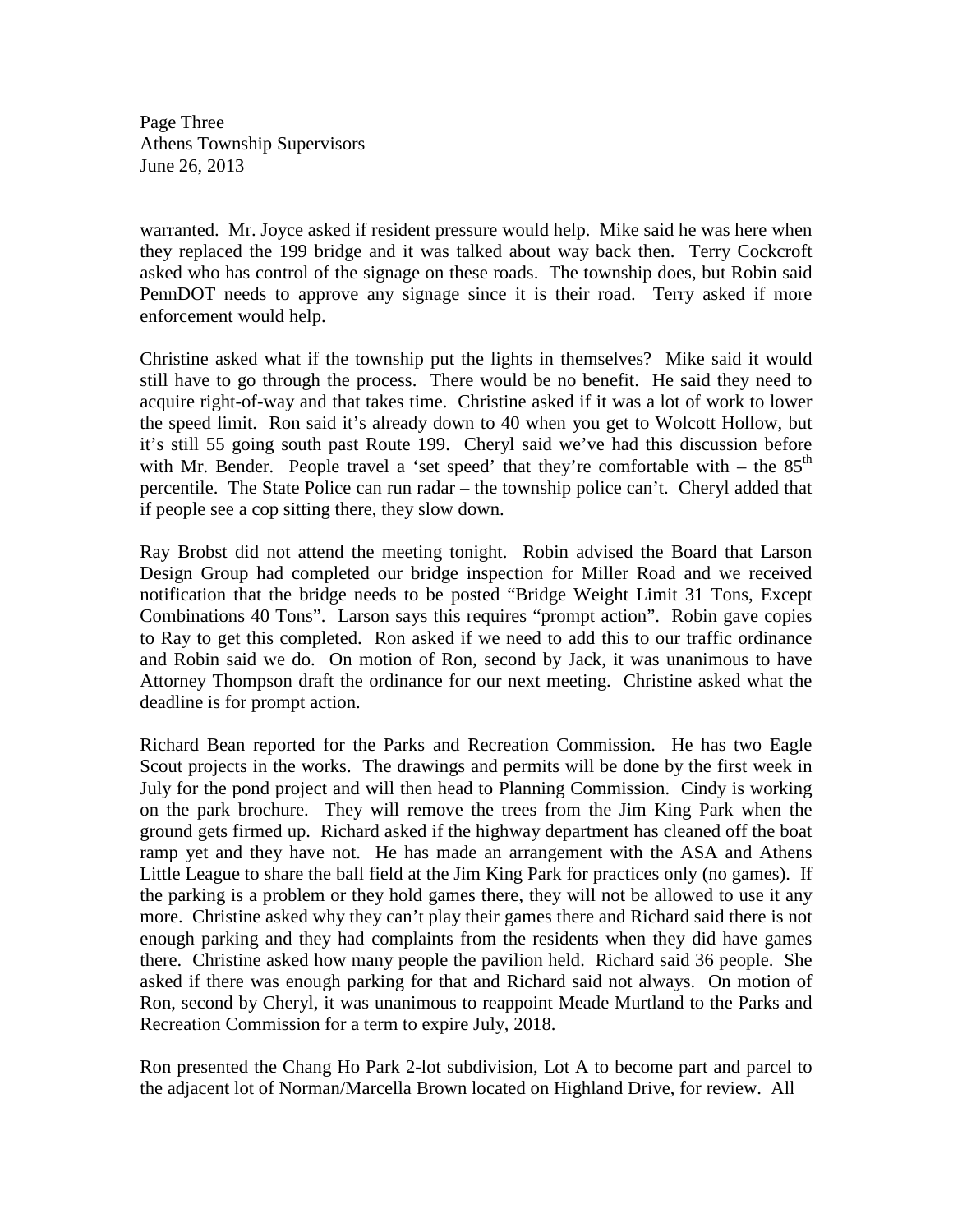Page Four Athens Township Supervisors June 26, 2013

deficiencies have been met. On motion of Jack, second by Ron, it was unanimous to grant preliminary and final plan approval to this subdivision and to execute the nonbuilding waiver.

Next was the Deanna/Edward Barrett, Jr. plot plan amendment. The Component 1 sewage module requires township approval. Originally this had been a non-building waiver which must now be removed. On motion of Ron, second by Christine, it was unanimous to approve the plot plan amendment and to execute the Component 1.

On motion of Jack, second by Christine, it was unanimous to accept Sayre Health Care's letter to withdraw all their land development plans filed with the township to date. Robin advised the Board that they will be submitting a new plan to Planning Commission at their meeting on July  $1<sup>st</sup>$ .

Robin advised the Board that Bradford County is requesting us to rename the eastern portion of Winding River Drive to correct a problem with the E-911 readdressing policy. They suggest we do it now because no one is living on that portion of the road presently, but there are 2 single building lots and a 10-acre parcel that can be developed. They would like it changed before building begins. Robin suggested Harding Place as the new name since Spencer Harding, Jr. owned most of the property along that portion of the road. Ron asked if we need to do an ordinance for the change and we do. Robin also suggested since we are doing an ordinance for the name change, we may want to add the stop sign so we don't have to pay for another ordinance for that. The Board will do another ordinance for the stop sign when needed. On motion of Jack, second by Christine, it was unanimous to approve Harding Place as the road name and to have John draft an ordinance for the name change only.

Mrs. Trichell requested a waiver of the two-foot setback for the fence she will be installing along property owned by the township. John Thompson had concerns that this could cause a washout on the township property and affect Road C. Robin said the property line is about 8 feet from where the downward slope begins. Christine said she thought the purpose of the setbacks was for utilities. On motion of Maurice, second by Jack, it passed to waive the two-foot setback for the fence and allow it to be placed on the property line. Christine voted no.

Dr. Pat Musto was present for the Athens Township Sewer Authority (ATA). They are requesting the township guaranty for their \$6.5-million dollar loan. He said currently the system is at capacity. \$4-million will be used to upgrade Pump Station 6 at King Road. It is currently rated to serve 500 EDUs and they are upgrading to 1500 EDUs. This will also give them a new force main out of PS 6 down Wilawana Road, along Meadowlark, under the river by the old Tozer's bridge, under Elmira Street to PS 1 at the high school,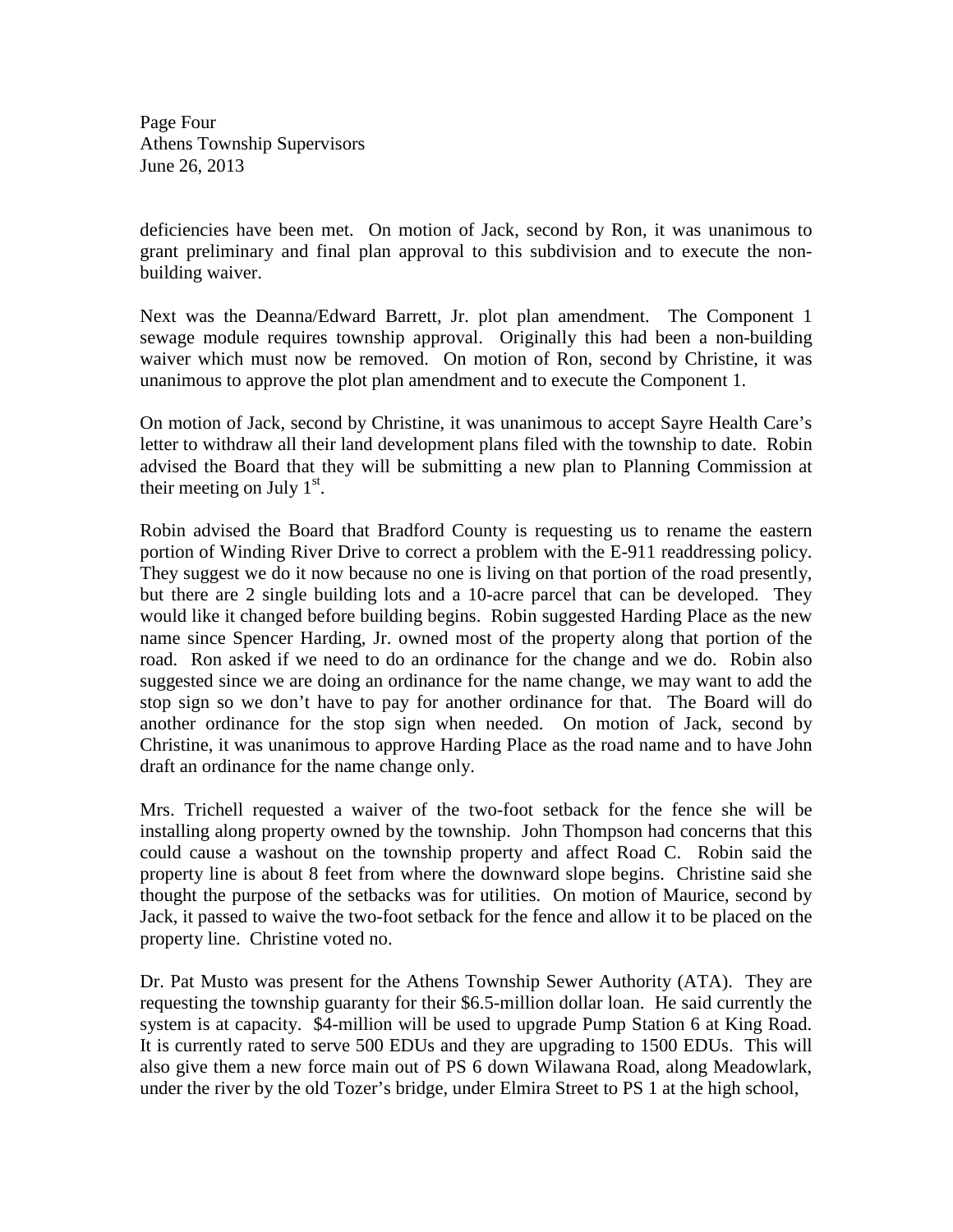Page Five Athens Township Supervisors June 26, 2013

which is the main pump station. Then they will need to upgrade PS 1 because it is almost at capacity. Ron Reagan asked how all this development has affected South Waverly and Dr. Musto said very minimally. Terry Cockcroft said ATA is still paying for the 5-yearold line that they will be tearing out. He said this loan will increase sewer user fees \$40 - \$60 per year. They have also raised their tap-in fee from \$1500 to \$5500. They are asking the township to guaranty the loan so they can get a better interest rate. The loan will be self-liquidating so the guaranty will not need to be drawn on.

Pat said this doesn't do anything for Greens Landing, though. Right now, only one house can be added and then they will be at capacity. If they do the improvements there now, the user fees would go up \$100 - \$150/year. He can't see any other service provided by the township that is impacted as much by the gas company as the sewer. We put Act 13 money toward the new roof, but we would have had to repair the roof anyway. The township has benefitted from growth – tax money, wage tax – wouldn't have happened without sewer. The impact fee is for impacted services. They have about 4000 users. ATA is asking for 25% of the Act 13 money. He can't think of anyone else spending millions like they are. Maurice asked if the projected increases will cover the new homes where the FEMA trailer park was and Pat said yes. Terry Cockcroft said they could put 1000 homes out there, and that would be wonderful. Greens Landing will have nothing. He would love to have 1000 homes in Greens Landing.

Dr. Musto said a sewer bill is a tax. He says maintenance should come from General Fund. He asked the Board to make a motion to give 25% of the Act 13 money to ATA for the next several years. Maurice said the Board would need to discuss that. Ron asked if someone comes in and has a large enough lot to put in an on-lot system, could they? Pat said if they are over 150' from the sewer line. Pat also said they will be looking for some more capacity from the Valley Joint Sewer Authority. Jack expressed concern with regard to the \$5500 tap-in fee. Christine asked if we assist with the cost, …are the rates you quoted with the township giving you the money? Pat said no – the rates are calculated without money from the township. The money would reduce the rates.

John Thompson had reviewed the guaranty paperwork that ATA is asking us to execute. He said if ATA defaults for any reason, the Board of Supervisors is on the hook. Jack said that we would get the money and can adjust. The paperwork includes a paragraph that requires the township to budget the amount of guaranty each year. John said that requirement says SHALL include in their budget the amount due on payments for the year. Dr. Musto said that's probably been added because of what happens in Harrisburg. Christine said it would be quite a bit of work for us to get all the payments switched over if the township doesn't guarantee the note. Robin said what we need John to do is clarify that paragraph. John wants to look at the old bond paperwork to see if it was in there before. Ron commented that the Board never made a motion to advertise this ordinance.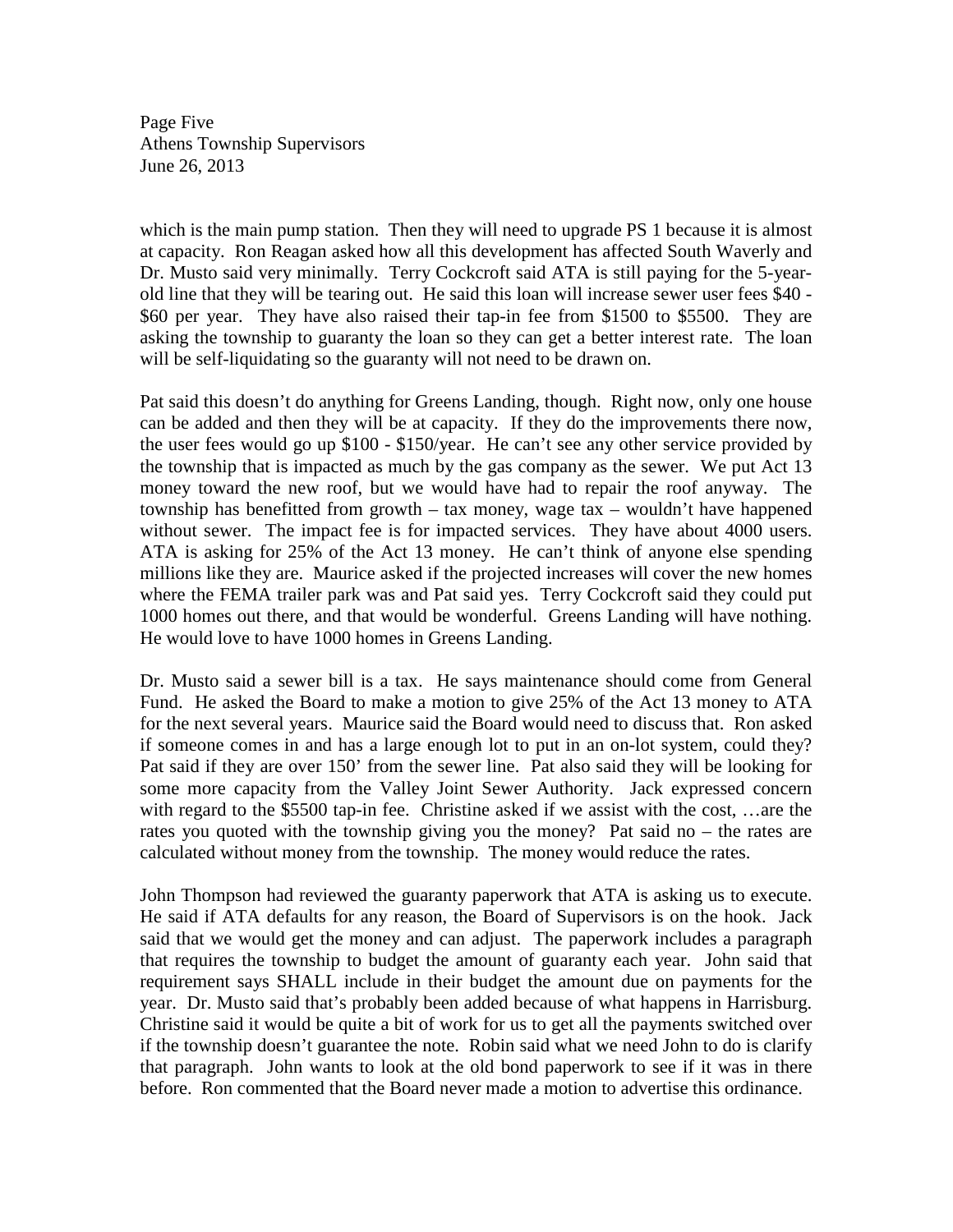Page Six Athens Township Supervisors June 26, 2013

Robin asked John what he recommends we do and John said he would like to get to the bottom of it before the Board signs. Robin asked what happens if we don't budget the money – do they have to stop?

On motion of Cheryl, second by Christine, it was unanimous to continue this issue to a special meeting after John has clarified this language. Dr. Musto said "Don't forget about Item 6" (allocation of the Act 13 money).

On motion of Ron, second by Jack, it passed to approve the minutes of May 29, 2013 as written. Both Cheryl and Christine abstained because they were not in attendance.

Christine said Steve Wilver from Larson Design Group can meet with the Board in July to go over the bridge prioritization at no charge. Jack said we need funds to do that and it's very expensive. He knows we can't have dangerous bridges out there, but it takes money. He knows there is money available sometimes for this. We have a lot of marginal bridges. To replace them would cost a lot of money. Christine said Mr. Wilver said he'd work with us to get money. Christine asked for possible meeting dates. She will see if Steve is available on July  $18<sup>th</sup>$  at 6:30 PM, and will let Robin know so she can get it advertised.

Christine talked about the inmate program. She said they provide transportation and lunch now and they didn't do that before. Robin said they also send a deputy with them to watch them now, too. Robin asked if they still will only give them to you for 2 weeks at a time and Christine said yes. Dan Stark of Clinton Street said these guys are construction workers and they do a good job. Cheryl said that goes by whoever is incarcerated at the time. She had them do some things when she was the prothonotary and sometimes it was good and sometimes bad. On motion of Ron, second by Maurice, it was unanimous to fill the application out for inmates to paint the municipal building. Christine asked who would fill out the application and Ron said he would do it.

On motion of Jack, second by Cheryl, it passed to ratify the lifting of the burning ban on May 9, 2013. Ron voted no.

Ruth suggested we add a fee for a 'bad' check returned to us for insufficient funds. Cheryl said we would have to post it, too, so people are aware. John Thompson will look into how we go about this and how much we can charge.

On motion of Maurice, second by Ron, it was unanimous to purchase a new picnic table for the front lawn of the municipal building.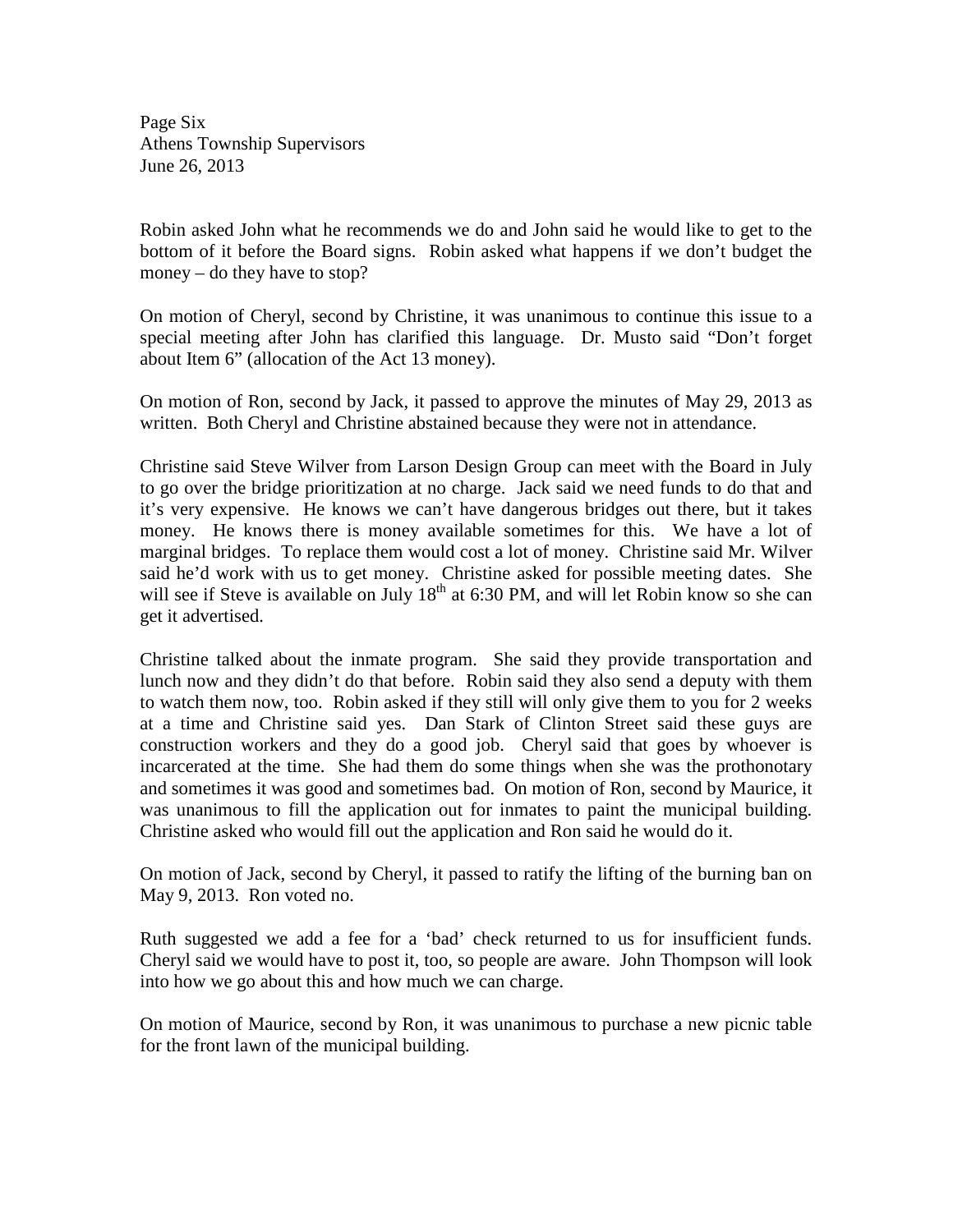Page Seven Athens Township Supervisors June 26, 2013

On motion of Ron, second by Maurice, it passed to process the tax refund due to the Trichells per Bradford County Assessment in the amount of \$125.05 as calculated by the tax collector. Christine abstained.

Eric Walker submitted an inspection report on the roof and recommended that "The Township should consider an ongoing maintenance program to clean the roof and gutters as their part of maintaining the warrantable provisions of the new roof system.

On motion of Jack, second by Maurice, it was unanimous to pay the balance of the amount due Webster's for the roof job from the new Act 13 funds we will receive in the next few weeks. Cheryl suggested we set a schedule for cleaning the gutters each year at our organization meeting.

Robin advised the Board that we will be receiving our new Act 13 funds in July in the amount of \$410,488.43. Jack said he wants \$200,000 for road surfaces. Maurice asked what roads he would do and he said Vista Drive, Washington Street, Sunnyfield Drive, Macafee Road, Cole Hollow Road, Campbell Road and Moore Road. Christine said some of the other municipalities look at contracting out this work. Jack said it costs more to do that. He said John Chapman is trying a new process this year using a pug mill. Jack said he wants to go look at that while they're doing it. Christine said other municipalities have Vestal Asphalt assist them. Robin said we do that, too. Maurice said we need to berm the roads. Ron asked how much the road crew has to do this year. Jack said grading, 2 bridges, paving and the Dirt and Gravel Road project on Murphy Road. They'll start that when the paving is done. He said Jack Belles is off, he has no temporary guys, guys are on vacation and he has a short crew. Jack still thinks the crew can do all that work. Ron asked what bridges he intends to do and he said Tom Taylor bridge and Highland Drive. If he has to do it next year, he can. He said he will buy the wing walls with these bridges and will not use concrete blocks. Ron asked if we need to engineer this and bid the materials. Jack said he doesn't think so. Ron said Jack needs to check with Eddie about the engineering, and also about the permits he will need. Robin said each supervisor should make their "wish list" for the Act 13 funds to be discussed at the next meeting.

Robin received a suggestion from Jack Hunter on Tannery Road to construct a dog park on the Buynak property. The board will give this some thought.

John Thompson presented the Board with a draft resolution for the disposal of township property. John also passed out a draft letter for PennDOT and Chesapeake. The board will review these for our next meeting.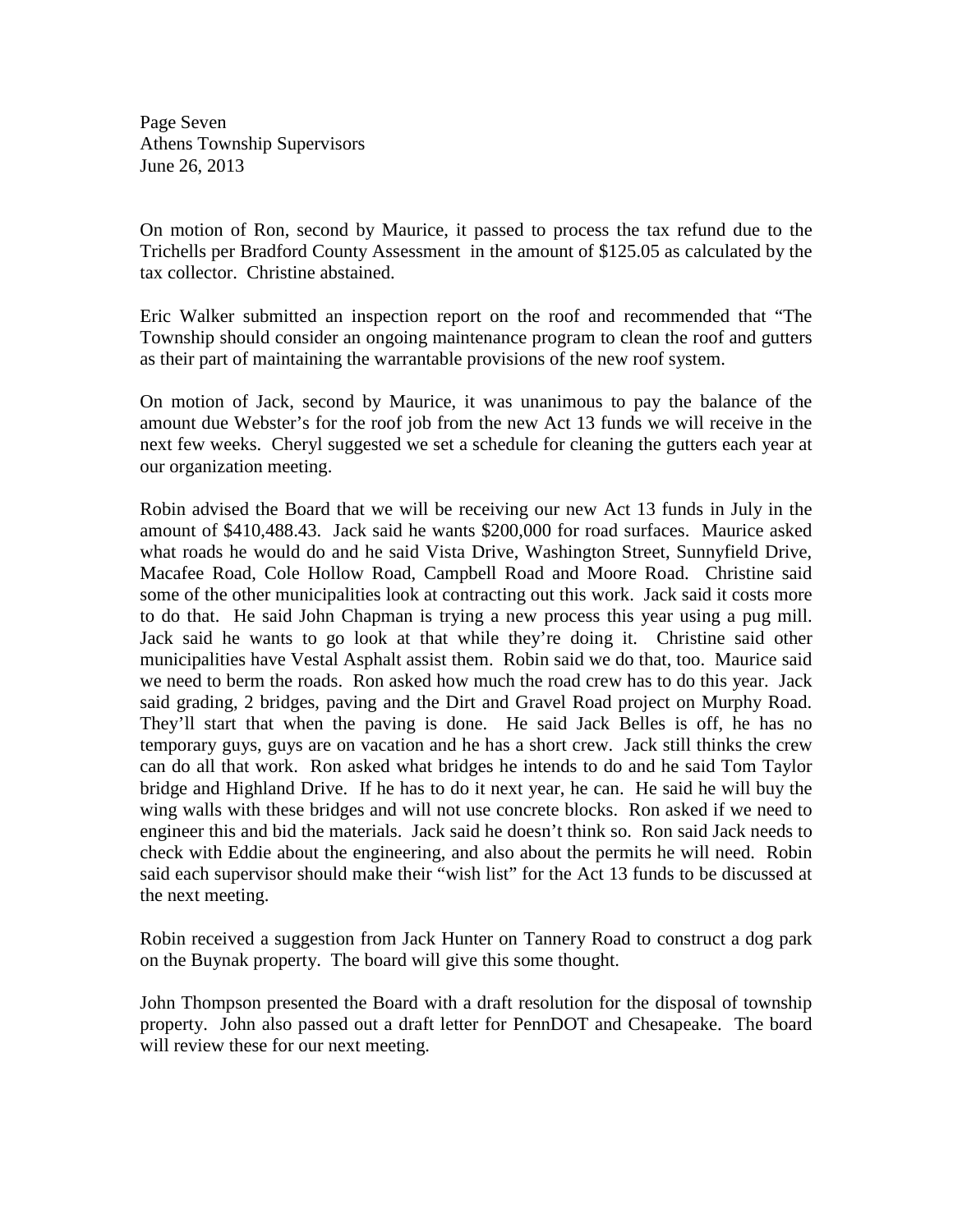Page Eight Athens Township Supervisors June 26, 2013

Maurice read the monthly report totals. The Police and Road reports were not available. On motion of Ron, second by Jack, it was unanimous to accept the monthly reports as presented.

On motion of Cheryl, second by Jack, it was unanimous to approve the payment of the monthly bills as presented. A complete listing of revenues and expenditures is on file in the office of the Treasurer.

Correspondence/Information was as presented in the meeting agenda. Christine said she is supposed to be going on junkyard inspections and she was never notified about them. Robin said she will have to make arrangements with Eddie directly as to when he has arranged his inspections.

Jack Walter had requested that Robin get some samples of road cut ordinances to see if there is something we could incorporate into our ordinances. He presented one of the samples to the Board to review. On motion of Jack, second by Maurice, it was unanimous to have Jack Walter, Ray Brobst and John Thompson draft a revision of our Streets and Sidewalks ordinance for the Board to consider.

Chairman Fay took the Board into executive session at 9:45 PM for pending litigation. The secretary was excused and the remaining minutes were taken by Cheryl Wood-Walter. The regular meeting reconvened at 11:20 PM.

On motion of Jack, second by Maurice, it was unanimous to approve private status for Penelec and authorize Maurice Fay to sign the agreement on behalf of the township.

On motion of Ron, second by Jack, it passed NOT to sign the settlement agreement for the Hill lawsuit that was prepared by Jonathan Foster. Cheryl abstained and Christine voted to sign the settlement agreement.

On motion of Ron, second by Jack, it was unanimous to assess the \$300/day fine against Lycoming Supply beginning May 27, 2013 as provided in the contract.

There being no further business, on motion of Ron, second by Cheryl, it was unanimous to adjourn the meeting at 11:27 PM.

Respectfully submitted,

Robin L. Smith, Secretary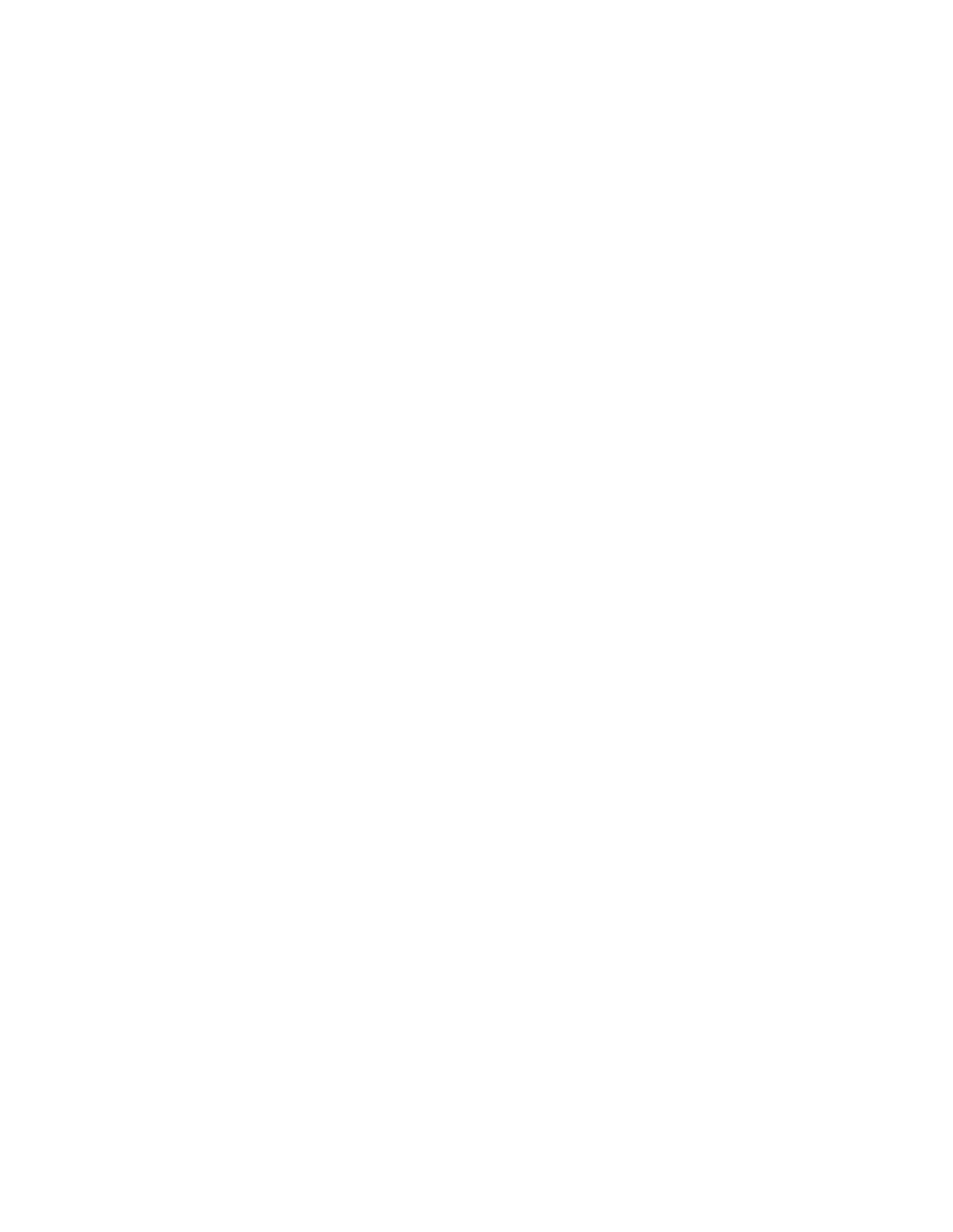# ATHENS TOWNSHIP SUPERVISORS Special Meeting 6:30 PM July 18, 2013

Chairman Maurice Fay called the meeting to order at 6:30 PM. Supervisors also present were Jack Walter, Cheryl Wood-Walter and Ronald Reagan. Secretary Robin Smith and Solicitor John Thompson were also in attendance. Christine Vough arrived at 6:39 PM.

#### Voice of the Residents: None

Steven Wilver and Kurt Brungard of Larson Design Group (LDG) were present to go over a summary of our bridge reports which also prioritized them for repair. LDG is the firm that does our bridge inspections through the County program every year. They reviewed the summary with the Board. They advised the board that these bridges would require pre-approved PennDOT certified contractors for repairs. They suggested we try to get the Miller Road bridge on the TIP program as a replacement project. Steven said there is a statewide push now to inventory bridges 8 ft. to 20 ft. in length – he thinks Northern Tier Regional Planning is working on that inventory for Bradford County. He presented copies of their qualifications to the Board and said they would be willing to submit a cost proposal to inspect these bridges. They also gave us information on different loan programs available for these costs. The Board thanked them for coming.

Ray had spoken with the low bidder on the low-boy trailer and confirmed that it is what he needs. On motion of Jack, second by Cheryl, it was unanimous to award the trailer bid to Kraftsman Trailers.

Robin presented information on three classes that would be available to public works. "Introduction to Warm Mix Asphalt" was one she thought they might benefit from since they are starting to work with this product. No action was taken.

John advised the Board that additional language had been added to the loan guaranty agreement for Athens Township Authority and he is now comfortable with us signing it and adopting the ordinance. On motion of Jack, second by Ron, it was unanimous to adopt ORDINANCE #2013-05 for the ATA loan.

On motion of Ron, second by Jack, it was unanimous to appoint Meade Murtland to fill the remainder of Bob Blauvelt's term on the Athens Township Authority Board, which expires on December 31, 2013.

Robin advised the Board that there is Growing Greener money available that may be able to be used to reimburse Bradford County Sanitation Committee (BCSC) for the 50% reimbursement that was eliminated a few years ago (which cut their operating funds in half). BCSC itself is not eligible to apply for the funds themselves, but may do so with a municipal sponsor. Robin asked the Board if they would be willing to sponsor Mary's application for these funds. On motion of Jack, second by Ron, it was unanimous to sponsor BCSC's Growing Greener grant application. Christine asked if this was something John should look over and John said no.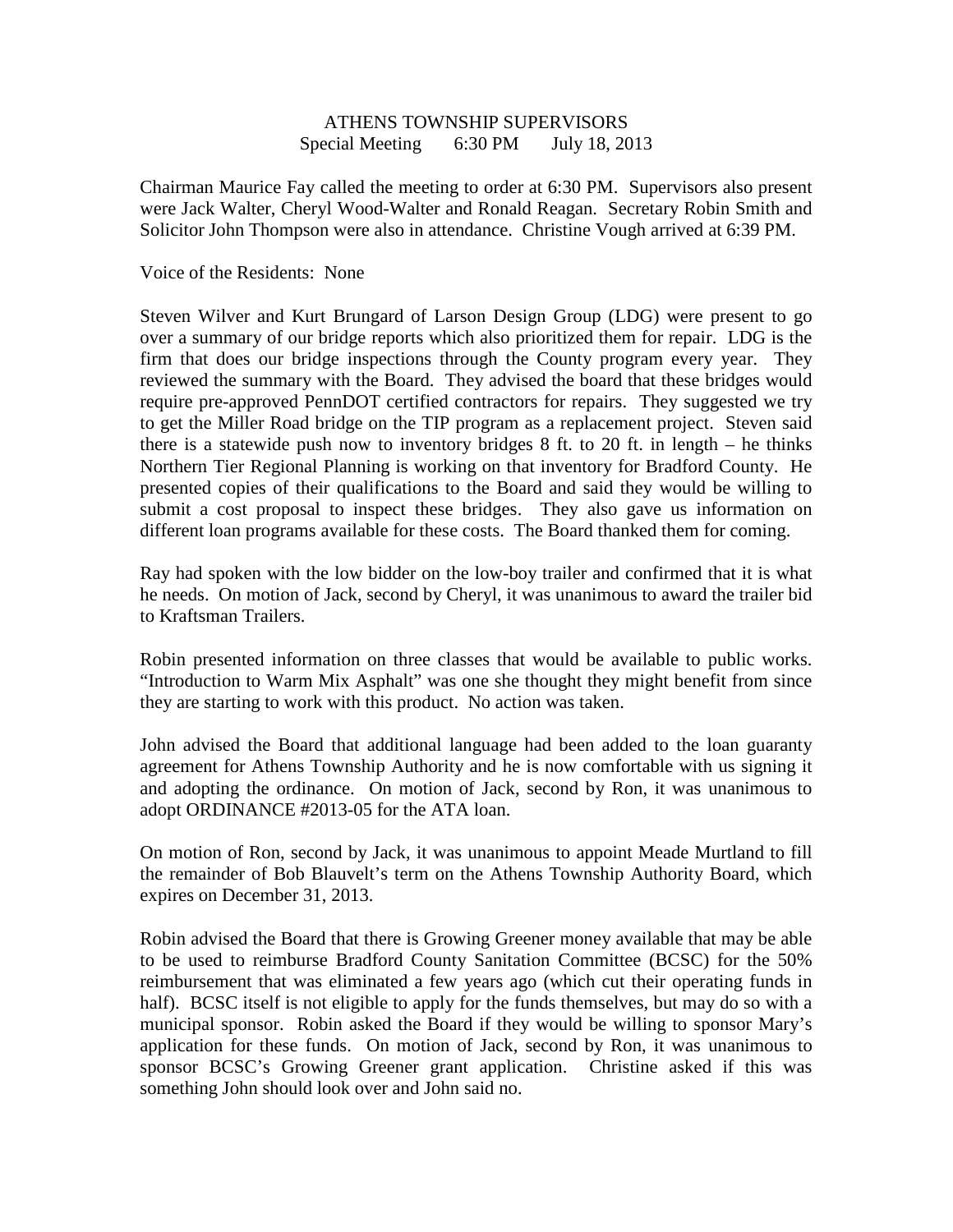Page Two Athens Township Supervisors July 18, 2013

On motion of Jack, second by Cheryl, it was unanimous to approve the minutes of June 26, 2013 with the spelling correction from "Wilbur" to "Wilver" for Steve Wilver's last name.

On motion of Ron, second by Maurice, it was unanimous to ratify the closing of our recycling center for the July  $4<sup>th</sup>$  holiday.

On motion of Maurice, second by Jack, it was unanimous to ratify the office staff's attendance at the Chesapeake Open House on July 17, 2013.

Bradford County Conservation District (BCCD) had sent a letter advising us that they will be providing training on their Stream Maintenance Pilot Program and asked that we send at least one person for this training. Robin said Ed should go since he is our floodplain manager. Jack said he would like to go and take Raymond as well. On motion of Maurice, second by Ron, it was unanimous to send Ed, Ray and Jack to this training.

On motion of Maurice, second by Ron, it was unanimous to ratify Robin's participation on the Bradford County Hazard Mitigation Plan Update Committee at the request of Bradford County Emergency Management.

Robin has also been asked by Central Bradford Progress Authority to sit on the Bradford County Housing Assessment Committee. On motion of Jack, second by Cheryl, it was unanimous to have Robin participate in this as well.

The quotes for new meeting room chairs were presented for review. No action was taken.

Jack said Ray had reviewed the ordinance draft for road cuts and was OK with the sample ordinance. He and Jack now need to get with John to incorporate this into our existing road cut ordinance.

Jack said Ray also has an issue with Al Stanton parking his vehicles in the area of the gravel pit that we have leased from him. We will be eliminating the 'round-about' that Al is using when we crush again, so he needs to be made aware of that.

Christine said the road guys took a stop sign out at Orange Hill Road and Bradley Road and it hasn't been replaced yet. Jack will check on this.

Cheryl said Nancy Johnson was charged \$27 to rent Pavilion  $#8$  on July 13<sup>th</sup> for the Race For Chase 5K run, and she said there should be no charge because it is a school function.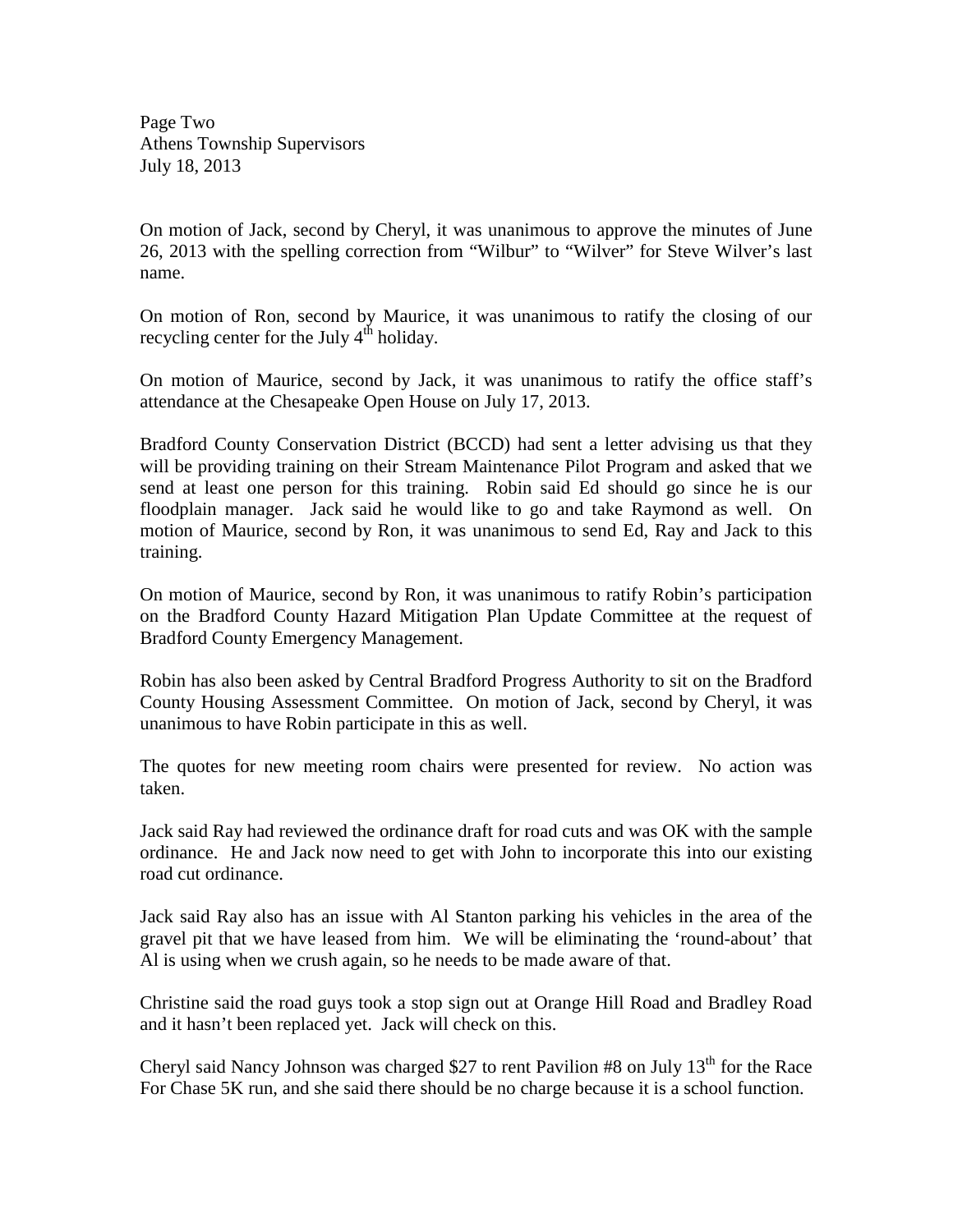Page Three Athens Township Supervisors July 18, 2013

Cheryl explained that they hold this run each year in memory of Nancy's son, Chase, and present the money to the school district to distribute as a scholarship. Discussion was held. On motion of Cheryl, second by Christine, it was unanimous to have Ruth send a check to reimburse Nancy Johnson for the \$27 fee. Ron will get an address for Ruth.

Correspondence/Information was as listed in the meeting agenda. The "wish list" discussion was tabled until our regular meeting of July  $31<sup>st</sup>$ , because Jack Walter had to leave for another meeting at this time (7:48 PM).

Chairman Fay took the Board into executive session for pending litigation at 7:49 PM. The secretary was excused at this time, and remaining minutes were taken by Cheryl Wood-Walter. The meeting reconvened at 8:50 PM.

On motion of Ron, second by Maurice, it was unanimous NOT to send the joint letter to PennDOT and Chesapeake regarding driveway issues.

On motion of Ron, second by Christine, it was unanimous to take no action on the letter from Attorney Zeller on MT Sullivan.

On motion of Ron, second by Maurice, it passed to hire Michael Walter as a recycling attendant effective immediately at minimum wage, with Maurice, Christine and Ron voting in favor and Cheryl abstaining since Michael is her son.

There being no further business, on motion of Ron, second by Maurice, it was unanimous to adjourn the meeting at 9:08 PM.

Respectfully submitted,

 Robin L. Smith Secretary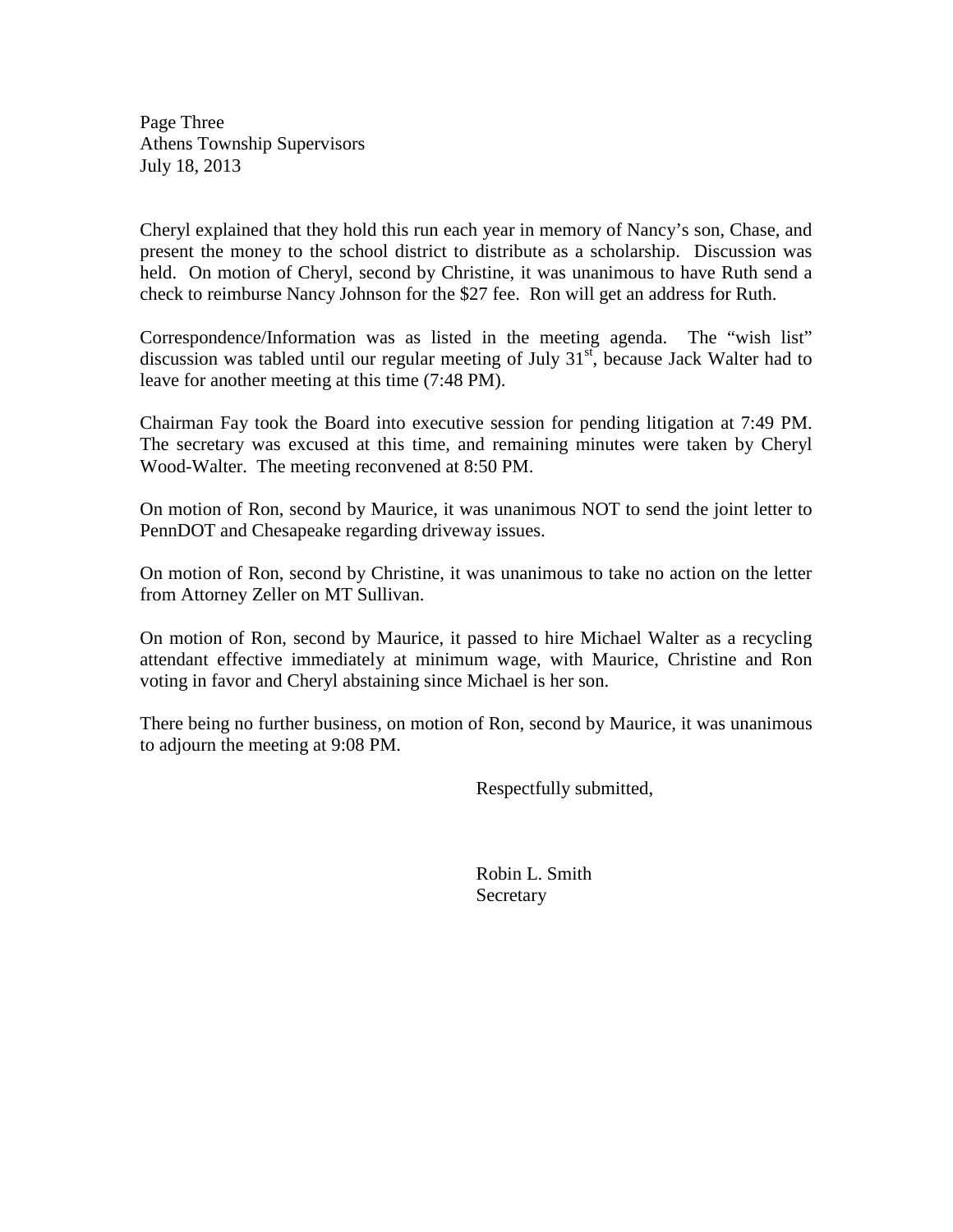# ATHENS TOWNSHIP SUPERVISORS July 31, 2013 7:00 PM

Chairman Maurice Fay called the meeting to order at 7 PM. Supervisors also present were Jack Walter, Cheryl Wood-Walter and Christine Vough. Solicitor John Thompson and Secretary Robin Smith were also in attendance. Chairman Fay recessed the meeting at 7 PM for a short informational workshop concerning real estate. The regular meeting reconvened at 7:08 PM.

Voice of the Residents:

 Bob Smith of 80 Nicholas Lane, Athens, was present about the problem with tractor trailer parking along Route 220 by the Dandy Mini Mart in Greens Landing. It is posted "No Parking, Stopping or Standing" on both sides of the street in this area. Bob called the police to ask how much the fine is for parking there and was told it was \$10. He called back and talked with Chief Hurley who said they will only issue state tickets from now on for that violation as that fine would be over \$100 and can be reported to the CDL regulators. (Ron Reagan arrived at 7:12 PM). Bob asked if we get any of that fine money and Cheryl said we do. She added that she confronts these drivers at the Dandy when she sees them, too. Bob said a hefty fine may help this situation. Maurice said he'll talk to the chief.

 Don Johnson of Macafee Road said he was in 2 months ago asking the township to move the pile of dirt they left on his property after the flood and it's still there – they haven't taken one shovel out of it. He wants it removed, and wants an answer as to when that will happen. Our road foreman, Ray Brobst, was in attendance and told Don, "That pile is not on your property. You don't have to look at it – just look the other way". Maurice said they plan on using that material this fall. Don said Christine came and looked at it a year ago and it's still there. He added that they never fixed the ditch in front of his house. Ray said, "We have more important things to do".

 Janet Hoagland of Macafee Road reminded the Board that she was also in 2 months ago to ask about the status of the barrier between her property and Country Acres Mobile Home Park. Ron said he checked with Eddie and didn't find anything requiring a barrier. Janet said it was at a meeting here – she was here, the lawyer was here and there was supposed to be a barrier/screening installed starting at the beginning of the park expansion to the back of the property. Ron will get with Eddie again to check on the expansion paperwork.

Ray Brobst said they are plugging away at their road work. They should finish the dirt roads this week. They have a lot of work to do. Janet Hoagland said Macafee Road was bonded by Chesapeake and they didn't fix it. Shouldn't it be fixed? Ron said we dropped the ball on that. Ed is working with the new people and they are bonding it.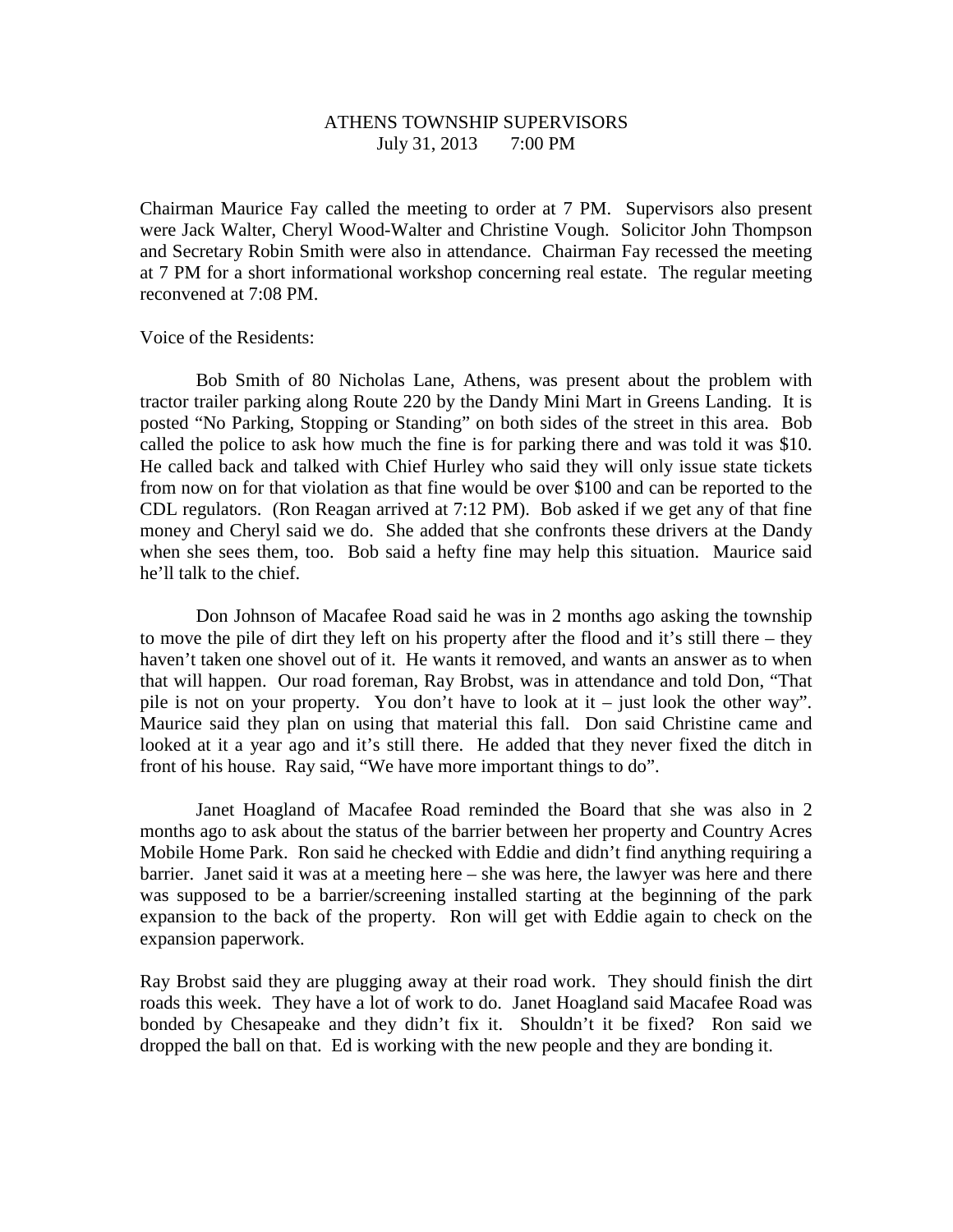Page Two Athens Township Supervisors July 31, 2013

Robin said two LTAP classes have been scheduled here at our facility: "Asphalt Roads Common Maintenance Problems" on September 6<sup>th</sup> and "Stormwater Facilities Operation" and Maintenance" to be held on September 23<sup>rd</sup>. Both classes are free, and she asked if the public works guys could attend if they wish. Ray said to sign them all up for both classes.

Ray asked if the township is supposed to be installing driveway pipes for residents. Maurice said we've always had the resident buy the pipe and we install it. Jack agreed that's what we've always done. Ron said the \$25 permit fee for a driveway doesn't begin to cover the costs. Ray said that is way too low. Maurice said that's the way we've always done it. Discussion was held. Maurice said maybe we should sit down with some of these little things and decide what we should do. Gary Burcher was here representing the Sayre Health Care project on Keefer Lane and asked if they could have their contractor meet with Ray to find out the proper installation procedures so they could install it themselves to save the township having to do it.

Richard Bean was present for the Parks and Recreation Commission. There are 3 Eagle Scout projects in the works – PVC pipe around some of the park playground equipment, 2 concrete pads at the Glen Clark Park and handicap ramps at 3 pavilions in Round Top. The Pond Project will be reviewed at the Planning Commission meeting on the  $5<sup>th</sup>$ . The estimate to completion is \$823,463. They need to start a financial campaign for that project. Cindy is working on the park brochure. Meade has provided pictures. Mattison's will be removing three trees from Jim King Park. The Walk for Obesity will be September 28<sup>th</sup>. Richard asked if the highway department had cleaned off the boat ramp yet and they haven't gotten to that yet. Discussion was held on the mosquito problem in Round Top. Robin contacted DEP about spraying but we haven't heard back.

On motion of Maurice, second by Ron, it was unanimous to pay the Bradford County review fee of \$25 for the pond project from General Fund.

Clif Cheeks was present for Planning Commission. The first subdivision was the Robert J. Sullivan Estate 2-lot subdivision on Murphy Road. This lot will become part and parcel to the adjoining Barrett property. There were no deficiencies. On motion of Ron, second by Jack, it was unanimous to grant preliminary and final plan approval to this subdivision and to approve, sign and execute the non-building waiver.

Next was the Joseph/Ruth Elsbree 2-lot subdivision on Meadowlark Drive. There were no deficiencies. On motion of Ron, second by Jack, it was unanimous to grant preliminary and final plan approval to this subdivision, and to approve, sign and execute the non-building waiver.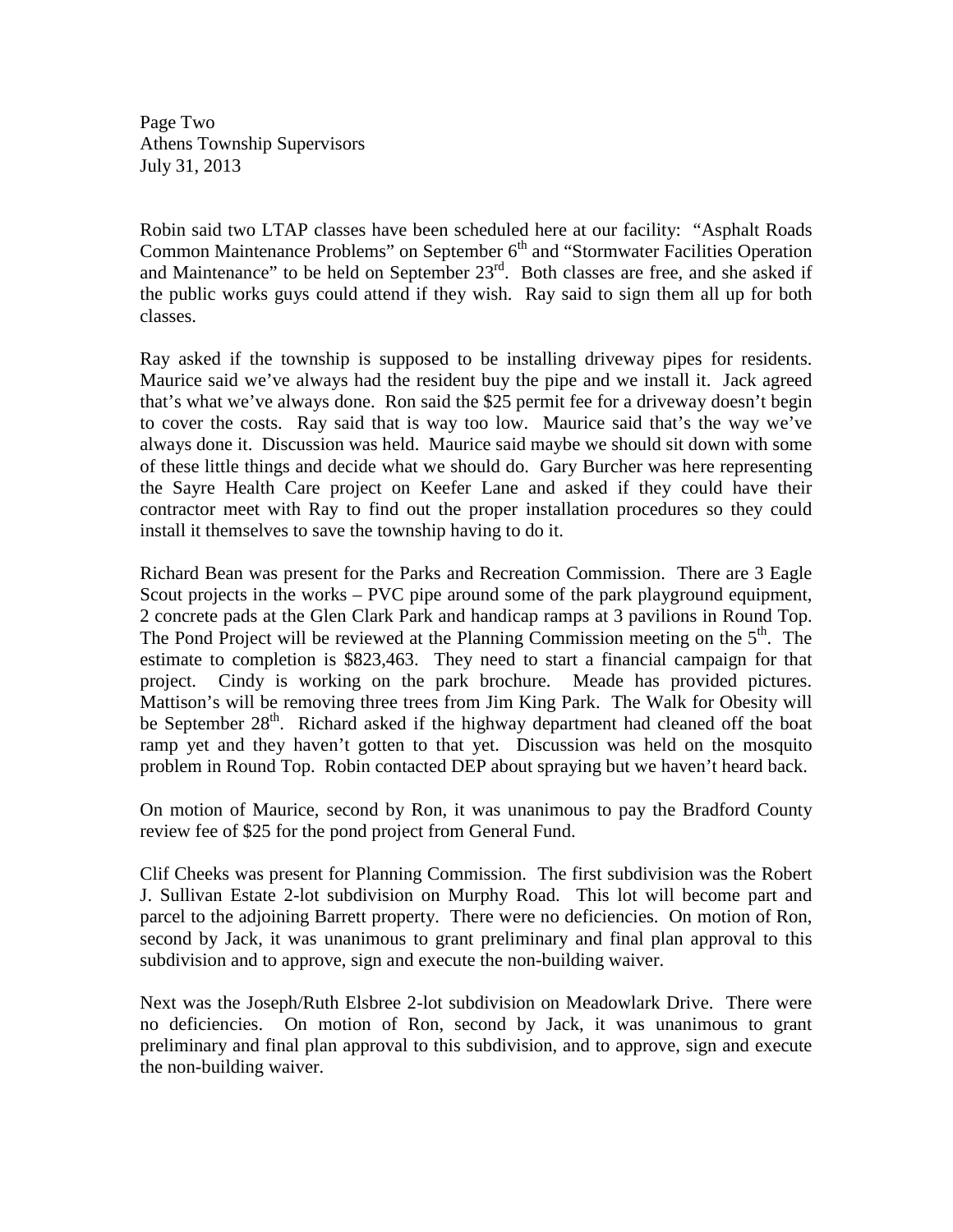Page Three Athens Township Supervisors July 31, 2013

Last was Sayre Health Care land development on Keefer Lane. Gary Burcher of Keystone Consulting was present for the developer and explained the plan. This will be a 50-bed nursing home with a detached laundry. Their personal care home has been postponed at this time. Planning Commission had found 2 deficiencies which have been resolved – the total impervious surface coverage has been listed (not just the building coverage) and sheets C1 and SW1 have a note added stating the earthen berm to the east of the Bobb property will not be altered or removed. Gary said he met with the neighbors at the pre-dirt work meeting and they seemed excited to learn that the property would be developed with a park-like setting in mind. Gary also requested a waiver for sidewalks on Lamoka Road. Planning Commission has no problem with that.

 Chairman Fay recessed the regular meeting at 7:45 to hold a public hearing on this land development. There being no adverse comment, the regular meeting reconvened at 7:46. On motion of Ron, second by Christine, it was unanimous to grant preliminary approval to this land development, and to grant the waiver for the sidewalks. Gary said Code Inspections, Inc. has approved their permits. Ed can issue our permits now. Gary said the neighbors were advised that they can visit the site any time, but they need to come through the entrance and will need to check in.

Ron advised the Board that our zoning ordinance will be reprinted this time with the new changes we have made so that we will have one book and not have to search through the additional addendums.

Robin had received an email with a lot of attachments from the sewer authority's bond counsel. She asked John if there was anything we needed to do with this. John said a very small portion has to do with us so he will review and advise.

On motion of Maurice, second by Jack, it was unanimous to approve the minutes of June 26 and July 18, 2013 as written.

On motion of Jack, second by Ron, it was unanimous to adopt ORDINANCE 2013-06, renaming the eastern portion of Winding River Drive to Harding Place.

On motion of Jack, second by Ron, it was unanimous to adopt ORDINANCE 2013-07 setting the weight limit for the Miller Road bridge.

On motion of Jack, second by Ron, it was unanimous to adopt RESOLUTION 2013-09 as the procedure for disposal of township property under \$1000.

On motion of Cheryl, second by Jack, it was unanimous to pay Webster's final roof invoice in the amount of \$31,590.95.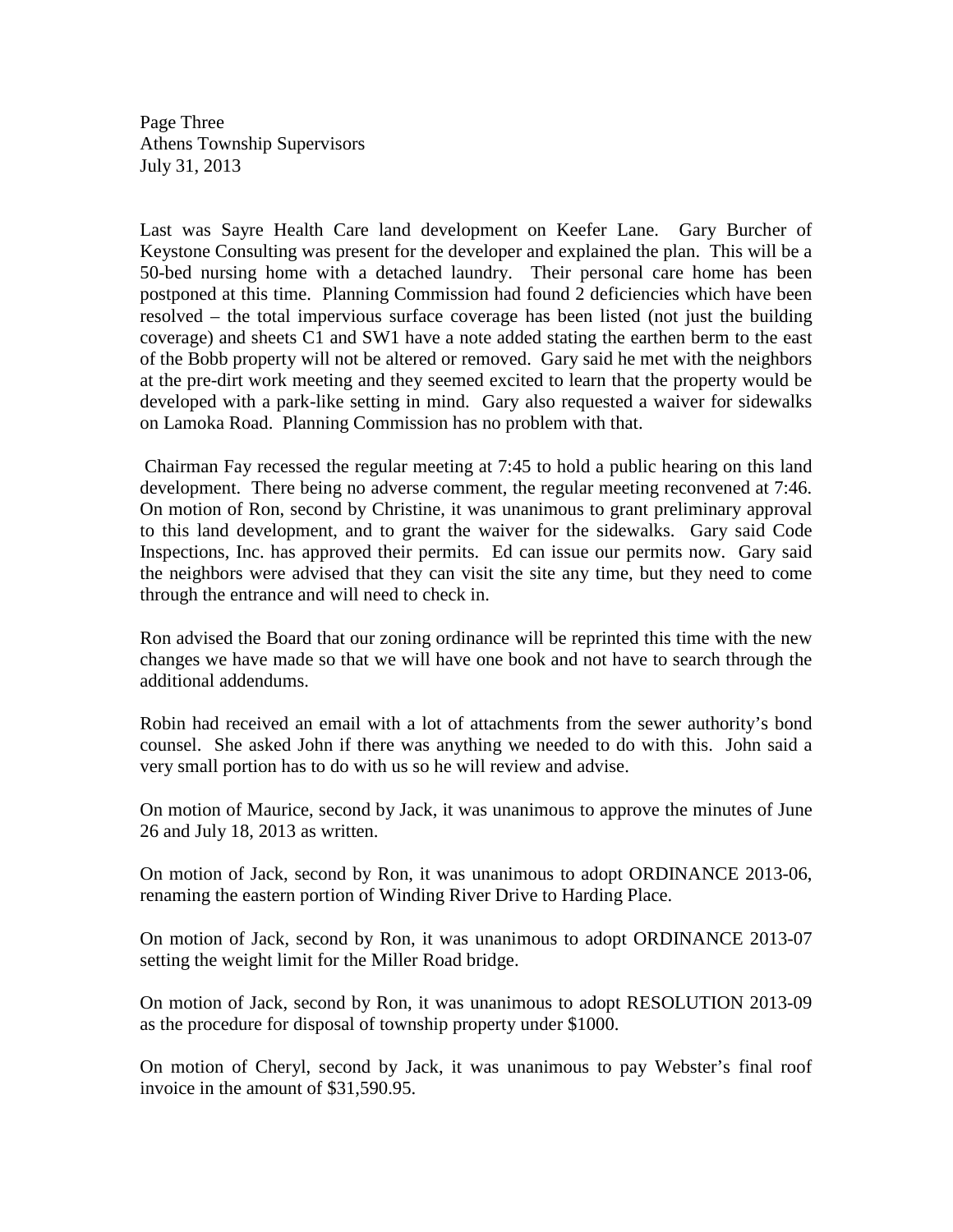Page Four Athens Township Supervisors July 31, 2013

On motion of Ron, second by Jack, it was unanimous to purchase 100 Mity-Lite One Series PRO Folding Chairs to replace the current chairs we have in the meeting room.

Robin advised the Board that the COG annual dinner meeting will be Monday, August 26, 2013 at 6:30 PM at the First Christian Church of Alba. Ron and Shelly will be going. Jack, Maurice and Cheryl will not be going. Christine will let me know. Robin will reserve for Ron and Shelly.

There is a revised agreement with Penlec for their private status that has been reviewed by John and approved by him for signature. On motion of Jack, second by Cheryl, it was unanimous to have Chairman Fay sign the revised agreement.

Discussion was held on the allocation of the Act 13 monies. Robin had received a letter from the fire company requesting \$35,000 toward the tower truck payments. This would make 8 payments, leaving the company with 4 payments this year. On motion of Maurice, second by Jack, it was unanimous to allocate \$30,000 to the fire company.

Maurice presented a quote from Gary Webster for removal of  $1<sup>st</sup>$  floor windows in the police department and replacing them with cement block, new entry door, locker room expansion and hallway reconfiguration with outside painting for \$24,664 without addons. Discussion was held. When Robin contacted Webster's for the quote on the windows, it also included the office side of the building. This is just for the police side. Robin said this will have to be bid out, as well. On motion of Jack, second by Ron, it was unanimous to allocate \$50,000 of the Act 13 monies toward this project, and to have Robin get a new spec that will include the office repairs as well, and put this out to bid.

Ron would like to see us get a small dump truck with a plow and spreader for use in town. He said Barry could use it in the summer for mulch, etc. Maurice and Cheryl think that is a great idea. They suggested looking at a Ford F-550 or something around that size. Jack and Ray will research that for our next meeting. Robin will call Blaine Lathrop at Sayre and ask him about their truck.

Christine asked if we were going to give money to Athens Township Authority. She said Dr. Musto gave a wonderful presentation. Jack said they are set up to be self-funded and have done quite well. He said maybe in years to come we could do that, but it's a matter of priority. Our roads need it more. Christine said the monies aren't guaranteed each year. Cheryl is concerned for senior citizens with a rate increase, but everyone has their hand out for a piece of this. Jack said he sits on the ATA board, too, and they have \$1.2 million in the bank, so they're not paupers.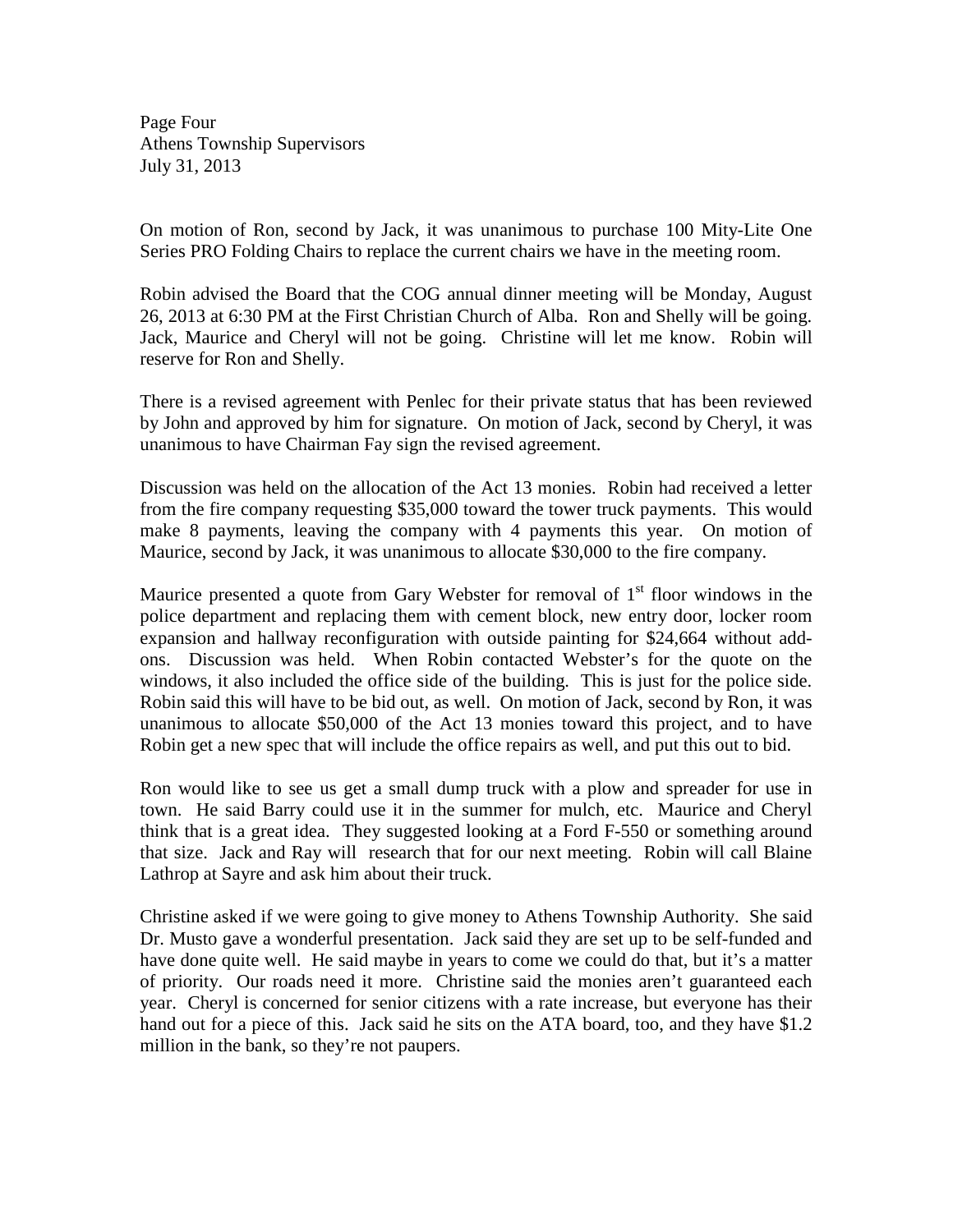Page Five Athens Township Supervisors July 31, 2013

Christine said the school had to increase taxes this year, and they are impacted, so she would like to see us give some money to the school district. Cheryl said that's not an eligible expense.

Jack said we met with the engineers last month and he wants us to put all our bridges on the TIP program. Robin said the Miller Road bridge is the only one that is eligible.

Maurice read the totals from the monthly reports. On motion of Ron, second by Cheryl, it was unanimous to accept the monthly reports as presented.

On motion of Ron, second by Cheryl, it was unanimous to pay the monthly invoices as presented. A complete listing of revenues and expenses is on file in the office of the Treasurer.

Ron said the Seaboard land development time limit is running out and they have not submitted any of the corrections to their plans for the Pump Station Hill Road site. On motion of Ron, second by Maurice, it was unanimous to disapprove Seaboard's land development on Pump Station Hill Road.

Chairman Fay took the Board into executive session at 8:48 PM for pending litigation. The secretary was excused at this time and the remaining minutes were taken by Ron Reagan. The regular meeting reconvened at 9:31 PM.

On motion of Maurice, second by Cheryl, it was unanimous NOT to pay Lycoming Supply for the demolition of the flooded properties until they have submitted all the required documentation.

On motion of Cheryl, second by Maurice, it passed to refund the transfer tax to the Pauline Brennan family trust in the amount of \$1,245.81. Ron voted no.

On motion of Maurice, second by Christine, it was unanimous to ratify the purchase of a sheet cake for the Veteran's Appreciation Picnic.

On motion of Jack, second by Maurice, it was unanimous to put the Miller Road bridge (T-111) on the TIP program.

There being no further business, on motion of Ron, second by Maurice, it was unanimous to adjourn the meeting at 9:38 PM.

Respectfully submitted,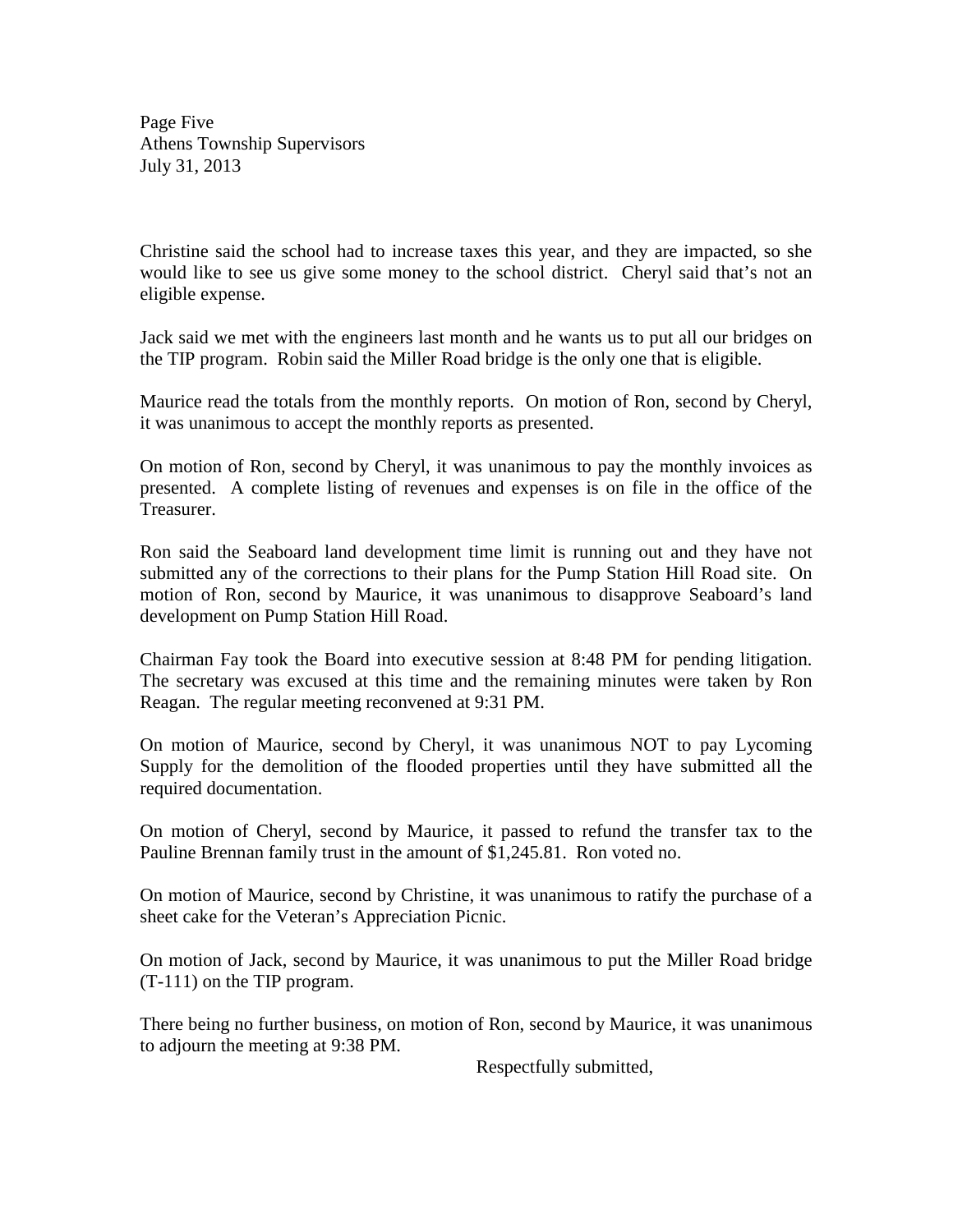# ATHENS TOWNSHIP SUPERVISORS ATHENS TOWNSHIP AUTHORITY Joint Meeting at ATA Offices August 12, 2013 6:30 PM

The joint meeting was called to order by Authority Chairman Pat Musto at 6:35 PM. Supervisors present were Maurice Fay, Jack Walter, Ron Reagan and Cheryl Wood-Walter. Authority members also present were Terry Cockcroft, Meade Murtland and Jack Walter. Authority Secretary Valorie Huckabee and Supervisor Secretary Robin Smith were also in attendance.

Dr. Musto showed everyone a map of the sewer lines from Pump Stations (PS) 6 and 1 and showed how the flow is carried from the NY border to the plant. Currently, the lines take all the sewage west of the Chemung River and dump it into the Elmira Street trunk line, which goes to PS 1 and from there to the plant. He said the "EDU" is more of an engineering term and a planning tool that is assigned a certain value – in this case it equates to 200 gallons/day. As a planning tool, it has no relation to the actual flow, so you can't base what's happening in the line on the EDUs. The EDUs also don't account for any infiltration.

He then said there is a very flat, narrow section of line (10") from Walmart south to past the township building that is running at 104 – 107%. Because of this 'bottleneck', everything from that point back is governed by that section. These results are from a study they completed before Microtel, Comfort Inn and Chesapeake were here. They also did a study to determine PS capacity.

Terry Cockcroft said these were the flows before the FEMA trailer court went out, but then the hotels came on, so the 40 EDUs from the trailer park are not there. The hotel flow is also concentrated into certain time periods.

Jack Walter asked them to describe "over capacity" to him. Dr. Musto said sewage is getting backed up into the system. It also puts a terrible strain on the pumps. Electric bills go up, too. The pumps are not designed to run all the time. Valorie added that they have to bring haulers in to pump the wells because they're over capacity. Terry said they addressed 2 big line breaks and they are still at capacity. Dr. Musto said at capacity or over capacity. This also does not account for the Candlewood, Fairfield Inn or the nursing home which have all been approved. They did another study of actual meter flow. Dr. Musto said "swapping" EDUs does not work – they've already approved more than they can handle. He said they told DEP this is an emergency and that should help expedite things. We're in a very stressed situation with our lines.

The tentative schedule/outline for the project is that the contractor will enlarge PS 6 from 500 to 1500 EDUs, which will give lots of room to grow. Lines will go from 6" to 12" diameter. The new line will follow the old line, then will run parallel along Meadowlark Drive, go under the river and under Elmira Street, through Beeman's parking lot to PS1.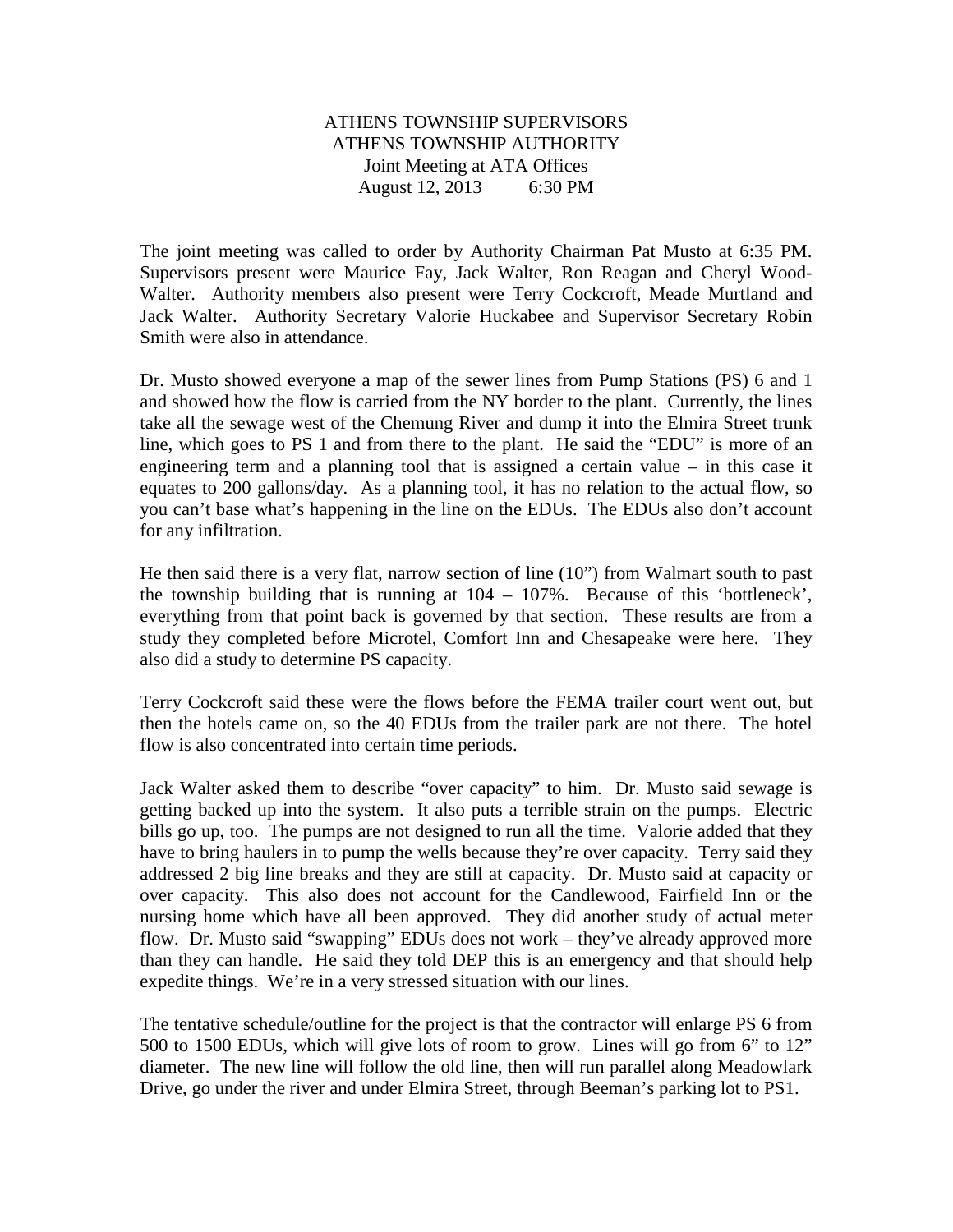Page Two Supervisors/ATA Joint Meeting August 12, 2013

This will also take everything across the river off the Elmira Street trunk line and free up capacity on Elmira Street (or any area that dumps into that) up to 200 EDUs. You can only design a line 'so big' or it won't flow.

Ron said he thought they were going to go down Pennsylvania Avenue. Terry said the grade is just not there to do it and it was a more expensive option. Ron asked if they would have to acquire right-of-way (ROW) once they crossed under the river, and Valorie said they would have easements. Walmart and Tractor Supply will be able to get rid of their pump stations, so they will let them cross their properties to get to Elmira Street. They will stay just outside of the PennDOT ROW along the east side of US 220. Once under Elmira Street, they'll be on the south side of Beeman's parking lot and then will take it straight to the school pump station (#1). There will be a new force main installed in PS 1 to increase the flow to the plant.

Christine came at 6:59 PM from a prior meeting engagement.

Ron asked if there will ever be a point when they will take care of the Elmira Street problem and Dr. Musto said this will correct it. Elmira Street will be able to handle flows for years to come.

Jack said we have 2 industrial users coming who want to go into the business park, and timing for their projects is critical. We don't want to lose them. Ron said Seaboard would need 8 EDUs and Dresser Rand would need 30, but they will come in phases, so they don't need them all immediately. Ron said Bradford County Sanitation said they may be able to use port-a-johns for their first phase, along with a temporary trailer. Seaboard is the big one right now. Ron asked when the upgrades will be complete and they will not be done until the end of 2014. Ron said we'll lose them both if they have to wait that long. Cheryl asked about EDUs that are reserved. Dr. Musto said it doesn't matter – the flows are what we go by.

Ron asked if they can look at putting in holding tanks until the sewer project is done, and they can. Mary Neiley said they would post a \$1000 bond to make sure they connect to the sewer when the upgrade is complete. Ron felt that amount was too low. He said when an extension is proposed, the engineer can be required to accommodate holding tanks. Brian Huckabee of  $T \& M$  Associates said the holding tanks would have to be pumped by the owner and hauled to the plant. Ron asked what fees would be charged by ATA for this, and there would be the hauler fee plus the ATA permit amount. Dr. Musto said Lake Macham pays a quarterly fee and then \$5 for each permit when they pump. Commercial operations are charged on actual use, so Dresser Rand and Seaboard would be charged on their metered water usage. Valorie said they still need to get a permit from ATA because the plant will require it. Ron said Seaboard really needs to move. Dr.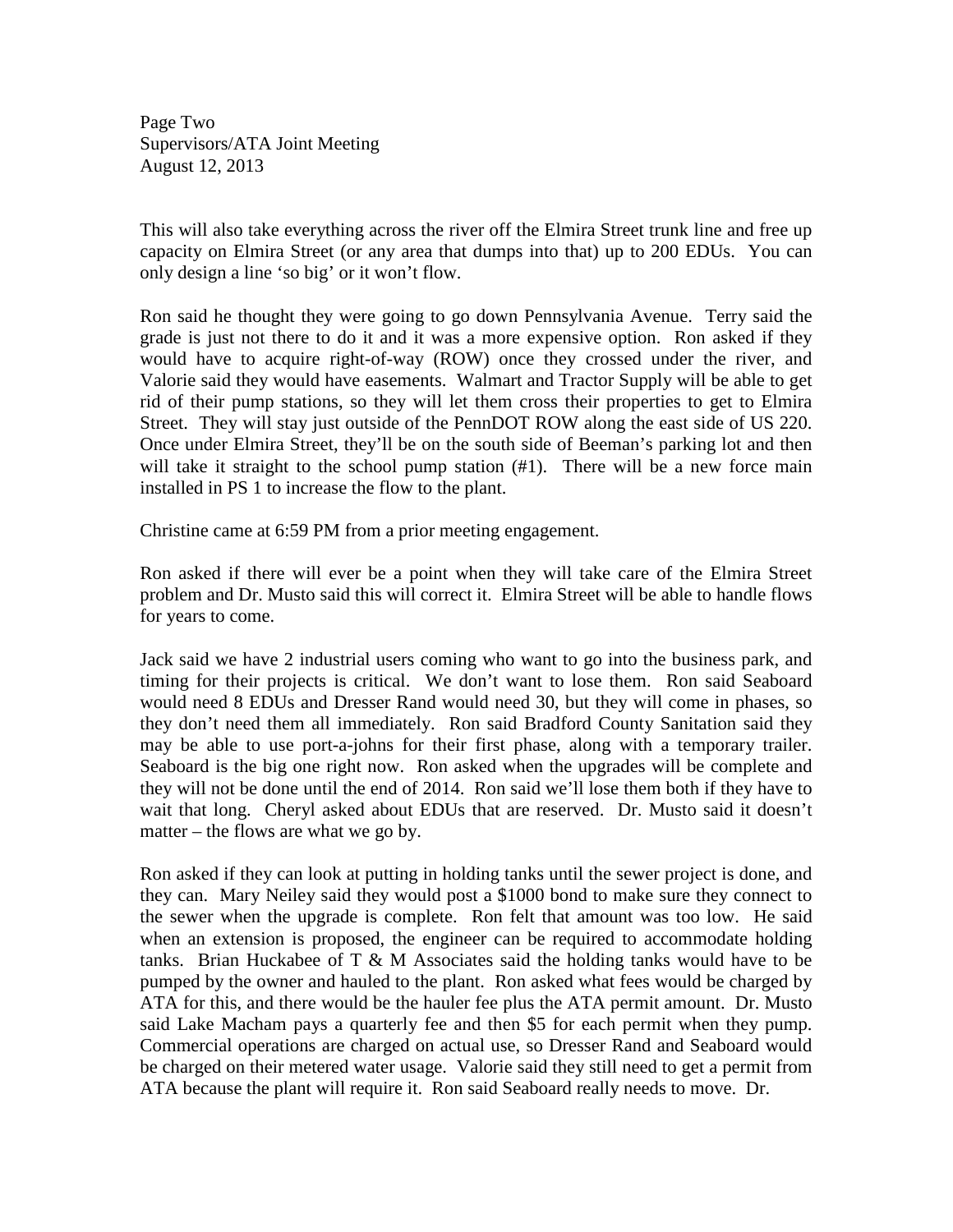Page Three Supervisors/ATA Joint Meeting August 12, 2013

Musto said that would not be a problem with a holding tank. Maurice said we need Dresser Rand and Seaboard. They will fill up the rest of the business park. We'll get the Earned Income Tax from that. He asked what the average cost of the sewer bill is and it is \$130/quarter, but will be going up.

Maurice asked why ATA hasn't done anything earlier than this and Dr. Musto said they've been looking at this since 2011 – for the better part of 2 years. Maurice asked if they get the information they need from Planning Commission and the Supervisors (new plans) and Dr. Musto said, "We don't get anything". He said they find out about new plans and developments when they get a call from an engineer. Terry said when the water line extension went out Mile Lane Road, he didn't know why it was being extended, just that it was for 4 phases of Chesapeake.

Ron asked about Mike Austin's FEMA trailers. He said Mike was under the impression that the 40 EDUs were his. His intention now is to come to the Supervisors for a Map Amendment to change his parcel to Industrial and not put in residential homes. Dr. Musto said FEMA requested the EDUs, FEMA paid the tap-in fee, FEMA pulled all the trailers out and paid the disconnection fee, so they were not Mike's EDUs, they were FEMA's. Terry said they had 20 EDUs built into their calculations for the design of the extension for Mary T's proposed development, which then went to FEMA. Dr. Musto said David Lubin was told that he would have to contribute to the PS 6 upgrade if he wanted to do his apartments. Hickory Heights and CVS have paid for upgrades. Ron asked about the one empty lot Chesapeake owns where the second office building was to be built. Jack asked what about those EDUs and Dr. Musto said they have not reserved any EDUs for anyone. They need to use them within 2 years or they need to begin paying for them.

Maurice asked how much ATA saved in interest charges on their loan because they had the township guaranty. Dr. Musto wasn't sure, but he said on \$6.5-million, even 1/10% would be a lot of money. He said the guaranty doesn't cost the township anything unless they don't collect the sewer payments. He said their collection issues are very low – basically a formality. If people don't pay, they take their house.

Maurice questioned ATA's septic management program. He said he was pumped in 2008 and should have had to pump in 2011 and again next year. He said when he asked about the 3-year pumping requirement, he was told he was still on schedule, but he was really at 5 years, not 3 years. Valorie said not everyone on septic management pumps at the same time – everyone is different.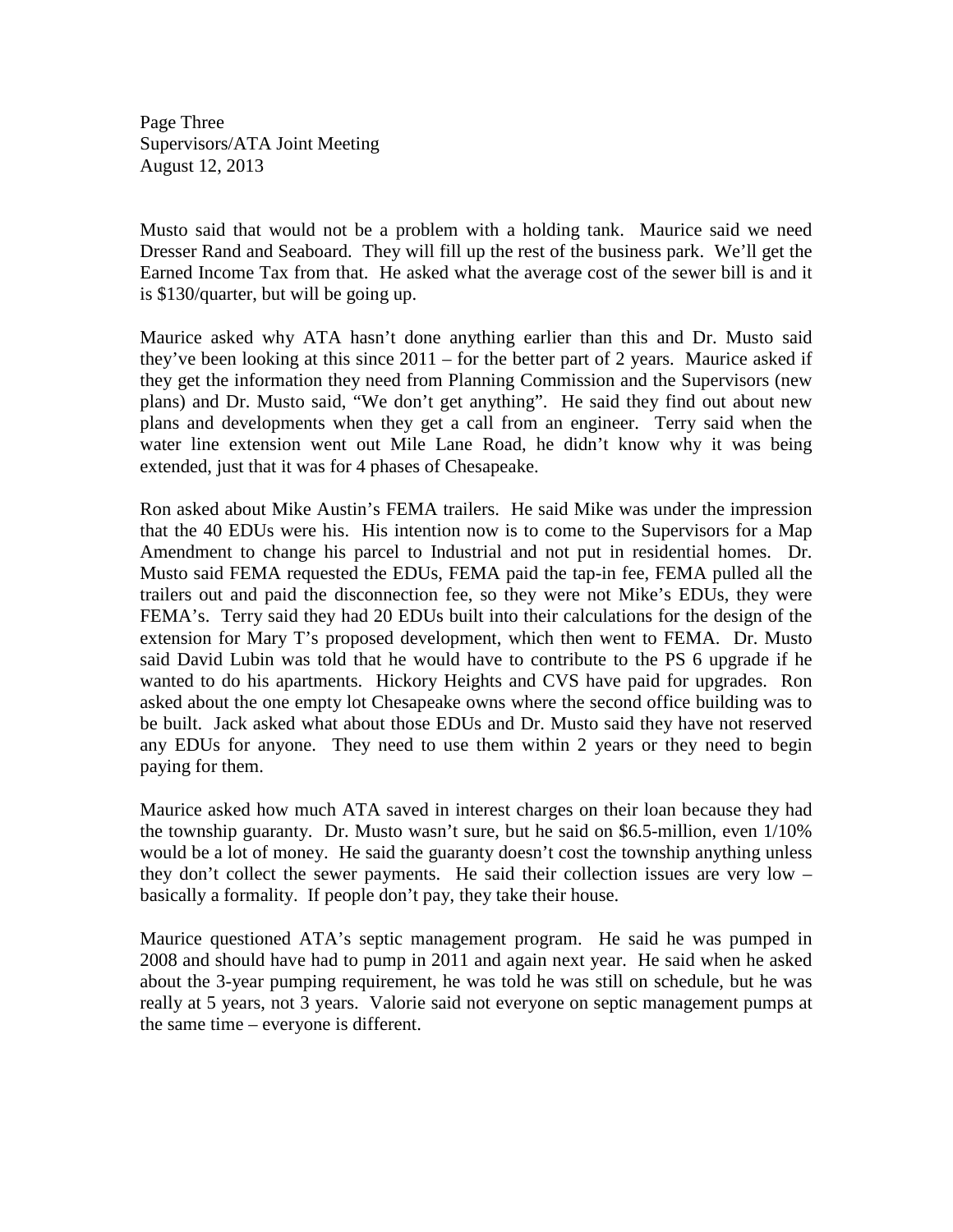Page Four Supervisors/ATA Joint Meeting August 12, 2013

Dr. Musto said the sewer problem in the Greens Landing area is because of a pump station that is not ours, and we have no control over it. Terry said ATA is looking at different routes to bypass that pump station, because something has to happen for Greens Landing, too. Jack asked if they are considering sewer for East Athens and Dr. Musto said they haven't looked at that yet. Dr. Musto said ATA only "owns" so much capacity at the plant, and will have to look at purchasing more at some point.

Dr. Musto had included in his packet a list of approved uses of Act 13 money, and said sewer is an approved use. Their new loan will require a \$15/quarter increase in user fees. He wants to point out that ATA has 282 Commercial customers and 1333 residential billings. He said if he figures 3 people per residence, his calculations show there are many more people on sewer than not. He feels the growth is a direct impact of the gas industry and sewer users are going to be paying for all the growth. He also feels the sewer lines have been impacted more than everyone else.

Dr. Musto asked that the Supervisors approve the Act 537 plan update as soon as possible. He said Valorie will have to advertise for 30 days and then we would approve it. Ron asked if any of the Valley municipalities use our lines to get to the plant, and about 1/3 of South Waverly comes through our lines (about 100 EDUs).

Ron asked if ATA has considered a different rate for Commercial and they have adjusted it twice now. Ron asked how the increase in tap-in fees is going to affect the residential developments at \$5500 – will it drive people away? Valorie said the contractors build that into their rates. ATA started out at \$600 tap-in, then \$1000, \$1500, \$3000 and it didn't slow down at that. Dr. Musto said the \$5500 tap-in fee is for NEW construction – they're trying to recoup some of the cost of the expansion. Ron asked what percent of our plant capacity will we be at with the new EDU capacity and we will be in the low 60%. We can delay the purchase of additional capacity for quite a while, but they would like to acquire it before it's actually needed. When you really need it, the cost goes up.

Ron said we just updated our zoning ordinance and now we'll be doing our Comp Plan. He asked if that will help ATA in the future, and it will. Our current plan has nothing in it about natural gas or hotels.

Ron asked how we avoid all this again. We need to have joint meetings more often. We lose focus and then here we are. Terry said if we plan ahead with infrastructure, the entire sewer plant is only at 50% capacity so we can point to where we want to grow. Ron asked if we would ever go to Milan and Dr. Musto said they've already talked about it with the design for Greens Landing. It may be a possibility. He added that with the Chesapeake Bay Initiative, a new sewer plant would have a nitrogen allocation of zero. Our existing plant has a large nitrogen reserve.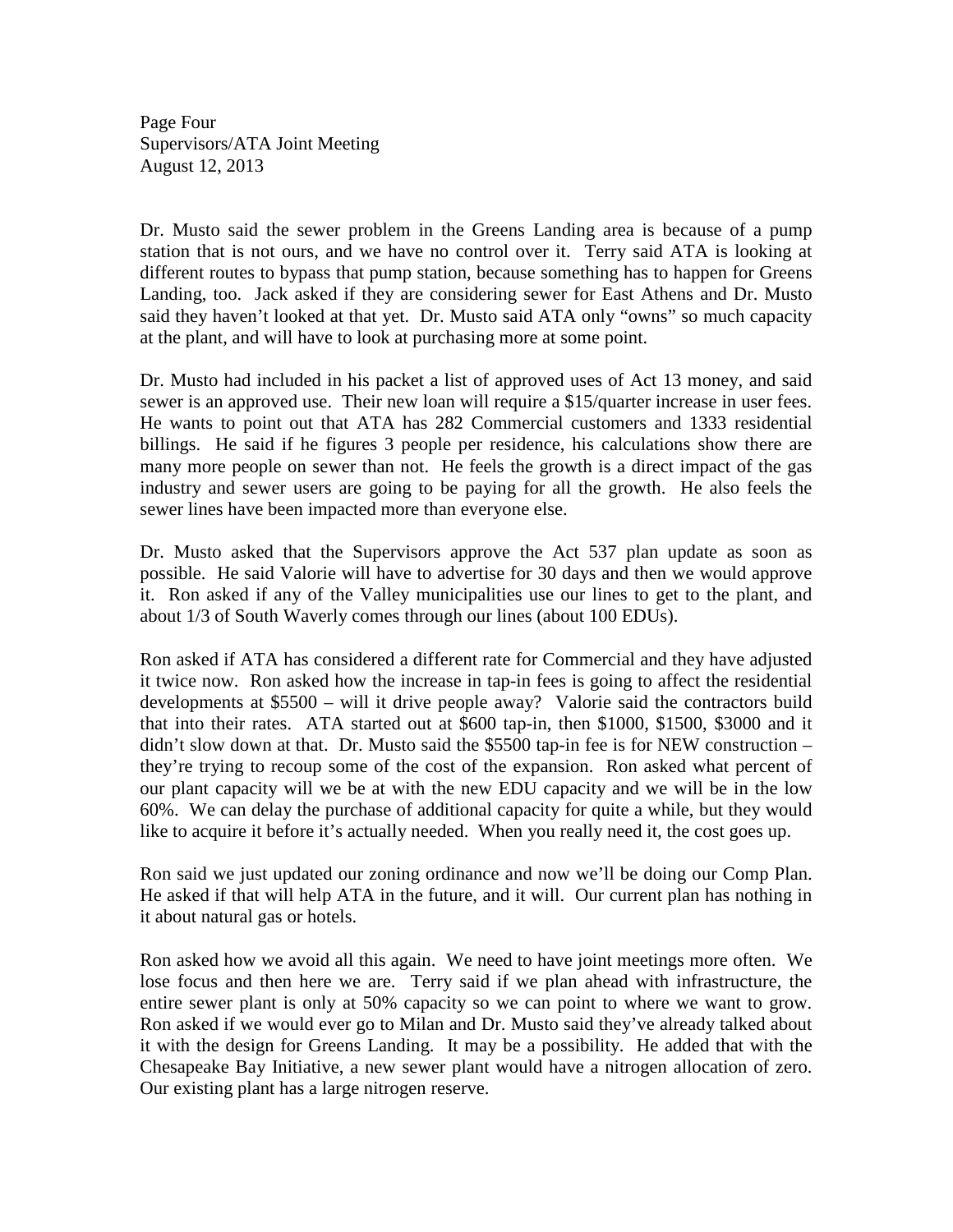Page Five Supervisors/ATA Joint Meeting August 12, 2013

Ron said the two companies looking to go into the business park with holding tanks will have to come to us and to Sanitation. Valorie said ATA will charge them a quarterly fee and then give them free permits so they can show the plant that the treatment costs will be covered. We would also need an agreement with them that once capacity is available, they would have 'so many days' to connect. Valorie said that's usually 90 days. She said in the past they have also allowed dry lines to be installed, then the connection is not weather-related.

Dr. Musto closed the joint meeting by saying ATA wants some of the Act 13 money. The joint meeting adjourned at 8:03 PM.

Robin advised the Board of Supervisors that our cleaning person, Penny Estabrook, will not be able to return to work as soon as she expected. Robin told her she would need to have a note from her doctor saying it was OK for her to return to work. On motion of Ron, second by Maurice, it was unanimous to ratify the hiring of Valerie Senese as our back-up cleaning person for the week of August  $5 - 9$ , 2013 to work 2 hours per weekday at \$10 per hour, and to have Valerie continue until Penny is cleared to come back to work, if Valerie is willing to do so.

There being no further business, on motion of Ron, second by Christine, it was unanimous to adjourn the meeting at 8:12 PM.

Respectfully submitted,

 Robin L. Smith Secretary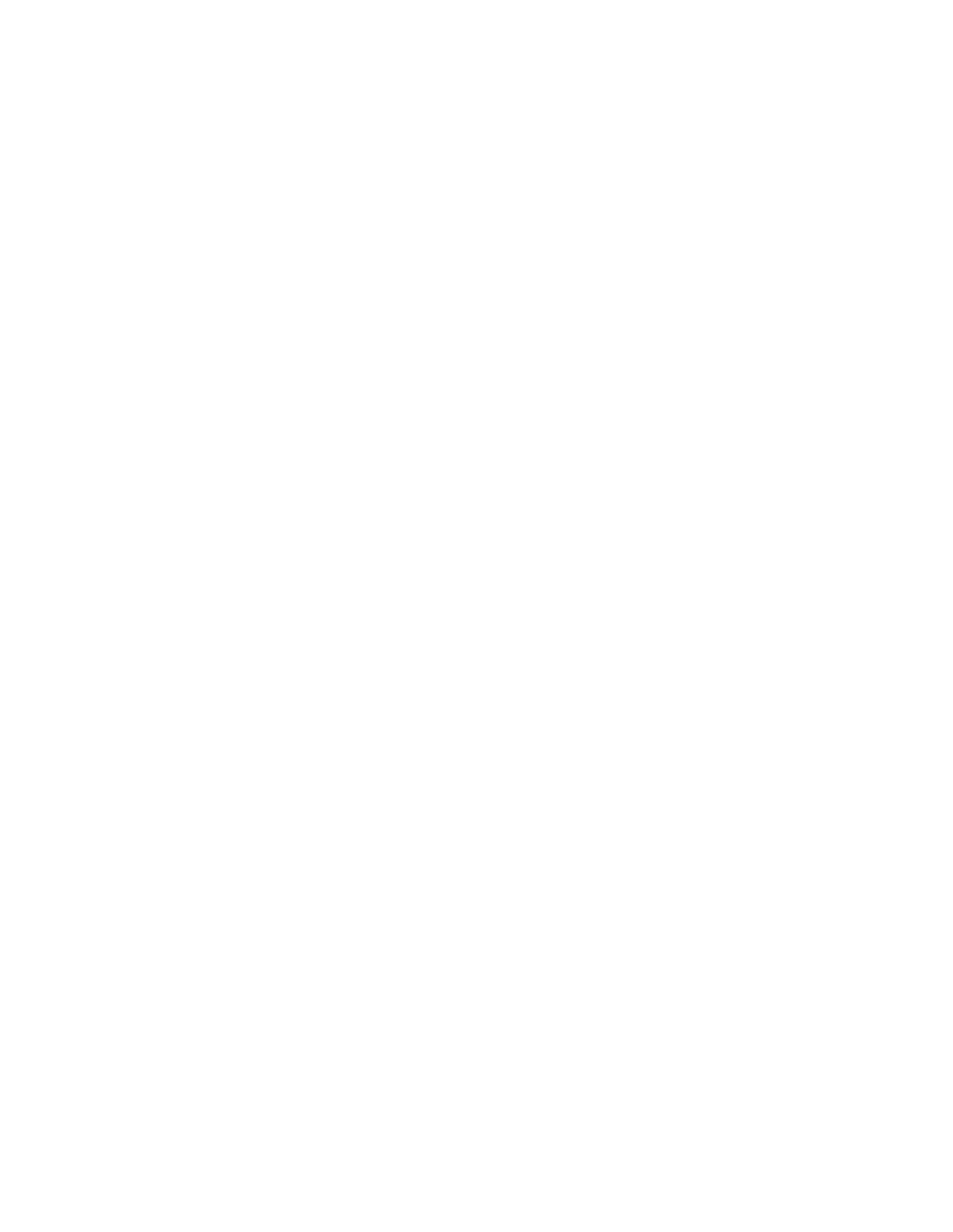# ATHENS TOWNSHIP SUPERVISORS August 28, 2013 7 PM

Chairman Maurice Fay called the meeting to order at 7:04 PM. Supervisors also present were Ronald Reagan, Christine Vough and Jack Walter. Cheryl Wood-Walter was out of town. Solicitor John Thompson and Secretary Robin Smith were also in attendance.

#### Voice of the Residents – None

Chuck Bement, Chief of Greater Valley EMS was present to discuss their request for \$7,342.00 towards the purchase a new \$25,000 breathing air compressor. Their old one is over 30 years old. They are approaching 6 of the municipalities they service for a per capita donation. He said they are the only service that provides mobile service to fire scenes and the dive team. This compressor refills the air packs they use. Christine said Athens Township Volunteer Fire Company purchased a new truck that has the capacity to refill tanks. Chuck asked if it was portable and Christine said it was. Chuck stated, however, that the fire personnel should be fighting the fires, not filling air packs. Maurice said we will take this request under consideration. Chuck thanked the Board.

Ray Brobst reported for the Public Works department. He said they are still plugging away at their road work. They have graveled the bad spots on Sunnyfield Drive. Maurice said he got a call today about the blacktop they took up. Ray said they will be putting calcium down on Friday. He said the water truck blew a piston and they've taken the tank off and put it on one of the dump trucks. He said we should junk the old truck.

On motion of Ron, second by Jack, it was unanimous to rename King Lane from Wilawana Road west to Lamoka Road and Road C north from Lamoka Road to Wilawana Road to King Road. John will prepare the ordinance for our next meeting.

Richard Bean was present for the Parks and Recreation Commission. The PVC pipe around the swing sets on Round Top and around the playground equipment at the Jim King Park is complete (Eagle Scout project). He has 2 other Eagle projects in the works. The Park Pond project was to come to the Supervisors tonight for approval, but they have more changes to make. They will be submitting the changes for the September meeting. We need to start a financial campaign for this project. He has met with Northern Tier Regional Planning so far about this. He said Clint Callear will be our forester for this project. He will be getting an estimate on the value of the lumber that will be removed and find someone to buy the trees. We will also hire Barry to grind the tops for mulch. He will do this during the winter. Clint will also inspect the rest of our woodlands for the oak bore that we had back in 1995. Cindy is working on the park brochure. Meade Murtland has provided the pictures. Mattison Tree Service has removed three trees from Jim King Memorial Park. We will also be looking for someone else to put the Christmas Star up (and take it down) at Round Top. Mattison's charges \$350 to place the star.

Ron presented the Raven Holding Co., Inc. 2-lot subdivision located off Wilawana Road in the Valley Business Park for preliminary and final plan approval. All deficiencies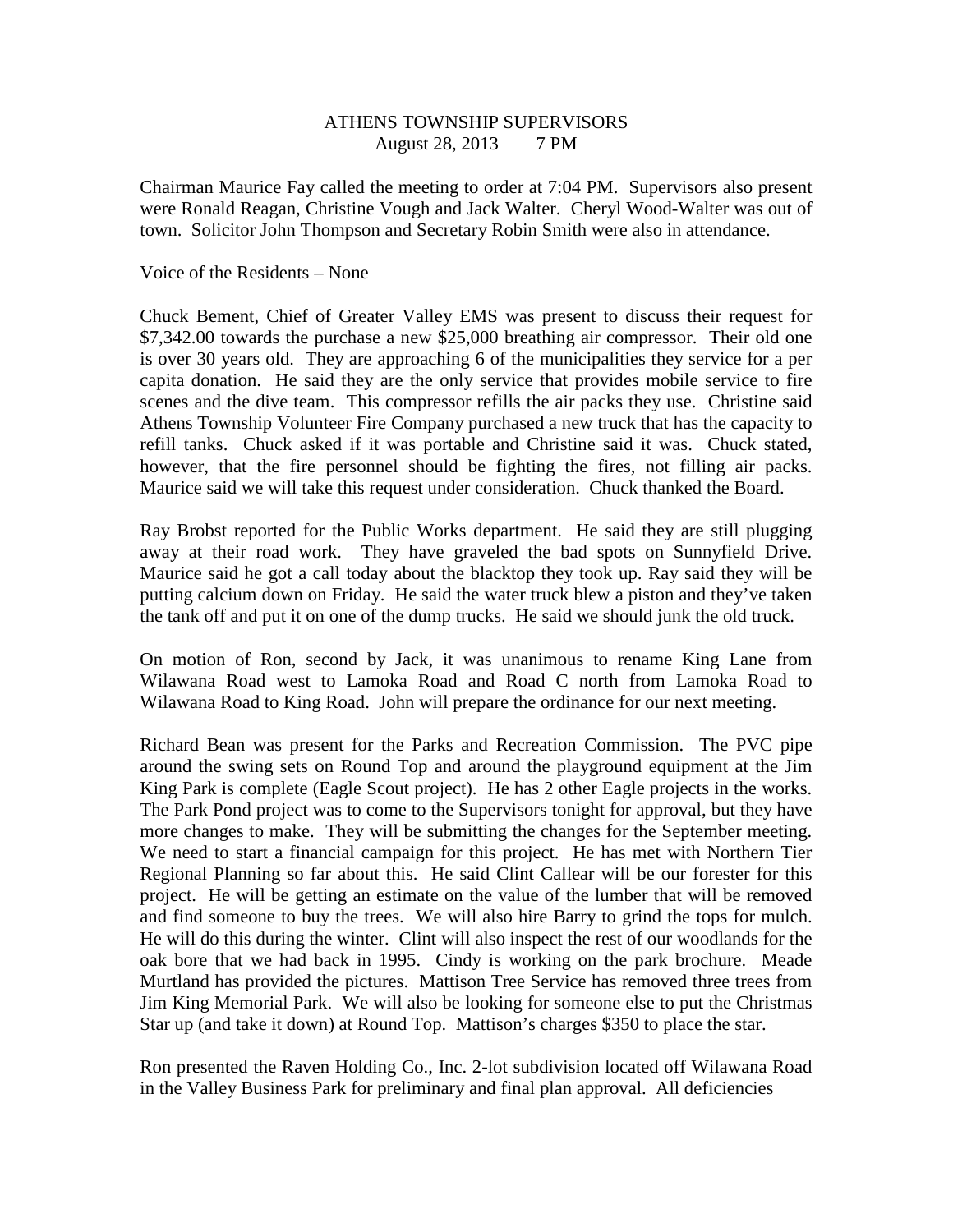Page Two Athens Township Supervisors August 28, 2013

have been met. The only issue left now is the sewer. The developer's engineer has met with Mary Neiley of Bradford County Sanitation Committee and she has outlined what needs to be done for temporary sewer. That will be handled with the land development. This is just the 2-lot subdivision. On motion of Ron, second by Christine, it was unanimous to grant preliminary and final plan approval to this subdivision.

Patrick Musto was present for Athens Township Authority (ATA). He said the developer's engineer had met with Valley Joint Sewer Authority and they have issued a capacity letter to them. ATA is drafting an agreement for them to be on holding tanks. Once the agreement is ready they will give them options on the fees. Hunt Engineers seemed agreeable to what is needed. They will need to complete a Component II for DEP. They should have sewer by the time Dresser Rand comes. Ron asked if Seaboard will still be using the port-a-johns and he was not sure. The financial package was finalized 2 weeks ago for the sewer upgrade project. The engineering is 60% complete. They are working on the necessary permits. The Act 537 update has been approved by ATA, and has been advertised for approval by the Supervisors at their meeting on September  $25<sup>th</sup>$ . They are hoping to start the project the end of this year, weather permitting and should be done by early 2015 at the latest. Since this is an emergency, he's hoping all the agencies will expedite the permits.

Dr. Musto then asked if this is his chance to beg for money. He restated ATA's request. He said 80% of the residents are on sewer. He said they are looking at \$60-\$80/year increase in user fees. He said if we gave them all the Act 13 money their rates would go down \$200/year. Greens Landing is at a stand-still. They need to do an engineering study for that area.

On motion of Ron, second by Jack, it was unanimous to approve the minutes of July  $31<sup>st</sup>$ and August 12, 2013 as written.

Ron Reagan attended the Western Bradford COG annual dinner meeting and said Code Inspections, Inc. is requesting a rate increase, which he has included for the Board's review. The COG will either approve or disapprove at their next meeting, so please get any comments/concerns to Ray Stolinas by the end of September. They have not had a rate increase in 5 years. This will be enacted November 1, 2013 if approved.

Robin reported that we have received the 2012 Spalding Memorial Library financial statements. On motion of Christine, second by Ron, it was unanimous to release the funds for the library.

On motion of Maurice, second by Jack, it was unanimous to bid out the 2 old police cars and the old water truck chassis.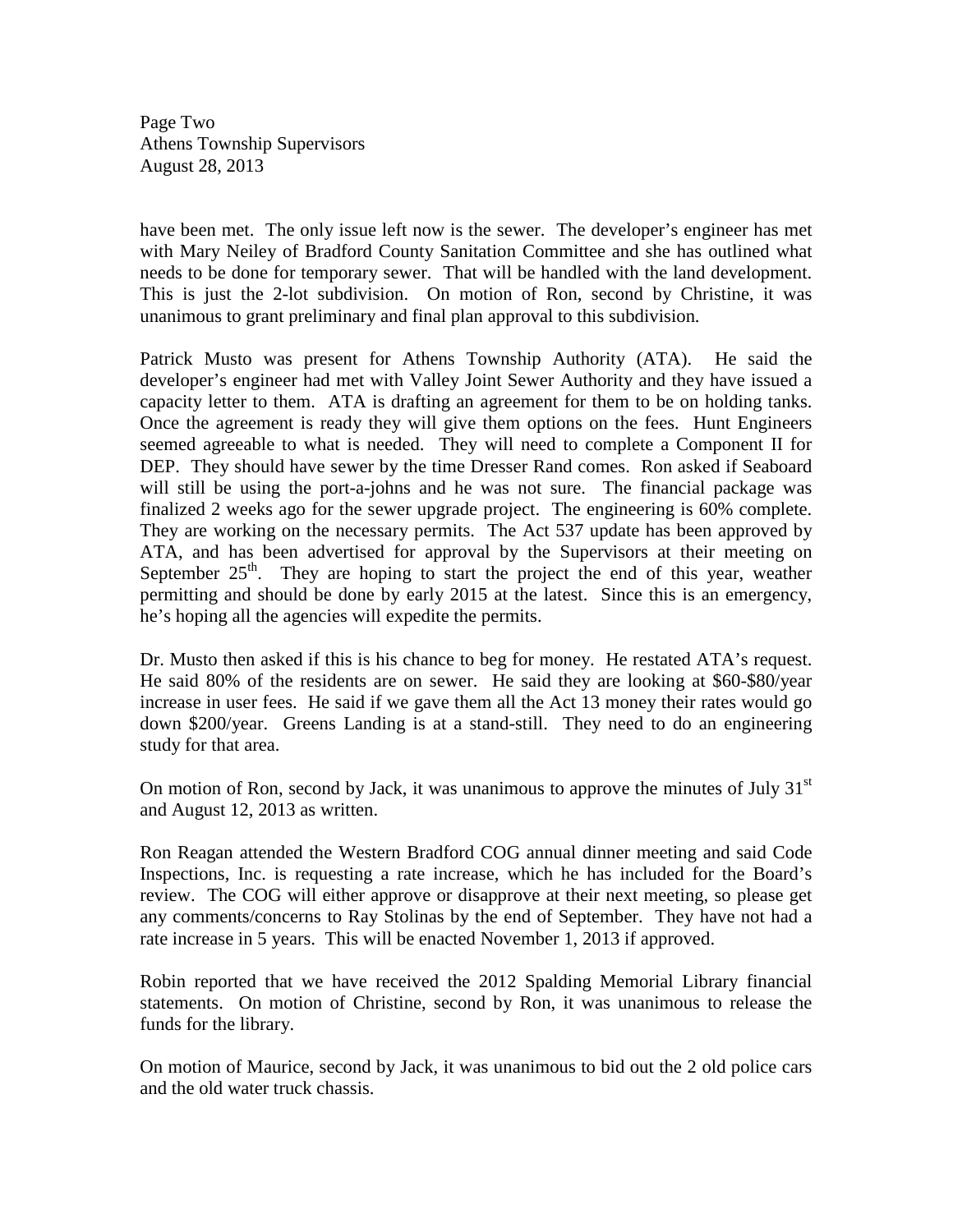Page Three Athens Township Supervisors August 28, 2013

On motion of Ron, second by Christine, it was unanimous to reappoint Rita Jo Swingle to the Zoning Hearing Board for a term to expire September 9, 2016.

Robin presented the 2014 Minimum Municipal Obligation for the Police Pension Plan (\$139,253) and the Non Uniform Pension Plan (\$93,598) for review by the Board. There was a slight increase in both plans this year, but not as large as last year. We will also be receiving a bit more in state aid. On motion of Jack, second by Ron, it was unanimous to approve RESOLUTION 2013-10, eliminating employee contributions to the plans for 2014.

We had allotted \$90,000 for the purchase of the new police cars, and the invoice came to \$92,632.78. On motion of Christine, second by Maurice, it was unanimous to pay this overage from the Act 13 funds we received this year.

Robin said Ruth is looking for direction from the Board as to what fund she should use to pay the Webster invoice for the roof in the amount of \$31,590.95. Discussion was held. Maurice suggested the \$30,000 we budgeted for crushing could be used to pay this. Jack said he thought he'd have enough crushed material in the pit for this year, but we went through it quickly. He said he needs to crush this year. Jack said the only discretionary fund we have that we could pay that from would be the Act 13 money. He wants that for resurfacing his roads, but under the circumstances, he thinks we should use the Act 13 money. He said we do need to replace the roller. There are some really nice ones out there, but if we need one, we'll rent one. Robin said you would have to bid out the lease if there's a possibility it will go over the bidding threshold, and John Thompson agreed. Jack said the one company they are looking to lease from would put all the lease payments towards the purchase price of the roller. Maurice asked the Board if they have decided on what account we will be using to pay the Webster invoice. Christine asked what he thinks we should do. On motion of Ron, second by Maurice, it was unanimous to pay the Webster invoice out of this year's Act 13 money.

Greater Valley EMS's request was considered at this time. Chuck Bement said they will still have to fill our fire company's tanks. On motion of Jack, second by Ron, it was unanimous to give \$7,342 to GVEMS as our per capita cost for their breathing air compressor replacement. Ron asked if the other valley municipalities were on board. Chuck said Athens Borough has approved their share, Sayre has given it to committee, and he will be attending meetings with the others.

Christine said she has given great consideration and thought to the sewer authority's request for Act 13 money. She said it is in our best interest to help the residents and give money to the sewer authority. Jack suggested \$50,000. Christine said that is reasonable. She feels the residents that are on sewer should get some relief from rate increases and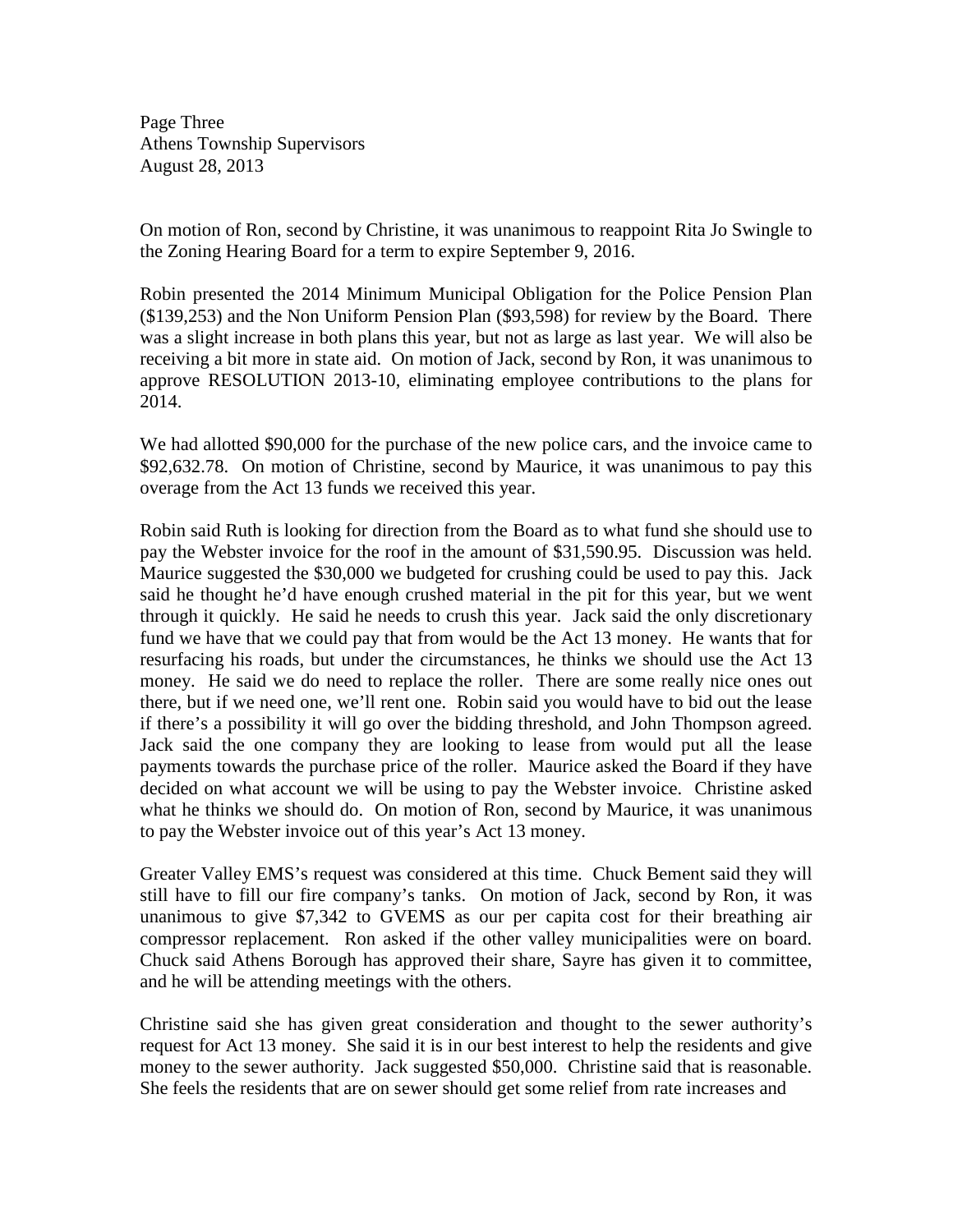Page Four Athens Township Supervisors August 28, 2013

added that school taxes are also being raised this year. Robin asked if we will need to raise township taxes this year and Christine said we don't know that yet. Jack asked if there was any indication as to how much Act 13 money we would get next year and Robin said none whatsoever, and added there is a challenge to the law requiring the impact fee again. Robin asked how much the resident's rates would be lowered with the \$50,000 and Dr. Musto said maybe they'll do the Greens Landing engineering study instead and not 'refund' it to the residents. Christine made the motion to give \$50,000 of the Act 13 money to Athens Township Authority. The motion was seconded by Jack and passed. Ron Reagan voted no.

Christine said she thinks we should give some of the Act 13 money to the Park Commission for their pond enlargement project. She said Richard mentioned a cost of \$836,000 and there are a few phases to complete. No action was taken.

On motion of Ron, second by Maurice, it was unanimous to allocate \$30,000 of this year's Act 13 money towards the purchase of a township vehicle to replace the zoning vehicle. This brings the total set aside for this vehicle to \$45,000.

Ron had been researching the smaller dump truck for the public works department. He said you can get the chassis for a Ford 450 or 550 for \$46-50,000, and around \$56,000 without the plow. Jack said that truck can wait – we have road surfaces that need to be done. The Board will need to decide. There are roads that need it. We need to prioritize. Discussion was held on the Vestal Asphalt estimate for 5 roads (Round Top Road, Bressler Street, Murray Creek Road, Moore Road and Pennsylvania Avenue) in the amount of \$156,154.24 for materials only. Equipment cost to complete the job would be \$5,500/day. Christine said Jack and the township got with Litchfield. They heard from the residents. They can pull it together and get it done. Jack said this year Erin Road needs to be addressed before winter. We need to grind it up and put a new surface on it. Ron asked where the 2 bridges are that are being replaced and Jack said Tom Taylor bridge and Highland Drive. He has \$100,000 for it, but thinks it will be a lot less – there is plenty of money to do it. He wants to do Tom Taylor bridge first. Ron said we need to have engineering done (H  $\&$  H study) and do the permits. It's now September and we'll be looking at the end of October. Jack and Maurice said we don't need to do the engineering, it was done for the Meadowlark bridge. Robin said the bridge is in a FEMA study area and it needs to be engineered. They need to talk with Eddie about this. Robin asked if Jack wants to put any of the Act 13 funds towards a grader? A roller? Replacing the trucks you can't get parts for any more? Jack said he'd rather put the money into the roads. We can go another year with the grader. Ron said he thinks we should put the money towards roads in general – Road C, Wilawana/Mile Lane corridor, Greens Landing…. Discussion was held. On motion of Ron, second by Jack, it was unanimous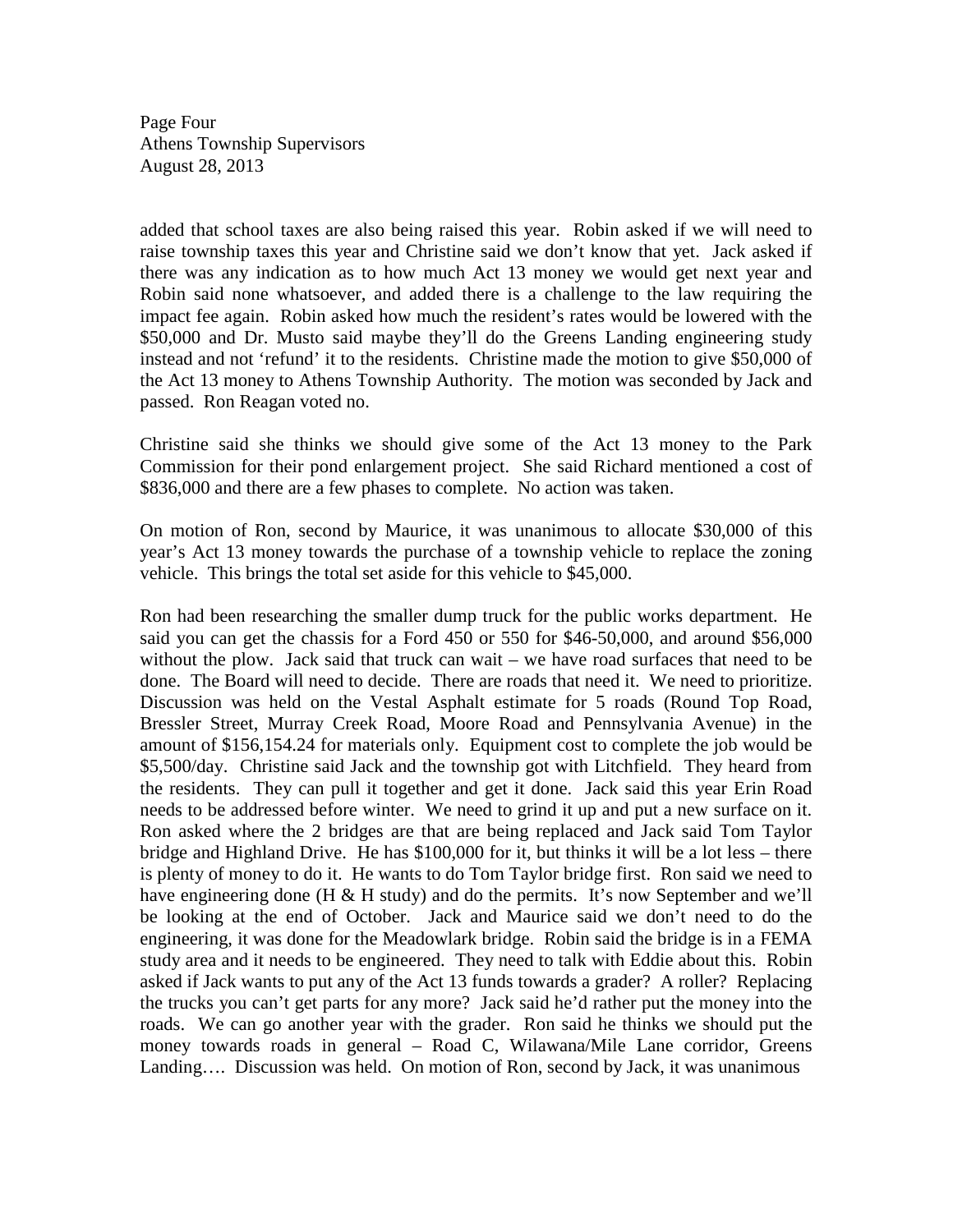Page Five Athens Township Supervisors August 28, 2013

to put the remaining Act 13 monies (approx. \$211,000) towards unspecified road work, and it will require board approval before anything is spent out of it.

On motion of Jack, second by Christine, it was unanimous to accept the monthly reports as presented.

On motion of Ron, second by Christine, it was unanimous to approve the payment of the monthly bills as presented. A complete list of revenues and expenditures is on file in the office of the treasurer.

Correspondence/Information was as presented in the meeting agenda.

On motion of Ron, second by Jack, it was unanimous to have Ed attend the Susquehanna Greenway River Towns Workshop on September  $30<sup>th</sup>$  from  $10 - 4$  PM in Bloomsburg and to pay his expenses and his salary for the time he would have worked..

On motion of Ron, second by Maurice, it was unanimous to have Ed attend the PA Floodplain Managers Fall Conference on October  $23<sup>rd</sup>$  and  $24<sup>th</sup>$  at PSATS and to pay his expenses and his salary for the time he would have worked.

The Board set October  $8<sup>th</sup>$  at 6 PM for the first budget workshop.

Chairman Fay took the Board into executive session at 8:45 PM for pending litigation. The secretary was included in the executive session until 9:08, when she was excused. The regular meeting reconvened at 9:58 PM and the remaining minutes were taken by Ronald Reagan.

The Board had received a letter from the police department concerning a request from the fire company to have some excess used emergency lighting and equipment the police no longer need from the old Tahoe. The Board agreed to this request. Discussion was also held about issuing a key to GVEMS for Round Top Park. It was decided that GVEMS can contact the township office and sign out a key when they are holding training in the park.

There being no further business, on motion of Christine, second by Ron, it was unanimous to adjourn the meeting at 10:05 PM.

Respectfully submitted,

Robin L. Smith, Secretary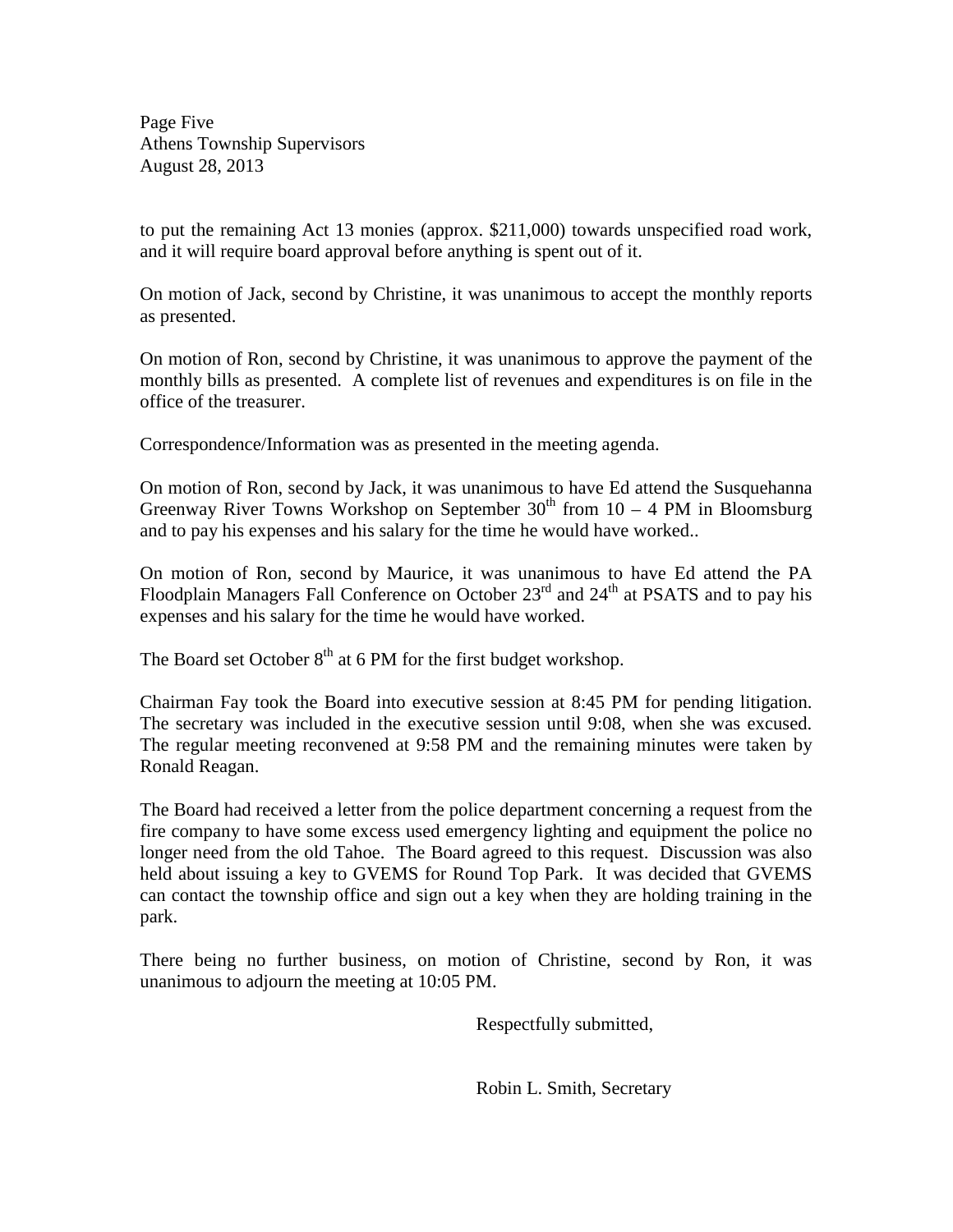# ATHENS TOWNSHIP SUPERVISORS Special Meeting 3 PM September 18, 2013

Chairman Fay called the meeting to order at 3:09 PM. Supervisors also present were Ronald Reagan and Christine Vough. Solicitor John Thompson and Secretary Robin Smith were also in attendance. Cheryl Wood-Walter arrived at 3:15 PM. Jack Walter was absent.

Voice of the Residents – None

Road C issues were pushed to the end of the agenda.

On motion of Ron, second by Maurice, it was unanimous to ratify the painting of the municipal building by the Bradford County Correctional Facility inmates, and to purchase the necessary supplies for the same.

On motion of Maurice, second by Ron, it was unanimous to ratify Robin doing fire hall 'business' from the township office (i.e.: accepting hall rentals calls & other reservation duties, advertising, etc.).

On motion of Ron, second by Maurice, it was unanimous to approve Clif Cheek's attendance at the PAFPM seminar and to pay his \$15 registration fee and reasonable expenses.

Robin advised the Board that the Sutton subdivision on Braddock and Beaver Pond Roads needed to be reapproved as they needed to have a Component 2 for sewage. On motion of Ron, second by Maurice, it was unanimous to reapprove this subdivision contingent upon the resolution of all deficiencies, and to approve, sign and execute the sewage module.

On motion of Maurice, second by Ron, it was unanimous to clarify that the donation to Greater Valley EMS for their new compressor was to be paid from the Act 13 funds.

On motion of Ron, second by Maurice, it was unanimous to have Maurice sign and execute the Stormwater Management Agreement for the Comfort Inn. Maurice asked why the shields had not been installed yet on the outside lights. Cindy Parrish was in attendance and said Mr. Sherwood told her they had a problem with that order, but have reordered the shields and will install them when they arrive.

On motion of Ron, second by Maurice, it was unanimous to adopt RESOLUTION 2013- 11 approving the Component 2 sewage module for Seaboard International and RESOLUTION 2013-12 approving the Component 2 sewage module for Dresser Rand, both in the Valley Business Park off King Road.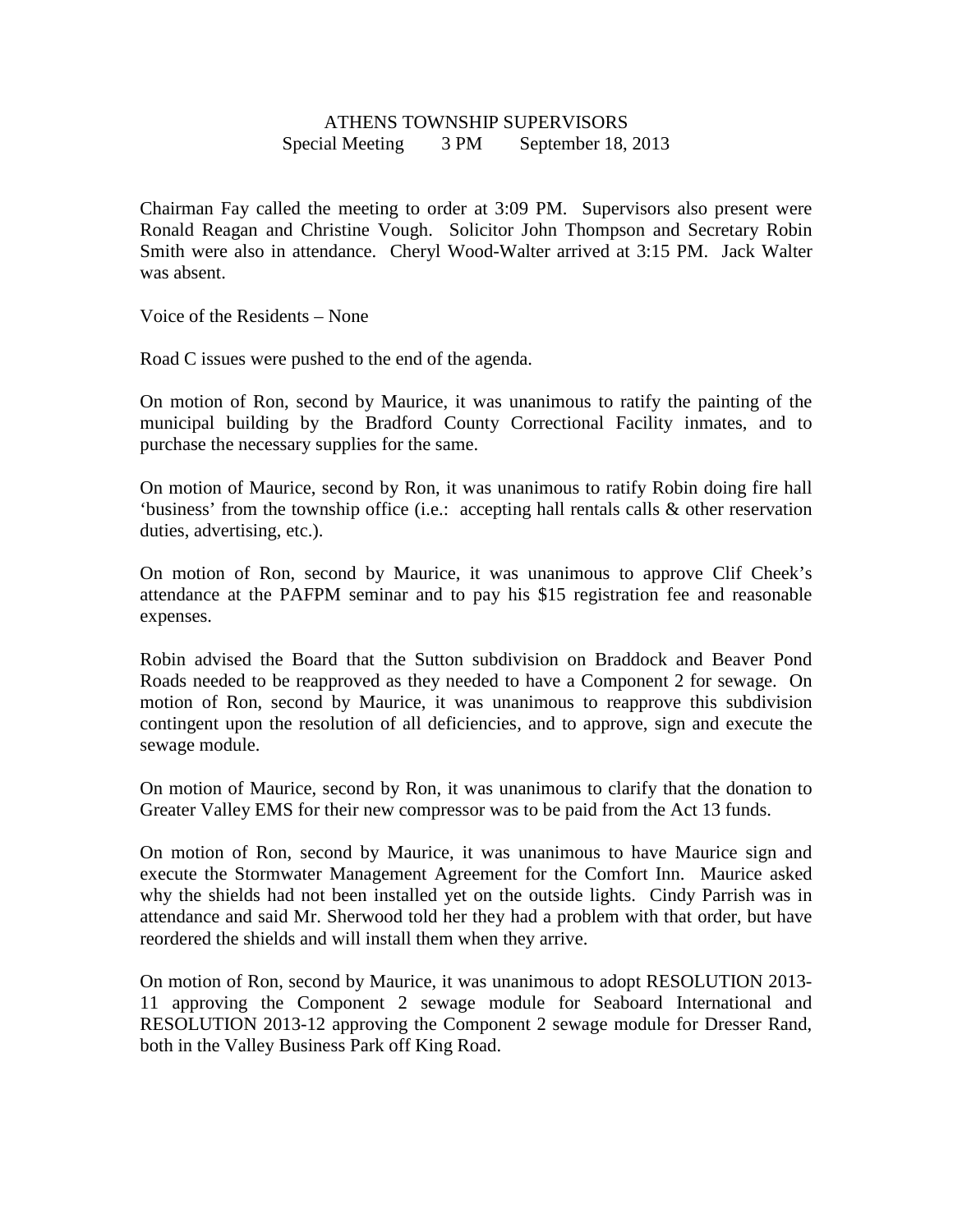Page Two Athens Township Supervisors September 18, 2013

On motion of Ron, second by Maurice, it was unanimous to schedule a special meeting for these two land developments for October 3, 2013 at 3:30 PM.

Jack Walter had requested the Board approve approximately \$33,000 of the Act 13 monies be released to 'pave' Moore Road from the top of Sayre Hill to Front Street. Discussion was held. The Board would like Jack to be here. This was tabled until after our executive session, in hopes that Jack would still be coming to this meeting.

Chairman Fay took the Board into executive session at 3:25 PM for potential litigation. (The secretary was excused at 4 PM and the remaining minutes were taken by Ronald Reagan). The regular meeting reconvened at 4:10 PM.

On motion of Ron, second by Cheryl, it was unanimous to authorize the taking of additional samples of the Road C subbase with analysis to be conducted by the PennDOT lab.

The Board will continue discussion at their regular meeting on September  $25<sup>th</sup>$ concerning the letter from Athens Township Authority.

John will look into the two agenda items listed under Road C for the regular meeting on September  $25^{\text{th}}$ .

On motion of Cheryl, second by Christine, it was unanimous to pay for the Moore Road 'tar and chip' from the budgeted amount and NOT from the Act 13 monies.

There being no further business, on motion of Ron, second by Cheryl, it was unanimous to adjourn the meeting at 4:50 PM.

Respectfully submitted,

 Robin L. Smith Secretary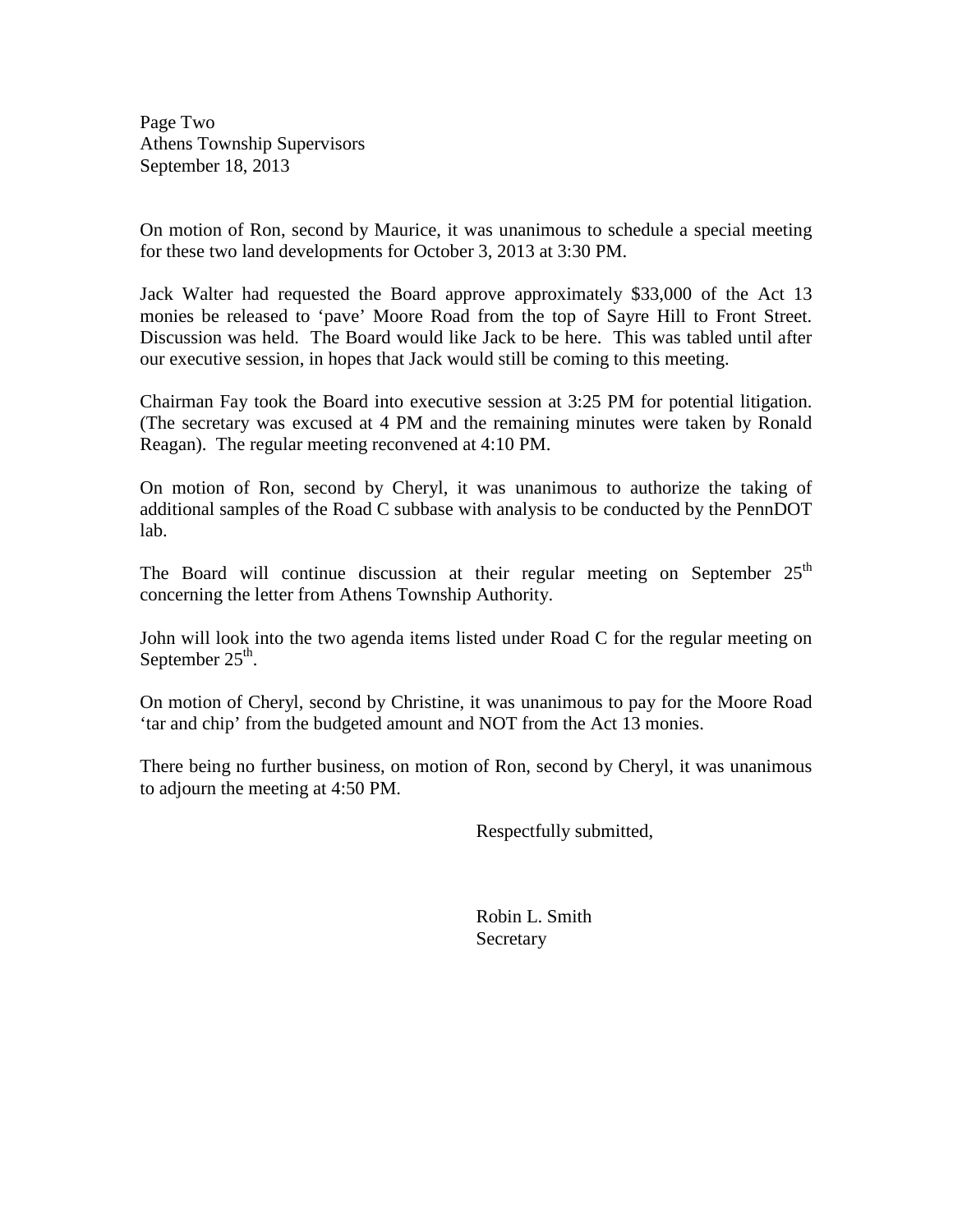# ATHENS TOWNSHIP SUPERVISORS September 25, 2013 7 PM

Chairman Maurice Fay called the meeting to order at 7:02 PM. Supervisors also present were Jack Walter, Cheryl Wood-Walter and Ronald Reagan. Christine Vough will be late due to another commitment. Solicitor John Thompson and Secretary Robin Smith were also present.

Voice of the Residents:

John Baggerly of Mile Lane Road said they have done a beautiful job on Road C.

Dan Stark of Clinton Street said they are doing a nice job painting the building.

Ray Brobst was present for the Public Works Department. He requested permission to bid 2000 tons of anti-skid. On motion of Ron, second by Maurice, it was unanimous to bid this out.

Ray said he made a 'boo-boo'. When they fixed 'North' Road (Erin Rd) they went over the quote limit by \$1000. He only quoted the job and did not bid. Ray also said the prices on his print-out from Dalrymple don't match the prices on his quote. John Thompson took the information and will get back to us as to how we proceed.

Ray said he has \$30,000 in the budget for crushing and he wants to set that up for this fall. Maurice said we allocated that \$30,000 to the shortage for the new dump truck. Ray said he has a copy of the budget as of today and it shows the \$30,000 for crushing. Ron said that's because we haven't received or paid for the truck yet. Ray said he still wants to crush if the money is there.

Robin said there is flagger training in October and our guys may need to go to this refresher course. Ray said he will check his card at home and see when they expire. On motion of Cheryl, second by Jack, it was unanimous to send Ray and Randy to this training if they need to be recertified.

Robin said there will be a Roadmaster's Roundtable class here at our building on December  $4<sup>th</sup>$ . They suggest roadmasters and elected officials attend. The cost is \$35.

Robin said we received a thank-you letter from Glenn Aikens for the Miller Road job.

On motion of Ron, second by Maurice, it was unanimous to adopt ORDINANCE 2013- 08 setting the bridge weight limits on Moore Road bridge and Round Top Road bridge, and ORDINANCE 2013-09 naming "Road C" as King Road.

Ruth Baggerly asked who picked that name? There was no vote or questionnaire. Maurice said it went from King Ln. to King Rd. Ron said it's an extension of King Rd.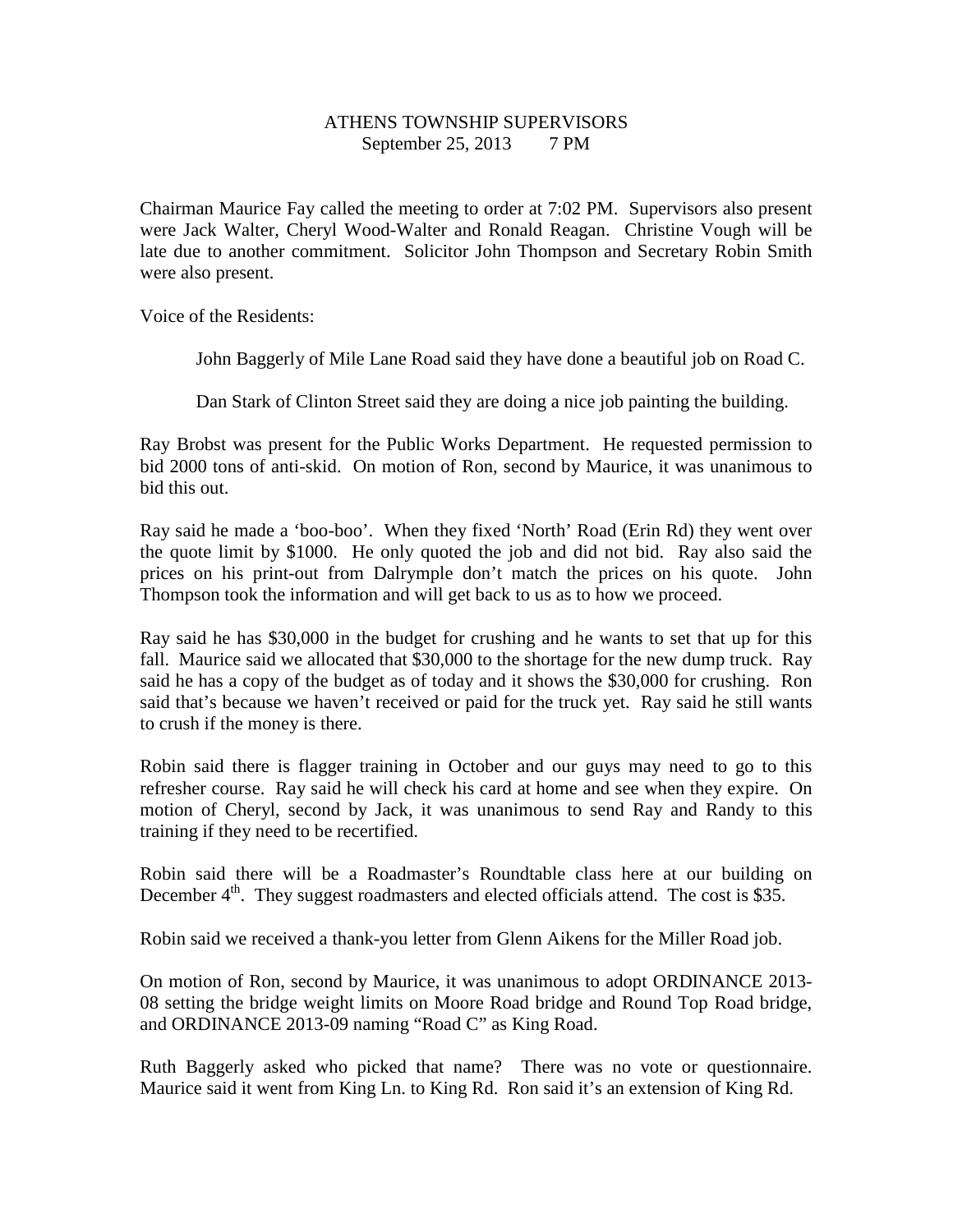Page Two Athens Township Supervisors September 25, 2013

Richard Bean was present for the Parks and Recreation Commission. He has 2 Eagle Scout projects in the works. The Pond project is moving forward and will come to the Supervisors for approval on October  $30<sup>th</sup>$ . They need to start a financial campaign for this project as the cost is estimated at \$814,259. He also met with Northern Tier Regional Planning. Richard checked on the hotel tax and they can't apply for any capital projects, but will apply for funds for new signs for the parks. The Walk From Obesity is scheduled for September  $29<sup>th</sup>$  in Round Top Park. On motion of Maurice, second by Jack, it was unanimous to waive the zoning permit fee for this event. The Commission is looking for someone else to put the Christmas star up in Round Top. He has asked the fire company to do this. Barry's last day for the Parks will be November  $8<sup>th</sup>$ . Richard has asked him to split the electrical service between #5, #7 and #8. They had a problem with the electric in #1. The people were using a power strip with 5 crock pots and a coffee pot. We need to get signs that advise them that they cannot use power strips, and also put this in the park rules and regulations.

Christine arrived at 7:20 PM.

Ron said Barry wants to get shrubs for around the building this year. Maurice added that Barry had trimmed the trees out front.

On motion of Jack, second by Ron, it was unanimous to grant preliminary and final plan approval to the Esther Smalley 2-lot subdivision, lot A to become part and parcel to the adjacent lands of Bruno/Pamela Mahonski on Vista Drive.

On motion of Jack, second by Ron, it was unanimous to grant preliminary and final plan approval to the Carl/Wayne Hausknecht 3-lot subdivision located at 11830 Sheshequin Road, and to approve the sewage module.

Terry Cockcroft was present for the Athens Township Authority (ATA). We need to approve the Act 537 update. ATA will be increasing the line capacity by 1500 EDUs. Ron asked if all the property owners are on board as far as easements for lines on their properties. Terry said not yet, but they have had discussions. PennDOT won't let them set up for the bore under the river. ATA has contacted all the legislators about this. Jack said he is very disillusioned with PennDOT. On motion of Jack, second by Christine, it was unanimous to adopt RESOLUTION 2013-13 adopting the Act 537 revision. Terry said the design is 70% complete and they're working on securing the easements. They're estimating a Spring bid with completion in 2015 (or end of 2014). They have also started the Greens Landing study.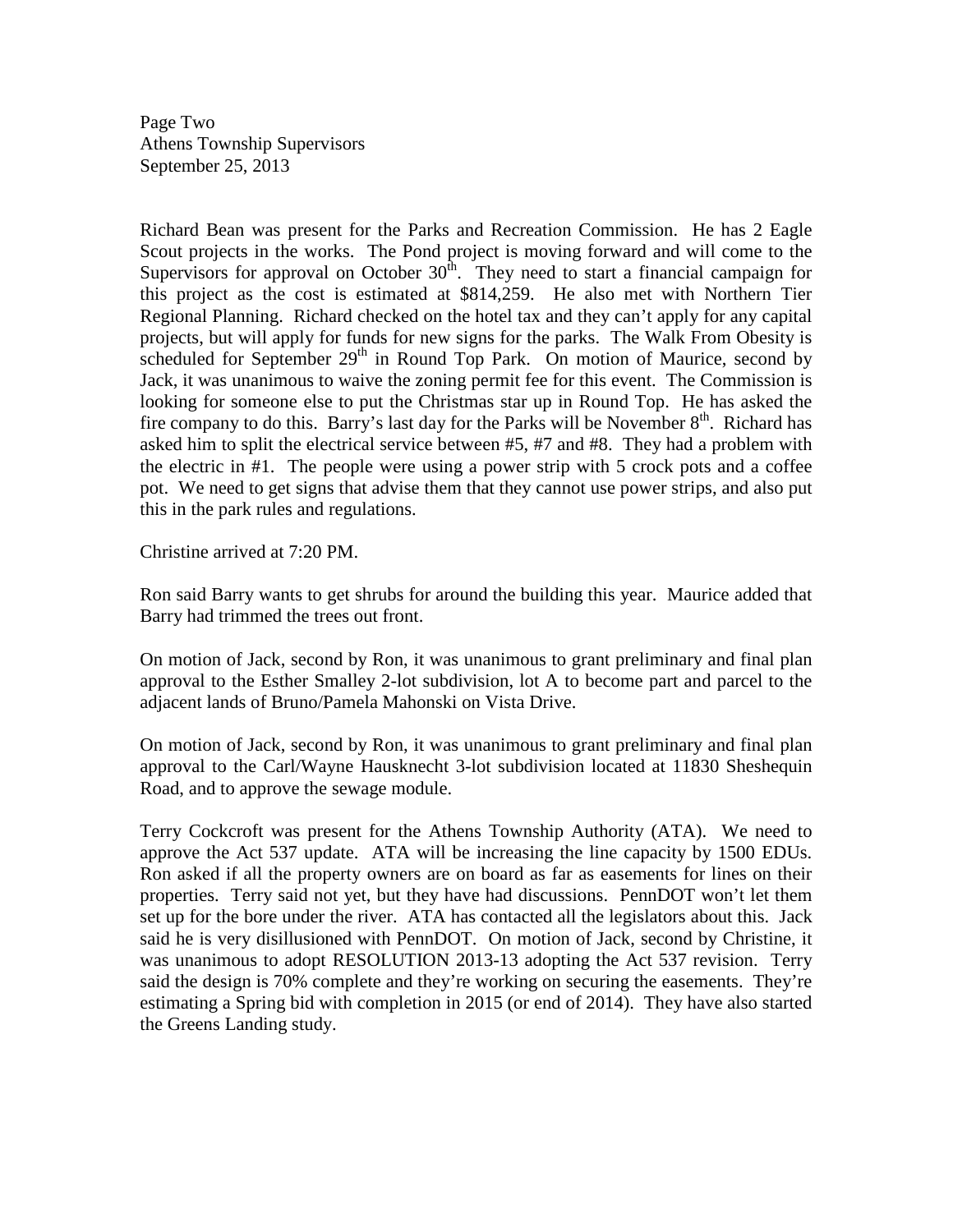Page Three Athens Township Supervisors September 25, 2013

Terry said ATA is having problems again. It's a problem we keep having because Planning and Zoning don't get the drawings to ATA. This time it is with Five Star Equipment. ATA did not receive any drawings and they have issues with their hookup. They found out about this by driving by, not from the township. They can't have a wash bay connected to the sewer. They will need a developer's agreement and they need to have it re-engineered. ATA needs to get these drawings. How can Planning and Zoning pass this? They've taken the last EDU for Greens Landing. ATA could have helped them if they were in the loop. Same with Seaboard and Dresser Rand. Ron and Clif said the township does not receive any of the sewer drawings in their submissions – we only get the subdivision information. ATA should realize that a development is coming when they request a will-serve letter from them, and contact them for whatever drawings they require. When we receive a will-serve letter, we assume ATA is okay with everything. Ron said maybe we need to bring ATA back to the township building so things like this won't happen any more and we'll all be on the same page.

Terry said ATA sent a letter to the township about 3 manholes on Road C that are 3 feet out of the ground. They want the manholes to be lowered and want to be sure they're on the punch list. They are very close to the shoulder. They can't service them at that height. They are worried about them getting hit. They should be at grade. Jack made a motion to lower the manholes. Discussion continued. There was no second to the motion and no further action was taken.

On motion of Ron, second by Jack, it passed to approve the minutes of August 28, 2013. Cheryl abstained because she was out of town for that meeting.

On motion of Jack, second by Ron, it was unanimous to approve Ruth's attendance at the Quickbooks class in Towanda on October  $23<sup>rd</sup>$  (free).

On motion of Ron, second by Jack, it was unanimous to go out to bid for a new zoning/township vehicle.

On motion of Jack, second by Ron, it was unanimous to approve the refund of township tax for Beverly Edwards in the amount of \$45.18.

Robin advised the Board that our cleaning person would be out of town until October  $2<sup>nd</sup>$ . She said our back-up cleaning person, Valerie Senese, had called a while back to say she would be charging \$15/hour to clean, but would bring all her own supplies and would not be using ours. She also works as a subcontractor so we do not have payroll taxes for her. We had an arrangement like this when Cathy Brennan cleaned for us where we paid her a higher rate because we did not have to provide cleaning supplies. On motion of Maurice,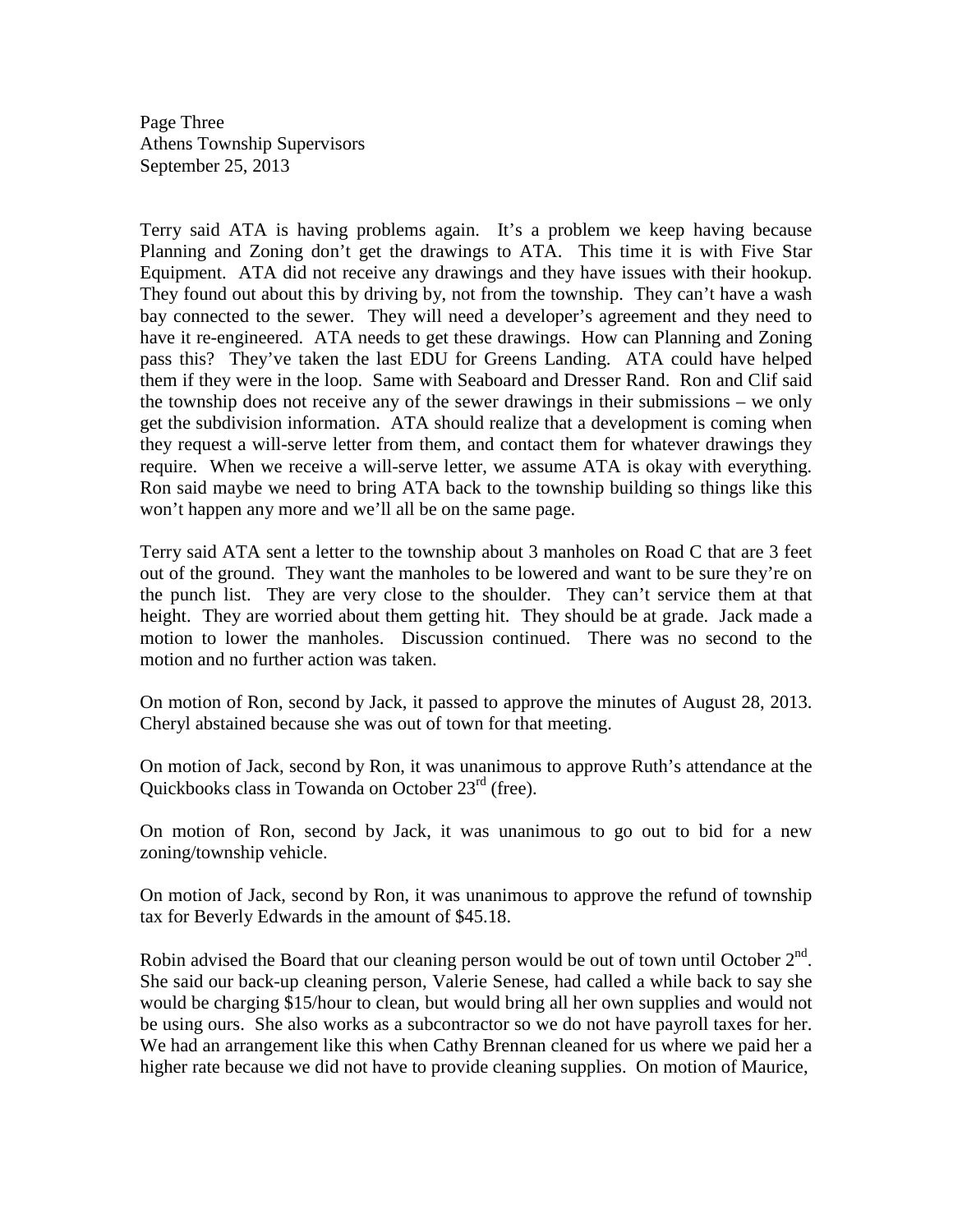Page Four Athens Township Supervisors September 25, 2013

second by Cheryl, it was unanimous to pay Valerie \$15/hour and have her use her own supplies when she fills in for Penny.

Robin received a call from Sayre Health Care Solutions requesting someone to speak at their groundbreaking ceremony at 4 PM on October 2, 2013. Cheryl said she will do this.

On motion of Ron, second by Cheryl, it was unanimous to accept the monthly reports as presented.

On motion of Jack, second by Cheryl, it was unanimous to approve the payment of the monthly bills as presented. A complete listing of revenues and expenditures is on file in the office of the Treasurer.

Police Chief, Larry Hurley, and Zoning Officer, Ed Reid, had both submitted letters to the board concerning a safety concern at the new entrance to Queen Esther Drive. They both feel the installation of guide rail is necessary. On motion of Ron, second by Jack, it was unanimous to talk to Max Inkrote about this.

Ruth had requested clarification on the payment of the Act 13 funds to the Authority. She asked if the Board wants to specify what the \$50,000 can be used for, and if they want her to pay that now. On motion of Jack, second by Cheryl, it passed to pay this money now and not to specify how it can be used. Ron voted no.

Ruth requested clarification on the fire company payment of \$30,000 from the Act 13 funds as well. On motion of Jack, second by Cheryl, it was unanimous to specify that the funds go towards payments on the new platform truck, and to pay that now.

Ron said at the last meeting he gave the Board information on a rate increase for Code Inspections, Inc. They have not had a raise in 5 years. Ron said they will be taking a vote at the next COG meeting, and he needs to know how the Board would like him to vote. On motion of Jack, second by Maurice, it was unanimous to have Ron vote in favor of the rate increase.

Discussion was held as to where we stand on getting the information we need from Gary Webster so that we can bid out the building renovations for the police department and the office. Maurice wants to know what is taking so long. Robin said she has contacted him twice now and has not received anything as of yet. Ron said to have Ed Reid call Gary about this since he is not responding to Robin. Ron asked what the reason was for blocking up the police department anyway? Maurice said because someone can break in and steal evidence! Cheryl said if someone wants to get in, they will get in. Maurice said Sayre also had someone throw a brick and a Molotov cocktail through one of the police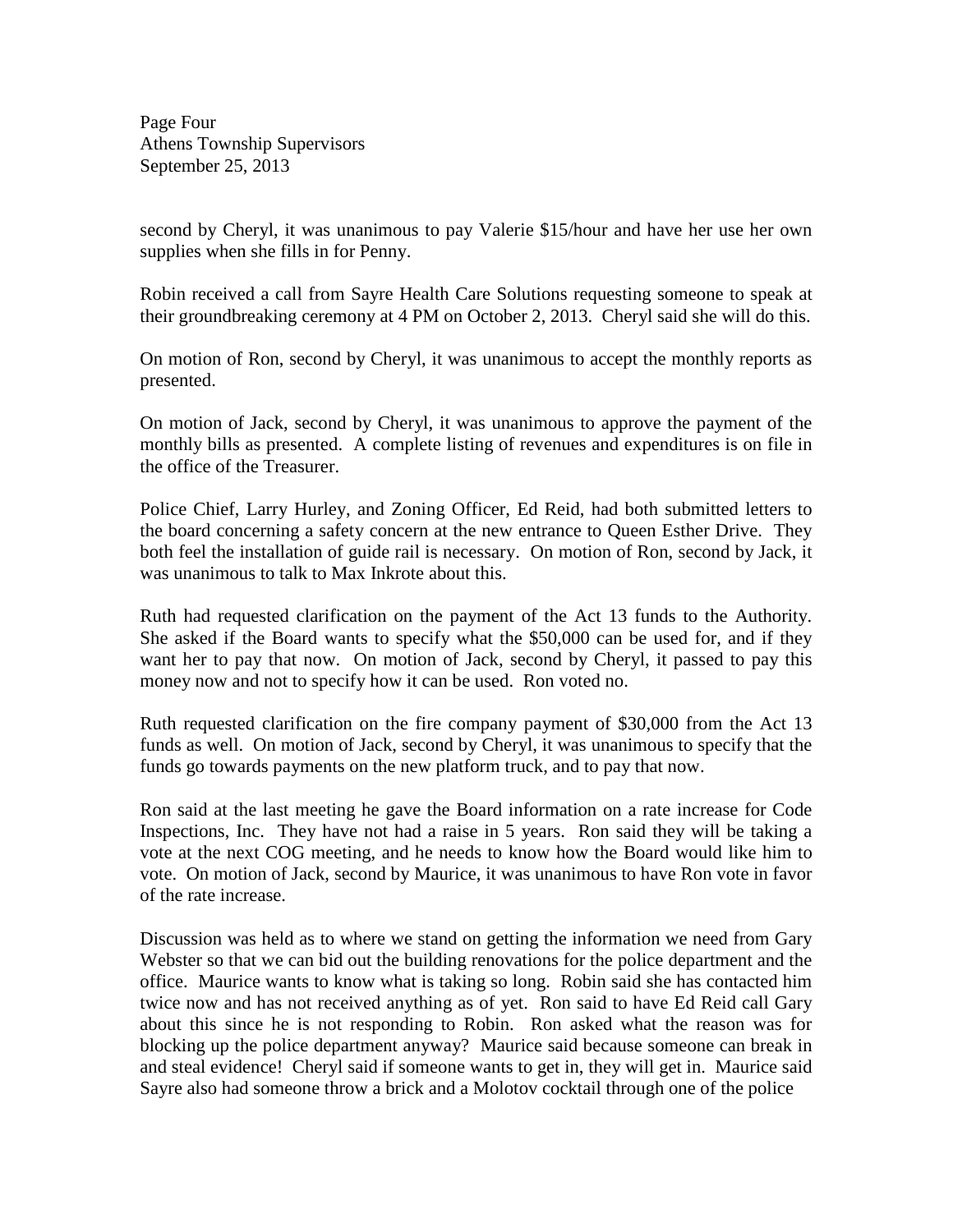Page Five Athens Township Supervisors September 25, 2013

department windows. Ed Campbell of Wildwood Road said that was 20 years ago. Robin will have Ed call Gary.

Chairman Fay took the Board into executive session at 8:25 PM for pending litigation. The secretary was excused at this time and the remaining minutes were taken by Ronald Reagan.

On motion of Maurice, second by Jack, it was unanimous to send John Thompson to the reassessment hearing for Comfort Inn.

On motion of Christine, second by Jack, it was unanimous to withhold the penalty of \$10,200 from the FEMA demolitions and to pay the balance (less the 10% retainer to make sure the vegetation has been satisfactorily restored on the sites) to Lycoming Supply.

On motion of Cheryl, second by Maurice, it was unanimous NOT to pay the \$4081 for additional blacktop placed on King Road and to ratify that they do not need to use the MTV machine for the remainder of the paving.

On motion of Ron, second by Maurice, it was unanimous to have the township attorney contact the Authority attorney about the 2 laterals at King Road. We will not pay for this at this time.

On motion of Cheryl, second by Christine, it was unanimous to advertise for John Northrup's position. Jack Walter and Ray Brobst will hold interviews and bring any good candidates to the Board for consideration.

There being no further business, on motion of Ron, second by Christine, it was unanimous to adjourn the meeting at 9:19 PM.

Respectfully submitted,

 Robin L. Smith **Secretary**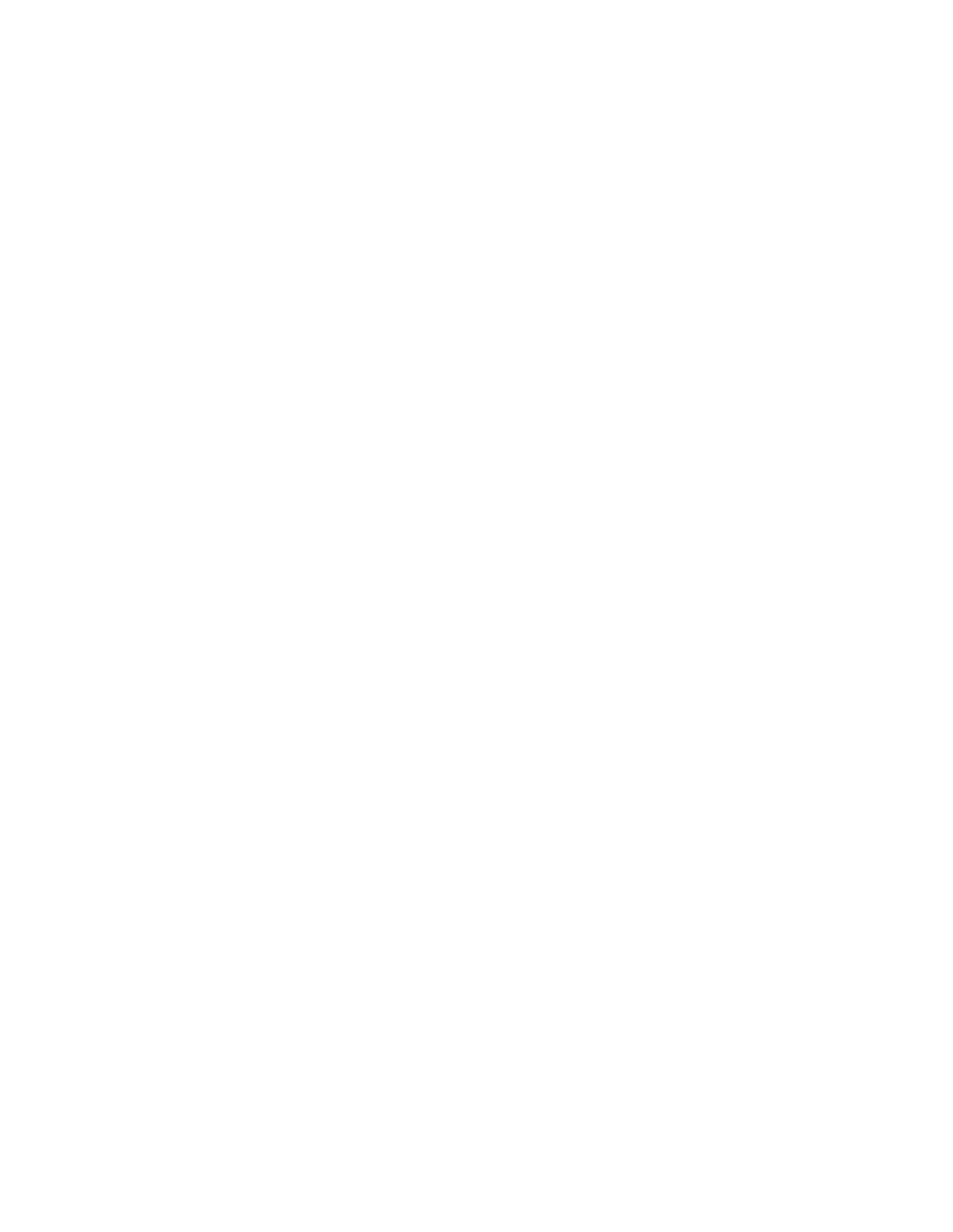#### ATHENS TOWNSHIP SUPERVISORS October 3, 2013 3:30 PM

Chairman Fay called the meeting to order at 3:31 PM. Supervisors also present were Jack Walter and Ronald Reagan. Secretary Robin Smith and Solicitor John Thompson were also in attendance.

Voice of the Residents: None

Chris Wood of Hunt Engineering presented the Dresser Rand Phase I land development in the Valley Business Park. There will be a 2000 sq. ft. temporary building and an equipment development pad on the lot. Ron Reagan explained the project. Phase II will follow at a later date. Cindy Parrish said all the deficiencies have been met with the exception of the NPDES permit. Comments had been addressed and plans were resubmitted last Thursday. Raven Holding Company had reserved all rights for "Road B" (now King Road) so Dresser Rand and Seaboard will be able to access their site(s).

Christine Vough arrived at 3:37 PM.

Chris Wood said the Component 2 for sewage has been submitted to Bradford County Sanitation Committee and should be to DEP by the end of the week. They are working with Dr. Musto for the connection for Phase II.

Tony Ventello of Central Bradford Progress Authority (CBPA) said they will be doing equipment testing on a small scale - Liquid Natural Gas (LNG). The process has to do with re-vaporing and putting it back in the system, but no firm decision has been made yet. It is a new technology. Jack Walter asked if this will be useful in other fields and Tony said yes – it has the potential of using what is normally now just a waste project. Ron asked if there was a lot of noise and asked if there is a danger of explosion. Chris said you can do a video search and it's one of the safest fossil fuels.

Cheryl Wood-Walter arrived at 3:42 PM.

They will have some heavy loads and they will be using King Road for access. Ron asked again about noise. They don't have an exact dBl level, but think it is around 75. They have strategically located it away from the residential area.

Ron asked who will own the property and CBPA will own the Dresser property. Ron asked about the Highway Occupancy Permit (HOP) since that portion of King Road has not been transferred to the township yet. John Thompson said they should understand that the HOP needs to be up to our standards. Dresser Rand said it will be above and beyond our requirements.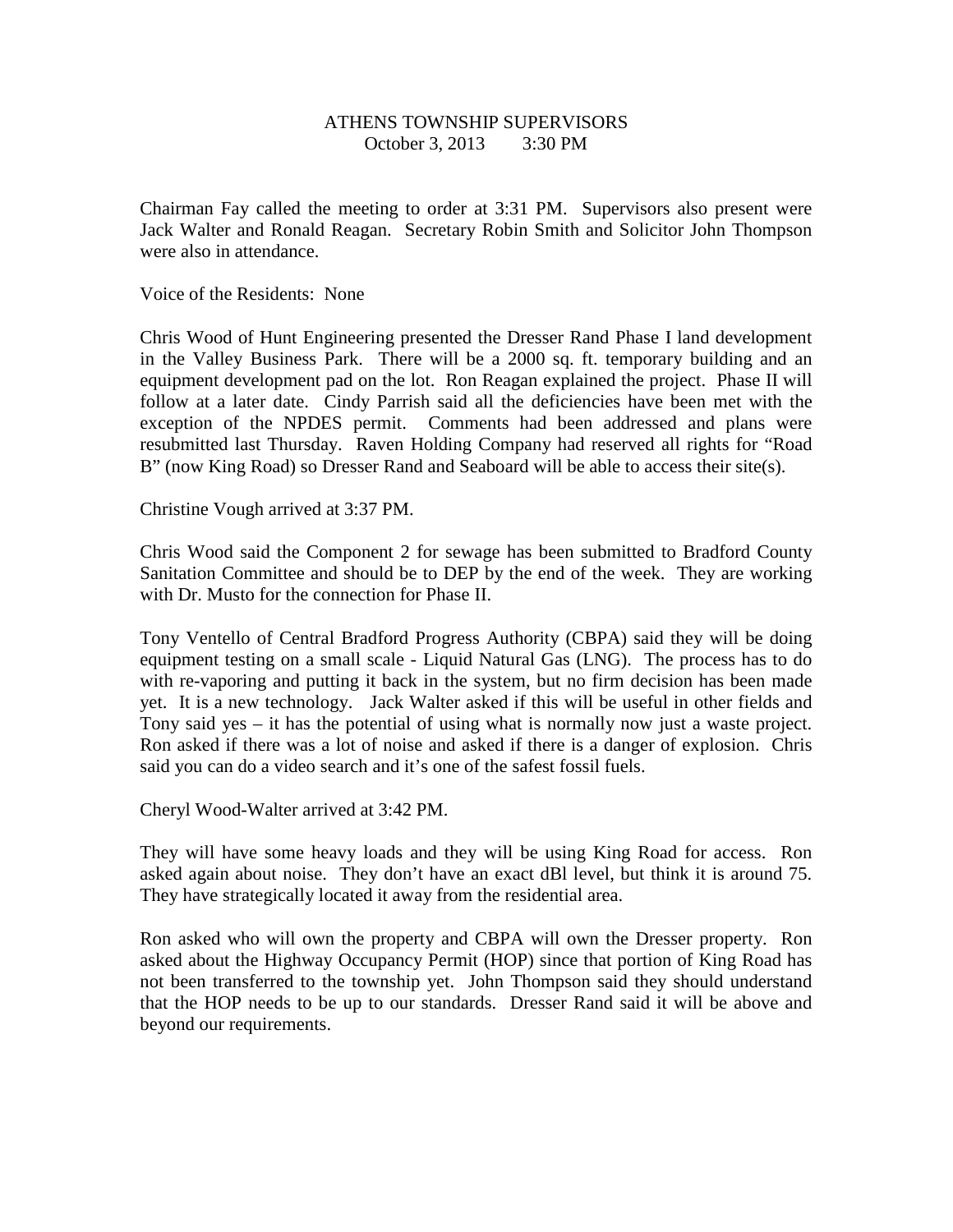Page Two Athens Township Supervisors October 3, 2013

We still need an agreement for sewer for Seaboard (which will be reviewed next) but not for Dresser Rand for Phase I. Chris Wood said Dresser Rand has not been discussed with Athens Township Authority yet.

Chairman Fay recessed the regular meeting at 3:50 PM to hold a public hearing on this land development. There being no adverse comments, the regular meeting reconvened at 3:51 PM. On motion of Ron, second by Jack, it was unanimous to grant preliminary approval only to the Dresser Rand Phase I land development contingent upon receipt of the Component 2 sewage module and the NPDES permit.

Next was the Seaboard International land development. They will be occupying the 4 acres adjacent to Dresser Rand and will have a shared driveway. They will be using holding tanks until there is sewer line capacity. Dr. Musto told them ATA will charge the tap-in fee now, and Seaboard will install the temporary tank. There will be no charge for permits to dump or a tip fee as Seaboard will be paying a quarterly fee instead.

There are 3 deficiencies – NPDES permit needed; agreement with ATA needs to be executed; and Penelec will-serve letter needs to state which location they 'will serve' since the date of the letter could refer to the Pump Station Hill Road site and not the Valley Business Park. Chris Wood said he has emails showing the letter refers to the Valley Business Park.

Chairman Fay recessed the regular meeting at 3:58 PM to hold a public hearing on this land development. There being no adverse comment, the regular meeting reconvened at 3:59 PM.

On motion of Jack, second by Christine, it was unanimous to grant preliminary approval only to this land development, contingent upon receipt of the NPDES permit and the agreement with ATA.

On motion of Ron, second by Maurice, it was unanimous to adjourn the meeting at 4:02 PM.

Respectfully submitted,

 Robin L. Smith Secretary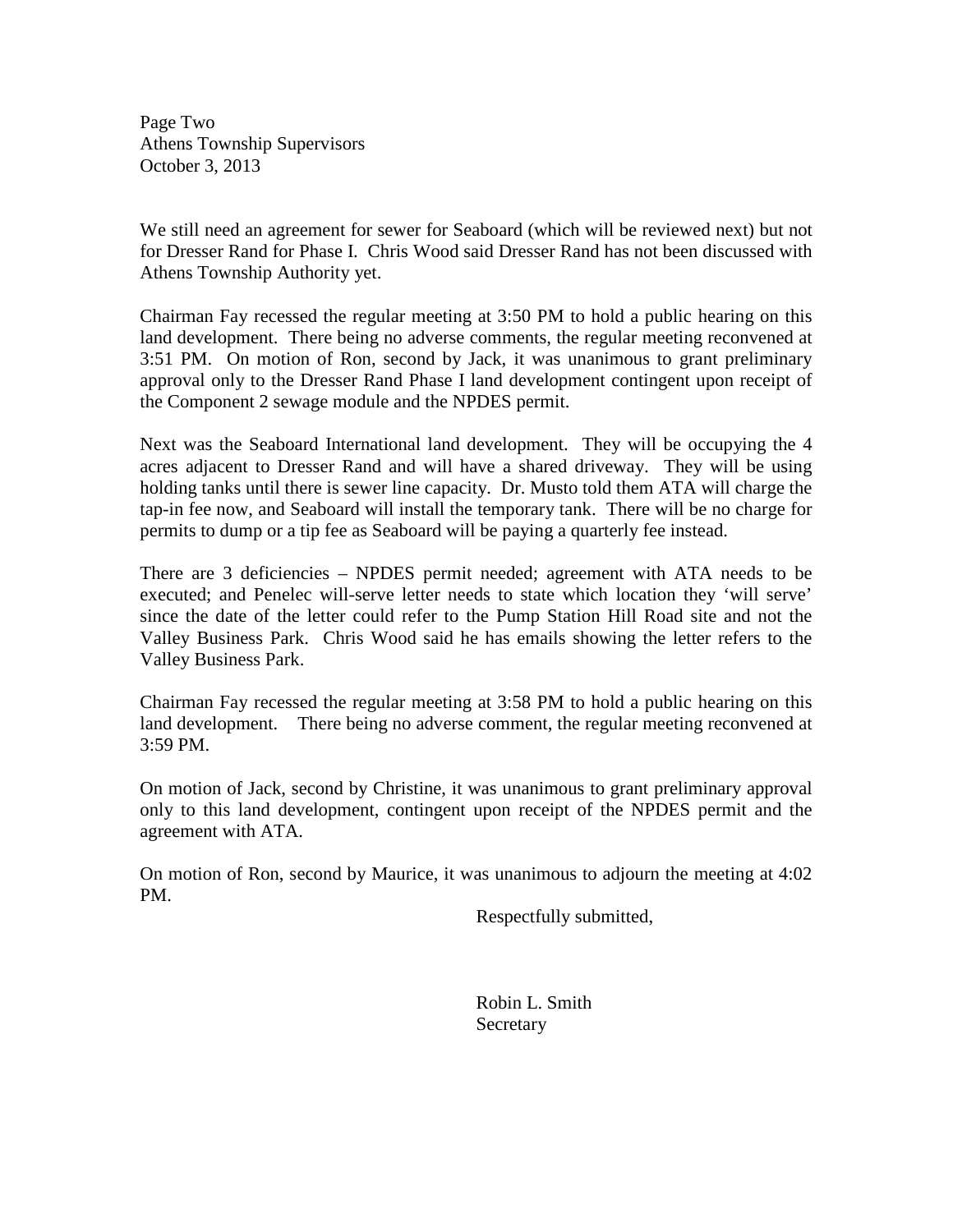# ATHENS TOWNSHIP SUPERVISORS Budget Workshop 6 PM October 8, 2013

Chairman Fay called the meeting to order at 6:20 PM. Supervisors also present were Jack Walter and Ronald Reagan. Christine Vough arrived late. Cheryl Wood-Walter was absent.

Voice of the Residents: None

On motion of Maurice, second by Jack, it was unanimous NOT to have Ray Brobst return to work at this time because there is no light duty work available for him; he is on crutches; and he can't do anything that requires him to use his leg. He will be reevaluated at his next appointment, after which we should know more.

On motion of Ron, second by Maurice, it was unanimous to ratify the motion of October 3, 2013 to use the \$30,000 budgeted for crushing to pay for the balance due on the new dump truck.

Robin presented information again on the Capital Budgeting, Project Financing and Asset Management Class. No one is interested in going to this class.

Robin presented information again on the Roadmaster's Roundtable class to be held here on December 4, 2013. On motion of Jack, second by Maurice, it was unanimous to have Jack Walter, Ray Brobst and Randy Harford attend this class, and any other supervisor that may be interested.

On motion of Maurice, second by Jack, it was unanimous to reappoint Ronald Reagan to the Planning Commission for a term to expire October 30, 2017.

Robin received a request from Henry Farley for a letter of congratulations to Epiphany Church on their  $125<sup>th</sup>$  anniversary. She had drafted a letter and read it to the Board. One change was made. On motion of Jack, second by Maurice, it was unanimous to sign and send the letter of congratulations to Epiphany Church.

Christine Vough arrived at this time.

Robin gave an update on the TIP projects. The Thomas Avenue bridge project is moving forward and we need to budget \$15,000 for 2014. The TIP program is becoming very competitive, so they are only looking at projects where the municipality has their portion of the required funds in-hand. For the Miller Road bridge project, we will need to budget \$55,000 for 2014. Robin also reminded the Board that we agreed two years ago to pay our 5% of the Wolcott Hollow/Route 220 signalization project, and that may be coming up soon. PennDOT has been doing preliminary design and will be doing final design work in 2014. They have not billed us for anything yet, so that may not start until the construction phase, which looks to be 2015.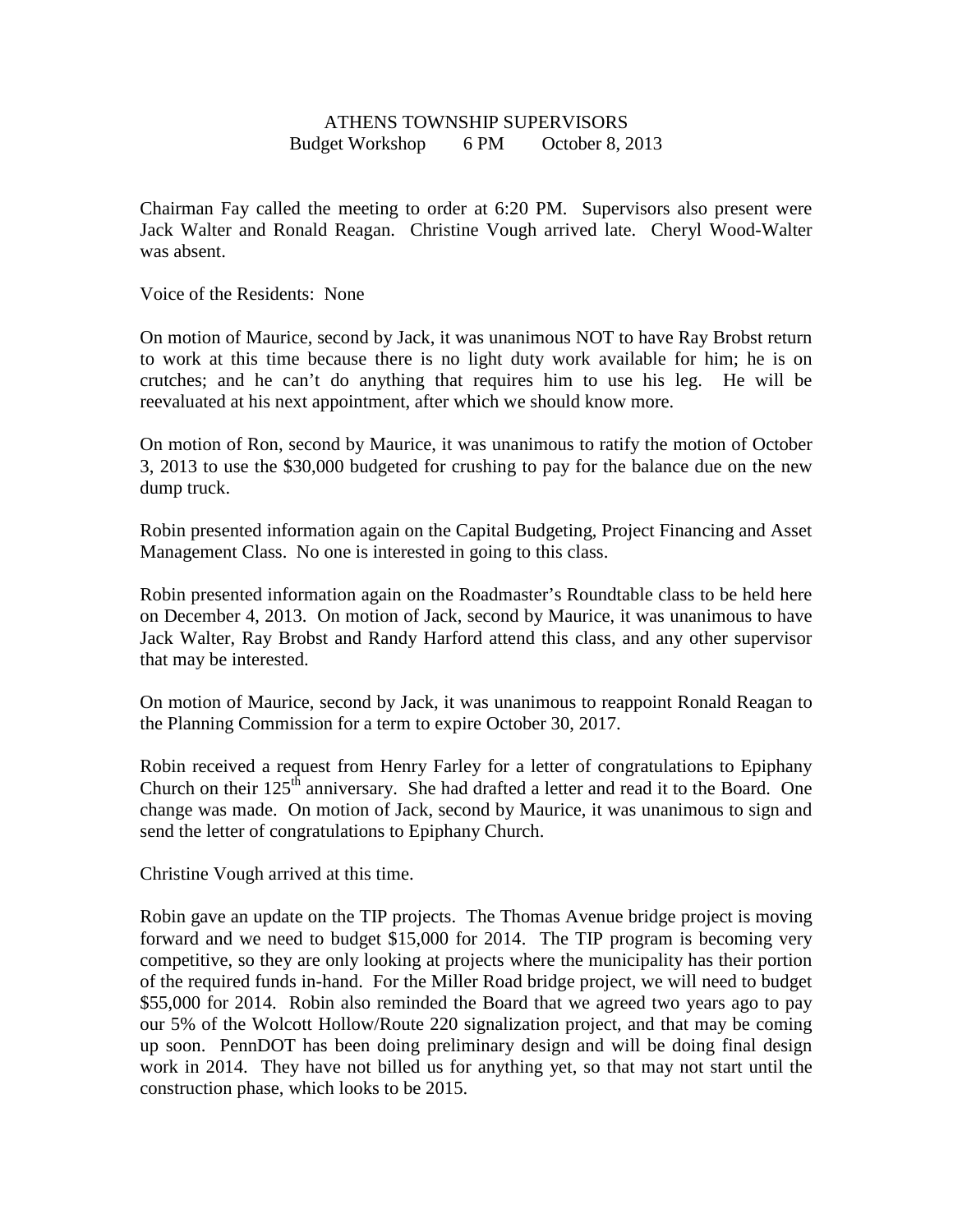Page Two Athens Township Supervisors October 8, 2013

Ruth presented John Northrup's retirement 'options' to the Board. Discussion was held. It was decided to have Robin and Ruth get with Jim Carroll to see what we are required to do for this so we can budget that amount.

The Board reviewed the budget items line by line, which resulted in a shortfall of \$633,953 for General Fund. The Board will look this over to see where cuts can be made before our next budget meeting of October 24, 2013 at 6 PM.

Ron asked if we would be using a negotiator this coming year for the contracts. Discussion was held. No decision was made at this time.

Robin advised the Board that Ed Reid will be meeting with Max Inkrote and Tony Kost at the new Queen Esther Drive entrance at 9 AM on Thursday to go over options for guide rail in that area. Anyone is welcome to join them for that meeting.

There being no further business, on motion of Christine, second by Jack, it was unanimous to adjourn the meeting at 8:32 PM.

Respectfully submitted,

 Robin L. Smith Secretary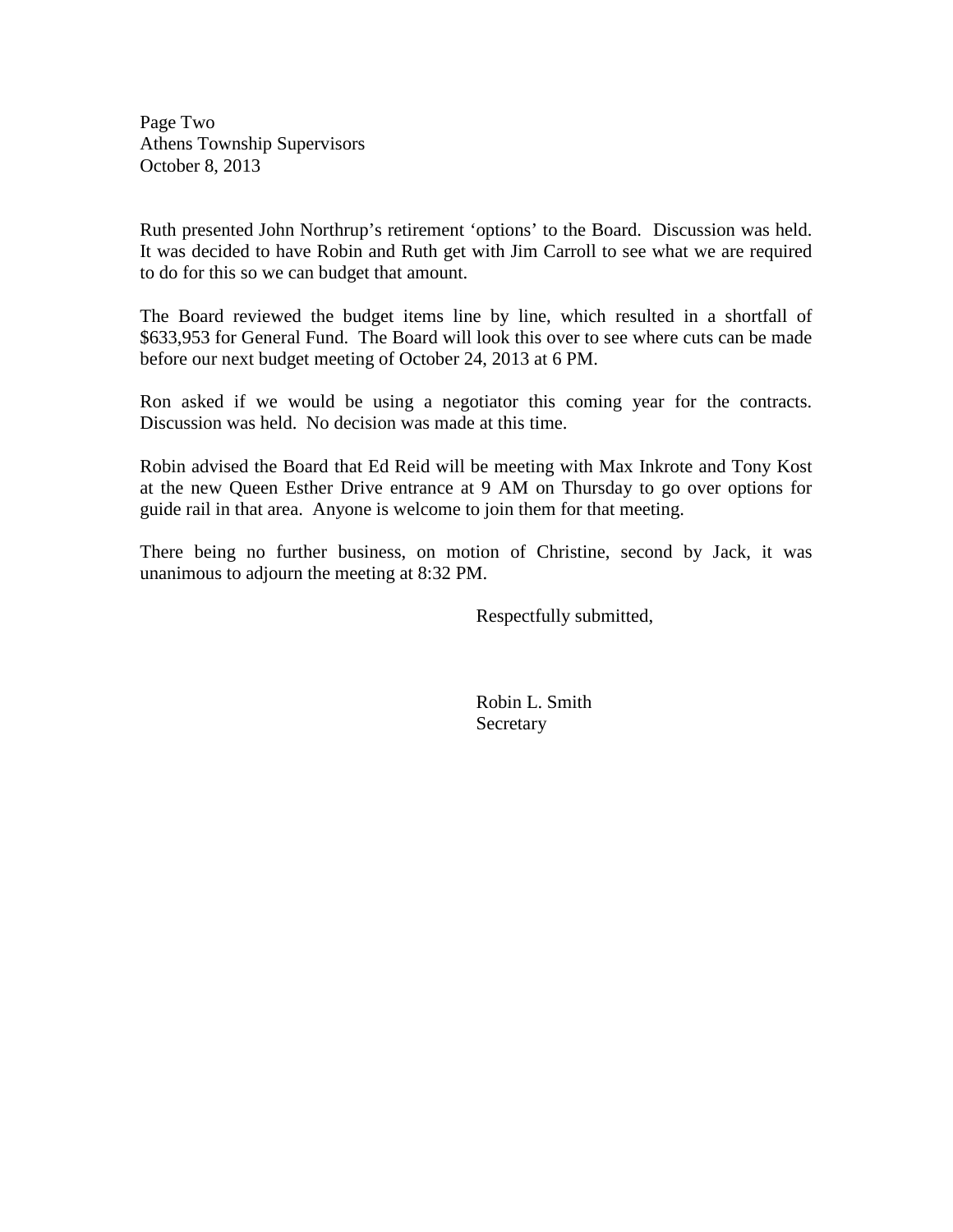# ATHENS TOWNSHIP SUPERVISORS Budget Workshop 6 PM October 24, 2013

Chairman Maurice Fay called the meeting to order at 6 PM. Supervisors also present were Ronald Reagan, Cheryl Wood-Walter, Jack Walter and Christine Vough. Treasurer Ruth Casterline and Secretary Robin Smith were also in attendance.

Voice of the Residents: None

Maurice reported that Jim Shaw had an accident with the 2011 Tahoe on Riverside Drive. Robin had asked if the Board wants to submit it to insurance or pay it in-house. She said at first Chief Hurley thought it might not be over \$1000 (and we have a \$500 deductible), but now he's not so sure. On motion of Maurice, second by Jack, it was unanimous to submit the repair to our insurance company.

On motion of Jack, second by Cheryl, it was unanimous to pay the Manufacturer's  $\&$ Business Association annual invoice in the amount of \$295.

Robin had received a call from PennDOT regarding someone's attendance at the Bridge Posting meeting in Towanda on Oct.  $29<sup>th</sup>$  from 10 AM – 12 PM. She had given the letter to Jack, but needed to know a headcount by tomorrow. Maurice, Randy Harford and Jack Walter will attend.

On motion of Ron, second by Maurice, it was unanimous to grant the waiver request for Dresser Rand LNGo requiring them to have a will-serve letter from Athens Township Authority for Phase I of their project. Phase I will be approved by DEP directly as they will be using port-a-johns.

Robin was concerned that no one has told her to bid out any materials for the Dirt and Gravel Road project on Murphy Road, and the contract ends December 31, 2013. Jack said he thought they were going to wait to put the surface on until they have the other half of Murphy Road done next year. Robin said we don't even have a contract for next year yet. She asked if they had requested a contract extension and Jack wasn't sure. Robin said we would need an amended contract agreeing to the changes. The Board asked Robin to call Joe Quatrini regarding this to see where we are.

Maurice received a call from Linda LuBell on Laurel Lane about putting a stop sign on Queen Esther Drive (south) at the intersection of Laurel Lane. There had been a temporary stop sign there during construction, but it was taken down. Maurice and Larry Hurley looked at it and feel it could be more dangerous with the stop sign – especially in the winter. On motion of Maurice, second by Cheryl, it was unanimous to leave it the way it is.

Robin received paperwork for our 3-year information update for Federal Surplus and circulated it for signatures.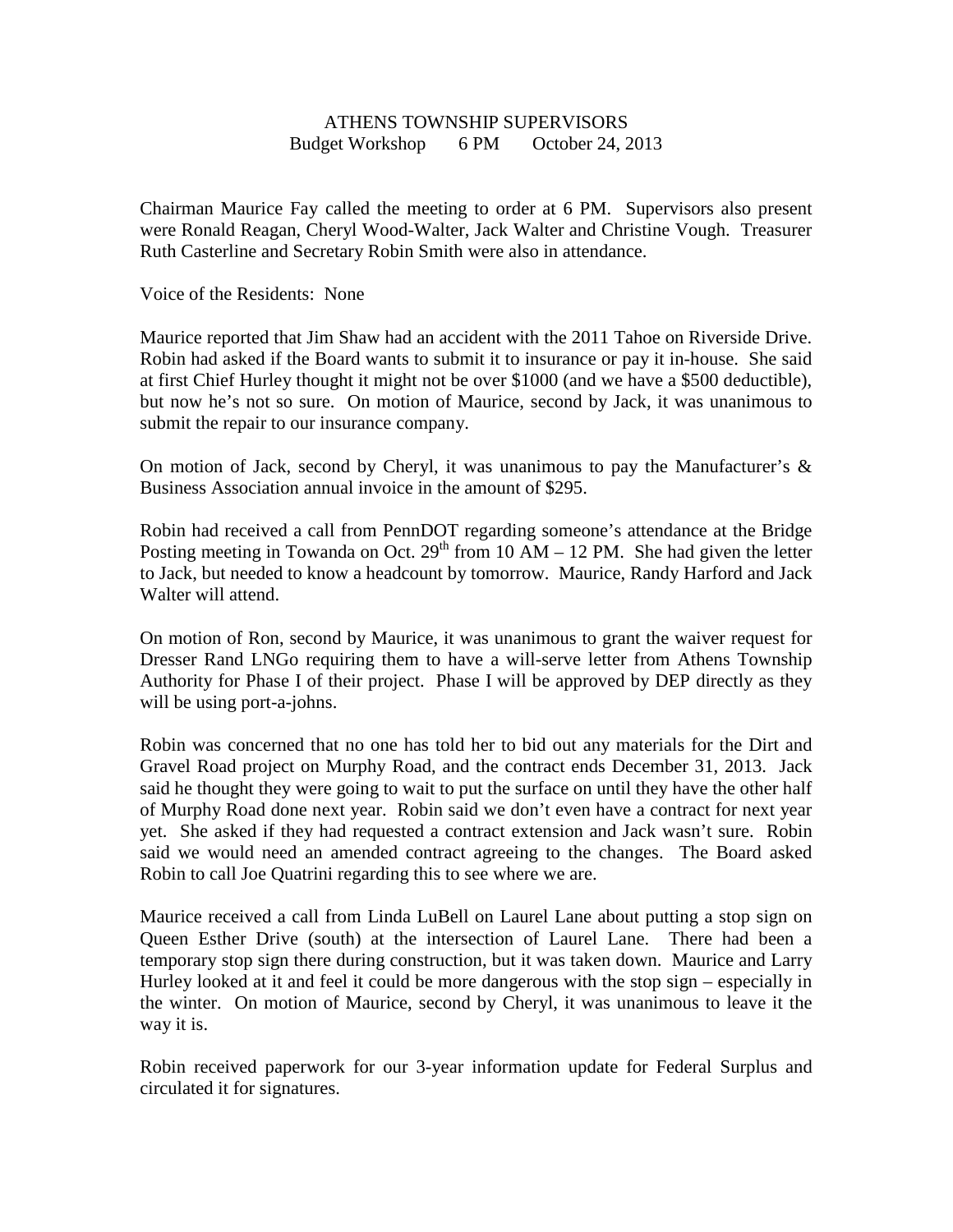Page Two Athens Township Supervisors October 24, 2013

Ron advised the Board that he had Robin type thank-you letters to South Waverly (ladders), the jail (inmates) and Sutty (bucket truck) for the building painting project.

Ron said the Act 537 for the sewer upgrade had been kicked back to the Authority with nine deficiencies. He expressed frustration and concern that this project will probably not be completed until at least the end of 2015, and we are basically at a standstill until then. They pushed us to approve this and they don't even have the route of the new lines determined yet. They will also need to do a Phase I archeological study. They have done so many of these updates – why did they submit an incomplete package??

Ron asked Jack if the road crew was taking trees from the Murphy Road project and he said yes. Ron asked if it was with our trucks and on our time and Jack said yes, adding "we've always done it that way". Ron is very concerned. He doesn't feel it's right – especially on company time. He said they dropped some long pieces on Farr Road – in the road. They're not securing the loads. He said if they get hurt doing this, we will be paying for Worker's Compensation. Robin said we already are. Cheryl said she has concerns, too. It's on us if anything happens. Jack said he had a guy get hurt cutting trees. Maurice said he's not worried about when they dump the wood at their houses, he's worried about them loading it. He added it doesn't look good.

Christine said Mr. Aikens stopped at her house regarding Potter Road. He is hoping the township will take part of their right-of-way (ROW) and widen the road so he can get a trailer out. Jack said we'd have to go out of our ROW and he doesn't want to do that without our attorney advising us. Robin said there is a discrepancy as to the length of Potter Road. Discussion was held. On motion of Jack, second by Christine, it was unanimous to have John Thompson research this to determine the length of Potter Road.

Maurice asked if we can get a new door for the Police Department. Cheryl asked if they would be getting a steel door and Maurice said it would be a solid steel door. On motion of Maurice, second by Jack, it was unanimous to get this new door. Maurice will talk to Larry to get the door replaced.

Ruth reported that she and Robin had met with Attorney Carroll about John Northrup's retirement check. It was determined that John will receive payment for 25 vacation days, the January  $1<sup>st</sup>$  holiday, and 65 sick days at \$100/day. It will be at the discretion of the Board whether or not he will receive pay for his 4 personal days. Jim said someone should advise John that he will have 2 floating holidays to use as well. We will end our payment of his health insurance premium on January 3, 2014 and he will be contacted by the Teamsters regarding COBRA. Ruth said we had figured about \$11,000 prior to meeting with Jim Carroll and it looks like the total will be around \$12,000.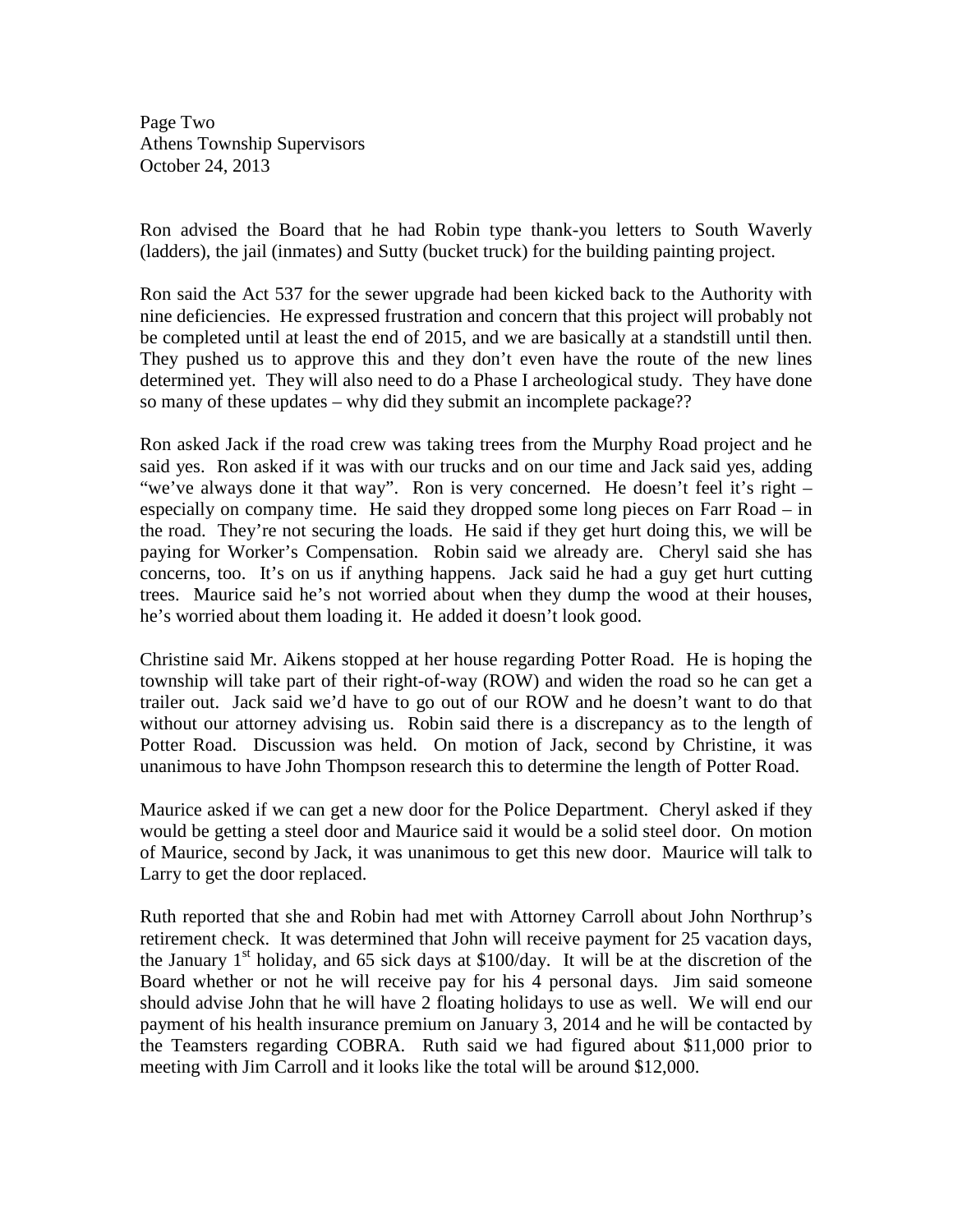Page Three Athens Township Supervisors October 24, 2013

The budget workshop commenced. On motion of Ron, second by Jack, it was unanimous to close the Code Inspections, Inc. account and transfer the funds to general fund. The budget was reviewed and changes made to give us a proposed balanced budget for 2014.

There being no further business, on motion of Ron, second by Maurice, it was unanimous to adjourn the meeting at 9:20 PM.

Respectfully submitted,

 Robin L. Smith **Secretary**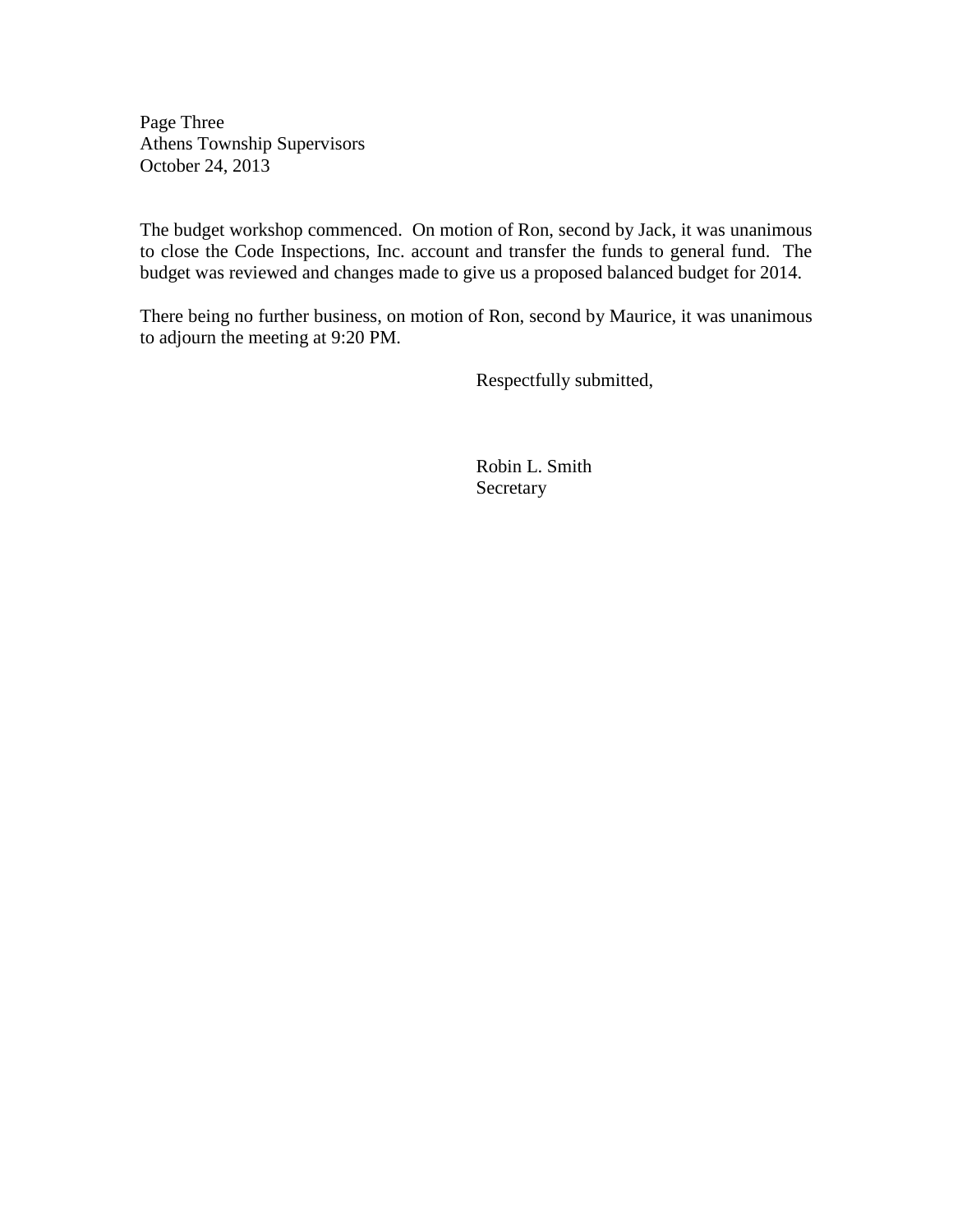# ATHENS TOWNSHIP SUPERVISORS October 30, 2013 7 PM

Chairman Maurice Fay called the meeting to order at 7:06 PM. Supervisors also present were Jack Walter, Cheryl Wood-Walter, Christine Vough and Ronald Reagan. Solicitor John Thompson and Secretary Robin Smith were also in attendance.

Chairman Fay called for the opening of the bids, which were as follows:

| 2000 Tons Type 6S Antiskid delivered: | Porter's Concrete - \$9.98/ton  |
|---------------------------------------|---------------------------------|
|                                       | Matthews Trucking - \$16.35/ton |
|                                       | Hanson Aggregates - \$21.50/ton |

On motion of Jack, second by Cheryl, it was unanimous to award the bid to Porter's.

New, 4WD SUV as per spec (3 bids received – all from Williams Auto Group)

| Toyota Sequoia      | \$46,344 |
|---------------------|----------|
| Nissan Armada       | \$38,997 |
| Ford Expedition XLT | \$37,393 |

A fourth bid from Tri Star Motors was received, but was not considered because they did not submit the required bid bond. On motion of Ron, second by Cheryl, it was unanimous to purchase the Ford Expedition XLT.

The following sealed bids were received for the used equipment we have for sale:

| 2005 Chevy Tahoe $-$ as is:      | <b>Grace Quality Used Cars</b><br>Chris Sutton                               | \$1,248<br>\$751            |
|----------------------------------|------------------------------------------------------------------------------|-----------------------------|
| 2007 Chevy Tahoe $-$ as is:      | <b>Grace Quality Used Cars</b><br>Chris Sutton<br><b>Timothy Shellenberg</b> | \$2,588<br>\$1,551<br>\$800 |
| 1975 Chevy truck chassis, as is: | Chris Sutton                                                                 | 351                         |

Bids without the required bid bond were received for the 2007 Tahoe from Gaudino Brothers, LLC (\$1,526) and from Chicago Motors, Inc. (\$6,507), so they were not considered. On motion of Jack, second by Cheryl, it was unanimous to sell both Tahoes to Grace Quality Used Cars and to sell the 1975 truck chassis to Chris Sutton.

Voice of the Residents: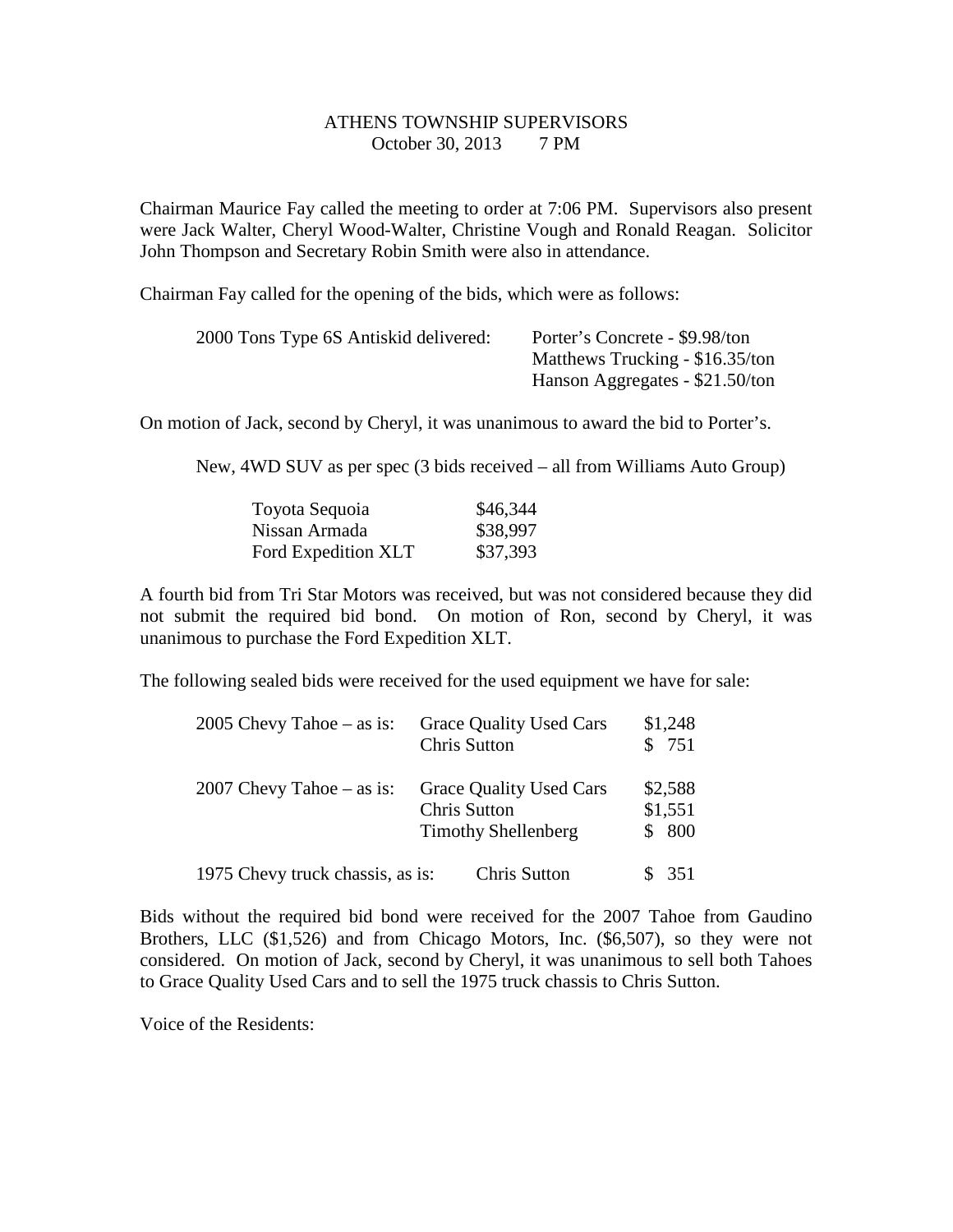Page Two Athens Township Supervisors October 30, 2013

 Ralph Blowers of Front Street asked what was going to be done with the burnedout car that is in the shop yard. Maurice said right now it's evidence, so it has to stay there, but it will be put in the scrap metal for the Veteran's Memorial Fund when they no longer need it.

Gary Rosh of Wilawana Road said Road C looks great. He asked if it would have a speed limit on it. Robin said we'll be adopting that tonight. He added that where it comes in to Wilawana Road by the old Hoover farm, you can't see to pull out. Robin said that is probably a PennDOT issue, but that portion of King Road is also private from that intersection west to Lamoka Road until it is accepted by the Township.

Richard Bean reported for the Parks and Recreation Commission. They have 2 Eagle projects in the works. They met with a representative of the Community Foundation for the Twin Tiers concerning a grant for the park pond project. The permits have been received. They need to start a financial campaign for the park pond project. Northern Tier Regional Planning will be writing the DCNR grant for the project. Cindy is making some corrections to the park brochure and then they will be printed. The fire company has agreed to put the star up on Round Top. Richard asked Jack if the highway dept. can take it up for the fire company and bring it back down when done. Jack said they will do that. Guthrie will also be placing a 12-foot Cancer Awareness sign on the flagpole. Barry's last day for the parks will be November  $8<sup>th</sup>$ . The park will close on Nov.  $23<sup>rd</sup>$ .

Richard Bean presented the Round Top Park Pond Expansion Plan to the Board for review. The estimated cost is \$814,000 and it will take 5-6 years to complete. Richard said the parks look great, thanks to Barry. Ron said there were 6 deficiencies, but all have been met per Eddie. On motion of Ron, second by Christine, it was unanimous to grant preliminary approval only to this land development.

Ron said there is a vacancy on Planning Commission and they are looking for someone to fill that position. He said Planning Commission will start to update the Comprehensive Plan this coming year with Ray Stolinas.

The engineer for both Seaboard and Dresser have chosen the name of "Progress Lane" for their shared private road. On motion of Maurice, second by Cheryl, it was unanimous to have John Thompson do an ordinance for this.

On motion of Christine, second by Jack, it was unanimous to adopt ORDINANCE #2013-10, adopting a speed limit and setting stop sign locations for King Road.

No one was present to report for the Athens Township Authority.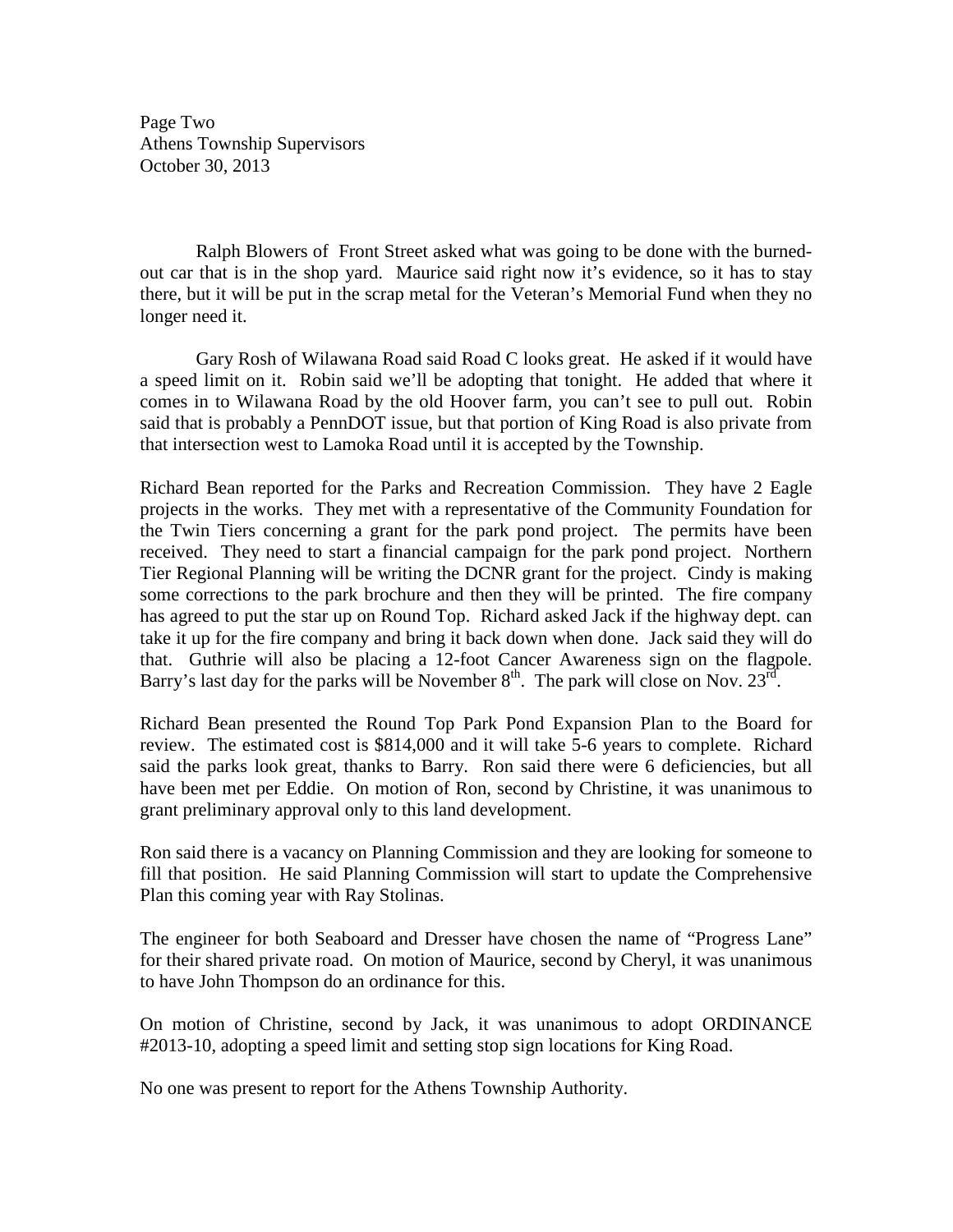Page Three Athens Township Supervisors October 30, 2013

On motion of Ron, second by Jack, it was unanimous to approve the minutes of September 18, 25, October 3, 8 and 24, 2013 as written.

On motion of Ron, second by Jack, it was unanimous to replace two entrance doors to the police department (not just one door).

Robin had spoken with Mary Neiley about Bradford County Sanitation Committee taking over the two small flow treatment plants we have in the township. Mary said they are willing to do that. On motion of Ron, second by Jack, it was unanimous to transfer the funds and the control of the two Small Flow Treatment Plants to Bradford County Sanitation Committee, and to contact the plant owners so they are aware.

Ruth gave Robin a copy of what has been paid to Dalrymple this year for patch/pavement where Ray thought he had gone over the threshold. The threshold is \$18,900 and he is only at \$18,336.63, so he is okay.

Robin said we have been noticing a very strong mildew/mold smell in the offices, and especially in the meeting room. It's strongest in the morning when we first come in, but it is bad enough that we really need to see what is causing it before someone gets sick. Maurice said he thinks it's because the concrete block had mold on the outside and we just painted over it outside and now it's causing the smell to come inside. Discussion was held. On motion of Ron, second by Maurice, it was unanimous to have Ed get quotes to find out what is causing the smell and what can be done to get rid of it.

On motion of Maurice, second by Ron, it was unanimous to appoint EFP Rotenberg as our auditing firm for our annual audits as well as our single audit.

On motion of Ron, second by Maurice, it was unanimous to advertise the 2014 budget for adoption at our December 18, 2013 meeting.

On motion of Ron, second by Christine, it was unanimous to accept the monthly reports as presented.

On motion of Ron, second by Cheryl, it was unanimous to approve the payment of the monthly bills as presented. A complete listing of revenues and expenditures is on file in the office of the Treasurer.

Correspondence/Information was as listed in the meeting agenda.

Ron reported that the new FEMA flood maps are here for review. He also said the fee increases were approved at the COG meeting for Code Inspections, Inc.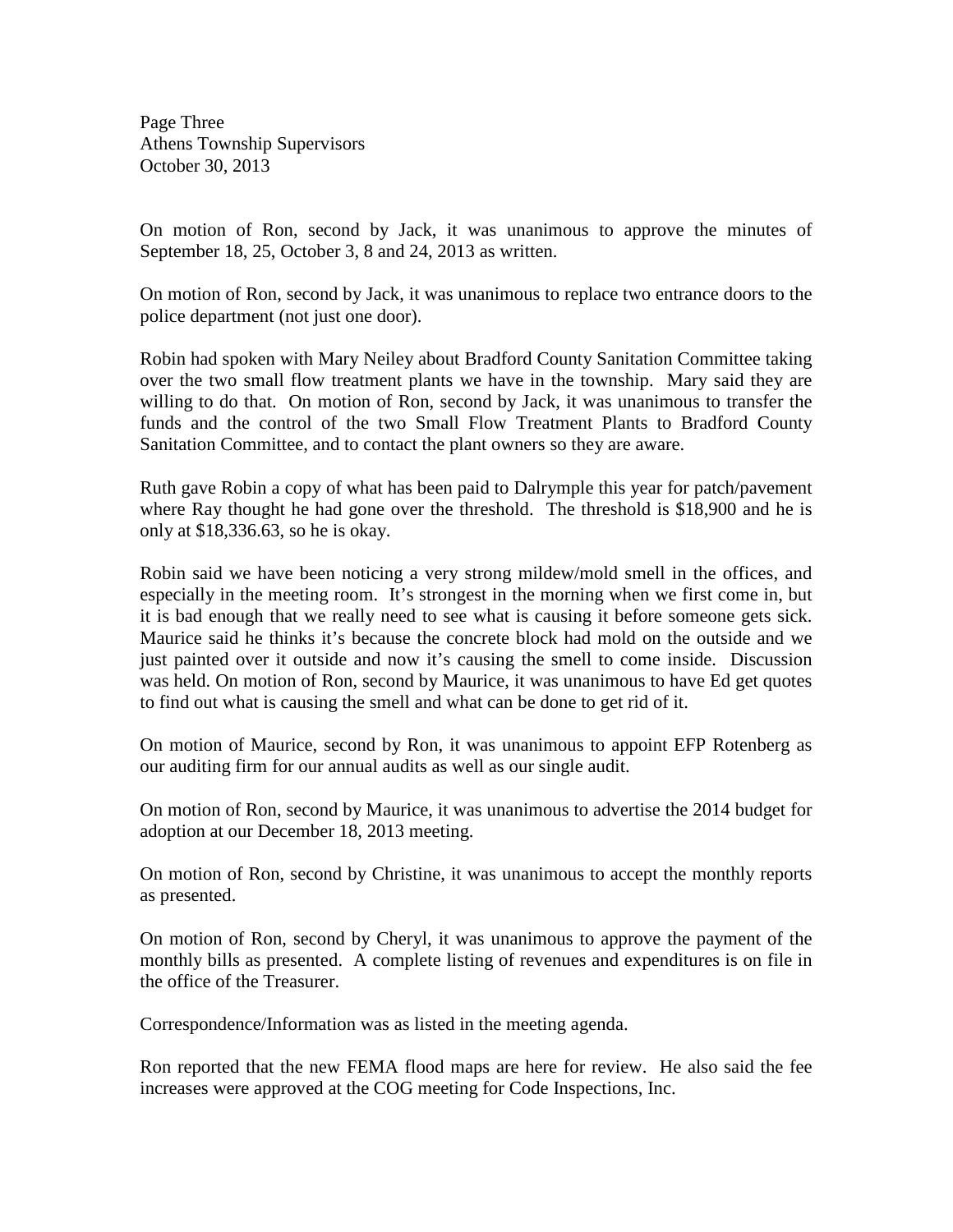Page Four Athens Township Supervisors October 30, 2013

Chairman Fay took the Board into executive session at 8:10 PM for personnel. The secretary was excused at this time and the remainder of the minutes were taken by Cheryl Wood-Walter. The regular meeting reconvened at 9:05 PM.

On motion of Jack, second by Maurice, it was unanimous to give Ruth Casterline a check for \$200 for 25 years of service, Ray Brobst a check for \$300 for 35 years of service, Keith Stackhouse a check for \$300 for 35 years of service and to have Robin print off certificates for them.

There being no further business, on motion of Ron, second by Jack, it was unanimous to adjourn the meeting at 9:10 PM.

Respectfully submitted,

 Robin L. Smith Secretary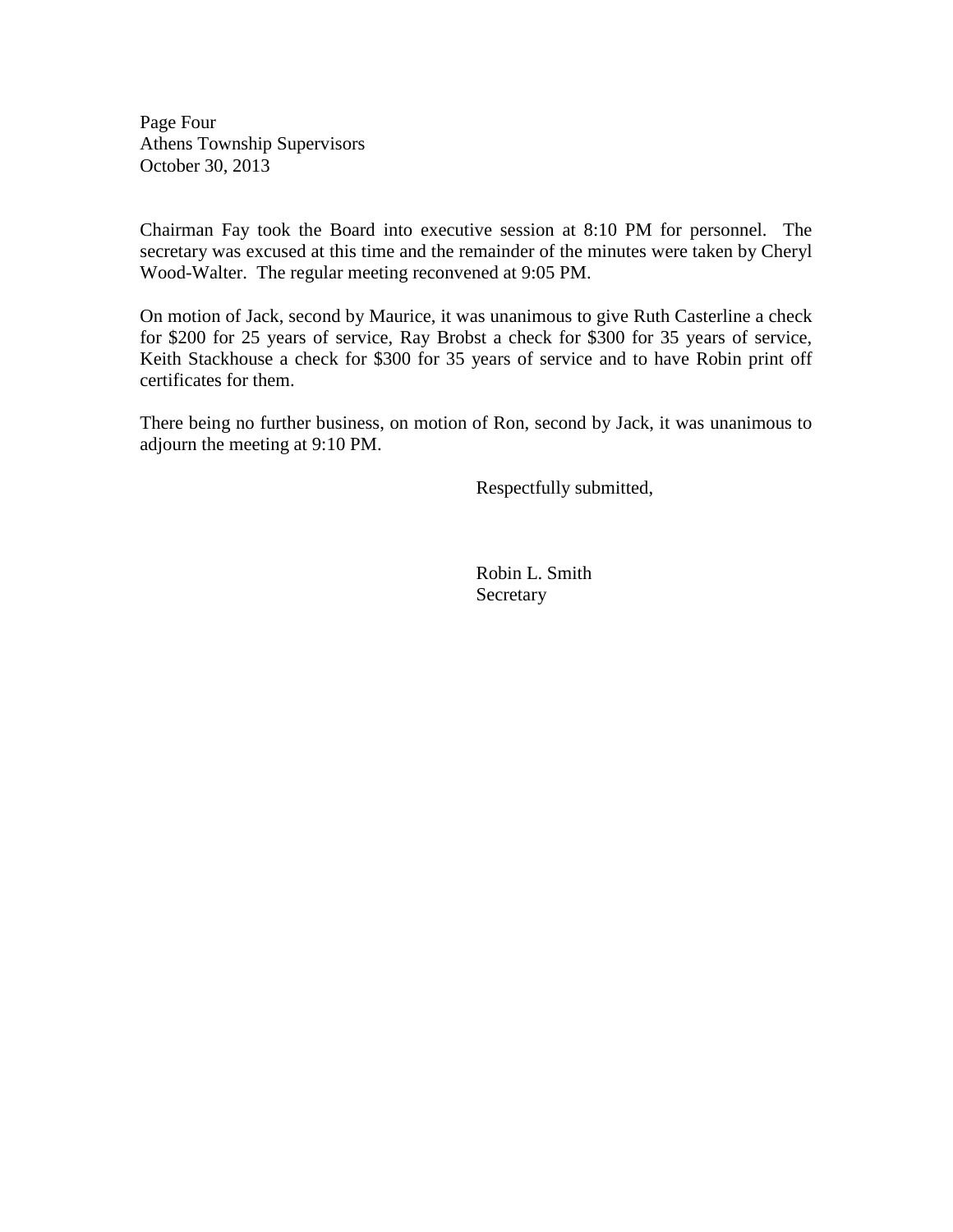### ATHENS TOWNSHIP SUPERVISORS November 20, 2013 7:00 PM

Chairman Maurice Fay called the meeting to order at 7 PM. Supervisors also present were Jack Walter, Cheryl Wood-Walter, Christine Vough and Ronald Reagan. Secretary Robin Smith was also in attendance. Solicitor John Thompson was out of town.

Richard Bean was present for the Parks and Recreation Commission. The Eagle Scout projects are finished for this year. The Commission will be starting a financial campaign for the park pond project. The forester does not see any real value in the lumber to be removed for that project. The park brochure is ready for printing. Richard asked Jack if the road crew could take the star up to Round Top Park on December 13<sup>th</sup> and Jack said they would do that. The fire company will be putting the star up on the  $14<sup>th</sup>$ . Guthrie will be placing a 12-foot cancer awareness sign on the flag pole. Pavilions 5, 7 and 8 have all been changed to separate electric circuits. The park will close November  $23^{rd}$ , but will be open when there is snow for sledding and cross country skiing.

Voice of the Residents: None

Todd Campbell was not present for tonight's meeting.

Dr. Pat Musto was present for Athens Township Authority (ATA). He said the engineering for the upgrade project on Pump Stations 1 and 6 is 95% complete. DEP said they will 'move it to the top of the stack'. ATA will press for construction to start before final review. They are in the process of securing easements and hope there won't be any problems. They hope to have the problems with the Army Corp of Engineers and railroad permits resolved soon. They will be using \$32K of the money we gave them to do the 537 for the Greens Landing area, but probably won't start that until the end of next year. Dr. Musto also said they have an estimate from Vacri for \$3770 to lower the 2 elevated manholes off King Road (Road C), and they want to send us the bill because they said we created the problem. They would also like this to be done before winter. Christine asked if we have a copy of the estimate and he will have Valorie email it to us. He said the Valley Joint Sewer project is going well. Phase II remains to be done and the completion date is estimated to be the end of July, 2014.

On motion of Jack, second by Ron, it was unanimous to approve the minutes of October 30, 2013 as written.

On motion of Ron, second by Jack, it was unanimous to adopt ORDINANCE 2013-11 to name the private road servicing Seaboard and Dresser Rand as Progress Lane.

On motion of Maurice, second by Cheryl, it was unanimous to set our regular monthly meeting dates for 2014 as the last Wednesday of every month at 7 PM, exceptions being our Organizational Meeting on January  $6<sup>th</sup>$ , November meeting on the 19<sup>th</sup> and December meeting on the  $17<sup>th</sup>$ .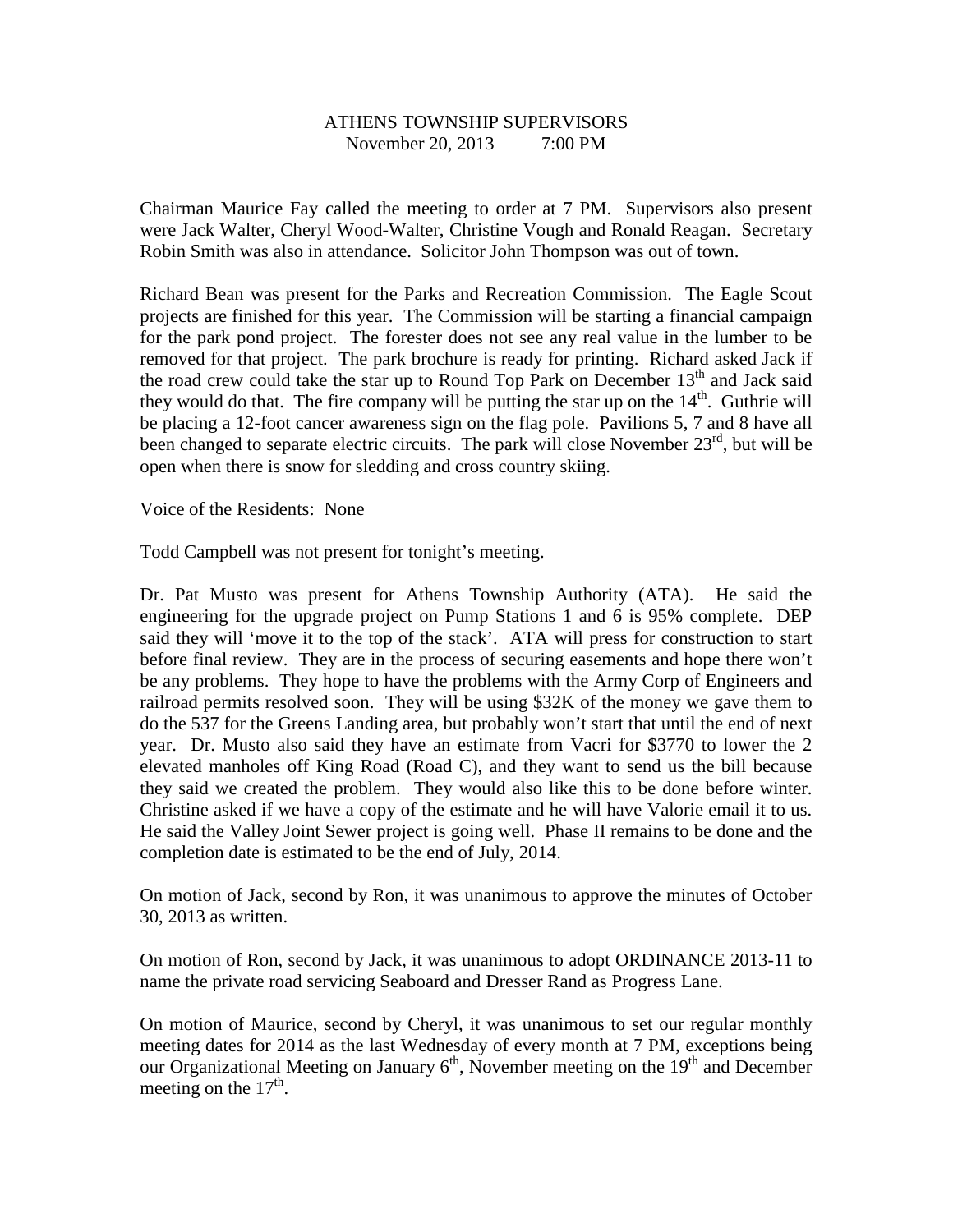Page Two Athens Township Supervisors November 20, 2013

On motion of Ron, second by Cheryl, it was unanimous to approve the Bradford County Humane Society contract for 2014 in the amount of \$1,312.75.

On motion of Maurice, second by Ron, it was unanimous to have the Christmas luncheon on December  $20<sup>th</sup>$  at noon.

On motion of Ron, second by Maurice, it was unanimous to ratify the purchase of the new vacuum cleaner and the two air purifiers.

Robin said someone needs to attend the Northern Tier Regional Planning and Development Council's Long Range Transportation Planning meeting on November 22<sup>nd</sup> between 9 and 11 AM if we want the Miller Road bridge included on the TIP program. The Board would like Ed to go, since no board members are available to go.

On motion of Christine, second by Cheryl, it was unanimous to accept the monthly reports as presented.

On motion of Ron, second by Cheryl, it was unanimous to pay the monthly invoices as presented. A complete listing of revenues and expenditures is on file in the office of the Treasurer.

Robin had a request from Ed for floor mats for the new Expedition and other plastic to keep the back of the car clean. On motion of Ron, second by Maurice, it was unanimous to have Ed get whatever he needs for the new Expedition.

On motion of Maurice, second by Cheryl, it was unanimous to renew his annual Association of State Floodplain Managers membership for 2014.

On motion of Ron, second by Maurice, it was unanimous to bid out the old Ford Explorer that was replaced by the Expedition.

Ron advised the Board that we had talked with Gary Webster again last Friday about the building upgrades. He also asked where we are with asking Mary if we only pay the assessment for per capita on-lot users, excluding the public sewer users. Robin needs to get numbers from Valorie. Ron asked Dr. Musto what happens if ATA can't get the easements they need for the sewer project, and he said they have the ability to condemn if necessary. Ron asked how they were going to move 'that thing' in front of WalMart and that does not have anything to do with ATA. Ron asked if there is a timetable for the upgrade and he said they have a 12-month construction schedule and hope to start in January if the weather cooperates. Dr. Musto added that Wilawana Road could use some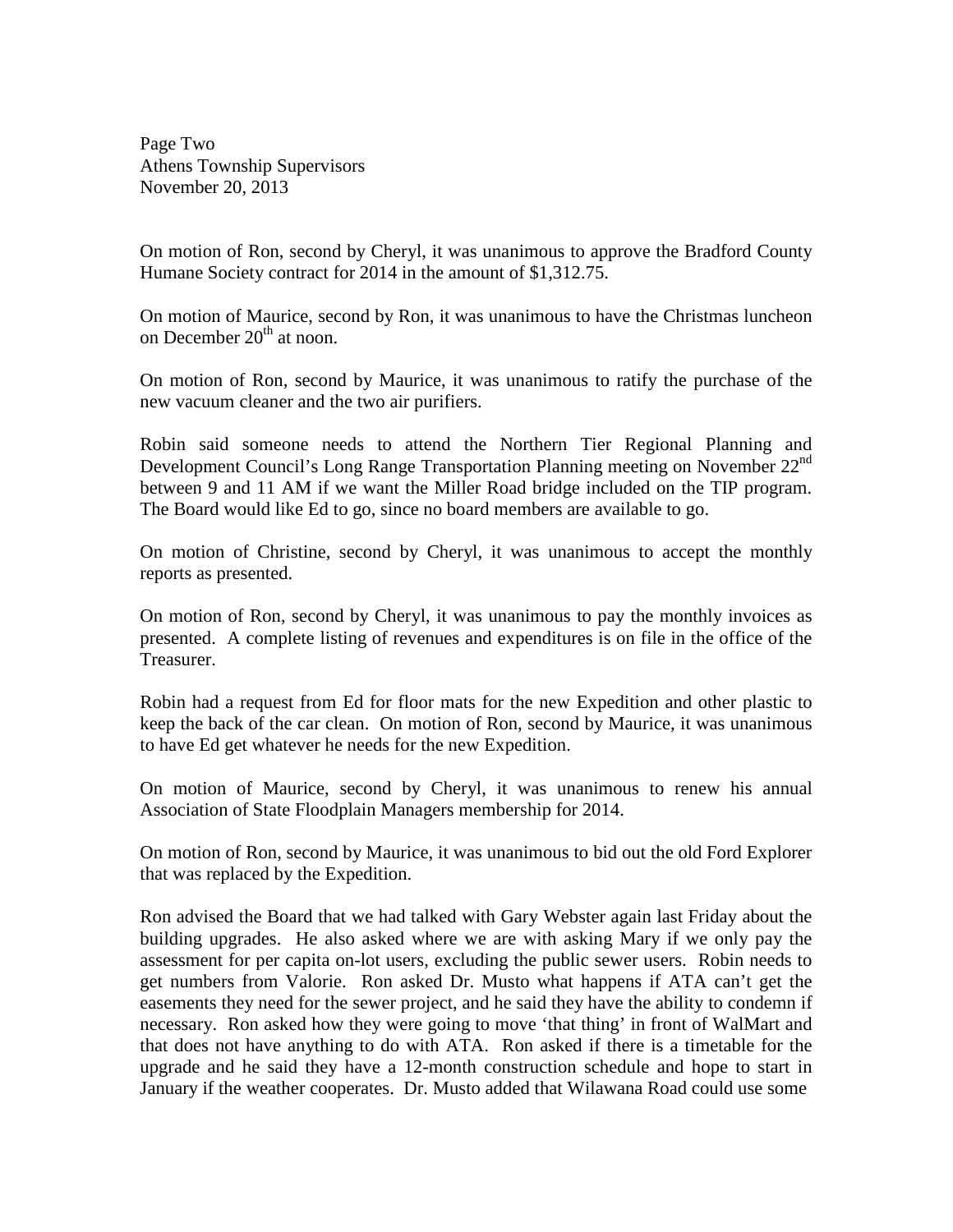Page Three Athens Township Supervisors November 20, 2013

stop lines on the pavement at the King Road intersection because people aren't sure where to stop and are sometimes stopping way out in the intersection. We will see what we can do on that.

Correspondence/Information was as listed in the meeting agenda.

Chairman Fay took the Board into executive session at 7:27 PM for personnel and pending litigation. The Secretary was excused at this time and the remaining minutes were taken by Ronald Reagan. The regular meeting reconvened at 8:37 PM.

On motion of Ron, second by Jack, it was unanimous to reappoint Pat Musto as our representative to the Valley Joint Sewer Authority for a term to expire Dec. 31, 2018.

On motion of Maurice, second by Christine, it was unanimous to reappoint Terry Cockcroft and Meade Murtland to the Athens Township Authority for terms to expire Dec. 31, 2018.

On motion of Cheryl, second by Ron, it was unanimous to table Larry's contract until November 25, 2013 in order to make the following additional changes: Section VIII – uniform allowance should be changed from \$700 to \$1000; take the "\*" off the last paragraph of that section; and change "Chief" to "Chief of Police" throughout the entire contract to match the definition section.

On motion of Maurice, second by Jack, it was unanimous to pay the invoice to lower the two manholes in question on King Road for safety reasons and to have the Treasurer pay this invoice from General Fund.

On motion of Cheryl, second by Jack, it was unanimous to hire Donald Burgess (to replace John Northrup when he retires) contingent upon his passing the pre-employment testing and background check at the contract's starting salary rate of \$13/hour with all benefits as per union contract, to start as soon as possible.

On motion of Jack, second by Christine, it was unanimous to hire Charles Hogan as a full-time Heavy Equipment Operator contingent upon his passing the pre-employment testing and background check at the contract's starting salary rate of \$13/hour with all benefits as per union contract, to start as soon as possible.

There being no further business, on motion of Ron, second by Maurice, it was unanimous to adjourn the meeting at 8:50 PM.

Respectfully submitted,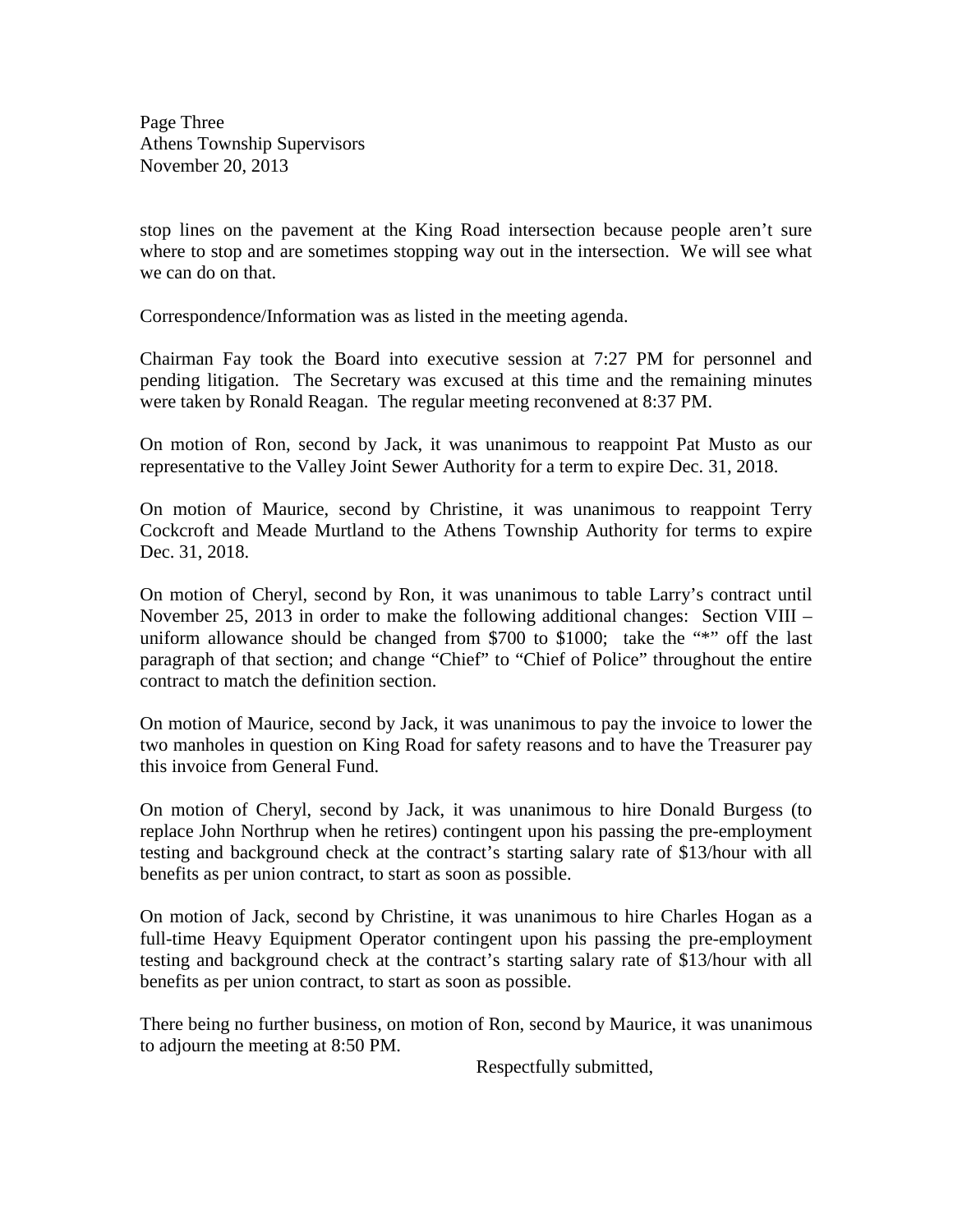## ATHENS TOWNSHIP SUPERVISORS November 25, 2013 5 PM

Chairman Maurice Fay called the meeting to order at 5:07 PM. Also present were Supervisors Jack Walter, Christine Vough, Ronald Reagan, Secretary Robin Smith, Solicitor John Thompson and Wayne Frey of PennDOT. Cheryl Wood-Walter was unable to attend.

Voice of the Residents: None

Chairman Fay took the Board into executive session at 5:08 PM for pending litigation. The regular meeting reconvened at 6:55 PM.

On motion of Ron, second by Christine, it was unanimous to have Robin coordinate a meeting with Mr. Gutelius, Wayne Frey and the Board at 6:30 PM on a night in the near future that is agreeable to everyone.

Robin reported that the two applicants for the Heavy Equipment Operator positions cleared their pre-employment testing. She received the final clearance just prior to this meeting, so she will call them after the meeting to arrange a time for them to complete the paperwork for new hires and to set a starting date for both.

There being no further business, on motion of Jack, second by Maurice, it was unanimous to adjourn the meeting at 7:05 PM.

Respectfully submitted,

 Robin L. Smith Secretary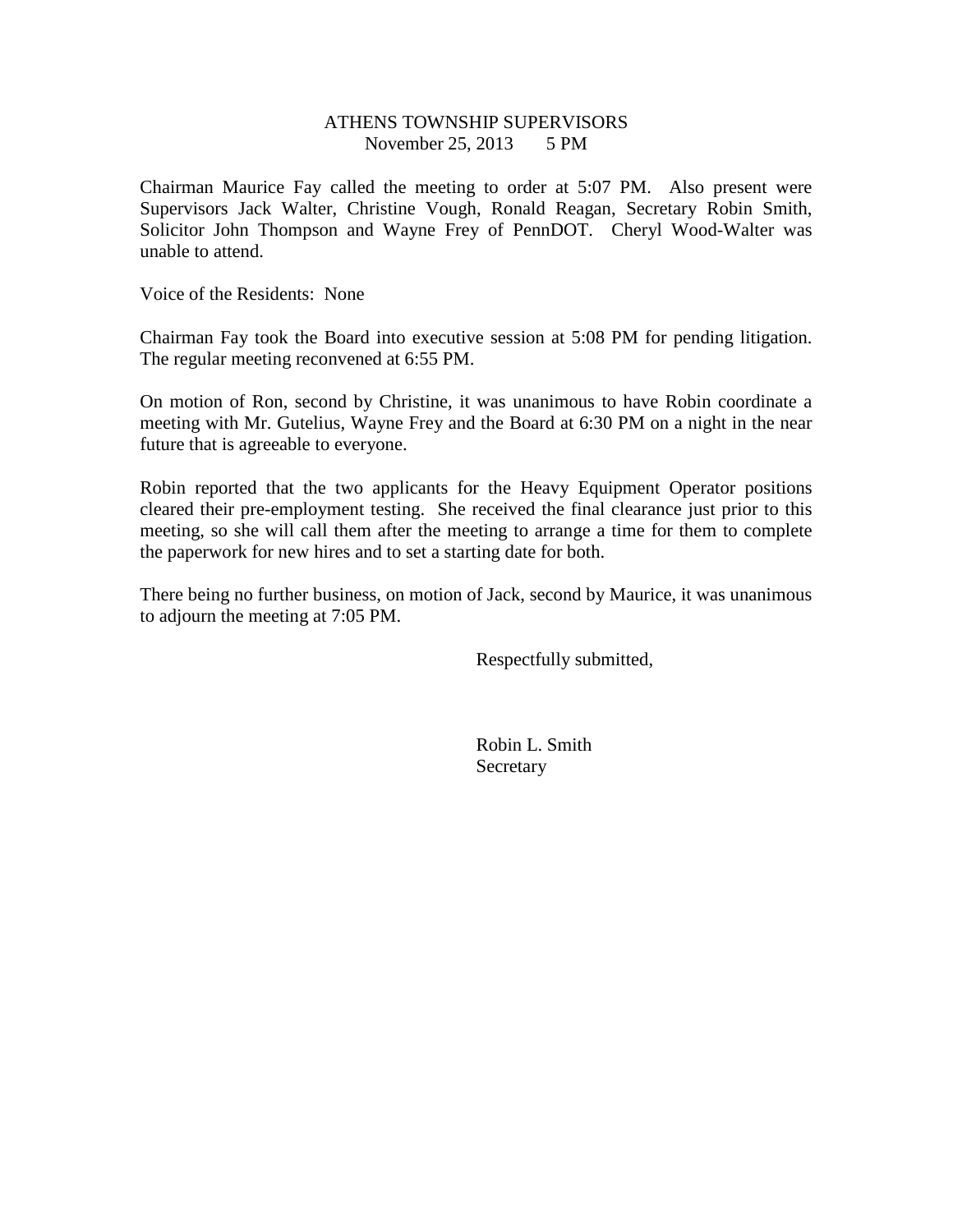## ATHENS TOWNSHIP SUPERVISORS Special meeting 6:30 PM December 11, 2013

Chairman Maurice Fay called the meeting to order at 6:37 PM. Supervisors Jack Walter, Ronald Reagan and Christine Vough were also present, as was Solicitor John Thompson and Secretary Robin Smith. Cheryl Wood-Walter was not in attendance.

Chairman Fay took the Board into executive session at 6:38 PM for pending litigation. The special meeting reconvened at 7:50 PM. No action was taken.

Ron Reagan made a motion to close on December  $24<sup>th</sup>$  at noon and to send the employees home with pay. Christine asked if the staff is going to be paid for the whole day, with the contracted employees get paid too? Maurice said yes, and that we do this every year. Christine said that if we pay them for the whole day and they have an accident on the time they should be working, the township would be liable. Ron said we have always sent everyone home after the luncheon, which is normally on Christmas Eve. Christine said we'll just have to hope no one gets into an accident. Maurice seconded the motion, which passed with Jack, Maurice and Ron voting yes and Christine voting no.

Chairman Fay took the Board back into executive session at 7:55 PM for pending litigation. The secretary was excused at this time and the remaining meeting minutes were taken by Ronald Reagan. The special meeting reconvened at 8:19 PM.

On motion of Jack, second by Ron, it was unanimous to have another water test taken at the David Hafer residence and to have John Thompson make the arrangements for this.

There being no further business, on motion of Ron, second by Jack, it was unanimous to adjourn the meeting at 8:25 PM.

Respectfully submitted,

 Robin L. Smith **Secretary**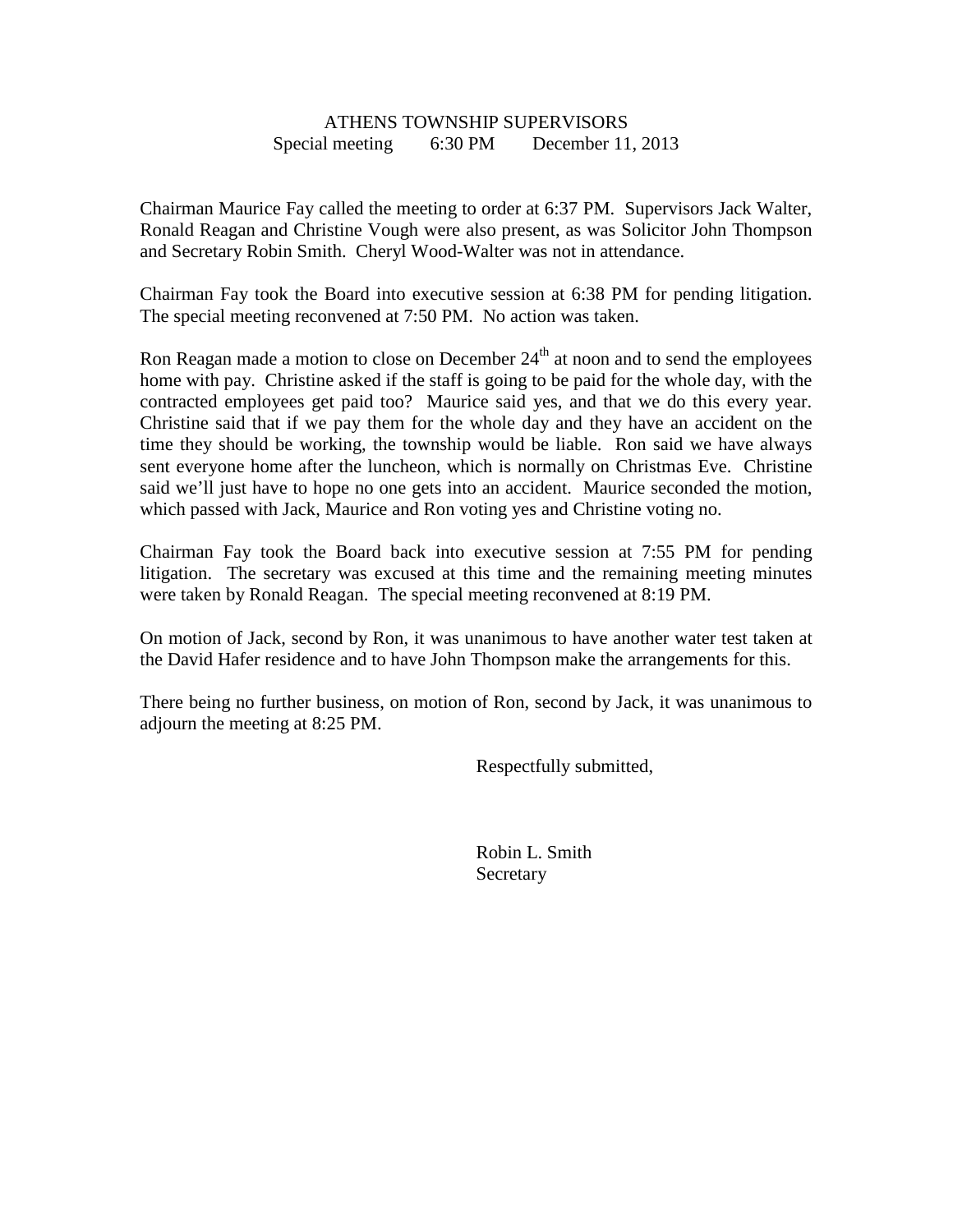## ATHENS TOWNSHIP SUPERVISORS December 18, 2013 7 PM

Chairman Maurice Fay called the meeting to order at 7:02 PM. Supervisors also present were Jack Walter, Christine Vough, Cheryl Wood-Walter and Ronald Reagan. Solicitor John Thompson and Secretary Robin Smith were also present.

Chairman Fay introduced Chuck Carver from WATS/WAVR Radio at this time. Chuck was here to award the station's "Individual of the Year" award to Jack Walter for his 48 years of service as Athens Township Supervisor. He said 48 years of service to one's community is something to be recognized and they want to honor those countless hours that Jack has given. He said Jack's name will be on a permanent plaque at the radio station with the 35 other recipients from over the years.

Chairman Fay then presented Jack a plaque from the Athens Township Supervisors to recognize his service to the residents of Athens Township.

Chairman Fay called for the opening of the bids. We received no bids for the Explorer, and one bid for the generator. The bid received was from Gaudino Brothers LLC in the amount of \$380. On motion of Cheryl, second by Jack, it was unanimous to award the bid to Gaudino Brothers, LLC.

On motion of Maurice, second by Ron, it was unanimous to rebid the Explorer since no bids were received.

On motion of Ron, second by Cheryl, it was unanimous to bid out the old low-boy trailer. Maurice asked if we would have any liability if it broke and John Thompson said not if we bid it "as is".

Voice of the Residents:

 Susan Loomis of 62 Winslow Street was present with concerns about the Super Walmart lighting. She said she was told all the lighting would be on the building and it's not on the building. Her house is "lit up like a Christmas tree". She went to a Lowe's meeting when they were called back in for the sign on the back of their building. Why can't Walmart come back in? She presented pictures to the Board. Ron Reagan said he will talk with Eddie about the lighting.

Richard Bean was not present as the Parks and Recreation Commission did not meet in December.

Clifton Cheeks presented the Fine Line Homes land development on Route 220 for final plan approval. There were 2 deficiencies, which have been met. He presented the new maps that showed the requested changes and also a signed Storm Water Management Agreement. On motion of Ron, second by Jack, it was unanimous to grant final plan approval to this land development.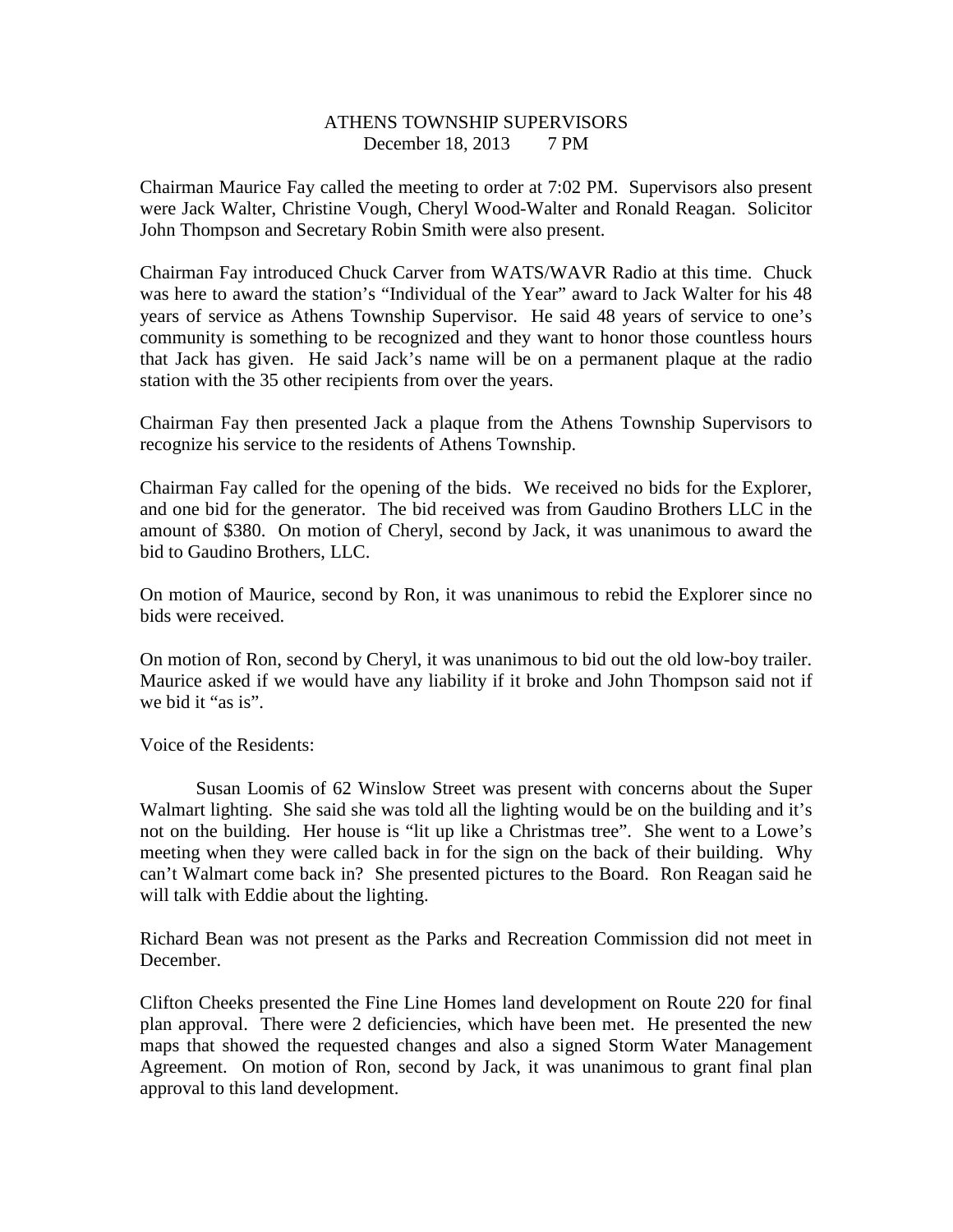Page Two Athens Township Supervisors December 18, 2013

No one was present to report for Athens Township Authority.

On motion of Jack, second by Cheryl, it was unanimous to approve the minutes of November 20, November 25 and December 11, 2013 as written.

On motion of Jack, second by Ron, it was unanimous to adopt the following:

- 1) RESOLUTION 2013-14, setting the contributions to the Athens Township Volunteer Fire Company at \$93,100 from General Fund and \$30,000 from Act 13 funds.
- 2) RESOLUTION 2013-15, setting the millage for 2014 at 11 mills (no increase)
- 3) RESOLUTION 2013-16, setting the 2014 budget at \$3,380,609

On motion of Jack, second by Ron, it was unanimous to approve, sign and execute the contracts for auditing services with EFP Rotenberg, and to have Robin sign.

On motion of Jack, second by Ron, it was unanimous to send all the public works department to the Flagger Training class to be held here at our building on April 3, 2014.

Robin received a letter from Valley Energy that needed to be signed if we did not want them to give our information out to the gas companies. Discussion was held. On motion of Jack, second by Cheryl, it was unanimous not to sign the letter.

On motion of Ron, second by Cheryl, it was unanimous to set the mileage rate for 2014 at \$.56/mile, which is the 2014 IRS mileage rate.

On motion of Christine, second by Jack, it was unanimous to approve the salaries for 2014 as follows: police – 3.5% per contract; public works - \$1.50/hour per contract; remaining employees – 3.5%.

On motion of Maurice, second by Cheryl, it was unanimous to use the 2013 wage rate for all employees through December 31, 2013 and the new rate beginning January 1, 2014.

On motion of Ron, second by Jack, it was unanimous to reappoint Michael Chilson to the Non-Uniform Pension Board and Terry Depew to both pension boards for terms to expire January 1, 2017.

Robin requested permission to have the wall heaters serviced. On motion of Maurice, second by Jack, it was unanimous to have Robin arrange this.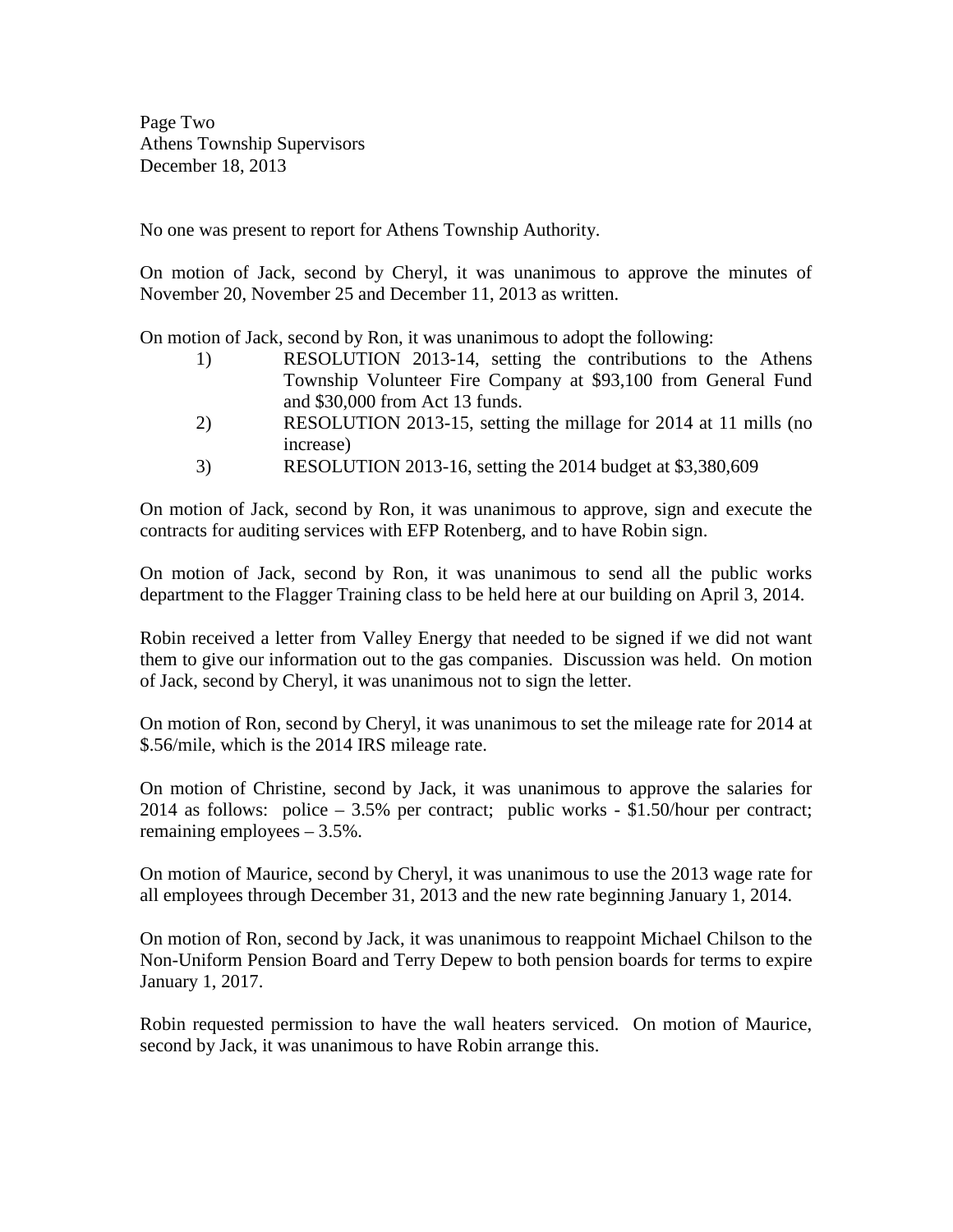Page Three Athens Township Supervisors

On motion of Jack, second by Ron, it was unanimous to approve attendance at the convention for Ed, Clif, Ruth, Robin and any supervisor who wishes to attend, with the township paying reasonable expenses as in prior years.

On motion of Cheryl, second by Jack, it was unanimous to accept the monthly reports as presented. The Police report was the cover sheet only and there were two Fire reports (October and November).

On motion of Ron, second by Cheryl, it was unanimous to approve the PSATS annual invoice and the monthly bills as presented. A complete listing of revenues and expenditures is on file in the office of the Treasurer.

Correspondence/Information was as listed in the meeting agenda.

Ruth submitted a list of things that she needs addressed. The Supervisors need to appoint one delegate and one (or more) alternates to the BCTCC for 2014. This needs to be done at the reorganization meeting. She also said  $C \& N$  Bank would like to recommend the Township take advantage of their Positive Pay (Fraud Prevention Service)/ACH Debit Block service. Payroll Direct Deposit program has changed – employees don't need a bank account with  $C \& N$  to participate, and no fees would be charged if we keep our checking account at a minimum of \$50,000 (BUT, we currently do not have a regular checking account with them). Robin asked the Board to talk to Ruth about these items prior to our reorganization meeting so the decisions can be made at that meeting.

Chairman Fay took the Board into executive session at 7:35 PM for personnel and pending litigation. The secretary was excused at 7:59 PM and the remaining minutes were taken by Cheryl Wood-Walter. The regular meeting reconvened at 8:36 PM.

On motion of Jack, second by Ron, it was unanimous to withhold the contract unit price for the failed sub-base from Gutelius Excavating until this issue is resolved.

On motion of Ron, second by Maurice, it was unanimous to look into reconfiguring the front office/lobby space. Ron will do this.

On motion of Maurice, second by Jack, it was unanimous to approve Chief Hurley's Memorandum of Understanding with directive to fix typo of "mother-in-lay".

Maurice will check with Ruth on the process to reimburse Randy's cell phone use for business calls as an expense – what phone plan, etc., to get extra minutes for audit trail.